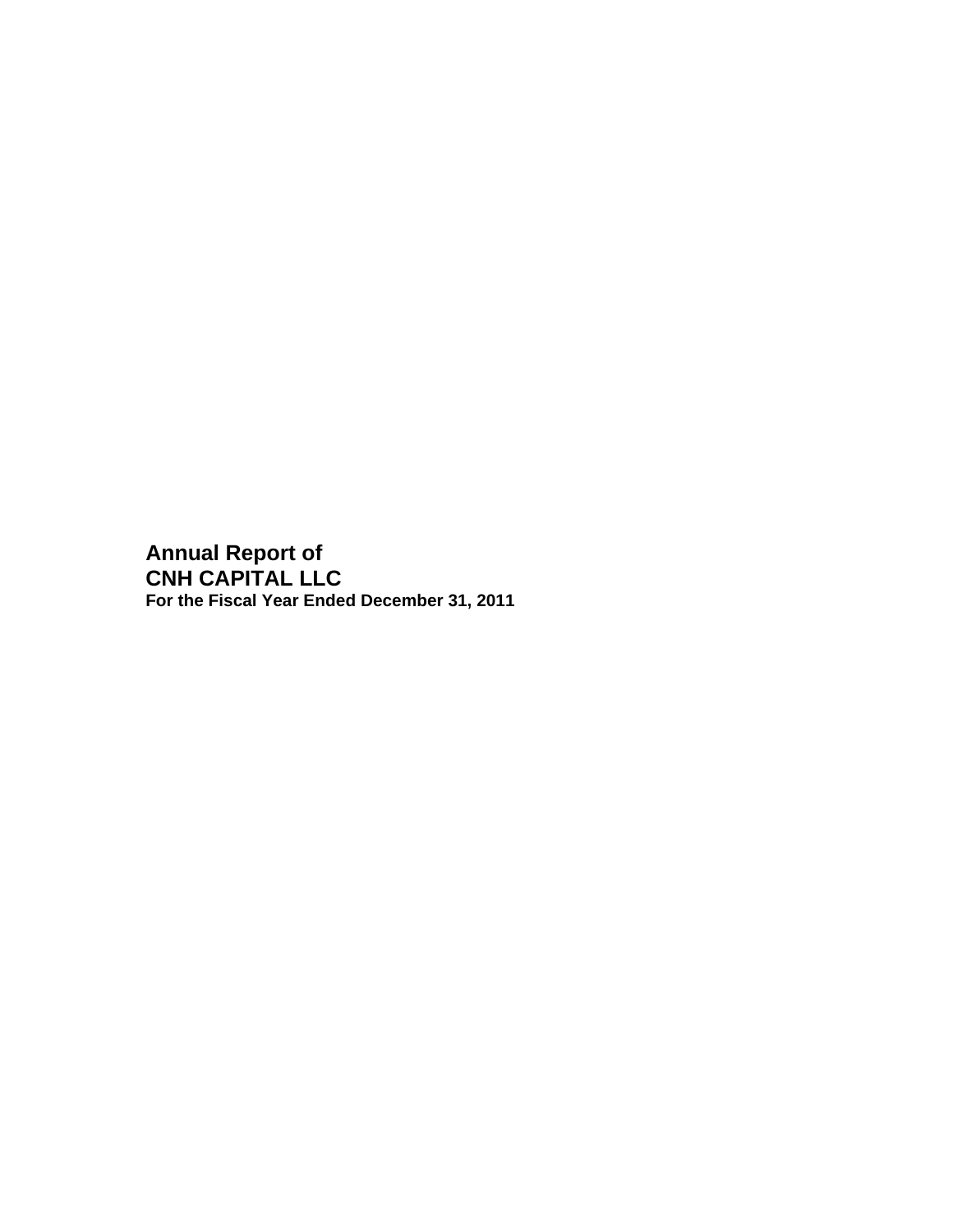# **TABLE OF CONTENTS**

| Cautionary Note Regarding Forward-Looking Statements                                                             | $\mathbf{i}$ |
|------------------------------------------------------------------------------------------------------------------|--------------|
| <b>Business</b>                                                                                                  | $\mathbf{1}$ |
| <b>Risk Factors</b>                                                                                              | 5            |
| Properties                                                                                                       | 12           |
| <b>Legal Proceedings</b>                                                                                         | 12           |
| Mine Safety Disclosures                                                                                          | 12           |
| Market for Registrant's Common Equity, Related<br>Stockholders Matters and Issuer Purchases of Equity Securities | 12           |
| Management's Discussion and Analysis of Financial Condition and<br><b>Results of Operations</b>                  | 13           |
| Quantitative and Qualitative Disclosures About Market Risk                                                       | 23           |
| Financial Statements and Supplementary Data                                                                      | 23           |
| Changes in and Disagreements with Accountants on Accounting and Financial Disclosures                            | 23           |
| <b>Controls and Procedures</b>                                                                                   | 23           |
| Other Information                                                                                                | 24           |
| Principal Accountant Fees and Services                                                                           | 24           |
| <b>Exhibits and Financial Statement Schedules</b>                                                                | 25           |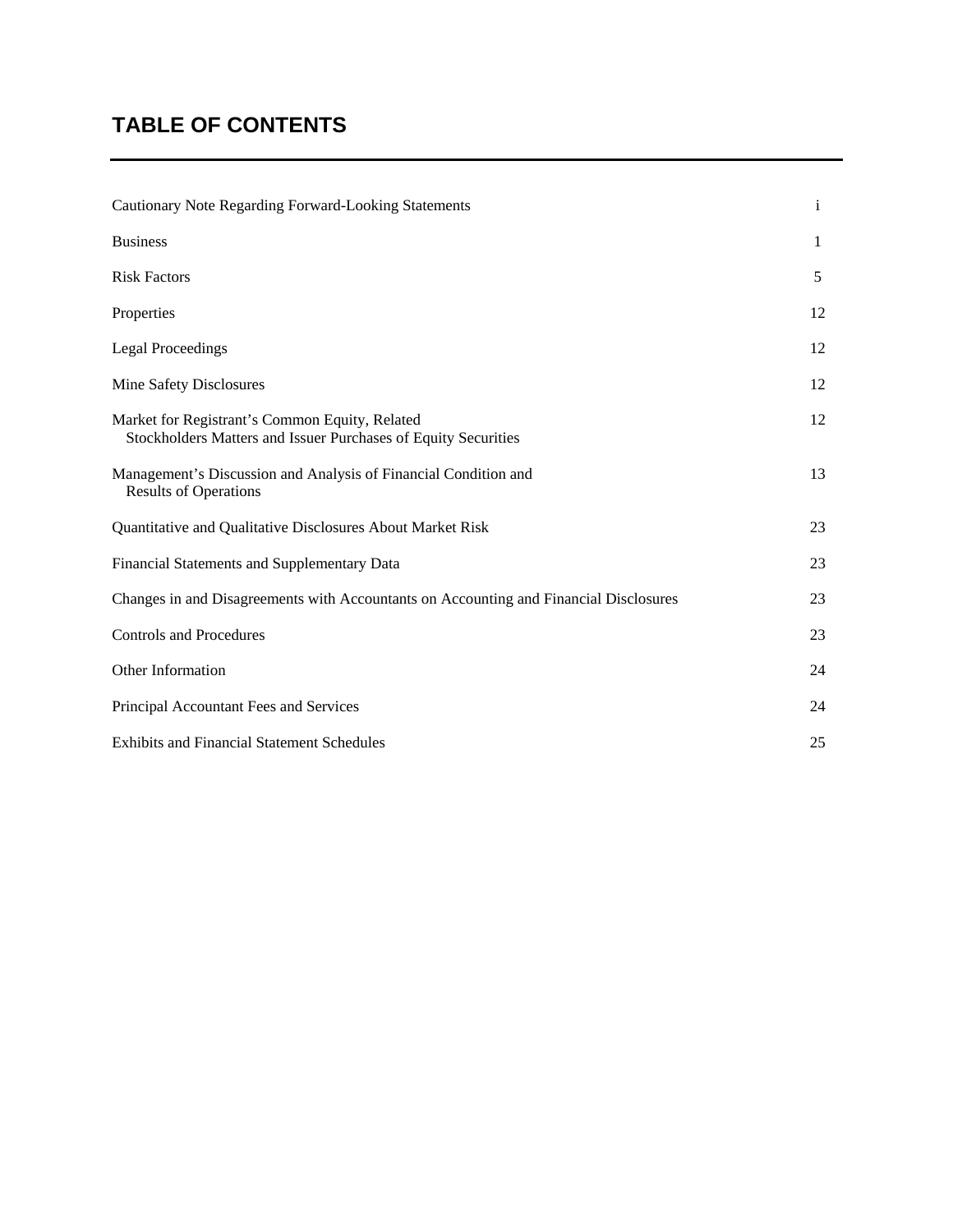#### **CAUTIONARY NOTE REGARDING FORWARD-LOOKING STATEMENTS**

All statements other than statements of historical fact contained in this annual report, including statements regarding our competitive strengths; business strategy; future financial position or operating results; budgets; projections with respect to revenue, income, capital expenditures, capital structure or other financial items; costs; and plans and objectives of management regarding operations, products and services, are forward-looking statements. These statements may include terminology such as "may," "will," "expect," "could," "should," "intend," "estimate," "anticipate," "believe," "outlook," "continue," "remain," "on track," "design," "target," "objective," "goal," or similar terminology.

Our outlook is predominantly based on our interpretation of what we consider to be key economic assumptions and involves risks and uncertainties that could cause actual results to differ (possibly materially) from such forward-looking statements. Macro-economic factors including monetary policy, interest rates, currency exchange rates, inflation, deflation, credit availability and government intervention in an attempt to influence such factors may have a material impact on our customers and the demand for our services. The demand for CNH's products and, in turn, our products and services is influenced by a number of factors, including, among other things: general economic conditions; demand for food; commodity prices, raw material and component prices and stock levels; net farm income levels; availability of credit; developments in biofuels; infrastructure spending rates; housing starts; commercial construction; seasonality of demand; changes and uncertainties in the monetary and fiscal policies of various governmental and regulatory entities; the ability to maintain key dealer relationships; currency exchange rates and interest rates; pricing policies by CNH or its competitors; political, economic and legislative changes; and the other risks described in "Risk Factors." Some of the other significant factors which may affect our results include our access to credit, restrictive covenants in our debt agreements, actions by rating agencies concerning the ratings on our debt and asset-backed securities and the credit ratings of CNH Global and Fiat Industrial, risks related to our relationship with Fiat Industrial, weather, climate change and natural disasters, actions taken by our competitors, the effect of changes in laws and regulations, the results of legal proceedings and employee relations.

Furthermore, in light of recent difficult economic conditions, both globally and in the industries in which we operate, it is particularly difficult to forecast our results and any estimates or forecasts of particular periods that we provide are uncertain. We can give no assurance that the expectations reflected in our forward-looking statements will prove to be correct. Our actual results could differ materially from those anticipated in these forward-looking statements. All written and oral forward-looking statements attributable to us are expressly qualified in their entirety by the factors we disclose that could cause our actual results to differ materially from our expectations. We undertake no obligation to update or revise publicly any forward-looking statements.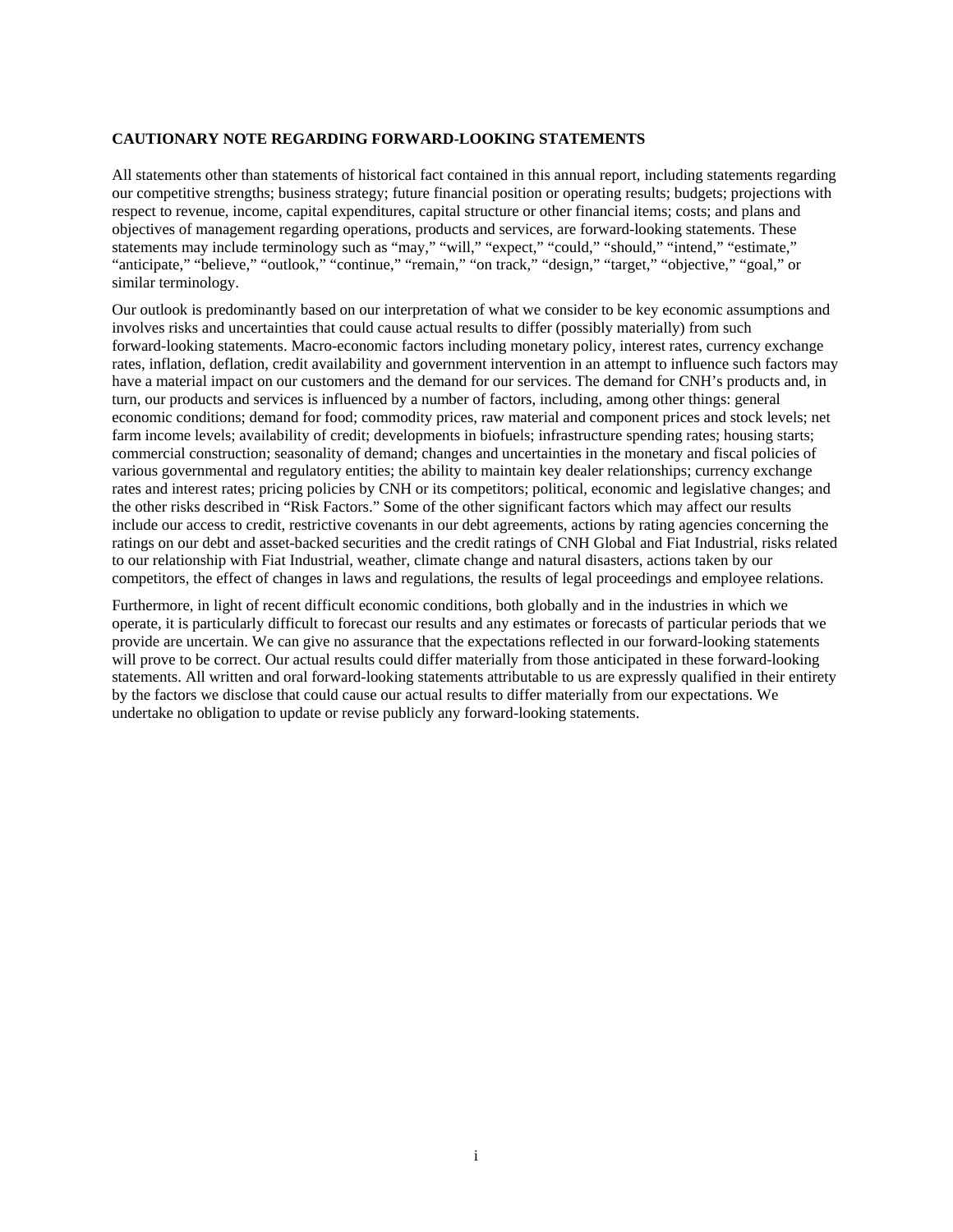# **BUSINESS**

### **Overview**

CNH Capital LLC and its wholly owned operating subsidiaries, including New Holland Credit Company, LLC, CNH Capital America LLC and CNH Capital Canada Ltd. (CNH Capital LLC together with its consolidated subsidiaries, "CNH Capital" or the "Company"), are each a wholly owned subsidiary of CNH America LLC ("CNH America"), which is an indirect wholly owned subsidiary of CNH Global N.V. ("CNH Global" and, together with its consolidated subsidiaries, "CNH"). CNH Global is incorporated in and under the laws of The Netherlands.

As of December 31, 2011, Fiat Industrial S.p.A. ("Fiat Industrial" and, together with its subsidiaries, the "Fiat Industrial Group") owned approximately 88% of the outstanding common shares of CNH Global through its whollyowned subsidiary, Fiat Netherlands Holding B.V. ("Fiat Netherlands"). Fiat Industrial is a corporation organized under the laws of the Republic of Italy whose stock is traded on the Milan stock exchange. The Fiat Industrial Group's three sectors design, produce and sell trucks, commercial vehicles, buses and special vehicles, tractors and agricultural and construction equipment, in addition to engines and transmissions for those vehicles and engines for marine applications.

On January 1, 2011, Fiat S.p.A. ("Fiat" and, together with its subsidiaries, the "Fiat Group") effected a "demerger" under Article 2506 of the Italian Civil Code. Pursuant to the demerger, Fiat transferred its ownership interest in Fiat Netherlands to a new holding company, Fiat Industrial, including Fiat's indirect ownership of CNH Global, as well as Fiat's truck and commercial vehicles business and its industrial and marine powertrain business. Consequently, as of January 1, 2011, CNH Global became a subsidiary of Fiat Industrial. In connection with the demerger transaction, shareholders of Fiat received shares of the capital stock of Fiat Industrial. Accordingly, as of January 1, 2011 Fiat Industrial owned approximately 89% of the outstanding common shares of CNH Global through Fiat Netherlands.

CNH manufactures agricultural and construction equipment. CNH Capital provides financial services for CNH America and CNH Canada Ltd. (collectively, "CNH North America") customers located primarily in the United States and Canada. To support CNH North America's sales of agricultural and construction equipment products, CNH Capital offers wholesale financing to CNH North America equipment dealers and retail financing to end-use customers. Wholesale financing consists primarily of dealer floorplan financing and allows dealers the ability to maintain a representative inventory of products. In addition, CNH Capital provides financing to dealers for equipment used in dealer-owned rental yards, parts inventory, working capital, and other financing needs. CNH Capital provides and administers retail financing, primarily retail installment sales contracts and finance leases, to end-use customers for the purchase or lease of new and used CNH North America equipment and other agricultural and construction equipment sold through CNH North America dealers and distributors. In addition, CNH Capital purchases equipment from dealers that is leased to retail customers under operating lease agreements. Customers also use CNH Capital's private-label revolving charge accounts to purchase parts, service, rentals, implements, and attachments from CNH North America dealers. CNH Capital also finances a variety of insurance and equipment protection products offered by CNH Capital Insurance Agency, Inc. in the United States and CNH Capital Canada Insurance Agency Ltd. in Canada (collectively "CNH Capital Insurance") for end users and dealers in conjunction with the purchase of new and used equipment. As a captive finance company, CNH Capital is reliant on the operations of CNH North America, its dealers, and end-use customers.

CNH Capital competes primarily with banks, finance companies, and other financial institutions. Typically, this competition is based upon financial products and services offered, customer service, financial terms and interest rates charged. CNH Capital's long-term profitability is largely dependent on the cyclical nature of the agricultural and construction equipment industries and on prevailing interest rates.

# **CNH**

CNH is a global, full-line company in the agricultural and construction equipment industries, with strong and often leading positions in many geographic and product categories in both of these industries. CNH's global scope and scale includes integrated engineering, manufacturing, marketing and distribution of equipment on five continents. CNH organizes its operations into three business segments: agricultural equipment, construction equipment and Financial Services.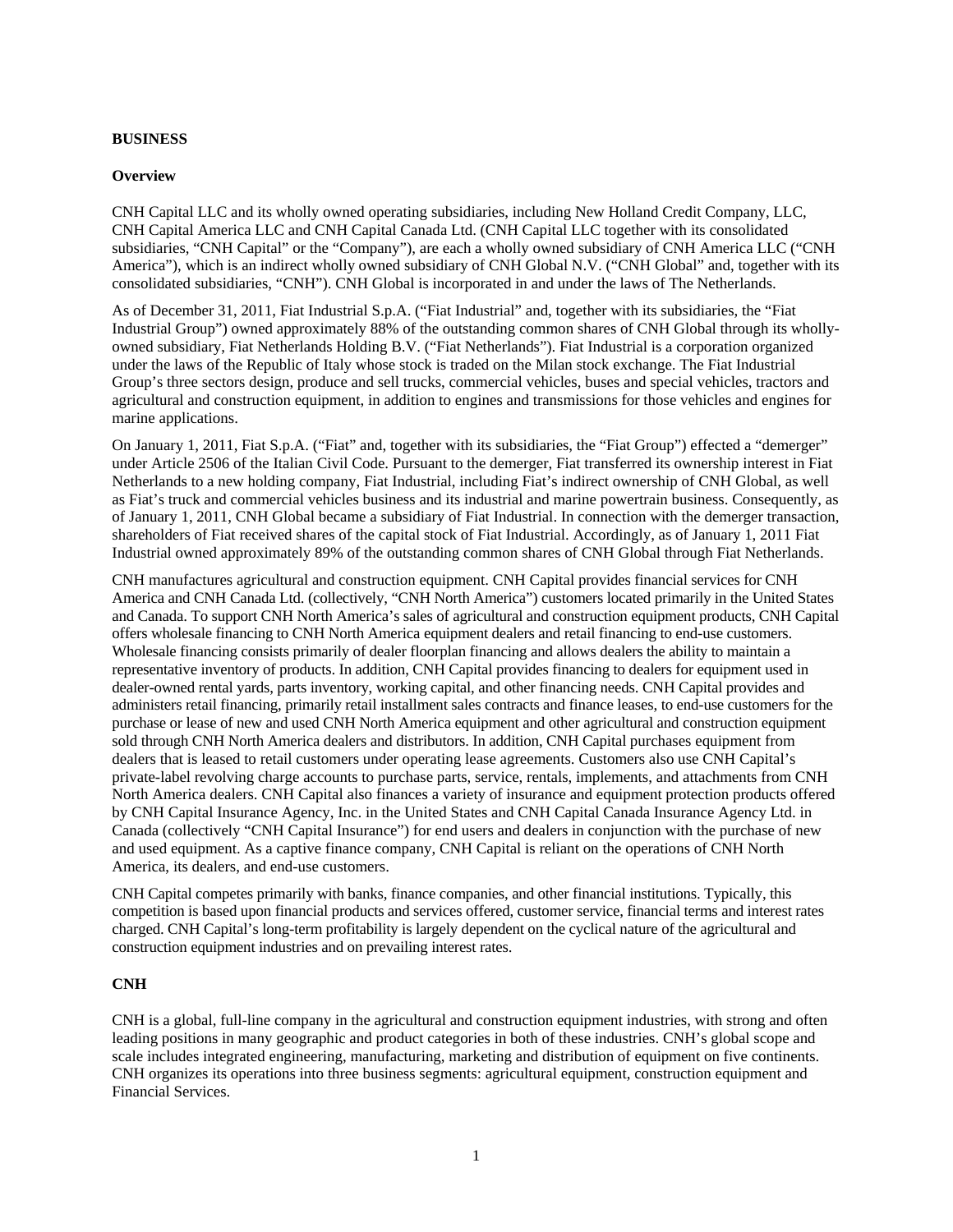CNH markets its products globally through two well-recognized brand families, Case and New Holland. Case IH (along with Steyr in Europe) and New Holland make up the agricultural brand family. Case and New Holland Construction (along with Kobelco in North America) make up the construction equipment brand family. As of December 31, 2011, CNH was manufacturing products in 37 facilities throughout the world and distributing products in approximately 170 countries through a network of approximately 11,300 dealers and distributors.

In agricultural equipment, CNH believes it is one of the leading global manufacturers of agricultural tractors and combines based on units sold, and has leading positions in hay and forage equipment and specialty harvesting equipment. In construction equipment, CNH believes it has a leading position in backhoe loaders and a strong position in skid steer loaders in North America and crawler excavators in Western Europe. In addition, each brand provides a wide range of replacement parts and services to support its equipment. For the year ended December 31, 2011, CNH sales of agricultural equipment represented 73% of total revenues, sales of construction equipment represented 20% of total revenues and revenue generated by Financial Services represented 7% of total revenues.

CNH believes that it is the most geographically diversified manufacturer and distributor of agricultural and construction equipment in these industries. For the year ended December 31, 2011, 42% of net sales of equipment were generated in North America, 32% in Europe, Africa, the Middle East and the Commonwealth of Independent States, 16% in Latin America and 10% in Asia Pacific. CNH's worldwide manufacturing base includes facilities in Europe, Latin America, North America and Asia.

# **Relationship with CNH North America**

CNH Capital is a key financing source for CNH North America end-use customers and dealers. As a captive finance business, we provide critical financing support for CNH North America equipment sales. CNH North America, CNH's manufacturing entity, offers subsidized financing programs such as low-rate or interest-free periods and other sales incentive programs. We participate in and receive reimbursement for these programs, which often allow us to offer financing to customers at advantageous interest rates or other terms.

Because the use of equipment is typically a key component in producing the end users' source of income, these end users rely heavily on the CNH North America dealer network for replacement equipment purchases, as well as parts and service for existing equipment. CNH Capital supports the relationship between the end users and dealers by providing various financial products and assistance to CNH North America dealers.

CNH Capital's revenue is generated primarily through the profitability of its lending portfolio and the income generated through marketing programs with CNH North America. The size of the lending portfolio is related in part to the level of equipment sales by CNH North America, which is driven in part by the strength of the agricultural and construction markets. The portfolio profitability also is linked to the credit quality of the borrowers, the value of collateral, and the interest rate environment.

The credit quality of the lending portfolio reflects the underwriting standards of CNH Capital, which are developed internally and independent of CNH North America. Retail borrowers are generally commercial enterprises and, in many cases, have had a previous borrowing relationship with CNH Capital. Retail receivables are secured by the purchased equipment, which generally has a longer useful life than the term of the receivable. Wholesale financings are likewise secured by the equipment purchased by the dealer.

Maintaining access to various funding sources at competitive rates is a key component of CNH Capital's business strategy.

CNH Capital funds its operations and lending activity through a combination of term receivables securitizations, committed asset-backed facilities, unsecured facilities, secured borrowings, unsecured borrowings, asset sales, affiliate financing and retained earnings. CNH Capital continues to explore ways to diversify sources of funding.

In addition to portfolio quality and funding costs, CNH Capital's long-term profitability is also dependent on service levels and operational effectiveness. CNH Capital performs billing and collection services, customer support, repossession and remarketing functions, reporting and data management operations and marketing activities.

CNH Capital LLC and CNH Global entered into a support agreement, dated November 4, 2011, pursuant to which CNH Global has agreed to, among other matters, (a) make cash capital contributions to CNH Capital LLC, to the extent that such payments are necessary to cause the ratio of (i) net earnings available for fixed charges to (ii) fixed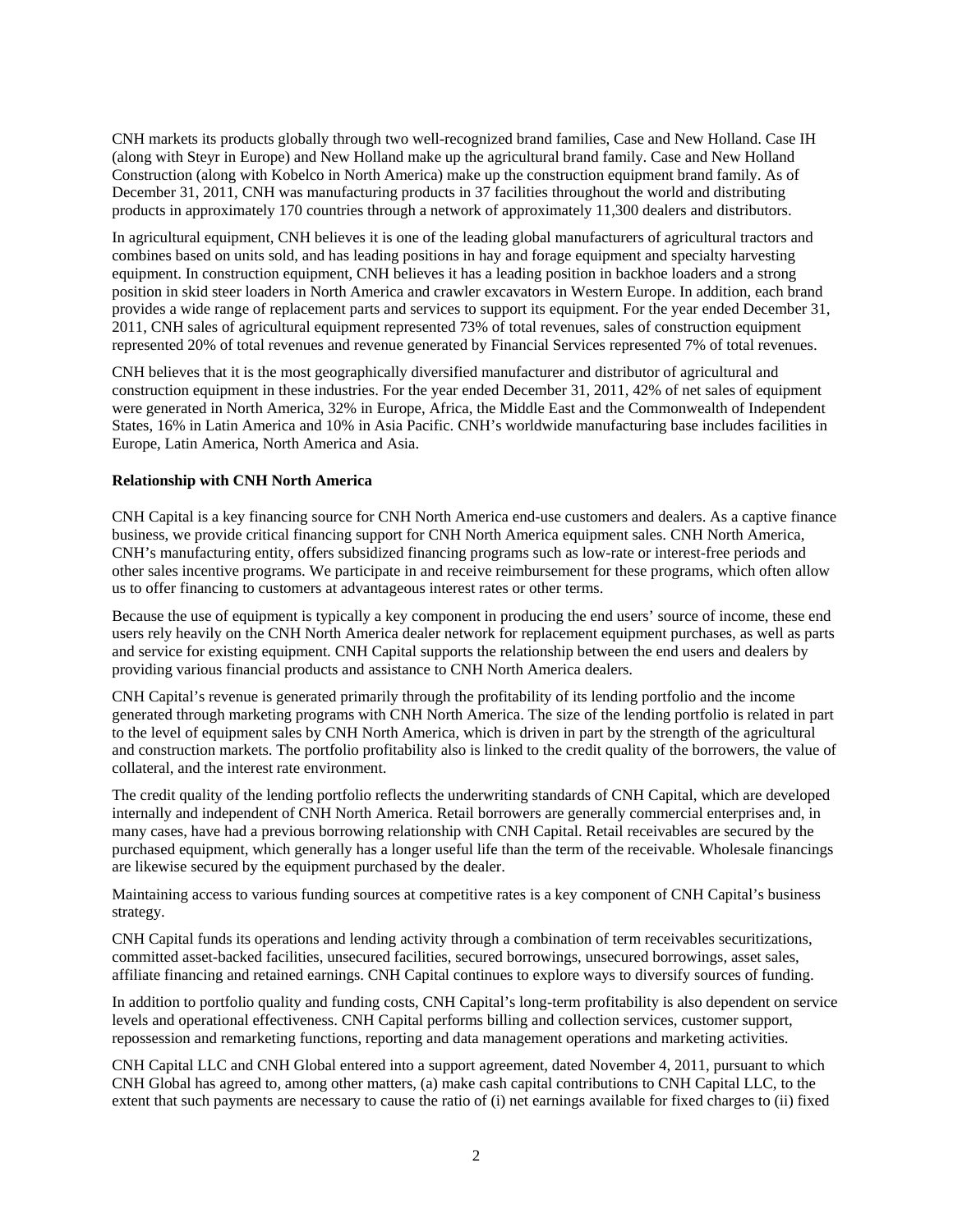charges of CNH Capital LLC and its subsidiaries to be not less than 1.05 for each fiscal quarter of CNH Capital LLC (with such ratio determined, on a consolidated basis and in accordance with accounting principles generally accepted in the United States ("U.S. GAAP"), for such fiscal quarter and the immediately preceding three fiscal quarters taken as a whole), (b) generally maintain an ownership of at least fifty-one percent (51%) of the capital stock of CNH Capital LLC having voting power for the election of directors or managers and (c) cause CNH Capital LLC to have, as at the end of any fiscal quarter, a consolidated tangible net worth of at least \$50 million. CNH Global is required to cure, directly or indirectly, any deficiency in the ratio of net earnings available for fixed charges to fixed charges or in the consolidated tangible net worth not later than 90 days following the end of the fiscal quarter in which the deficiency occurred. This support agreement is not intended to be and is not a guarantee by CNH Global of any indebtedness or other obligation of CNH Capital LLC. The obligations of CNH Global to CNH Capital LLC pursuant to this support agreement are to CNH Capital LLC only and do not run to, and are not enforceable directly by, any creditor of CNH Capital LLC. No payment by CNH Global was required under this support agreement since its inception.

# **Products and Services**

CNH Capital's financing products are categorized into three main sectors: Retail, Wholesale and Other.

# *Retail Products and Operations*

Retail financing products primarily include installment sales contracts and finance leases to end-use customers. CNH Capital also provides servicing and collection operations for these products.

# *Retail Installment Sales Contracts and Finance Leases*

CNH Capital provides and administers retail financing, primarily retail installment sales contracts and finance leases, to end-use customers for the purchase or lease of new and used CNH North America equipment or other agricultural and construction equipment sold through CNH North America dealers and distributors. In addition, CNH Capital leases equipment to retail customers under operating lease agreements. The terms of retail contracts, finance leases and operating leases (collectively, "receivables") generally range from two to six years, and interest rates on the receivables vary depending on prevailing market interest rates and certain incentive programs offered by CNH North America.

As part of the credit review process, CNH Capital analyzes data regarding the applicant using a credit scoring model that was internally developed by CNH Capital. The model is based on CNH Capital's experience using variables that historically have been predictive of future receivable performance. CNH Capital uses the same credit criteria regardless of the type of receivable or whether the related receivable will be purchased by CNH Capital from a dealer, take the form of a direct receivable payable to CNH Capital from an equipment purchaser, ultimately be sold to a third party, or held on the books of CNH Capital.

CNH Capital requires each prospective customer to complete a credit application that lists the applicant's credit sources, demographic and personal information, and when appropriate the applicant's income, expenses and net worth. In most cases, CNH Capital obtains a credit bureau report on the applicant, or its principals, from an independent credit bureau or checks credit references, which are typically banks, finance companies or suppliers that have furnished credit to the applicant.

The current guidelines that determine the amount that CNH Capital will finance vary based on the applicant's credit history, the type of equipment financed, whether the equipment is new or used, the payment schedule and the payment period. The amount financed may also include the cost of insurance and equipment protection products offered through CNH Capital Insurance, which contribute to maintaining the value of the equipment, as well as taxes and administrative and filing fees. We do not finance an amount in excess of the total purchase price of the equipment, including actual taxes incurred and the cost of insurance and equipment protection products and administrative and filing fees, unless specifically approved by an authorized credit underwriter with the appropriate approval authority.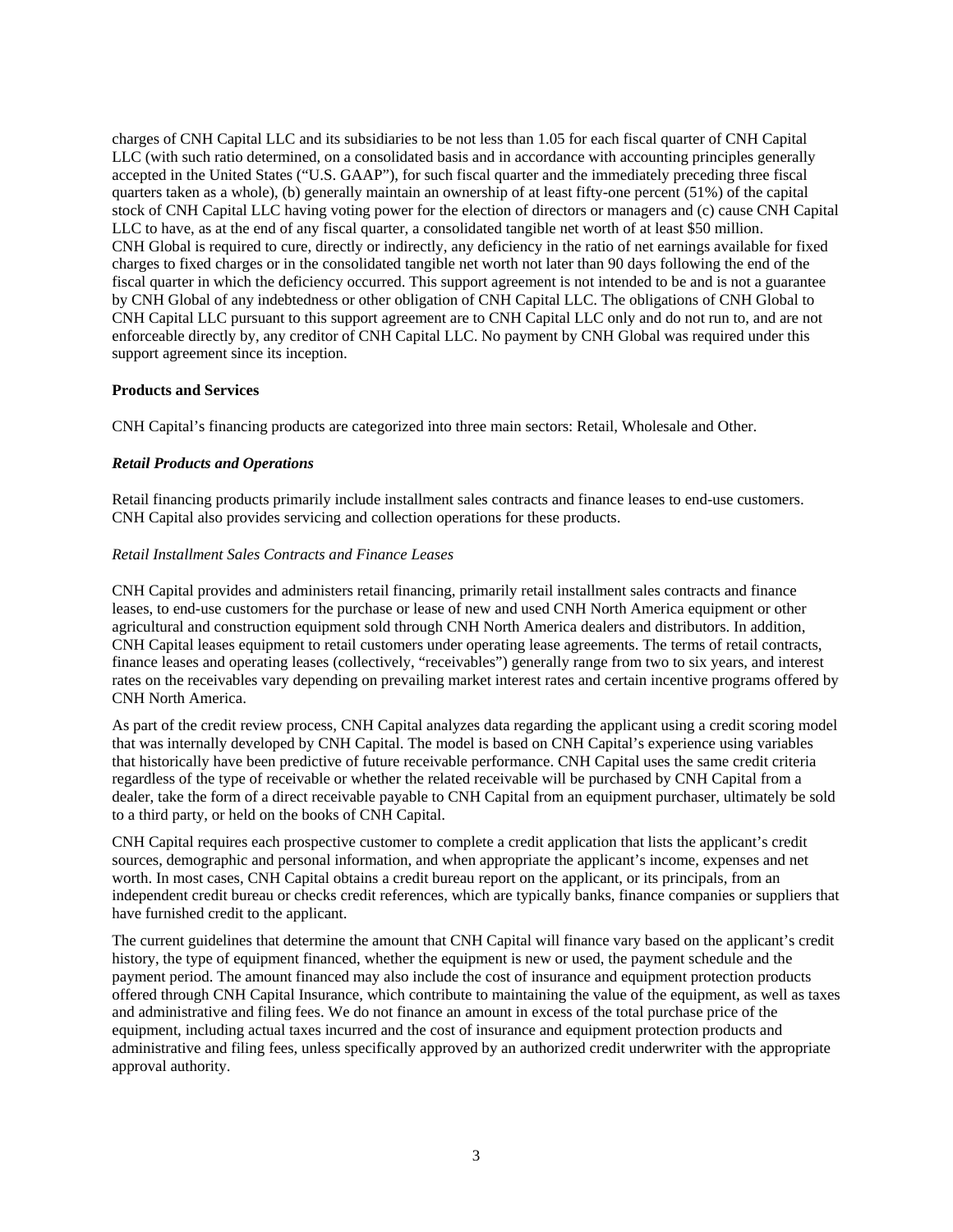#### *Retail Servicing and Collections*

Retail servicing and collection activities for CNH Capital LLC are generally performed through its subsidiary, New Holland Credit Company, LLC.

When receivables become delinquent, CNH Capital follows a multi-stage collection process. Receivables are considered delinquent as soon as any payment is one day past due. Past due accounts are assigned to collection queues and normal collection procedures are followed. Collectors are generally assigned to specific geographic areas and work closely with local dealers to gather insight into any known regional or borrower difficulties. CNH Capital may consider a change in the payment schedule for a receivable when the delinquency results from a temporary interruption in the customer's cash flow, such as a delay in harvesting due to weather conditions. Given the importance of the equipment to the customer, and based on studies of historical performance data, CNH Capital has determined that providing for limited payment schedule changes ultimately results in a lower loss rate.

If a delinquency cannot be resolved, further actions will be taken, including using outside cash collection agencies, repossessing and selling the equipment, and pursuing customer deficiencies. Sale of repossessed equipment is performed through our equipment remarketing operations, as described below.

# *Wholesale Products and Operations*

CNH Capital extends credit to CNH North America dealers based upon established credit limits. Currently, credit is extended to approximately 1,230 dealers with approximately 2,300 locations in North America.

Dealers may establish lines of credit to finance purchases of new and used agricultural and construction equipment and new parts. These agreements provide CNH Capital with a first priority security interest in the equipment and parts and possibly other collateral. A majority of dealers also provide a personal or corporate guaranty. The amount of the credit lines offered to an existing dealer or a prospective dealer is based upon, among other things, such dealer's expected annual sales, effective net worth, utilization of existing credit lines and inventory turnover. The amount of credit available to a dealer is reviewed on a regular basis, which is usually annually, and such amount is adjusted when appropriate by CNH Capital.

Under the standard terms of CNH Capital's wholesale finance agreements, receivables typically have interest-free periods of up to twelve months and stated original maturities of up to twenty-four months, with repayment accelerated upon the sale of the underlying equipment by the dealer to the end user. The length of these interest-free periods is determined based on the type of equipment sold and the time of year of the sale. During the interest-free period, the Company is compensated by CNH North America for the difference between market interest rates and the amount paid by the dealer. After the interest-free period, CNH Capital begins to assess the dealer interest and will require the dealer to make certain principal curtailment payments.

CNH Capital evaluates and assesses dealers on an ongoing basis as to their credit worthiness, and conducts audits of dealer equipment inventories on a regular basis. The timing of each audit visit is varied and no advance notice is given. Under some circumstances, such as delinquent payments or a deterioration of the dealer's financial condition, CNH Capital may classify a dealer as under credit watch status, upon which CNH Capital will approve any additional extensions of credit on a case-by-case basis and may assume control of equipment or parts releases to such dealer. If a dealer receives payment for selling a piece of equipment, but does not repay the amounts owed on the equipment as required, then the dealer is considered to have sold the equipment out of trust. Selling equipment out of trust is a breach of the wholesale financing agreement between the dealer and CNH Capital. In the event of a dealer default or dealer contract termination, CNH North America may be obligated to repurchase all new equipment. There were no material losses in 2011 or 2010 relating to the termination of dealer contracts.

#### *Other Products*

#### *Commercial Revolving Accounts*

CNH Capital offers private-label commercial revolving account ("CRA") products, which can be used to purchase parts, service, rentals, implements and attachments predominantly from CNH North America dealers. These CRA products are not a general purpose credit card. CNH Capital is responsible for underwriting and approving customer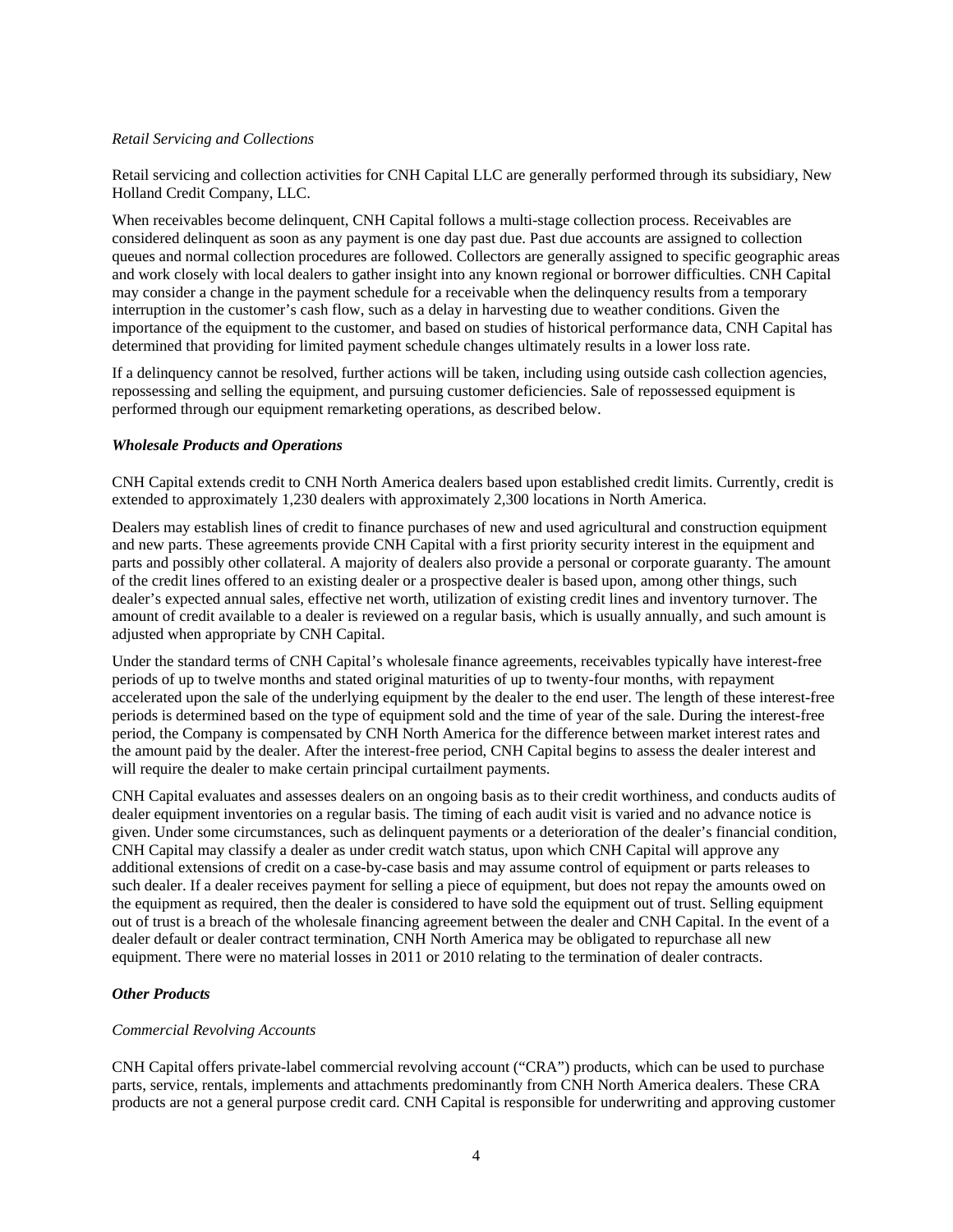accounts and has engaged unaffiliated entities to provide other processing and collection services.

#### *Insurance*

CNH Capital finances a variety of insurance and equipment protection products, including physical damage insurance, extended service coverage, and credit life insurance, for end users and dealers in conjunction with the purchase of new and used equipment, through CNH Capital Insurance. CNH Capital Insurance is contracted as an agent for third-party insurers and assumes no insurance risk in these transactions.

#### *Equipment Remarketing Operations*

CNH Capital disposes of repossessed equipment, equipment returned at the end of a lease and certain other equipment through its internal remarketing operations. CNH Capital owns and operates a website that lists and sells equipment globally to registered dealers and wholesalers. Generally, the net return realized on equipment sold via the website is higher than it would be if sold via a public auction. Nearly all of the remarketed equipment is sold through the Company's internal remarketing channels.

#### *Competition*

CNH Capital's financing products and services are intended to be competitive with those available from third parties. The Company competes primarily with banks, finance companies, and other financial institutions. Typically, this competition is based upon financial products and services offered, customer service, financial terms and interest rates charged. In addition, some of our competitors may be eligible to participate in government programs providing access to capital at more favorable rates, which may create a competitive disadvantage for CNH Capital.

CNH Capital believes that its strong, long-term relationship with the dealers and end-use customers and the ease-ofuse of our products provides a competitive edge over other third-party financing options. In addition, the marketing programs offered by CNH North America have a positive influence on the proportion of CNH's equipment sales that are financed by CNH Capital.

#### *Employees*

At December 31, 2011, CNH Capital had approximately 500 employees, none of which were represented by unions.

#### **RISK FACTORS**

The following risks should be considered in conjunction with Management's Discussion and Analysis of Financial Condition and Results of Operations beginning on page 13 and the other risks described in the Cautionary Note Regarding Forward-Looking Statements on page i. These risks may affect our operating results and, individually or in the aggregate, could cause our actual results to differ materially from past and anticipated future results. Except as may be required by law, we undertake no obligation to publicly update forward-looking statements, whether as a result of new information, future events, or otherwise.

#### **Risks Related to Our Indebtedness and Liquidity**

#### *Credit rating changes could affect our cost of funds.*

Our access to, and cost of, funding depends on, among other things, the credit ratings of us, our parent CNH, our asset-backed securitization ("ABS") transactions and Fiat Industrial. The rating agencies may change our credit ratings or take other similar actions, which could affect our access to the capital markets and the cost and terms of future borrowings and, therefore, could adversely affect our financial position and results of operations.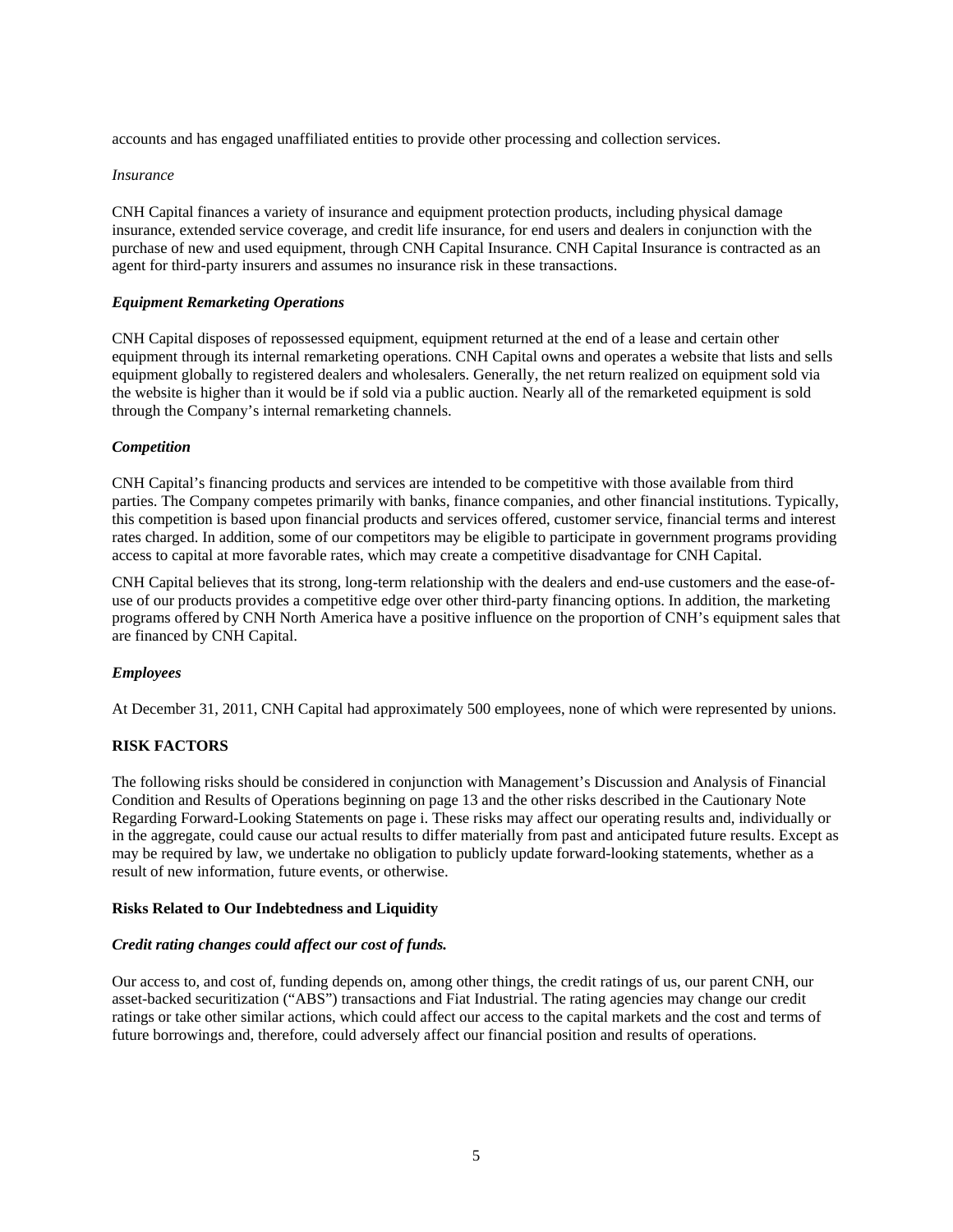# *We have significant outstanding indebtedness, which may limit our ability to obtain additional funding and limit our financial and operating flexibility.*

As of December 31, 2011, we had an aggregate of \$10.2 billion of consolidated indebtedness and our equity was \$1.2 billion.

The extent of our indebtedness could have important consequences to our operations and financial results, including:

- we may not be able to secure additional funds for working capital, capital expenditures, debt service requirements or general corporate purposes;
- we may need to use a portion of our projected future cash flow from operations to pay principal and interest on our indebtedness, which may reduce the amount of funds available to us for other purposes;
- we may be more financially leveraged than some of our competitors, which could put us at a competitive disadvantage;
- we may not be able to adjust rapidly to changing market conditions, which may make us more vulnerable to a downturn in general economic conditions or our business; and
- we may not be able to access the capital markets on favorable terms, which may adversely affect our ability to provide competitive retail and wholesale financing programs.

#### *Restrictive covenants in our debt agreements could limit our financial and operating flexibility.*

The indentures governing our outstanding indebtedness, and other credit agreements to which we are a party, contain covenants that restrict our ability and/or that of our subsidiaries to, among other things:

- incur additional debt:
- make certain investments:
- enter into certain types of transactions with affiliates;
- use assets as security in other transactions;
- enter into sale and leaseback transactions; and
- sell certain assets or merge with or into other companies.

In addition, we are required to maintain certain coverage levels for leverage and EBITDA.

Our ability to meet any of these restrictive covenants may be affected by events beyond our control, which could result in material adverse consequences that negatively impact our business, results of operations and financial position. We cannot assure you that we will continue to comply with each restrictive covenant at all times, particularly if we were to encounter challenging and volatile market conditions.

#### **Risks Related to Our Business, Strategy and Operations**

#### *Reduced demand for equipment would reduce the opportunities for us to finance equipment.*

Our business is largely dependent upon the demand for CNH North America's products and its customers' willingness to enter into financing or leasing arrangements with respect thereto, which may be negatively affected by challenging global economic conditions. As a result, a significant and prolonged decrease in demand for CNH North America's products could have a material adverse effect on our business, financial position, results of operations and cash flows. Our primary business is to provide retail and wholesale financing alternatives for CNH North America's products to CNH North America's customers and dealers. The demand for CNH North America's products and our financing products and services is influenced by a number of factors, including:

- general economic conditions, including shifts in key economic indicators such as gross domestic product;
- demand for food;
- commodity prices and stock levels;
- net farm income levels;
- availability of credit;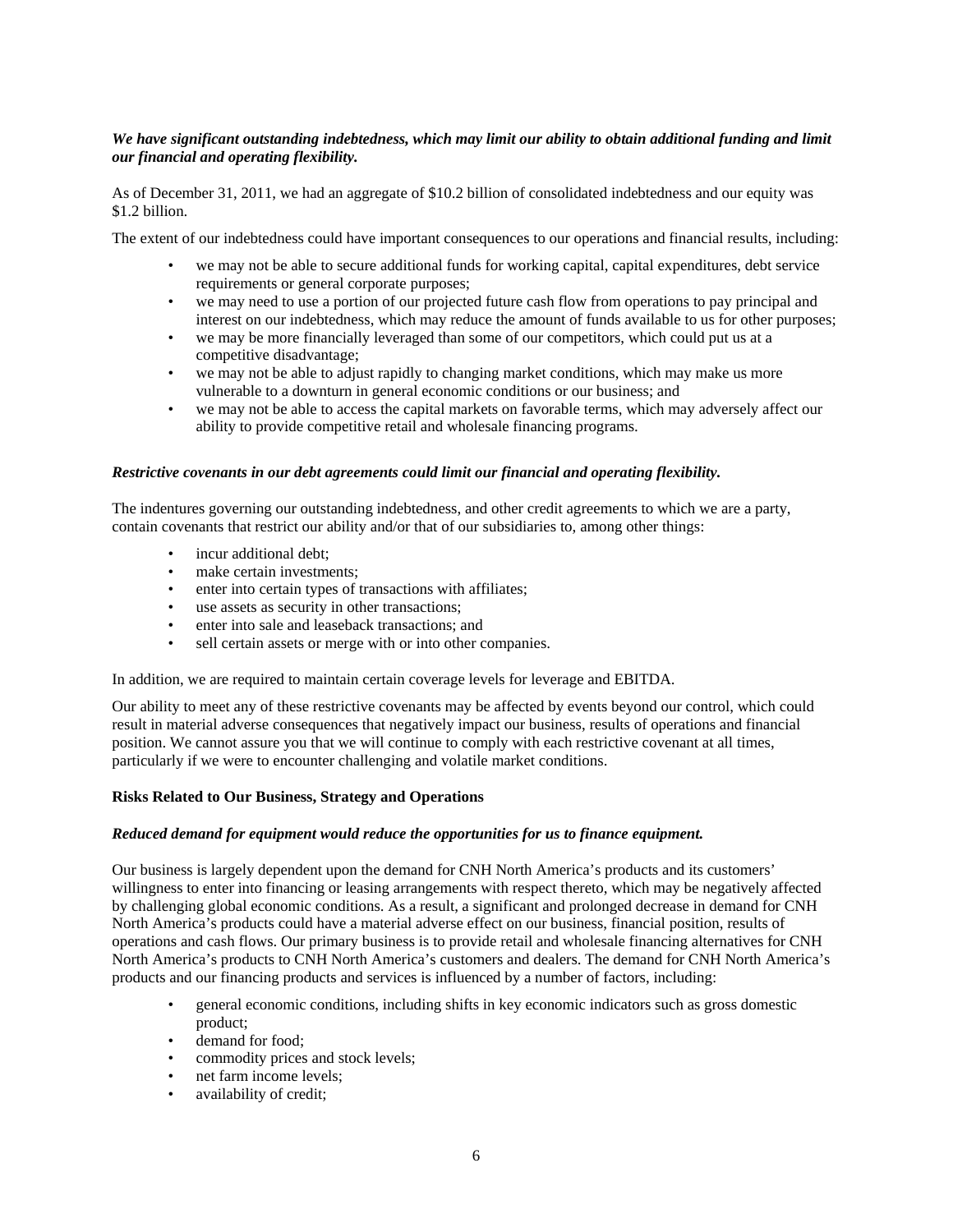- developments in biofuels;
- infrastructure spending rates;
- housing starts;
- commercial construction;
- seasonality of demand;
- changes and uncertainties in the monetary and fiscal policies of various governmental and regulatory entities;
- CNH North America's ability to maintain key dealerships;
- currency exchange rates and interest rates;
- pricing policies by CNH North America or its competitors; and
- political, economic and legislative changes.

In the equipment industry, changes in demand can occur suddenly, resulting in imbalances in inventories, product capacity, and prices for new and used equipment. If fewer pieces of equipment are sold, CNH Capital will be presented with fewer opportunities to finance equipment.

# *Change in support from CNH North America.*

We participate in certain marketing programs sponsored by CNH North America that allow us to offer financing to customers at advantageous interest rates or other terms. This support from CNH North America provides a material competitive advantage in offering financing to customers of CNH North America's products. Any elimination or reduction of these marketing programs, which affects our ability to offer competitively priced financing to customers, in turn could reduce the percentage of CNH North America's products financed by us and could have a material adverse effect on our business, financial condition, results of operations and cash flows. CNH North America also provides us with other types of operational and administrative support, such as human resources and legal assistance. CNH North America also provides a portion of our funding. Any change in support from CNH North America could negatively impact our results of operations.

#### *Customer Credit Risk and Collateral Valuation.*

Fundamental to any organization that extends credit is the credit risk associated with its customers. The creditworthiness of each customer, and the rates of delinquencies, repossessions and net losses relating to customer loans are impacted by many factors, including:

- relevant industry and general economic conditions;
- the availability of capital;
- changes in interest rates;<br>• the experience and skills
- the experience and skills of the customer's management team;
- commodity prices;
- political events;
- weather; and
- the value of the collateral securing the extension of credit.

A deterioration in the quality of our financial assets, an increase in delinquencies or a reduction in collateral recovery rates could have an adverse impact on our performance. These risks become more acute in any economic slowdown or recession due to decreased demand for (or the availability of) credit, declining asset values, changes in government subsidies, reductions in collateral to loan balance ratios, and an increase in foreclosures and losses. In such circumstances, our loan servicing and litigation costs may also increase. In addition, governments may pass laws, or implement regulations, that modify rights and obligations under existing agreements, or which prohibit or limit the exercise of contractual rights.

When loans default and we repossess collateral securing the repayment of the loan, our ability to sell the collateral to recover or mitigate losses is subject to the market value of such collateral. Those values are affected by levels of new and used inventory of agricultural and construction equipment on the market. They are also dependent upon the strength of the general economy and the strength or weakness of market demand for new and used agricultural and construction equipment. In addition, repossessed collateral may be in poor condition, which would reduce its value.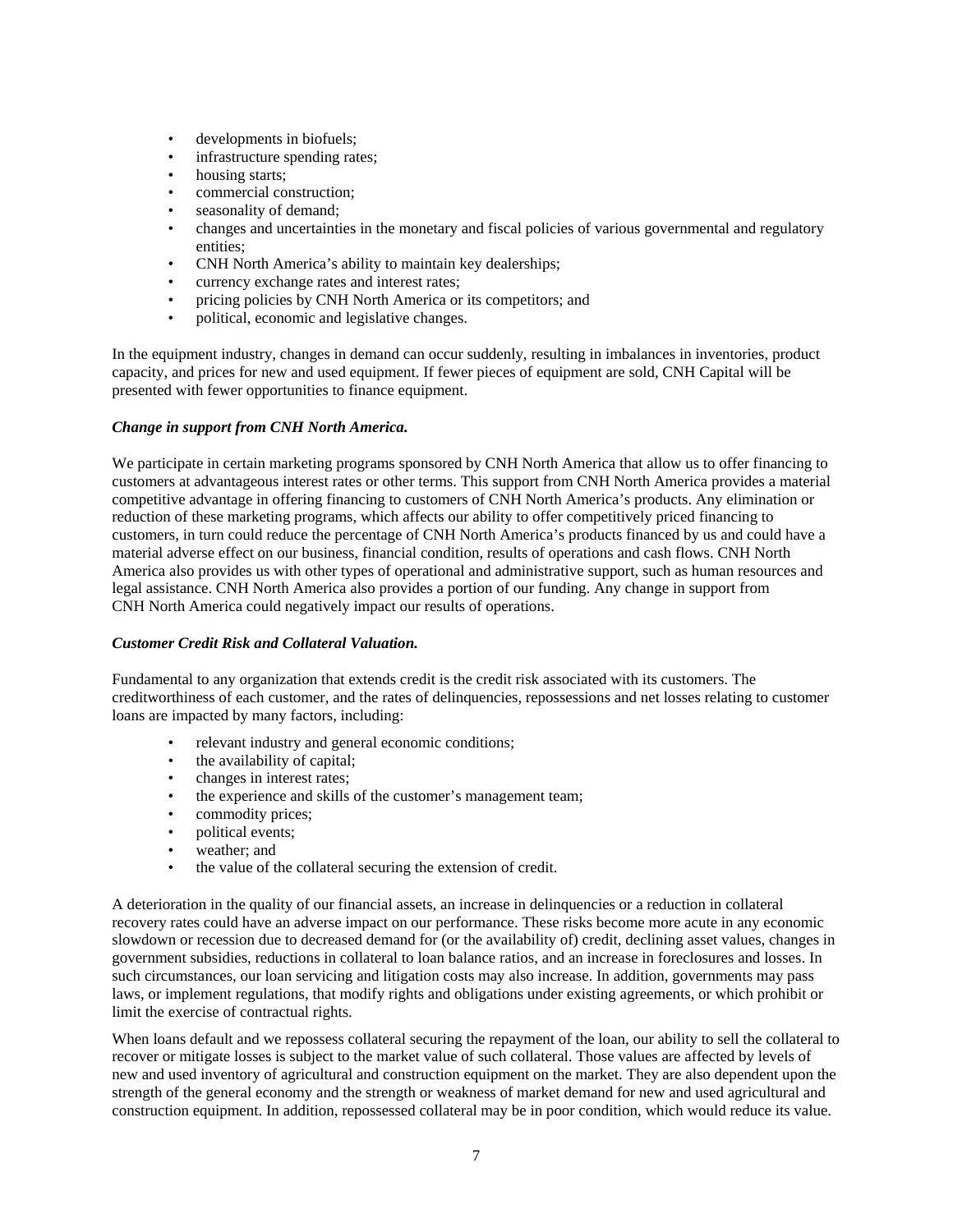Finally, relative pricing of used equipment, compared with new equipment, can affect levels of market demand and the resale of repossessed equipment. An industry wide decrease in demand for agricultural or construction equipment could result in lower resale values for repossessed equipment, which could increase losses on loans and leases, adversely affecting our financial position and results of operations.

### *Changes in interest rates and market liquidity.*

Changes in interest rates and market liquidity conditions could have a material adverse effect on our earnings and cash flows. Because a significant number of our receivables are generated at fixed interest rates, our business is subject to fluctuations in interest rates. Changes in market interest rates may influence our financing costs, returns on financial investments and the valuation of derivative contracts and could reduce our earnings and/or cash flow. We also rely on the debt capital markets and a variety of funding programs to provide liquidity for our operations, including committed asset-backed and unsecured facilities and the issuance of secured and unsecured debt. Significant changes in market liquidity conditions could impact our access to funding and the associated funding costs and reduce our earnings and cash flow.

Although we manage interest rate and market liquidity risks with a variety of techniques, including a match funding program, the selective use of derivatives and a diversified funding program, there can be no assurance that fluctuations in interest rates and market liquidity conditions will not have a material adverse effect on our earnings and cash flow. If any of the variety of instruments and strategies we use to hedge our exposure to these various types of risk are ineffective, we may incur losses.

# *Funding Risk.*

We have traditionally relied upon the ABS market and committed asset-backed facilities as a primary source of funding and liquidity. Access to funding at competitive rates is essential to our business. From mid-2007 through 2009, events occurred in the global financial market, including weakened financial condition of several major financial institutions, problems related to subprime mortgages and other financial assets, the devaluation of various assets in secondary markets, the forced sale of asset-backed and other securities by certain investors, and the lowering of ratings on certain ABS transactions, which caused a significant reduction in liquidity in the secondary market for ABS transactions outstanding at such time and a significant increase in funding costs. During these periods, conditions in the ABS market adversely affected our ability to sell receivables on a favorable or timely basis. Similar conditions in the future could have an adverse effect on our financial position, results of operations and cash flow.

To maintain competitiveness in the capital markets and to promote the efficient use of various funding sources, additional reserve support was added to certain previously issued ABS transactions. Such optional support may be required to maintain credit ratings assigned to certain transactions if loss experiences are higher than anticipated. The provision of additional reserve support could have an adverse effect on our financial position, results of operations and cash flow.

# *Repurchase Risk.*

In connection with our ABS transactions, we make customary representations and warranties regarding the assets being securitized, as disclosed in the related offering documents. While no recourse provisions exist that allow holders of asset-backed securities issued by our trusts to require us to repurchase those securities, a breach of these representations and warranties could give rise to an obligation to repurchase non-conforming receivables from the trusts. Any future repurchases could have an adverse effect on our financial position, results of operations and cash flow.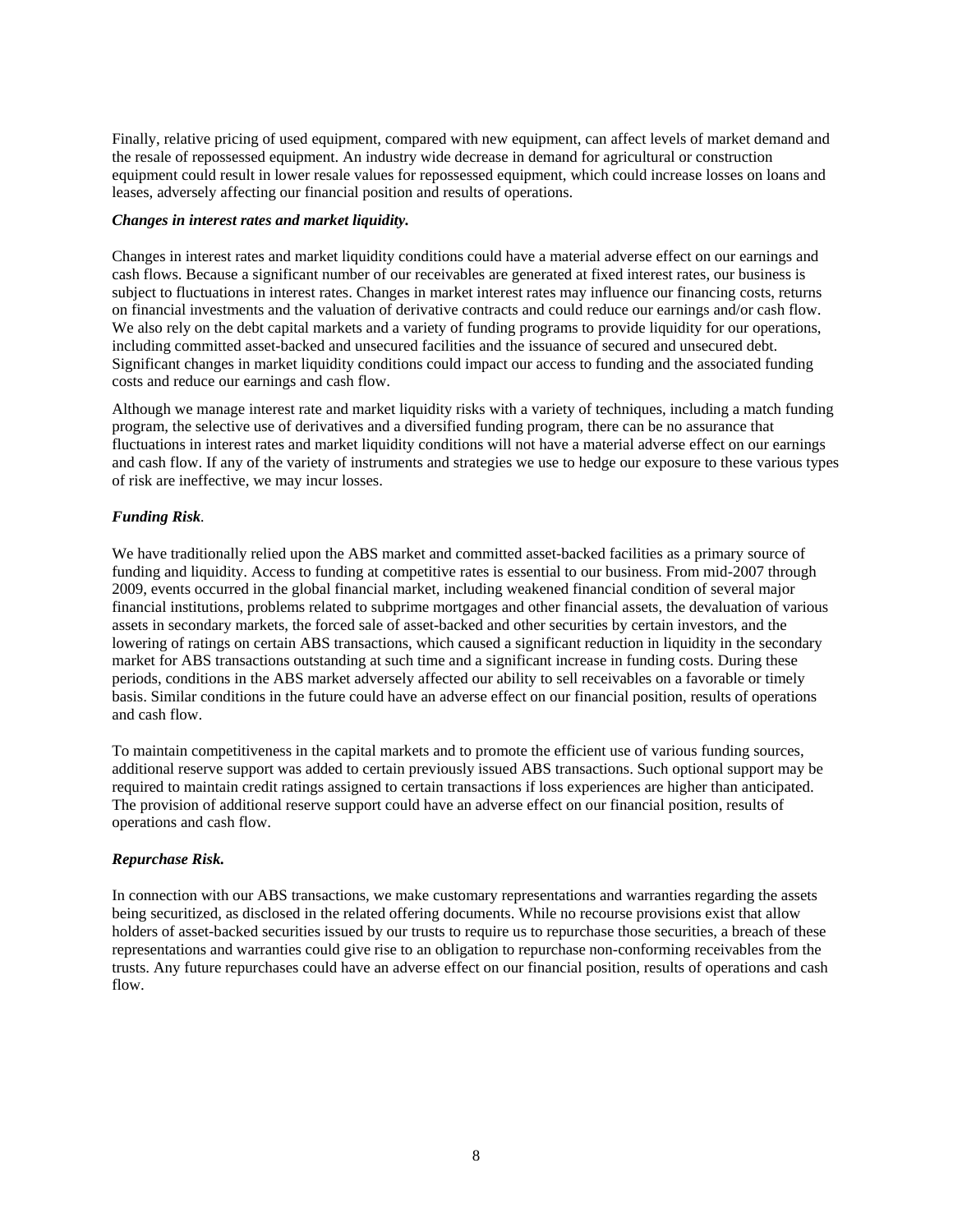# *Regulatory Risk.*

Our operations are subject, in certain instances, to supervision and regulation by various governmental authorities. These operations are also subject to various laws and judicial and administrative decisions and interpretations imposing requirements and restrictions, which among other things:

- regulate credit granting activities, including establishing licensing requirements;
- establish maximum interest rates, finance and other charges;
- regulate customers' insurance coverage;
- require disclosure to customers;
- govern secured and unsecured transactions;
- set collection, foreclosure, repossession and claims handling procedures and other trade practices;
- prohibit discrimination in the extension of credit and administration of loans; and
- regulate the use and reporting of information related to a borrower.

To the extent that applicable laws are amended or construed differently, new laws are adopted to expand the scope of regulation imposed upon us, or applicable laws prohibit interest rates we charge from rising to a level commensurate with risk and market conditions, such events could adversely affect our business and our financial position and results of operations.

#### *Potential Impact of Dodd-Frank Act.*

The Dodd-Frank Wall Street Reform and Consumer Protection Act, or the Dodd-Frank Act, was signed into law in July 2010. The various requirements of the Dodd-Frank Act, including the many implementing regulations yet to be released, may substantially affect our origination, servicing and securitization programs. For example, the Dodd-Frank Act strengthens the regulatory oversight of these securities and capital market activities by the SEC and increases the regulation of the securitization markets through, among other things, a mandated risk retention requirement for securitizers and a direction to the SEC to regulate credit rating agencies and adopt regulations governing these organizations. While we will continue to monitor these developments and their impact on our access to the ABS market, these and future SEC regulations may impact our ability to engage in these activities or increase the effective cost of asset-backed transactions in the future, which could adversely affect our financial position, results of operations and cash flow.

#### *Market Risk.*

We hold retained interests in securitization transactions, which we refer to collectively as retained interests. We carry these retained interests at estimated fair value, which we determine by discounting the projected cash flows over the expected life of the assets sold in connection with such transactions using prepayment, default, loss and interest rate assumptions. We are required to recognize declines in the value of our retained interests, and resulting charges to income or equity, when their fair value is less than carrying value. The portion of the decline, from discount rates exceeding those in the initial deal, is charged to equity. All other credit related declines are charged to income. Assumptions used to determine fair values of retained interests are based on internal evaluations and, although we believe our methodology is reasonable, actual results may differ from our expectations. Our current estimated valuation of retained interests may change in future periods, and we may incur additional impairment charges as a result.

#### *Weather, climate change, and natural disasters can impact our operations and our results.*

Poor or unusual weather conditions, particularly in the spring, can significantly affect purchasing decisions of CNH North America's potential customers and therefore affect our ability to finance equipment purchases. In addition, natural disasters such as tornadoes, hurricanes, earthquakes, floods, droughts and other forms of severe weather in an area in which we finance equipment purchases could have an adverse effect on our customers and their ability to repay debt.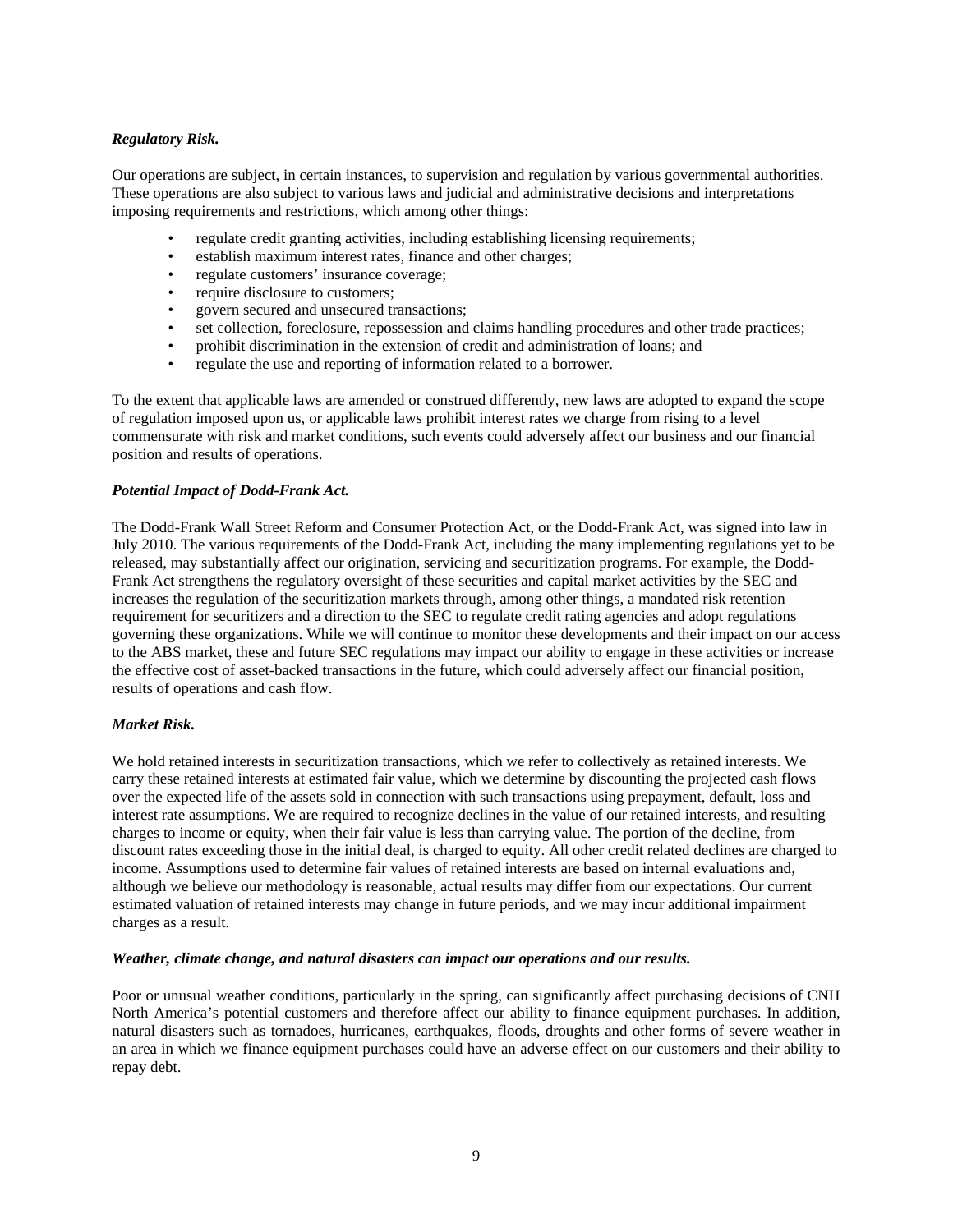# *Competitive activity, or failure by us to respond to actions by our competitors, could adversely affect our results of operations.*

We operate in a highly competitive environment, with financing for users of CNH North America equipment available through a variety of sources, such as banks, finance companies and other financial institutions. Our operations may be unable to compete successfully due to the inability to access capital on favorable terms, or due to issues relating to funding resources, products, licensing or other governmental regulations, and the number, type and focus of services offered. In addition, some of our competitors may be eligible to participate in government programs providing access to capital at favorable rates for which we are ineligible, which may put us at a competitive disadvantage. The success of our business also depends on our ability to develop, produce and market quality products and services that meet our customers' needs. Increasing competition may adversely affect our business if we are unable to match the products and services of our competitors. If we are unable to effectively compete, our financial position and results of operations will suffer.

# *Adverse economic conditions could place a financial strain on our dealers and adversely affect our operating results.*

Global economic conditions continue to place financial stress on many of our dealers. Dealer financial difficulties may impact their equipment financing and inventory management decisions, as well as their ability to provide services to their customers purchasing our equipment. Accordingly, additional financial strains on members of our dealer network resulting from current or future economic conditions could adversely impact our financial position and results of operations.

#### *A decrease in the residual value of the equipment that we lease could adversely affect our results.*

Declines in the residual value of equipment leased by us may reduce our earnings. We recognize the residual value of leased equipment, which is the estimated future wholesale market value of leased equipment at the time of the expiration of the lease term. We estimate the residual value of leased equipment at the inception of the lease based on a number of factors, including historical wholesale market sales prices, past remarketing experience and any known significant market/product trends. If estimated future market values significantly decline due to economic factors, obsolescence or other adverse circumstances, we may not realize such residual value, which could reduce our earnings, either through an increase in depreciation expense or a decrease in finance revenue.

# *Our business operations may be impacted by various types of claims, lawsuits, and other contingent obligations.*

We are involved in various lawsuits and other legal proceedings that arise in the ordinary course of our business. We estimate such potential claims and contingent liabilities and, where appropriate, establish reserves to address these contingent liabilities. The ultimate outcome of the legal matters pending against us or our subsidiaries is uncertain. Further, we could in the future become subject to judgments or enter into settlements of lawsuits and claims that could have a material adverse effect on our results of operations in any particular period. In addition, while we maintain insurance coverage with respect to certain claims, we may not be able to obtain such insurance on acceptable terms in the future, if at all, and any such insurance may not provide adequate coverage against any such claims.

### *Potential conflicts of interest with Fiat Industrial.*

As of December 31, 2011, Fiat Industrial owned, indirectly through Fiat Netherlands, approximately 88% of the outstanding common shares of CNH Global. CNH Global is the indirect owner of 100% of CNH Capital. As long as Fiat Industrial continues to own shares representing more than 50% of the combined voting power of CNH Global's capital stock, it will be able to direct the election of all of the members of CNH Global's board of directors and determine the outcome of all matters submitted to a vote of the shareholders. Circumstances may arise in which the interests of Fiat Industrial could be in conflict with the interests of other debt and equity security holders of CNH Global or any of its subsidiaries, including CNH Capital. In addition, Fiat Industrial may pursue certain transactions that in its view will enhance its equity investment, even though such transactions may not be viewed as favorably by other debt and equity security holders of CNH Global or any of its subsidiaries, including CNH Capital.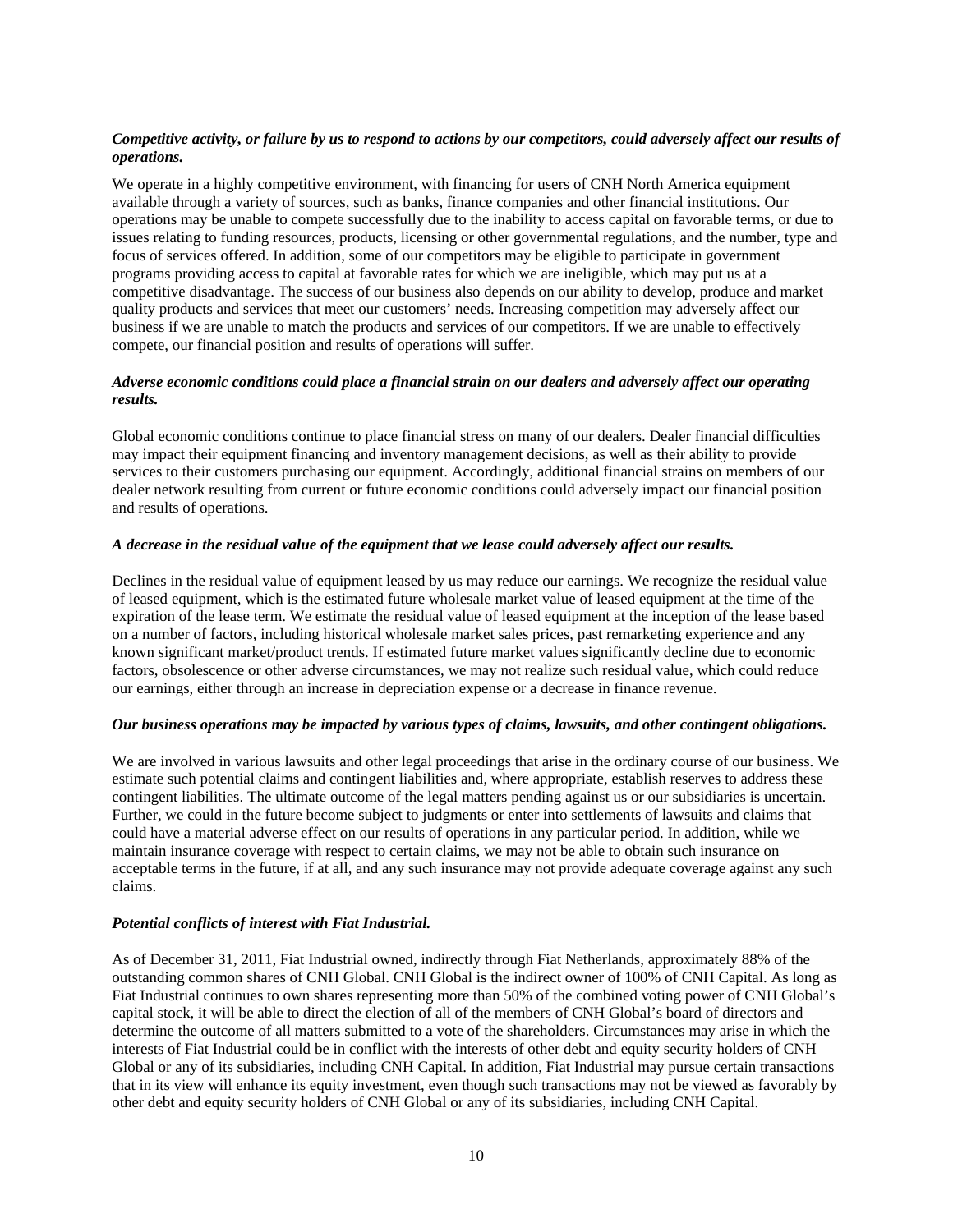Fiat Industrial provides financing to us. In the recent past, due to the then existing capital markets crisis and its material adverse impact on the ABS markets, we relied more heavily upon financing provided by Fiat. In the event of a repeat of the severe downturn in the ABS markets, we might need to again look to other financing sources, including Fiat Industrial, though Fiat Industrial would have no obligation to provide such financing.

We believe our business relationships with Fiat Industrial can offer economic benefits to us; however, Fiat Industrial's ownership of our corporate parent's capital stock and its ability to direct the election of directors could create, or appear to create, potential conflicts of interest when Fiat Industrial is faced with decisions that could have different implications for Fiat Industrial, CNH and CNH Capital.

#### *Our participation in cash management pools exposes us to Fiat Industrial Group credit risk.*

We participate in a group-wide cash management system with other companies within the Fiat Industrial Group, including CNH America and CNH Canada Ltd. Our positive cash deposits with Fiat Industrial, if any, are either invested by Fiat Industrial treasury subsidiaries in highly rated, highly liquid money market instruments or bank deposits, or may be applied by Fiat Industrial treasury subsidiaries to meet the financial needs of other Fiat Industrial Group members and vice versa. While we believe participation in such Fiat Industrial treasury subsidiaries' cash management pools provides us with financial benefits, it exposes us to Fiat Industrial credit risk.

In the event of a bankruptcy or insolvency of Fiat Industrial (or any other Fiat Industrial Group member, including CNH America and CNH Canada Ltd., in the jurisdictions with set off agreements) or in the event of a bankruptcy or insolvency of the Fiat Industrial entity in whose name the deposit is pooled, we may be unable to secure the return of such funds to the extent they belong to us, and we may be viewed as a creditor of such Fiat Industrial Group entity with respect to such deposits. It is possible that our claims as a creditor could be subordinated to the rights of third-party creditors in certain situations. If we are not able to recover our deposits, our financial position and results of operations may be materially impacted.

# *Our financial statements may be impacted by changes in accounting standards.*

Our financial statements are subject to the application of U.S. GAAP, which are periodically revised. At times, we are required to adopt new or revised accounting standards issued by recognized bodies. It is possible such changes could have a material adverse effect on our reported results of operations or financial position. See "Note 2: Summary of Significant Accounting Policies" to our consolidated financial statements for the year ended December 31, 2011 for additional information on the adoption of new accounting guidance.

# *Data security breaches and other disruptions could compromise our information and expose us to liability, which would cause our business and reputation to suffer.*

In the ordinary course of business, we collect and store sensitive data, including intellectual property, our proprietary business information and that of our customers and business partners, and personally identifiable information of our customers and employees, in our data centers and on our networks. The secure processing, maintenance, and transmission of this information by us and any contracted third parties is critical to our operations. We have not experienced any significant known or threatened data security incidents to date and we employ and seek to improve security measures and initiatives designed to reduce the impact of such risk. Despite our security measures and initiatives, our information technology and infrastructure may be subject to attacks by hackers or breached due to employee error, malfeasance, or other disruptions. Any such breach could compromise our networks and the information stored could be accessed, publicly disclosed, lost, or stolen. Any such access, disclosure or other loss could result in legal claims or proceedings and harm our business and reputation.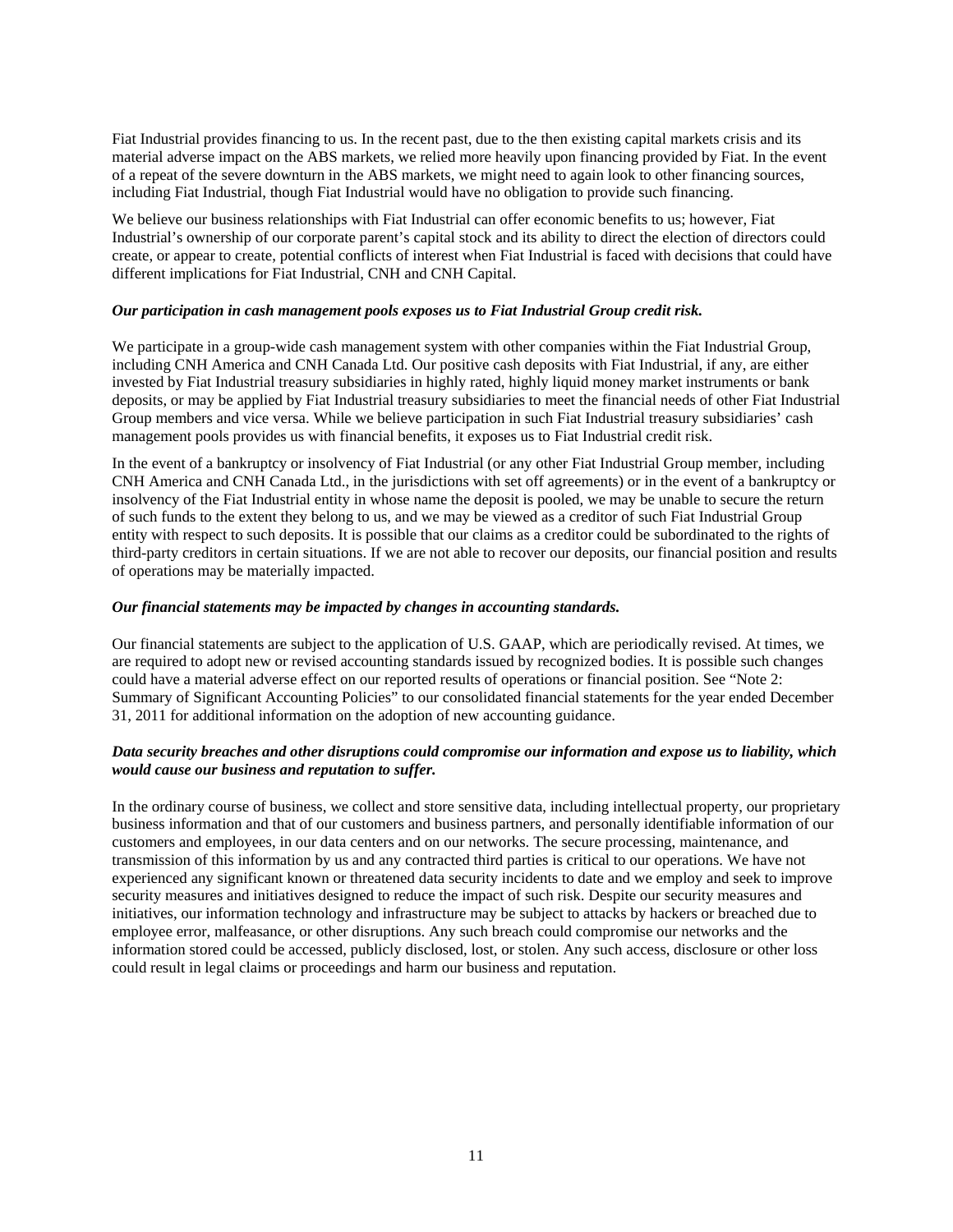# **PROPERTIES**

Our principal executive offices are located at 5729 Washington Avenue, Racine, WI 53406. We also maintain the following offices:

| Location                      | Primary<br><b>Function</b> | Tenant                  | <b>Ownership Status</b>                                                                                |
|-------------------------------|----------------------------|-------------------------|--------------------------------------------------------------------------------------------------------|
| Burlington, ON                | Office                     | CNH Capital Canada Ltd. | Leased                                                                                                 |
| New Holland, PA<br>Racine, WI | Office<br>Office           | CNH Capital LLC         | New Holland Credit Company, LLC Leased from New Holland North America, Inc.<br>Leased from CNH America |

#### **LEGAL PROCEEDINGS**

CNH Capital is party to various litigation matters and claims arising from its operations. Management believes that the outcome of these proceedings, individually and in the aggregate, will not have a material adverse effect on CNH Capital's financial position or results of operations.

# **MINE SAFETY DISCLOSURES**

Not applicable.

# **MARKET FOR REGISTRANT'S COMMON EQUITY, RELATED STOCKHOLDERS MATTERS AND ISSUER PURCHASES OF EQUITY SECURITIES**

All of CNH Capital LLC's equity interests are owned by CNH America, which is indirectly wholly-owned by CNH Global. There is currently no established trading market for CNH Capital LLC's equity interests.

In 2011 and 2010, CNH Capital LLC declared and paid cash dividends of \$85 million and \$295 million, respectively, to CNH America.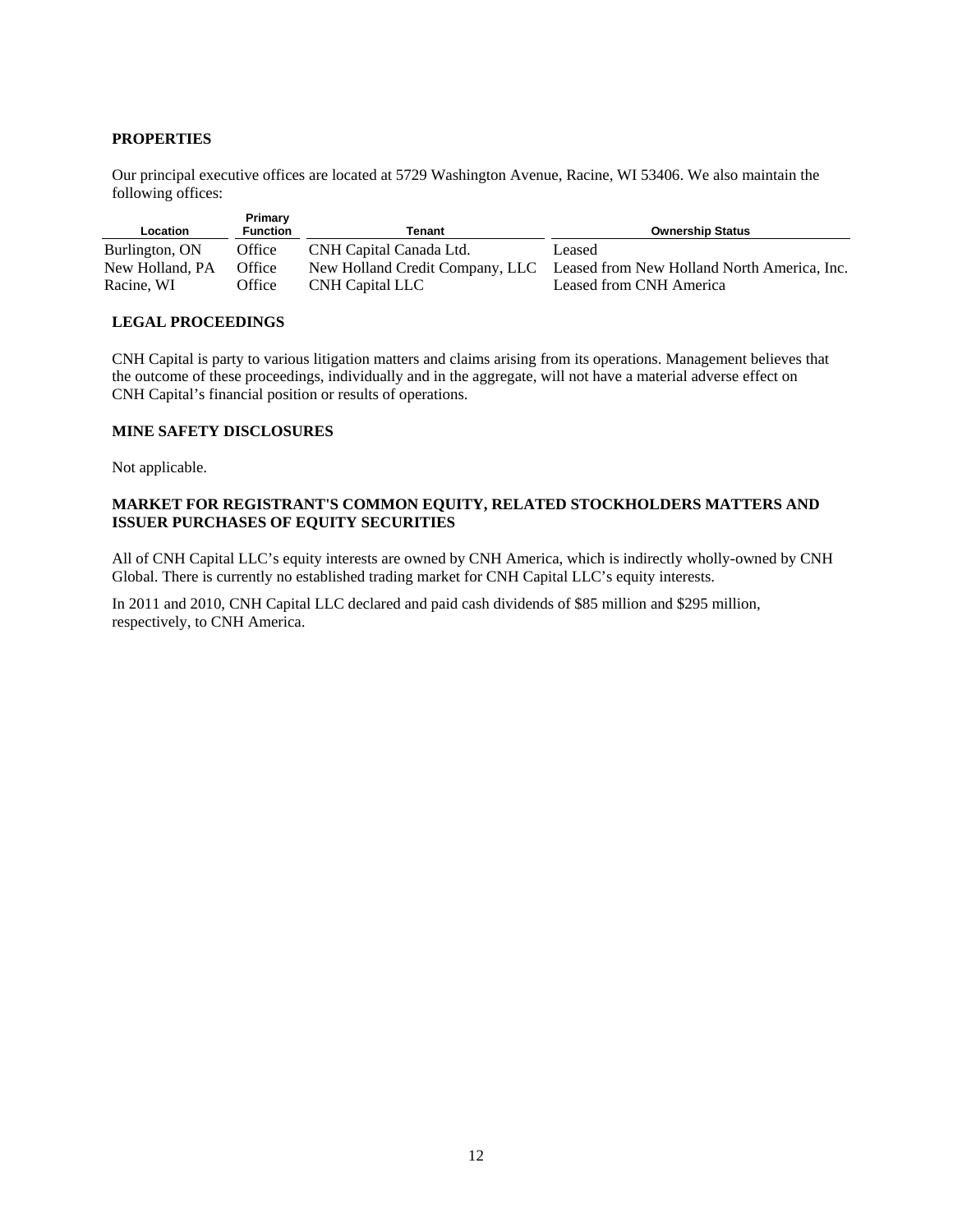# **MANAGEMENT'S DISCUSSION AND ANALYSIS OF FINANCIAL CONDITION AND RESULTS OF OPERATIONS**

# **Overview**

### *Organization*

We offer a range of financial products and services to our North American customers and dealers. The principal products offered are retail financing for the purchase or lease of new and used CNH equipment and wholesale financing to our dealers. Wholesale financing consists primarily of floor plan financing as well as financing equipment used in dealer-owned rental yards, parts inventory and working capital needs. In addition, we purchase equipment from dealers that is leased to retail customers under operating lease agreements, and we finance customers using our private-label commercial revolving accounts.

As of the beginning of 2010, we adopted new accounting guidance related to the accounting for transfers of financial assets and the consolidation of variable interest entities ("VIEs"). As a significant portion of our securitization trusts and facilities were no longer exempt from consolidation under the new accounting guidance, we were required to consolidate their receivables and related liabilities.

As we adopted the guidance prospectively, the financial statements prepared for the year ended December 31, 2010 and for subsequent periods reflect the new accounting requirements, but the financial statements for periods ended on or before December 31, 2009 reflected the accounting guidance applicable during those periods. Our statements of income for the year ended December 31, 2010 and for subsequent periods no longer reflect securitization income and initial gains or losses on new securitization transactions, but include interest income and other income associated with the securitized receivables, and interest expense associated with the debt issued from the securitization trusts and facilities. Therefore, 2011 and 2010 results and balances are not comparable to prior period results and balances. In addition, because our new securitization transactions that do not meet the requirements for derecognition under the new guidance are accounted for as secured borrowings rather than asset sales, the cash flows from these transactions are presented as cash flows from financing transactions in 2011 and 2010 rather than cash flows from operating or investing activities.

#### *Trends and Economic Conditions*

Our business is closely related to the agricultural and construction equipment industries because we offer financing products for such equipment. For the year ended December 31, 2011, CNH agricultural equipment sales increased 23% compared to the year ended December 31, 2010. CNH construction equipment sales increased 32% for the year ended December 31, 2011 compared to the year ended December 31, 2010.

In general, our receivable mix between agricultural and construction equipment financing directionally reflects the mix of equipment sales by CNH. As such, changes in the agricultural industry or with respect to our agricultural equipment borrowers ("farmers") may affect the majority of our lending portfolio.

Overall, the North American agricultural industry has shown stability during the recent economic crisis. During the past five years, farm income in North America has experienced some of its highest historical levels. The relatively fixed supply of North American agricultural farm land combined with the growing global demand for food products has been one of the drivers of strong commodity prices and growth in farm equity. The financing we provide to our borrowers is secured by the related equipment, which typically has a long useful life and is a key component in the operation of a farmer's business. All of these factors contribute in part to the strong credit performance of our lending portfolio in recent periods.

Net income attributable to CNH Capital LLC was \$200.0 million for the year ended December 31, 2011, compared to \$160.6 million for the year ended December 31, 2010. Net interest margin improved in 2011 due to a higher average portfolio. In addition, there was a \$43.5 million reduction in the provision for credit losses in 2011 compared to 2010. Delinquent retail receivables greater than 30 days past due were 1.0% of our retail receivables at December 31, 2011, 103 bps lower than the December 31, 2010 level. The delinquency improvement was a key factor in the provision reduction in 2011. Significant further reductions in the delinquency rate are not expected.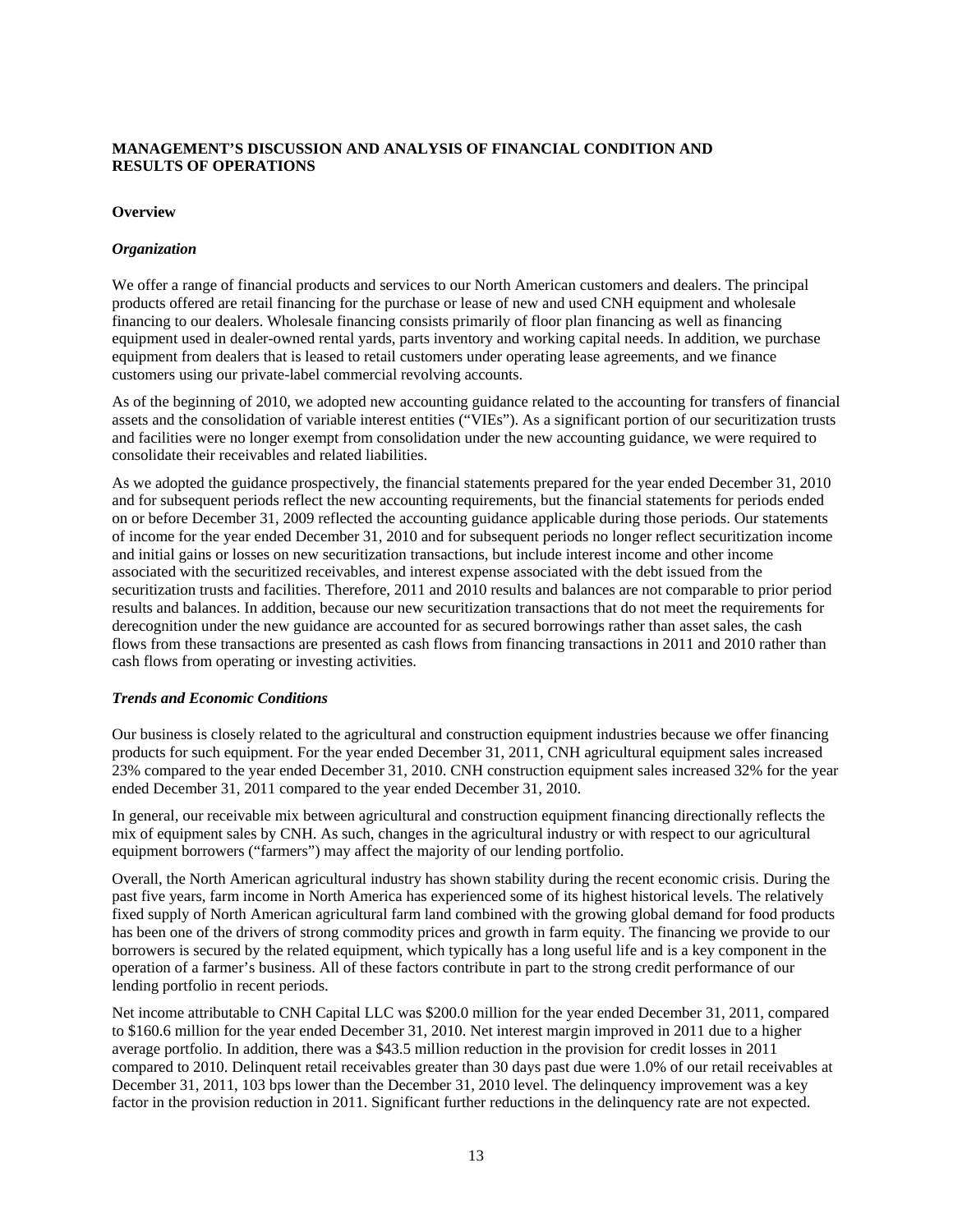During 2011, we entered into two unsecured funding transactions. In November 2011, CNH Capital completed a private offering of \$500 million in aggregate principal amount of its 6.250% notes due 2016 issued at par. In July 2011, CNH Capital entered into a \$250 million five-year unsecured credit facility consisting of a \$150 million term facility and a \$100 million revolving credit facility.

We expect to further diversify our funding sources and expand our investor base as part of our strategy to create a stand-alone funding profile and achieve investment grade credit ratings.

Our business and operations are also significantly affected by macroeconomic conditions, including, among other things, the uncertainty of the global economic recovery, the repayment capabilities of sovereign and state governments, capital market disruptions, the availability of credit for us and our customers, the effectiveness of governmental actions in respect to monetary policies, general economic conditions and financial regulatory reform.

#### **Results of Operations**

#### *Year Ended December 31, 2011 Compared to Year Ended December 31, 2010*

#### *Revenues*

Revenues for the years ended December 31, 2011 and 2010 were as follows (dollars in thousands):

|                                                                    |            | Year Ended December 31, |                |           |
|--------------------------------------------------------------------|------------|-------------------------|----------------|-----------|
|                                                                    | 2011       | 2010                    | \$ Change      | % Change  |
| Interest income on retail and other receivables and finance leases | \$454,874  | \$494,759               | (39, 885)<br>S | $(8.1)\%$ |
| Interest income from affiliates                                    | 138.944    | 126,902                 | 12,042         | 9.5       |
| Gain on retail, wholesale and revolving credit notes sold          | $- -$      | 38                      | (38)           | N/M       |
| Servicing fee income                                               | 1.747      | 3.340                   | (1,593)        | (47.7)    |
| Rental income on operating leases                                  | 164,247    | 163,262                 | 985            | 0.6       |
| Other income                                                       | 71,187     | 75,250                  | (4,063)        | (5.4)     |
| Total revenues                                                     | \$ 830,999 | \$863,551               | (32, 552)      | $(3.8)\%$ |

Revenues totaled \$831.0 million for the year ended December 31, 2011 compared to \$863.6 million for the year ended December 31, 2010. The decrease was primarily due to the decrease in interest income on retail and wholesale receivables.

Interest income on retail and other receivables and finance leases for the year ended December 31, 2011 was \$454.9 million, a decrease of \$39.9 million from the year ended December 31, 2010. The decrease was primarily due to a \$54.5 million unfavorable impact from lower interest rates on new and existing retail and wholesale receivables, partially offset by a \$14.6 million favorable impact from higher average earning assets. The annualized average yield was 6.8% for the year ended December 31, 2011 compared to 7.1% for the year ended December 31, 2010.

Interest income from affiliates for the year ended December 31, 2011 was \$138.9 million compared to \$126.9 million for the year ended December 31, 2010. The increase was primarily due to higher average earning wholesale assets.

Rental income on operating leases for the year ended December 31, 2011 was \$164.2 million, an increase of \$0.9 million from the year ended December 31, 2010. The increase was primarily due to a \$5.8 million favorable impact in higher average earning assets, partially offset by a \$4.9 million unfavorable impact from lower interest rates.

#### *Expenses*

Interest expense totaled \$268.8 million for the year ended December 31, 2011 compared to \$313.0 million for the year ended December 31, 2010. The decrease was primarily due to lower average interest rates, partially offset by an increase in average total debt.

Administrative and operating expenses were \$242.6 million for the year ended December 31, 2011 compared to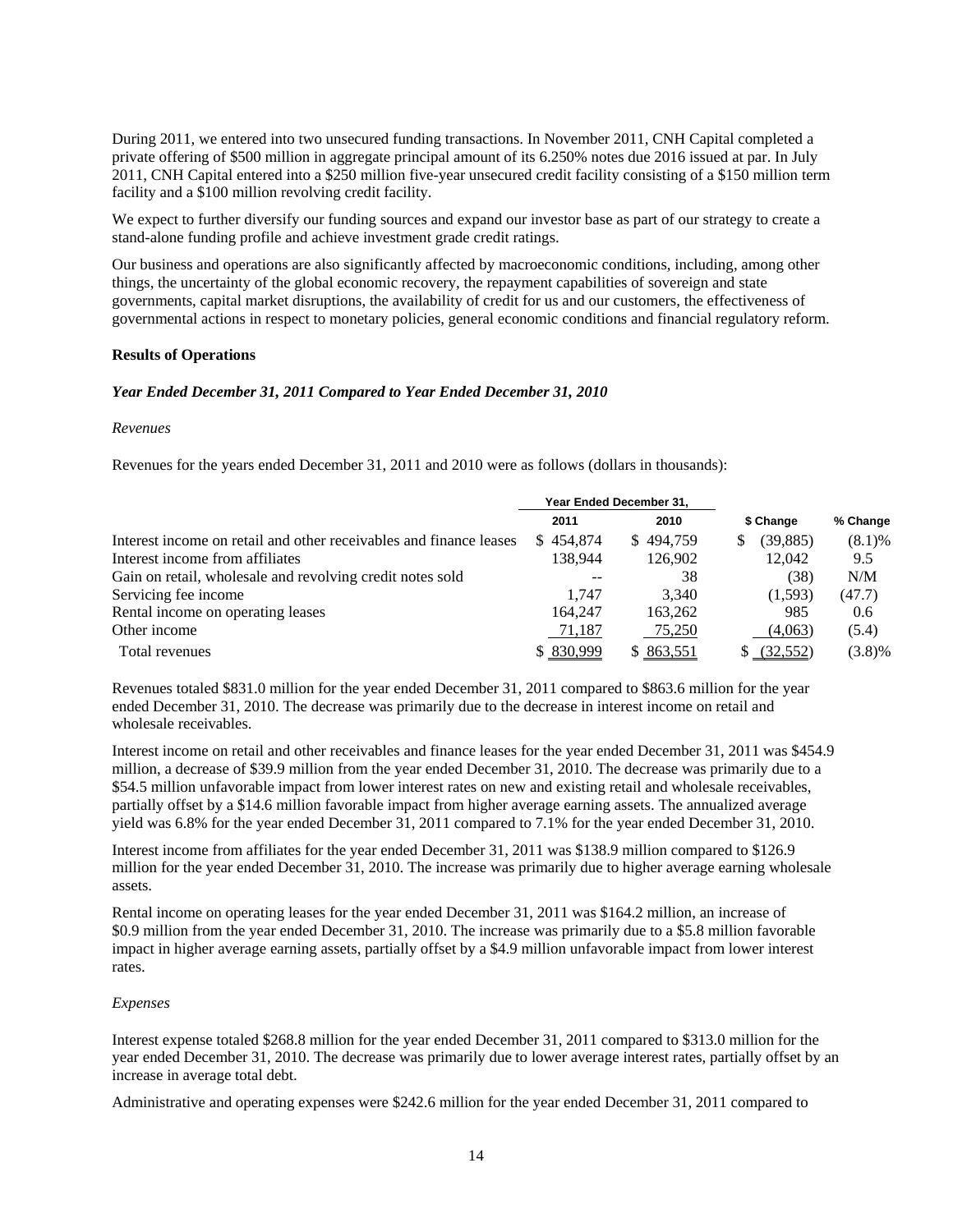\$303.0 million for the year ended December 31, 2010. The decrease was primarily due to a reduction of \$43.5 million in the provision for credit losses and a reduction of \$7.5 million in depreciation of equipment on operating leases.

The provision for credit losses for the year ended December 31, 2011 totaled \$32.9 million compared to \$76.4 million for the year ended December 31, 2010. The decrease was primarily due to lower loss rates on construction equipment retail receivables and improvements in the delinquency rates of the retail portfolio.

The provision for income taxes was \$118.1 million in 2011 (for a 36.9% effective rate) compared to \$85.1 million in 2010 (for a 34.4% effective rate). The increase in the effective tax rate was primarily due to the geographic mix of income earned within the U.S.

#### *Receivables and Equipment on Operating Leases Originated and Held*

Receivables and equipment on operating lease originations and balances held for the years ended December 31, 2011 and 2010 were as follows (dollars in thousands):

|                                                 | <b>Originations</b> |              |          |              | <b>Balance at December 31.</b> |          |
|-------------------------------------------------|---------------------|--------------|----------|--------------|--------------------------------|----------|
|                                                 | 2011                | 2010         | % Change | 2011         | 2010                           | % Change |
| Retail receivables                              | \$3,777,794         | \$3,292,071  | 14.8%    | \$6,258,289  | \$5,708,497                    | 9.6%     |
| Wholesale receivables                           | 13,308,030          | 11,507,312   | 15.6     | 2,972,116    | 2,757,048                      | 7.8      |
| Other                                           | 951.084             | 934,259      | 1.8      | 262,817      | 280,398                        | (6.3)    |
| Equipment on operating leases                   | 386,361             | 356.902      | 8.3      | 647.617      | 613,893                        | 5.5      |
| Total receivables and<br>equipment on operating |                     |              |          |              |                                |          |
| leases                                          | \$18,423,269        | \$16,090,544 | 14.5%    | \$10,140,839 | \$9,359,836                    | 8.3%     |

Retail receivables originations increased in 2011 compared to 2010, primarily due to increases in retail sales of CNH equipment. Wholesale receivables originations increased primarily due to an increase in net sales of CNH equipment.

The total retail receivables balance 30 days or more past due as a percentage of the retail receivables portfolio was 1.0% and 2.1% at December 31, 2011 and 2010, respectively. The total wholesale receivables balance 30 days or more past due as a percentage of the wholesale receivables portfolio was not significant with respect to either of the foregoing periods. Total retail receivables on non-accrual status, which represent receivables for which we have ceased accruing finance income, were \$55.5 million and \$51.4 million at December 31, 2011 and 2010, respectively. Total wholesale receivables on non-accrual status, were \$54.4 million and \$62.3 million at December 31, 2011 and 2010, respectively.

Total receivable write-off amounts, net of recoveries, by product, for the 2011 and 2010 fiscal years were as follows (in thousands):

|                                     |          | Year Ended December 31, |  |  |  |
|-------------------------------------|----------|-------------------------|--|--|--|
|                                     | 2011     | 2010                    |  |  |  |
| Retail receivables                  | \$21.920 | \$60,282                |  |  |  |
| Wholesale receivables               | 12.166   | 11.248                  |  |  |  |
| Other                               | 9.339    | 14.605                  |  |  |  |
| Total write-offs, net of recoveries | \$43,425 | \$86,135                |  |  |  |

The decrease in retail write-offs in 2011 was consistent with improved conditions in the construction market and favorable delinquency trends in both the agricultural and construction equipment loan portfolios compared to 2010.

Our allowance for credit losses on all receivables financed totaled \$106.7 million at December 31, 2011 and \$118.7 million at December 31, 2010. The level of the allowance is based on many quantitative and qualitative factors, including historical loss experience by product category, portfolio duration, delinquency trends, economic conditions and credit risk quality. We believe our allowance is sufficient to provide for losses in our existing receivable portfolio.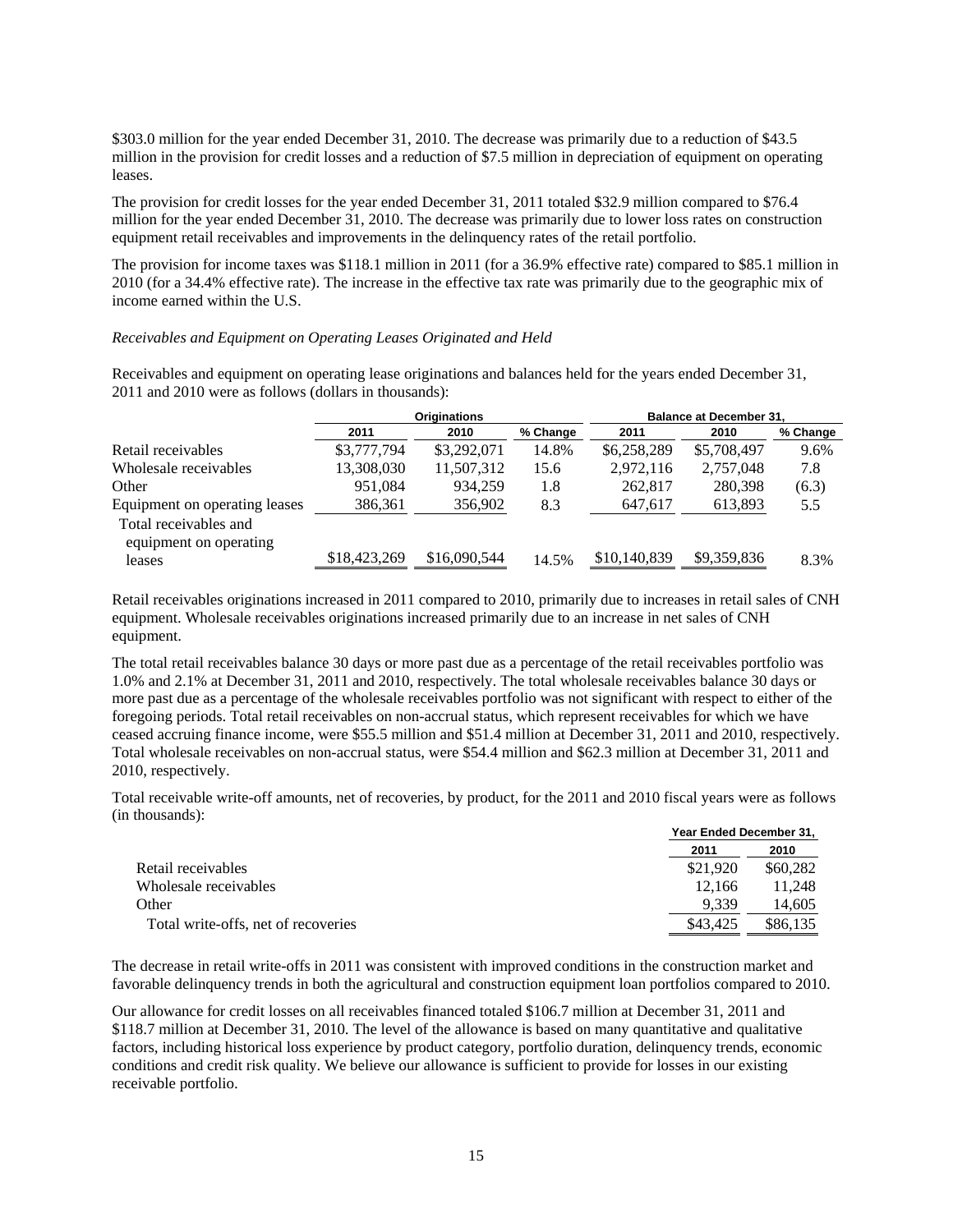#### *Year Ended December 31, 2010 Compared to Year Ended December 31, 2009*

As referred to above, effective January 1, 2010 we adopted Accounting Standards Codification ("ASC") 860, *Transfers and Servicing*, formerly SFAS No. 166, *Accounting for Transfers of Financial Assets, an amendment of FASB Statement No. 140*, and ASC 810, *Consolidations*, formerly SFAS No. 167, *Amendments to FASB Interpretation No. 46(R)*. As a result, our reported results for 2010 are not comparable to our reported results for 2009 under U.S. GAAP. We have therefore highlighted the impact of the change in accounting in the following discussion.

#### *Revenues*

Revenues for the years ended December 31, 2010 and 2009 were as follows (dollars in thousands):

|                                                                    | <b>Year Ended</b><br>December 31, |           |            |          |  |
|--------------------------------------------------------------------|-----------------------------------|-----------|------------|----------|--|
|                                                                    | 2010                              | 2009      | \$ Change  | % Change |  |
| Interest income on retail and other receivables and finance leases | \$494,759                         | \$236,237 | \$258,522  | 109.4%   |  |
| Interest income from affiliates                                    | 126,902                           | 55,500    | 71.402     | 128.7    |  |
| Gain on retail, wholesale and revolving credit notes sold          | 38                                | 147.461   | (147, 423) | N/M      |  |
| Servicing fee income                                               | 3,340                             | 57.941    | (54,601)   | (94.2)   |  |
| Rental income on operating leases                                  | 163,262                           | 155,851   | 7.411      | 4.8      |  |
| Other income                                                       | 75,250                            | 49,210    | 26,040     | 52.9     |  |
| Total revenues                                                     | \$863,551                         | \$702,200 | \$161,351  | 23.0%    |  |

Revenues totaled \$863.6 million for the year ended December 31, 2010 compared to \$702.2 million for the year ended December 31, 2009. The increase was primarily due to the change in accounting guidance in January 2010 (approximately \$230 million), offset by lower interest rates on retail receivables and lower average receivables. Interest income, interest expense, provision for credit losses and other operating expenses specific to receivables that were previously reported as off-book are now reported as on-book.

Interest income on retail and other receivables and finance leases for the year ended December 31, 2010 was \$494.8 million, an increase of \$258.5 million from the year ended December 31, 2009. The increase was primarily due to the change in accounting (\$366 million), partially offset by a \$78.2 million unfavorable impact of lower interest rates on new and existing retail and wholesale receivables along with a \$28.8 million unfavorable impact of lower average receivables (mostly construction equipment). The annualized average yield was 7.1% for the year ended December 31, 2010 compared to 7.5% for the year ended December 31, 2009.

Gain on retail, wholesale and revolving credit notes sold for 2010 was immaterial compared to \$147.5 million for the year ended December 31, 2009, primarily due to our new accounting guidance related to VIEs.

Servicing fee income for the year ended December 31, 2010 was \$3.3 million compared to \$57.9 million for the year ended December 31, 2009. The decrease was primarily due to our new accounting guidance related to VIEs.

Rental income on operating leases for the year ended December 31, 2010 was \$163.3 million, an increase of \$7.4 million from the year ended December 31, 2009. The increase was primarily due to a \$6.0 million favorable impact in higher average earning assets and a \$1.4 million favorable impact from higher interest rates.

#### *Expenses*

Interest expense totaled \$313.0 million for the year ended December 31, 2010 compared to \$180.1 million for the year ended December 31, 2009. The increase was primarily due to the change in accounting (\$251 million), offset by a reduction in the cost of funds in 2010. This reduction was primarily driven by lower base rates and spreads and, to a lesser extent, a reduction in average assets in 2010.

Administrative and operating expenses were \$303.0 million for the year ended December 31, 2010 compared to \$354.0 million for the year ended December 31, 2009. The decrease was primarily due to a decrease in the impairments of retained interest driven by our new accounting guidance related to VIEs.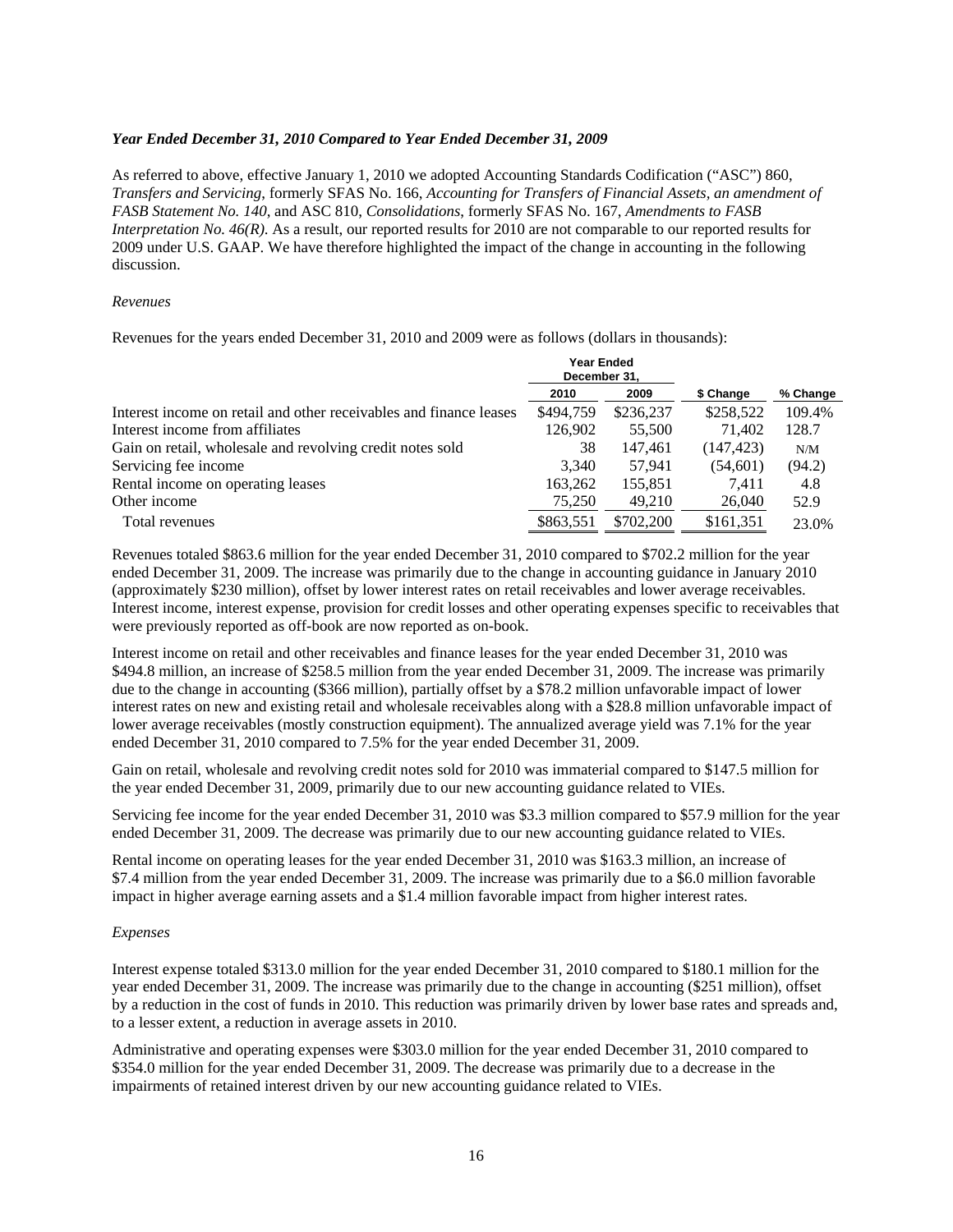The provision for credit losses for the year ended December 31, 2010 totaled \$76.4 million compared to \$88.9 million for the year ended December 31, 2009. The decrease was primarily due to lower write-offs of construction equipment retail receivables (\$65 million) and lower losses on the commercial revolving accounts (\$9 million), partially offset by increases in risk in our Ag input receivables portfolio (\$23 million) and the change in accounting (\$46 million).

The provision for income taxes was \$85.1 million in 2010 (for a 34.4% effective rate) compared to \$52.3 million in 2009 (for a 31.1% effective rate). The increase in the effective tax rate was primarily due to the geographic mix of income earned within the U.S.

# *Receivables and Equipment on Operating Leases Originated and Held*

Receivables and equipment on operating lease originations and balances held for the years ended December 31, 2010 and 2009 were as follows (dollars in thousands):

|                                                 | <b>Originations</b> |              | <b>Balance at December 31.</b> |             |             |             |
|-------------------------------------------------|---------------------|--------------|--------------------------------|-------------|-------------|-------------|
|                                                 | 2010                | 2009         | % Change                       | 2010        | 2009        | % Change ** |
| Retail receivables                              | \$3,292,071         | \$2,847,859  | 15.6%                          | \$5,708,497 | \$1,552,343 | N/M         |
| Wholesale receivables                           | 11,507,312          | 9,585,662    | 20.0                           | 2,757,048   | 700,749     | N/M         |
| Other                                           | 934.259             | 912.623      | 2.4                            | 280,398     | 235,772     | N/M         |
| Equipment on operating leases                   | 356,902             | 260,047      | 37.2                           | 613,893     | 600,700     | N/M         |
| Total receivables and<br>equipment on operating |                     |              |                                |             |             |             |
| leases                                          | \$16,090,544        | \$13,606,191 | 18.3%                          | \$9,359,836 | \$3,089,564 | N/M         |

\*\* Note: The percentage change in receivables balance between 2009 and 2010 is not meaningful given the change in accounting treatment in 2010.

Retail receivables originations increased in 2010 compared to 2009, primarily due to increases in retail sales of CNH agricultural equipment.

The total retail receivables balance 30 days or more past due as a percentage of the retail receivables portfolio was 2.1% and 3.8% at December 31, 2010 and 2009, respectively. The total wholesale receivables balance 30 days or more past due as a percentage of the wholesale receivables portfolio was not significant with respect to any of the foregoing periods. Total retail receivables on non-accrual status, which represent receivables for which we have ceased accruing finance income, were \$51.4 million and \$82.2 million at December 31, 2010 and 2009, respectively. Total wholesale receivables on non-accrual status were \$62.3 million and \$67.6 million at December 31, 2010 and 2009, respectively.

Total receivable write-off amounts, net of recoveries, by product, for the 2010 and 2009 fiscal years were as follows (in thousands):

|                                     |          | Year Ended December 31, |  |  |  |
|-------------------------------------|----------|-------------------------|--|--|--|
|                                     | 2010     | 2009                    |  |  |  |
| Retail receivables                  | \$60,282 | \$28,357                |  |  |  |
| Wholesale receivables               | 11.248   | 2,890                   |  |  |  |
| Other                               | 14.605   | 17.091                  |  |  |  |
| Total write-offs, net of recoveries | \$86,135 | \$48,338                |  |  |  |

Our allowance for credit losses on all receivables financed totaled \$118.7 million at December 31, 2010 and \$73.2 million at December 31, 2009. This increase in the allowance was primarily due to the change in accounting guidance.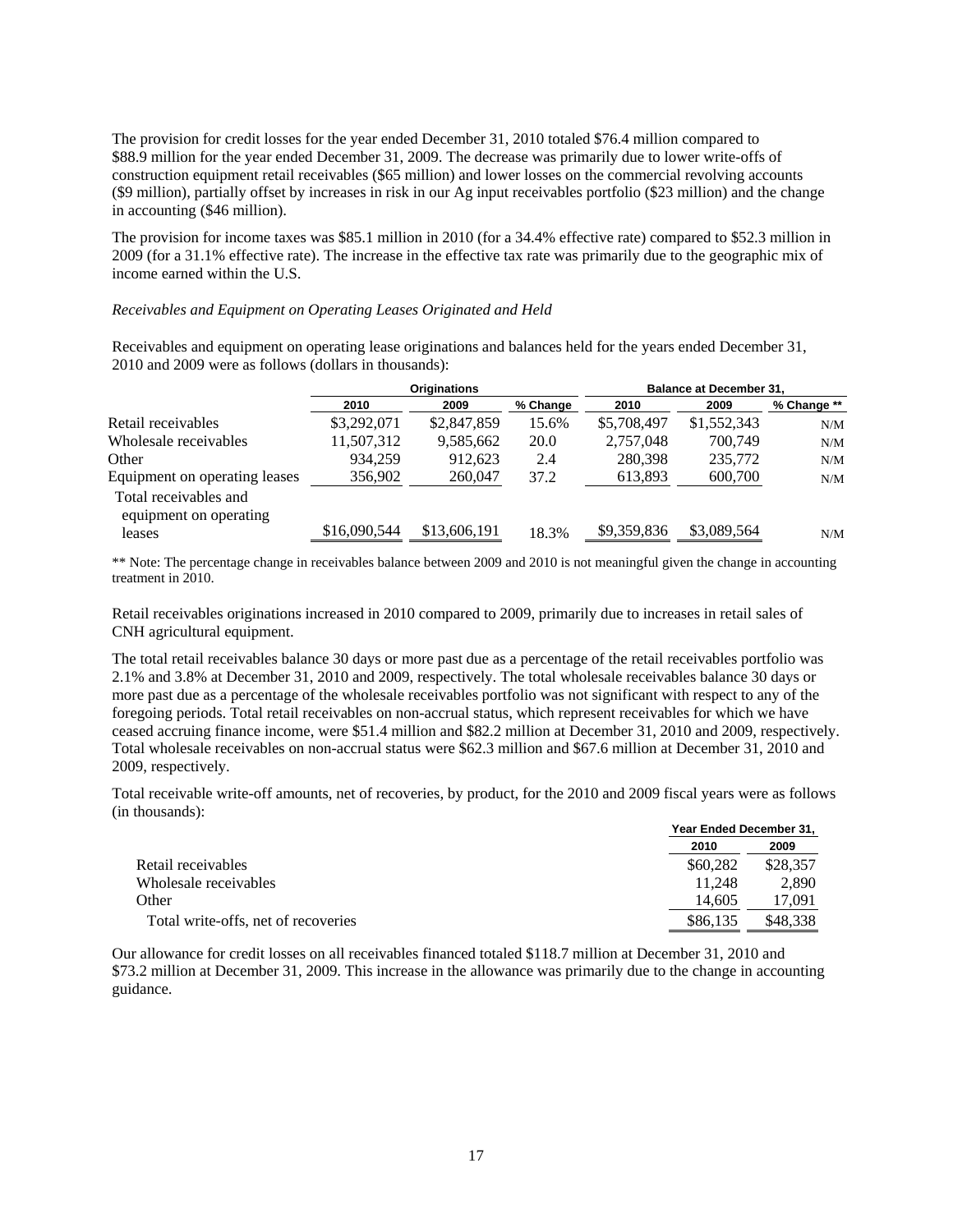#### **Liquidity and Capital Resources**

The following discussion of liquidity and capital resources principally focuses on our statements of cash flows, balance sheets and capitalization. The majority of our originated receivables are securitized, and cash generated from such receivables is utilized to pay the related debt. In addition, we have committed secured and unsecured facilities, affiliate borrowing and cash to fund our liquidity and capital needs.

CNH Capital's current funding strategy is to maintain sufficient liquidity and flexible access to a wide variety of financial instruments and funding options. In the past, securitization has been one of our most economical sources of funding, and with our current non-investment grade rating, we expect securitization to continue to represent a substantial portion of our capital structure. In addition to our current funding and liquidity sources, which include a combination of term receivables securitizations, committed asset-backed and unsecured facilities, secured and unsecured borrowings and affiliate funding sources, we expect changes to our funding profile as costs and terms of accessing the unsecured term market improve. In addition to our offering of unsecured notes in November 2011 and our access to unsecured committed bank facilities, we continue to evaluate financing alternatives to diversify our funding base.

# *Cash Flows*

|                                   | For the Years Ended December 31, |            |  |                |  |             |
|-----------------------------------|----------------------------------|------------|--|----------------|--|-------------|
|                                   |                                  | 2011       |  | 2010           |  | 2009        |
|                                   |                                  |            |  | (in thousands) |  |             |
| Cash flows provided by (used in): |                                  |            |  |                |  |             |
| Operating activities              | \$                               | 465.102    |  | 357,027        |  | 205,836     |
| Investing activities              |                                  | (966, 553) |  | (556,891)      |  | 1,902,044   |
| Financing activities              |                                  | 674,752    |  | 222.641        |  | (1,879,306) |
| Net cash increase (decrease)      |                                  | 173.301    |  |                |  | 228.574     |

Operating activities in 2011 generated \$465 million of cash, resulting primarily from net income of \$202 million, adjusted by depreciation and amortization of \$112 million and deferred income tax expense of \$59 million. The increase of cash generated from operating activities in 2011 compared to 2010 was primarily due to the increase in net income of \$39 million and a \$114 million improvement in working capital. At the beginning of 2010, we adopted new accounting guidance related to the accounting for transfers of financial assets and the consolidation of VIEs. Under this guidance, certain securitization transactions were accounted for as secured borrowings rather than asset sales. The increase of cash generated from operating activities in 2010 compared to 2009 was primarily due to the increase in net income of \$47 million and the reduction of gains on retail, wholesale and revolving credit notes sold due to the new accounting guidance.

Cash flows used by investing activities in 2011 totaled \$967 million, resulting from a net growth in receivables of \$819 million and \$386 million in expenditures for equipment on operating leases, partially offset by proceeds from the sale of equipment on operating leases of \$238 million. Cash flows used by investing activities in 2010 totaled \$557 million, resulting from a new growth in receivables of \$278 million, \$357 million in expenditures for equipment on operating leases, and a \$146 million increase in restricted cash, partially offset by proceeds from the sale of equipment on operating lease of \$226 million. The increase in cash flows used by investing activities for 2011 compared to 2010 was primarily due to an increase in the net growth in receivables. The \$1.9 billion in cash generated by investing activities in 2009 primarily related to securitizations in 2009. The cash flows from these securitization transactions were presented as investing activities in 2009 and as financing activities in 2010 and 2011.

Cash provided by financing activities in 2011 of \$675 million primarily reflected the \$5,579 million issuance of long term debt, revolving credit facilities and affiliated debt, offset by a payment of \$4,819 million to reduce long term and affiliated debt and a payment of \$85 million of cash dividends to CNH America. Cash provided by financing activities in 2010 of \$223 million primarily reflected the net \$1,074 million issuance of long term debt and revolving credit facilities, offset by a net payment of \$556 million to reduce affiliated debt and a payment of \$295 million of cash dividends to CNH America. The increase in cash provided by financing activities in 2011 compared to 2010 was primarily due to a reduction in dividends paid of \$210 million and net cash from funding transactions. Cash flows used by financing activities in 2009 of \$1,879 million primarily reflected the net payment of \$1,078 million to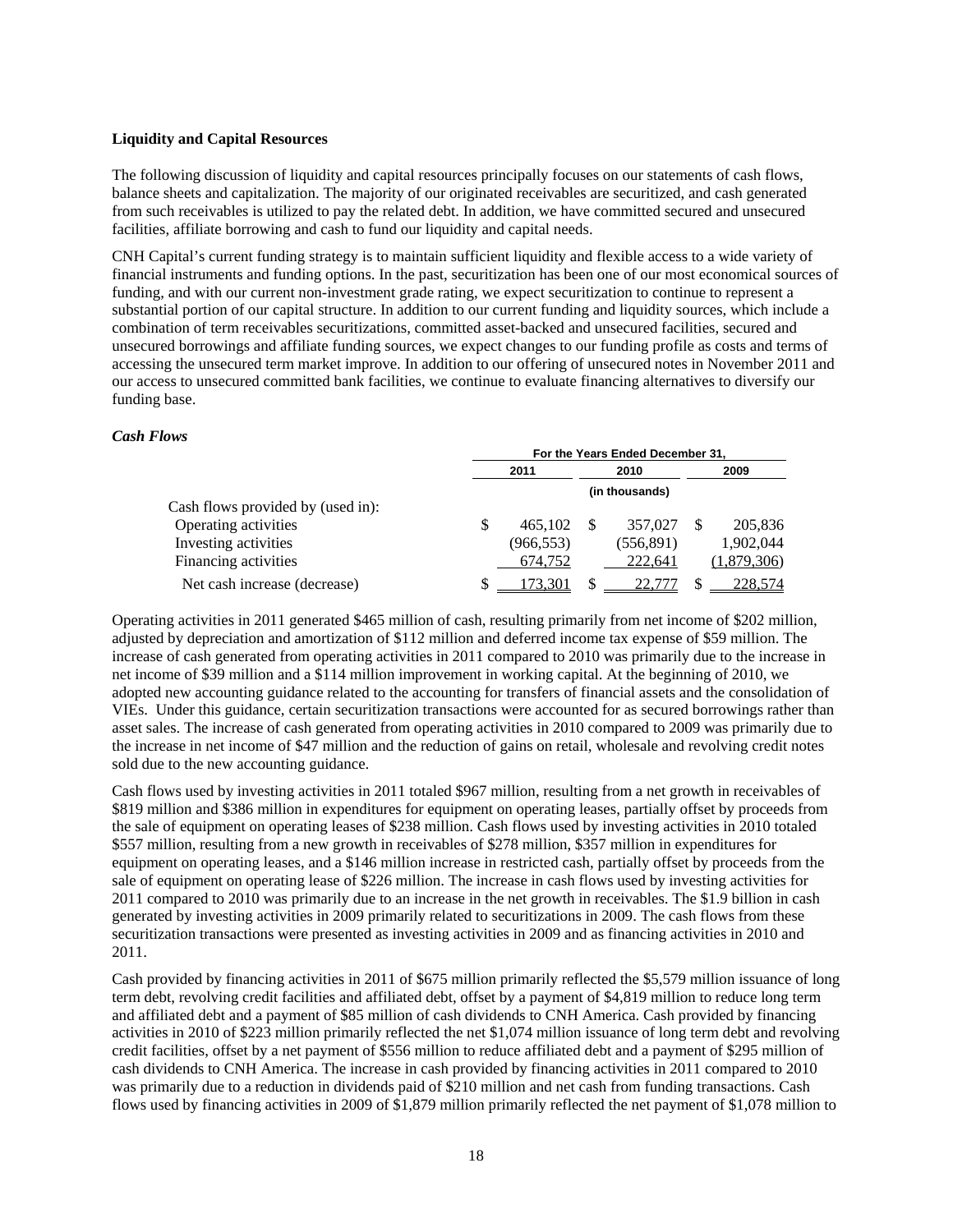reduce affiliated debt, a net \$652 million payment of long term debt and revolving credit facilities, and a payment of \$150 million of cash dividends to CNH America.

# *Securitization*

CNH Capital and its predecessor entities have been securitizing receivables since 1992. Because this market generally remains a cost effective financing source and allows access to a wide investor base, we expect to continue utilizing securitization as one of our core sources of funding in the near future. CNH Capital has completed public and private issuances of asset-backed securities in both the U.S. and Canada and, as of December 31, 2011, the amounts outstanding were approximately \$6.4 billion.

We will strive to continue to tailor our transactions to applicable market conditions while optimizing economic terms and reducing execution risks.

#### *Committed Asset-Backed Facilities*

CNH Capital has committed asset-backed facilities with several banks, primarily through their commercial paper conduit programs. Committed asset-backed facilities for the U.S. and Canada totaled \$3.4 billion at December 31, 2011, with original maturities of one to two years. The excess availability under the facilities varies during the year, depending on origination volume and the refinancing of receivables with term securitization transactions. At December 31, 2011, approximately \$1.1 billion of funding was available for use under these facilities.

#### *Unsecured Financing Transactions*

During 2011, CNH Capital completed two unsecured funding transactions. In November 2011, CNH Capital completed a private offering of \$500 million in aggregate principal amount of its 6.250% notes, issued at par. These notes will mature on November 1, 2016. In July 2011, CNH Capital entered into a \$250 million five-year unsecured credit facility consisting of a \$150 million term facility and a \$100 million revolving credit facility with a final maturity in July 2016.

#### *Other Financing Transactions*

CNH Capital has also met some of its funding needs through financing opportunities such as bank loans secured by various receivables, third-party direct sale transactions and private short-term lending agreements.

#### *Affiliate Sources*

CNH Capital borrows, as needed, from CNH. This source of funding is primarily used to finance various on-book assets and provides additional flexibility when evaluating market conditions and potential third-party financing options. We have obtained financing from Fiat Industrial treasury subsidiaries and, from time to time, have entered into term loan agreements. At December 31, 2011, affiliated debt was \$0.8 billion, down from \$1.6 billion at December 31, 2010.

Our equity position also supports our capabilities to access various funding sources. Our stockholder's equity at December 31, 2011 was \$1.2 billion, compared to \$1.1 billion at December 31, 2010.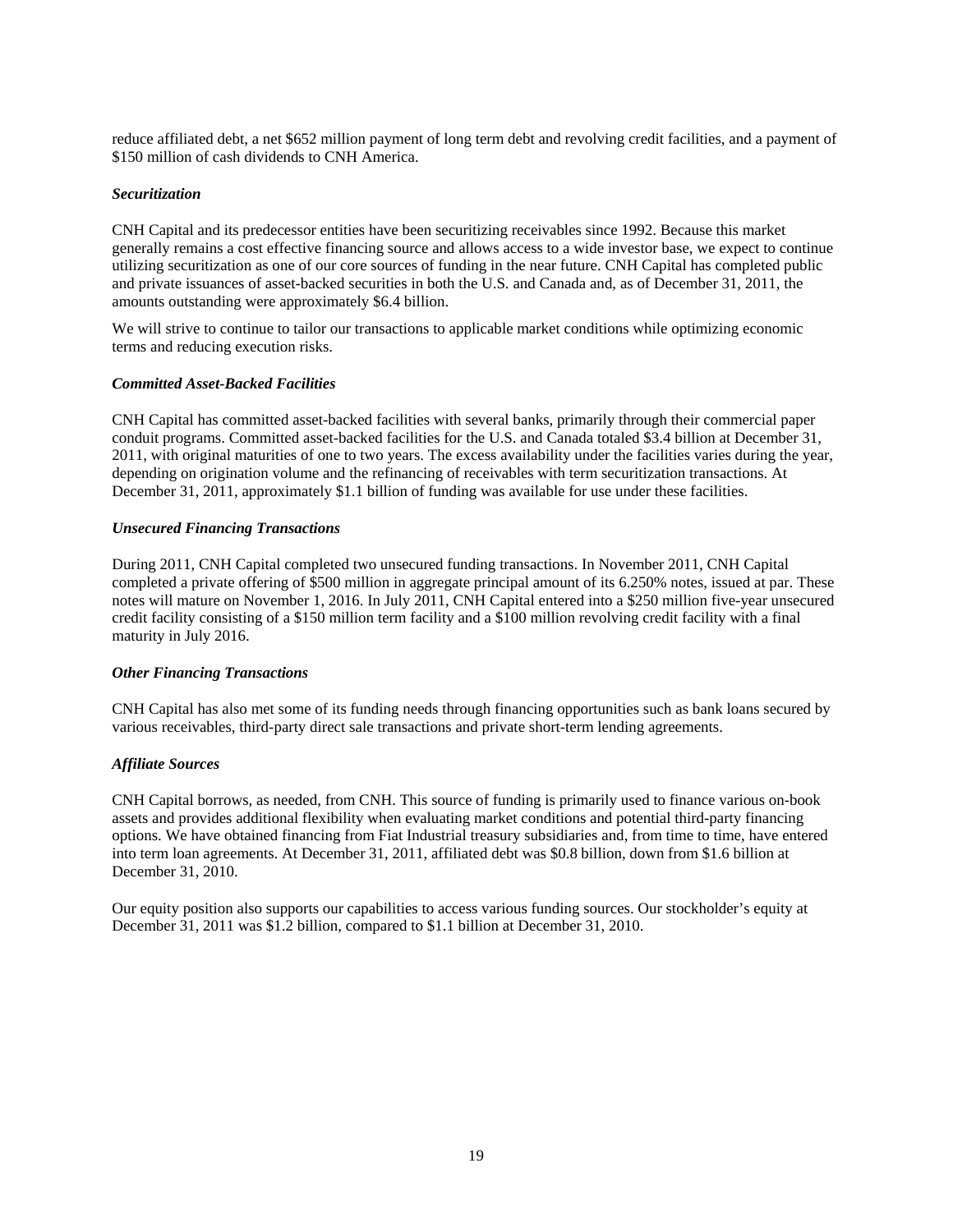# *Liquidity*

The vast majority of CNH Capital's debt is self-liquidating from the cash generated by the underlying amortizing receivables. Normally, additional liquidity should not be necessary for the repayment of such debt. New originations of retail receivables are usually warehoused in committed asset-backed facilities until being refinanced in the term ABS market or with other third-party debt. New wholesale receivables are typically financed through a master trust and funded by variable funding notes ("VFNs") or in the term ABS market. As of December 31, 2011, CNH Capital had excess availability under these programs to fund new originations of both retail and wholesale receivables. Cash and commitments under the facilities shown in the table below totaled \$4.9 billion, of which \$1.8 billion was available for use at December 31, 2011.

|                                            | (in thousands) |
|--------------------------------------------|----------------|
| Cash, cash equivalents and restricted cash | \$1,361,452    |
| Committed asset-backed facilities          | 3,417,250      |
| Committed unsecured facility               | 100,000        |
| Total cash and facilities                  | 4,878,702      |
| Less: Restricted cash                      | 767.359        |
| Less: Facilities utilization               | 2,327,472      |
| Available for use                          | \$1.783.871    |

The liquidity available for use varies seasonally due to changes in origination volumes, reflecting the financing needs of our customers, and is influenced by the timing of any refinancing of underlying receivables.

In connection with a limited number of funding transactions, CNH Capital America LLC provides financial guarantees to various parties on behalf of certain foreign CNH Financial Services subsidiaries, in an amount not to exceed \$292.3 million as of December 31, 2011.

# *Debt*

Our consolidated debt as of December 31, 2011 and 2010 is set forth in the table below (in thousands):

|                                                                  | 2011        | 2010         |
|------------------------------------------------------------------|-------------|--------------|
| Short-term debt (including current maturities of long-term debt) | \$4,796,035 | \$ 3,875,932 |
| Long-term debt                                                   | 4,587,773   | 4,043,897    |
| Total third-party debt                                           | 9,383,808   | 7.919.829    |
| Affiliated debt                                                  | 819.270     | 1,567,107    |
| Total debt                                                       | 10.203.078  | 9,486,936    |

The majority of our debt is secured third-party financing, including borrowings under committed asset-backed facilities and issuance of term securitization transactions.

#### *Cash, Cash Equivalents and Restricted Cash*

The following table shows cash and cash equivalents and restricted cash as of December 31, 2011 and 2010 (in thousands):

|                           |  | 2011         |     | 2010         |  |
|---------------------------|--|--------------|-----|--------------|--|
| Cash and cash equivalents |  | 594.093      | -SS | 420.792      |  |
| Restricted cash           |  | 767.359      |     | 773.254      |  |
| Total cash                |  | \$ 1.361.452 |     | \$ 1,194,046 |  |

Cash and cash equivalents and restricted cash are comprised of all highly liquid investments with short-term original maturities. Cash and cash equivalents on December 31, 2011 were \$594.1 million compared to \$420.8 million on December 31, 2010. The increase in cash and cash equivalents was primarily due to an increase in debt.

Restricted cash is principally held by depository banks in order to comply with securitization contractual agreements, such as providing cash reserve accounts for the benefit of securitization investors. Restricted cash remained flat, with \$767.4 million on December 31, 2011 compared to \$773.3 million on December 31, 2010.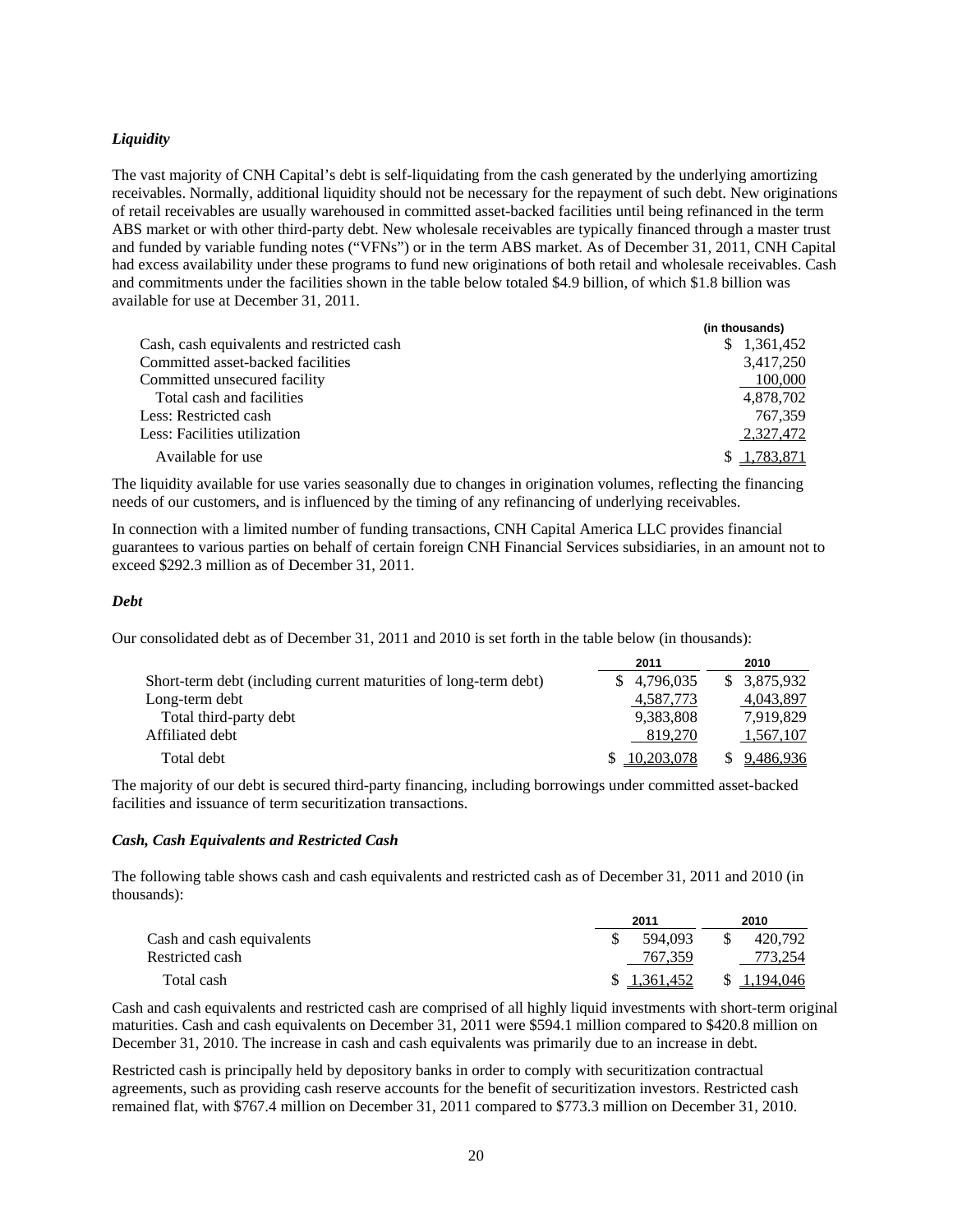# *Off-Balance Sheet Arrangements*

We disclose our off-balance sheet arrangements in the notes to our consolidated financial statements. For more information, please see "Note 3: Receivables" to our consolidated financial statements for the year ended December 31, 2011.

# *Contractual Obligations*

The following table sets forth the aggregate amounts of our contractual obligations and commitments as of December 31, 2011 with definitive payment terms that will require significant cash outlays in the future.

|                                |     | <b>Payments Due by Period</b> |              |                        |                |         |        |
|--------------------------------|-----|-------------------------------|--------------|------------------------|----------------|---------|--------|
|                                |     | Less than                     |              |                        |                | After   |        |
|                                |     | <b>Total</b>                  | 1 year       | 4-5 years<br>1-3 years |                | 5 years |        |
|                                |     |                               |              | (in thousands)         |                |         |        |
| Long-term debt                 | (1) | \$7.583,080                   | \$2.995.307  | \$2,752,610            | 1.795.223<br>S |         | 39,940 |
| Interest on fixed rate debt    | (2) | 528,386                       | 132.821      | 239,817                | 155,748        |         |        |
| Interest on floating rate debt | (2) | 303,746                       | 62.196       | 123,168                | 117,554        |         | 828    |
| Operating leases               | (3) | 10,000                        | 2,000        | 6,000                  | 2,000          |         |        |
| Total contractual obligations  |     | \$8,425,212                   | \$ 3,192,324 | 3,121,595<br>S.        | 2,070,525      |         | 40,768 |

(1) Includes current maturities of long-term debt of \$2,995,307.

(2) The interest funding requirements are based on the 2011 interest rates and the assumption that short-term debt will be renewed for the next five years.

(3) Minimum rental commitments.

# **Critical Accounting Policies and Estimates**

The preparation of financial statements in conformity with U.S. GAAP requires management to make estimates and assumptions that affect reported amounts of assets, liabilities, revenues and expenses during the reported periods. Actual results may differ from these estimates under different assumptions and conditions. Our critical accounting policies and estimates, which require management assumptions and complex judgments, are summarized below.

# *Allowance for Credit Losses*

The allowance for credit losses is established to cover probable losses for receivables owned by us and consists of two components, depending on whether or not the receivable has been individually identified as being impaired. The first component of the allowance for credit losses covers all or a portion of receivables specifically reviewed by management for which we have determined we will likely not collect all of the contractual principal and interest. Receivables are individually reviewed for impairment based on, among other items, amounts outstanding, amounts past due, collateral value, days past due and prior collection history. These receivables are subject to impairment measurement at the loan level based either on the present value of expected future cash flows discounted at the receivable's effective interest rate or the fair value of the collateral for collateral-dependent receivables and receivables for which foreclosure is deemed to be probable. When the values are lower than the carrying value of the receivables, impairment is recognized.

The second component of the allowance for credit losses covers all performing receivables that have incurred losses that are not yet individually identifiable. The allowance for these receivables is based on aggregated portfolio evaluations, generally by financial product. The allowance for retail credit losses is based on loss forecast models that consider a variety of factors that include, but are not limited to, historical loss experience, collateral value, portfolio balance and delinquencies. The allowance for wholesale credit losses is based on loss forecast models that consider a variety of factors that include, but are not limited to, historical loss experience, collateral values, portfolio balance and dealer risk ratings. The loss forecast models are updated on a quarterly basis to incorporate information reflecting the current economic environment.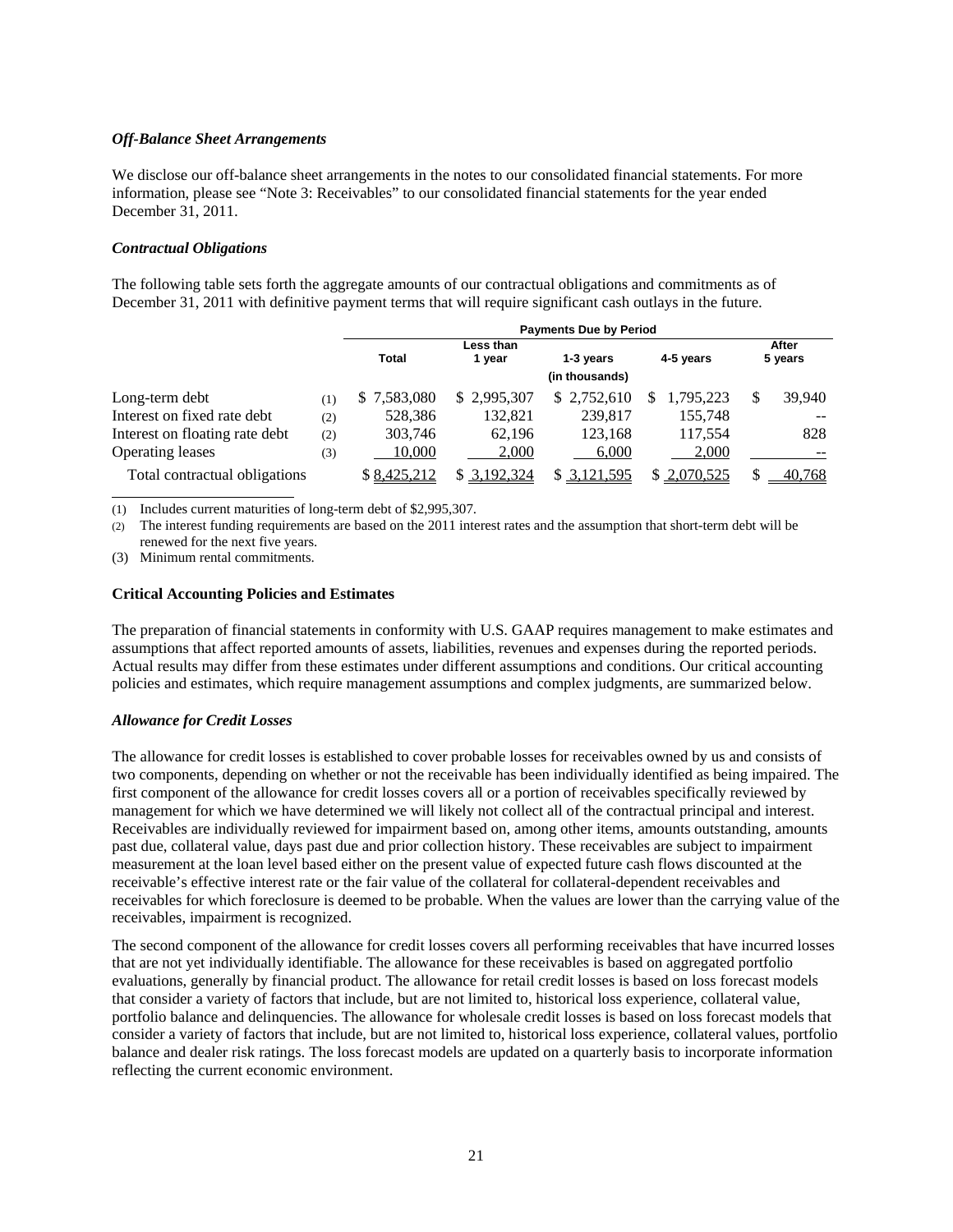The total allowance for credit losses at December 31, 2011 and 2010 was \$106.7 million and \$118.7 million, respectively. Management's ongoing evaluation of the adequacy of the allowance for credit losses takes into consideration past loss experience, known and inherent risks in the portfolio, adverse situations that may affect the borrower's ability to repay, estimated value of underlying collateral and current economic conditions.

While management believes it has exercised prudent judgment and applied reasonable assumptions, there can be no assurance that, in the future, changes in economic conditions or other factors will not cause changes in the financial condition of our customers. If the financial condition of some of our customers deteriorates, the timing and level of payments received could be impacted and, therefore, could result in a change to our ultimate losses on the current portfolio.

# *Equipment on Operating Lease Residual Values*

We purchase equipment from our dealers and other independent third parties and lease such equipment to retail customers under operating leases. Income from these operating leases is recognized over the term of the lease. Our decision on whether or not to offer lease financing to customers is based, in part, upon estimated residual values of the leased equipment, which are estimated at the lease inception date and periodically updated. Realization of the residual values, a component in the profitability of a lease transaction, is dependent on our ability to market the equipment at lease termination under the then prevailing market conditions. We continually evaluate whether events and circumstances have impacted the estimated residual values of equipment on operating leases. Although realization is not assured, management believes that the estimated residual values are realizable.

Total operating lease residual values at December 31, 2011 and 2010 were \$498.2 million and \$460.8 million, respectively.

Estimates used in determining end-of-lease market values for equipment on operating leases significantly impact the amount and timing of depreciation expense. If future market values for this equipment were to decrease 10% from our present estimates, the total impact would be to increase our depreciation expense on equipment on operating leases by approximately \$49.8 million. This amount would be charged to depreciation expense during the remaining lease terms such that the net investment in operating leases at the end of the lease terms would be equal to the revised residual values. Initial lease terms generally range from three to four years.

#### *Tax Contingencies*

We are periodically subject to audits of our various income tax returns by taxing authorities. These audits review tax filing positions, including the allocation of income among our tax jurisdictions. Some of our tax positions could be challenged by the taxing authorities. The estimate of our tax contingencies requires the use of judgment to estimate the exposure associated with our various tax filing positions. Although management believes that the judgments and estimates are reasonable, actual results could differ, and we may be exposed to gains or losses that could be material. An unfavorable tax settlement would likely require use of our cash and may result in an increase in our effective income tax rate in the period of resolution. A favorable tax settlement may also require the use of cash but would reduce our effective tax rate in the period of resolution. See "Note 8: Income Taxes" in the notes to our consolidated financial statements for the year ended December 31, 2011 for further details.

#### **New Accounting Pronouncements**

See "Note 2: Summary of Significant Accounting Policies" in the notes to our consolidated financial statements for the year ended December 31, 2011 for further details.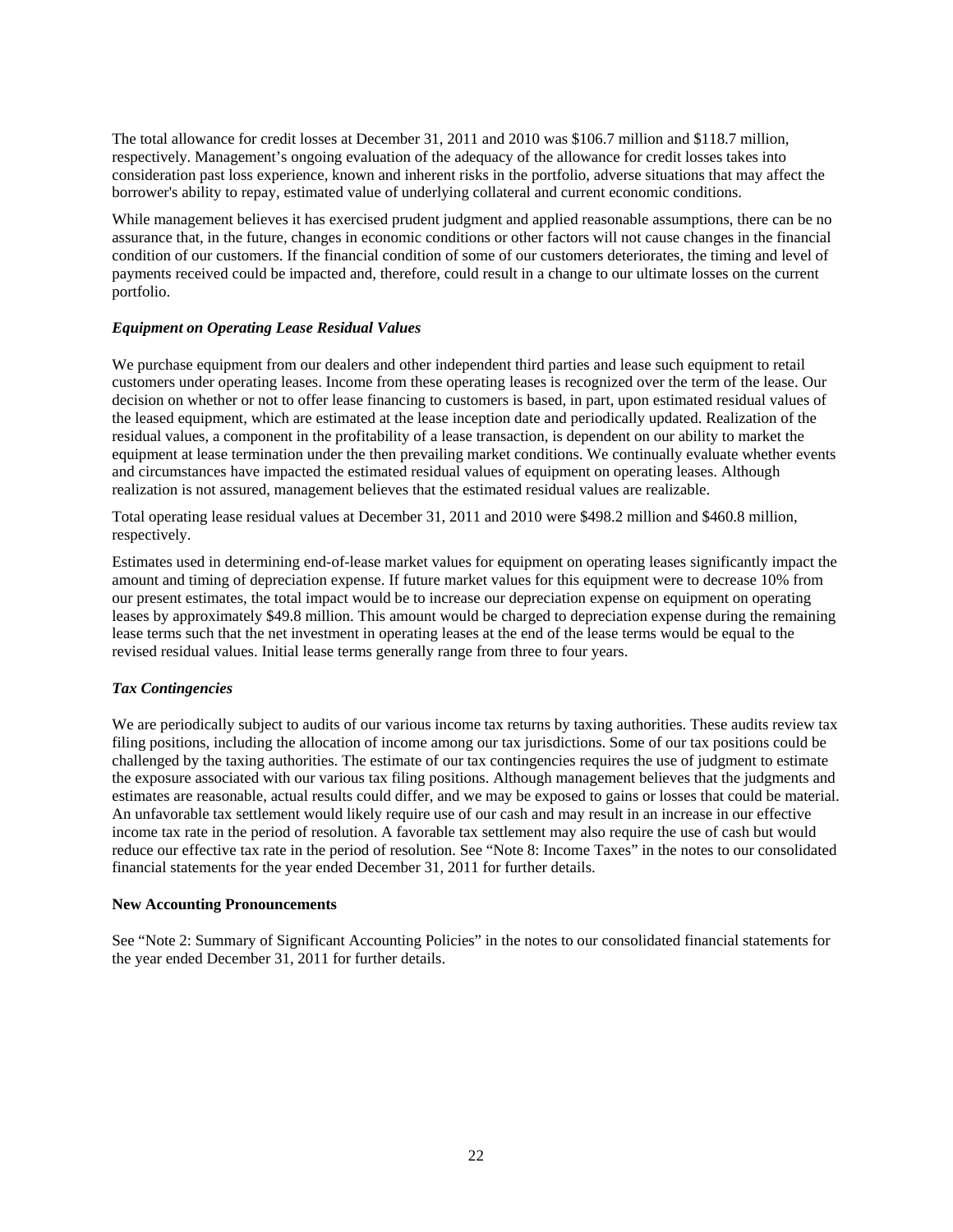# **QUANTITATIVE AND QUALITATIVE DISCLOSURES ABOUT MARKET RISK**

We are exposed to a variety of market risks, primarily changes in interest rates. We monitor our exposure to these risks, and manage the underlying economic exposures on transactions using financial instruments such as forward contracts, interest rate swaps, interest rate caps and forward starting swaps. We do not hold or issue derivatives or other financial instruments for speculation purposes or to hedge translation risks. See "Note 9: Financial Instruments" in the notes to our consolidated financial statements for the year ended December 31, 2011 for a description of our risk management and the methods and assumptions used to determine the fair values of financial instruments.

# *Interest Rate Risk*

We are exposed to market risk from changes in interest rates. We monitor our exposure to this risk and manage the underlying exposure both through the matching of financial assets and liabilities and through the use of financial instruments, including swaps, caps, forward starting swaps, and forward rate agreements for the net exposure. The instruments aim to stabilize funding costs by managing the exposure created by the differing maturities and interest rate structures of our financial assets and liabilities. We do not hold or issue derivative or other financial instruments for speculative purposes.

We monitor interest rate risk to achieve a predetermined level of matching between the interest rate structure of our financial assets and liabilities. Fixed-rate financial instruments, including receivables, debt, ABS certificates and other investments, are segregated from floating-rate instruments in evaluating the potential impact of changes in applicable interest rates. A sensitivity analysis was performed to compute the impact on fair value which would be caused by a hypothetical 10% change in the interest rates used to discount each category of financial assets and liabilities. The net impact on the fair value of the financial instruments and derivative instruments held as of December 31, 2011 and 2010, resulting from a hypothetical 10% change in interest rates, would be approximately \$2.5 million and \$11.3 million, respectively. For the sensitivity analysis the financial instruments are grouped according to the currency in which financial assets and liabilities are denominated and the applicable interest rate index. As a result, our interest rate risk sensitivity model may overstate the impact of interest rate fluctuations for such financial instruments, as consistently unfavorable movements of all interest rates are unlikely.

# **FINANCIAL STATEMENTS AND SUPPLEMENTARY DATA**

Our consolidated financial statements are included in this annual report beginning on page F-1.

# **CHANGES IN AND DISAGREEMENTS WITH ACCOUNTANTS ON ACCOUNTING AND FINANCIAL DISCLOSURE**

We engaged Ernst & Young LLP to replace Deloitte & Touche LLP as our independent auditors effective March 2011. There were no disagreements or reportable events requiring disclosure pursuant to Item 304(b) of Regulation S-K.

# **CONTROLS AND PROCEDURES**

### **Disclosure Controls and Procedures**

Under the supervision, and with the participation, of our management, including the President and Chief Financial Officer, we conducted an evaluation of the effectiveness of our disclosure controls and procedures as of December 31, 2011. Based on that evaluation, the President and Chief Financial Officer concluded that the disclosure controls and procedures are effective to provide reasonable assurance that information required to be disclosed by us is recorded, processed, summarized and reported within the time periods and that such information is accumulated and communicated to our management, including our President and Chief Financial Officer, as appropriate, to allow timely decisions regarding required disclosure.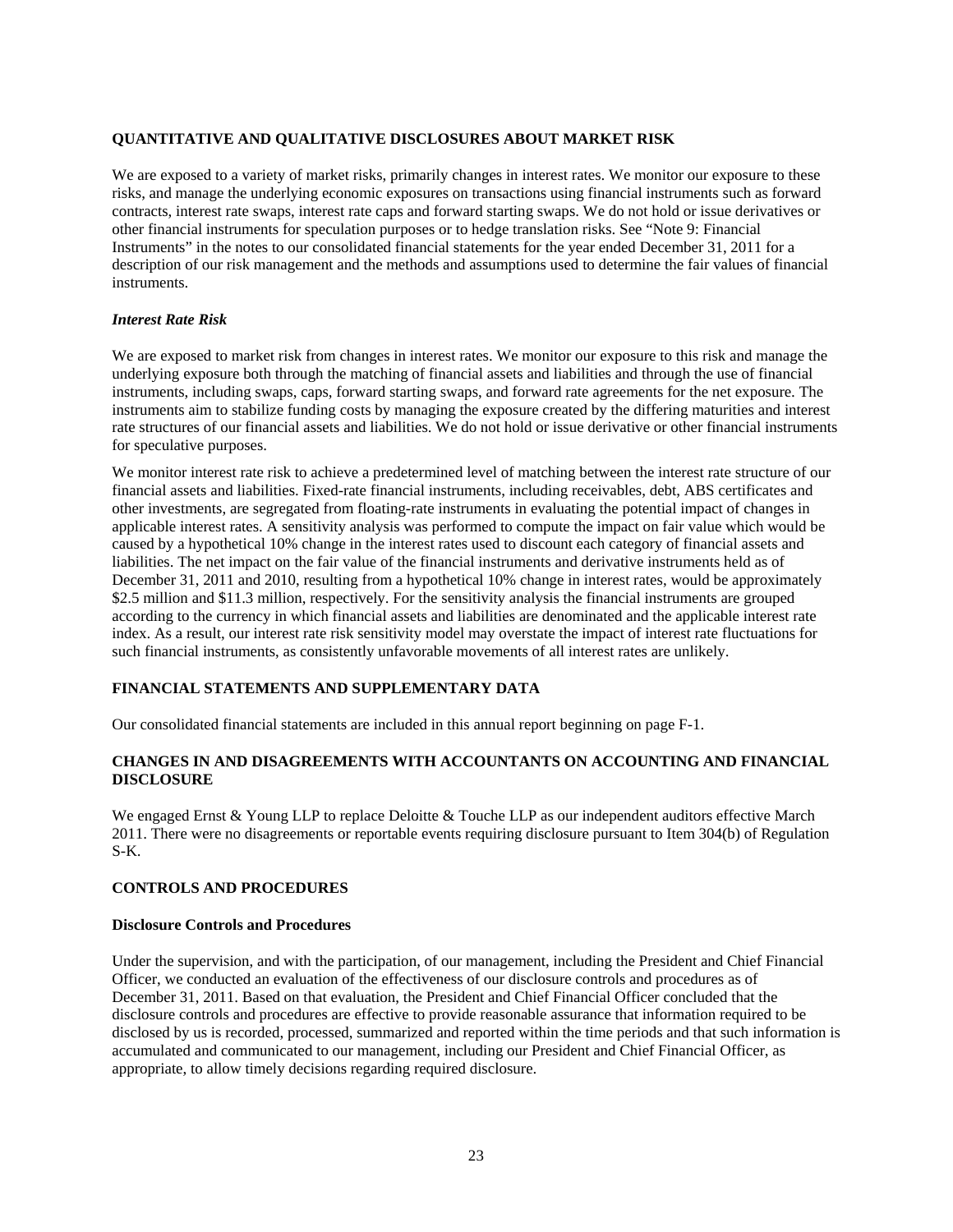#### **Changes in Internal Control Over Financial Reporting**

There has been no change in our internal control over financial reporting during the three months ended December 31, 2011 that has materially affected, or is reasonably likely to materially affect, our internal control over financial reporting.

# **OTHER INFORMATION**

None.

# **PRINCIPAL ACCOUNTANT FEES AND SERVICES**

Ernst & Young LLP, the member firms of Ernst & Young and their respective affiliates (collectively, the "Ernst & Young Entities") were appointed to serve as our independent auditors for the year ended December 31, 2011. Deloitte & Touche LLP, the member firms of Deloitte Touche Tohmatsu and their respective affiliates (collectively, the "Deloitte Entities") were appointed to serve as our independent auditors for the year ended December 31, 2010. We incurred the following fees for professional services performed by the Ernst & Young Entities and the Deloitte Entities for the years ended December 31, 2011 and 2010, respectively:

| Audit fees         | 2011          | 2010      |  |  |
|--------------------|---------------|-----------|--|--|
|                    | 519,000<br>\$ | 677,000   |  |  |
| Audit-related fees | 871,000       | 866,000   |  |  |
| Tax fees           | $- -$         | $- -$     |  |  |
| Total              | 1,390,000     | 1,543,000 |  |  |

"Audit Fees" are the aggregate fees billed by the Ernst & Young Entities in 2011 and the Deloitte Entities in 2010 for the audit of our consolidated annual financial statements, reviews of interim financial statements and attestation services that are provided in connection with statutory and regulatory filings or engagements. "Audit-related fees" are fees charged by the Ernst & Young Entities in 2011 and the Deloitte Entities in 2010 for assurance and related services that are reasonably related to the performance of the audit or review of our financial statements and are not reported under "Audit Fees." This category comprises fees for the audit of agreed-upon procedure engagements and other attestation services subject to regulatory requirements. "Tax Fees" are fees for professional services rendered by the Ernst & Young Entities in 2011 and the Deloitte Entities in 2010 for tax compliance and tax advice on actual or contemplated transactions

#### **Audit Committee's pre-approval policies and procedures**

As a wholly-owned subsidiary of CNH Global, audit and non-audit services provided by our independent auditors are subject to CNH Global's Audit Committee pre-approval policies and procedures as described in the annual report on Form 20-F of CNH Global for the year ended December 31, 2011. During the year ended December 31, 2011, all audit and non-audit services provided by our independent auditors were pre-approved in accordance with such policies and procedures.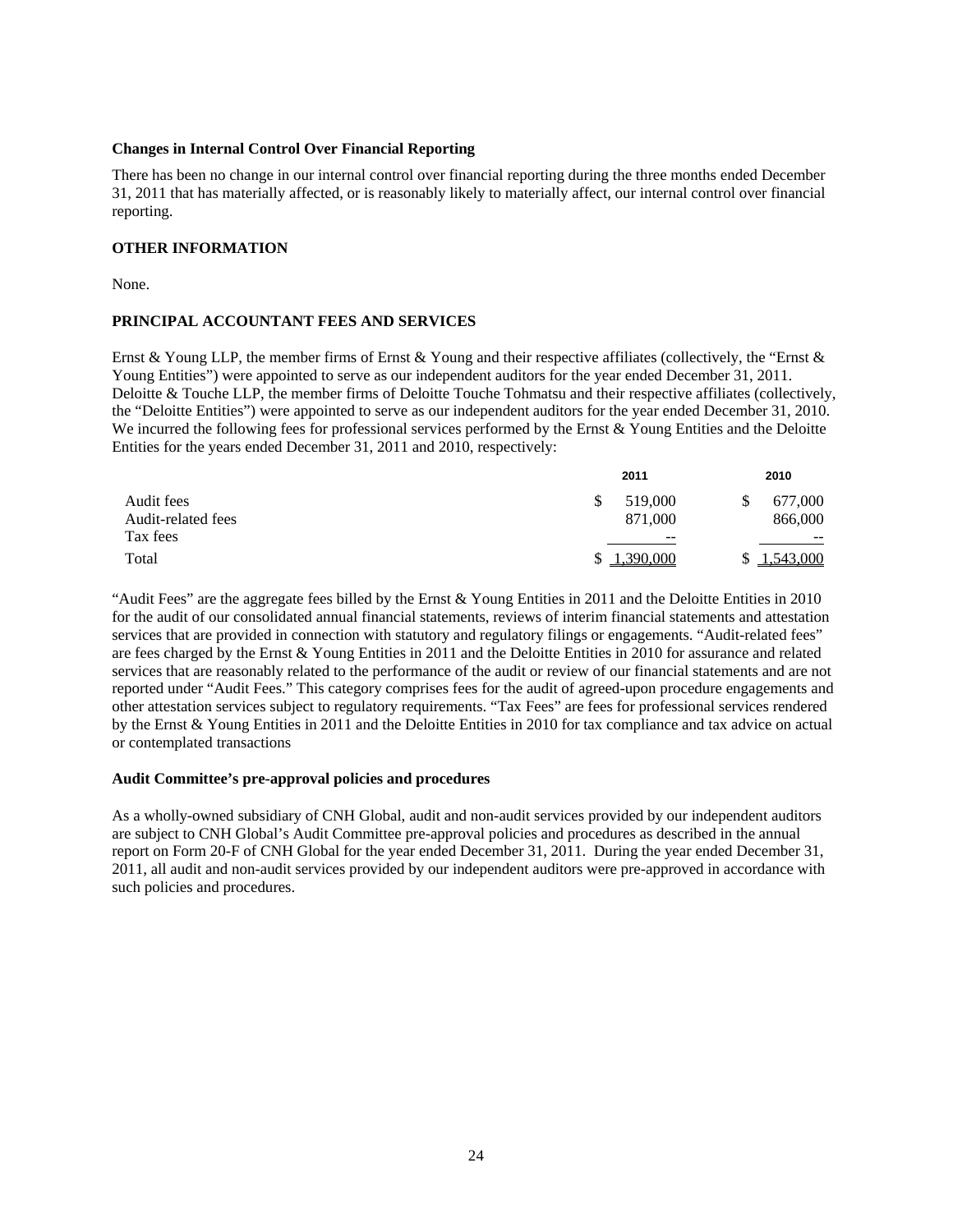# **EXHIBITS AND FINANCIAL STATEMENT SCHEDULES**

(a) The following documents are included as part of this annual report:

1. Financial Statements and Financial Statement Schedules

Our consolidated financial statements are included in this annual report beginning on page F-1.

2. Exhibits

The following documents are included as exhibits to this annual report.

| <b>Exhibit No.</b> | <b>Description</b>                                                                                                                                                                                                                              |
|--------------------|-------------------------------------------------------------------------------------------------------------------------------------------------------------------------------------------------------------------------------------------------|
| 3.1                | Certificate of Formation of CNH Capital LLC                                                                                                                                                                                                     |
| 3.2                | Amended and Restated Limited Liability Company Agreement of CNH Capital LLC                                                                                                                                                                     |
| 4.1                | Indenture, dated as of November 4, 2011, by and among CNH Capital LLC, as issuer, the<br>Guarantors named therein and Wells Fargo Bank, National Association, as trustee, regarding<br>6.250% Notes due 2016                                    |
| 4.2                | Form of 6.250% Note due 2016 (included in Exhibit 4.1)                                                                                                                                                                                          |
| 4.3                | Registration Rights Agreement, dated November 4, 2011, by and among CNH Capital LLC, the<br>Guarantors named therein, Credit Suisse Securities (USA) LLC, Merrill Lynch, Pierce, Fenner &<br>Smith Incorporated and BNP Paribas Securities Corp |
| 10.1               | Support Agreement, dated as of November 4, 2011, by and between CNH Capital LLC and CNH<br>Global N.V.                                                                                                                                          |
| 10.2               | Third Amended and Restated Wholesale and Parts CNH Capital Financing Agreement, dated<br>November 3, 2011, by and between CNH America LLC and CNH Capital America LLC                                                                           |
| 10.3               | Amended and Restated Wholesale and Parts CNH Capital Financing Agreement, dated November<br>3, 2011, by and between CNH Canada Ltd. and CNH Capital Canada Ltd.                                                                                 |
| 10.4               | Employment Agreement, dated April 6, 2009, by and between Steve C. Bierman and CNH<br>America LLC                                                                                                                                               |
| 12.1               | Statement regarding computation of ratio of earnings to fixed charges                                                                                                                                                                           |
| 21.1               | Subsidiaries of CNH Capital LLC                                                                                                                                                                                                                 |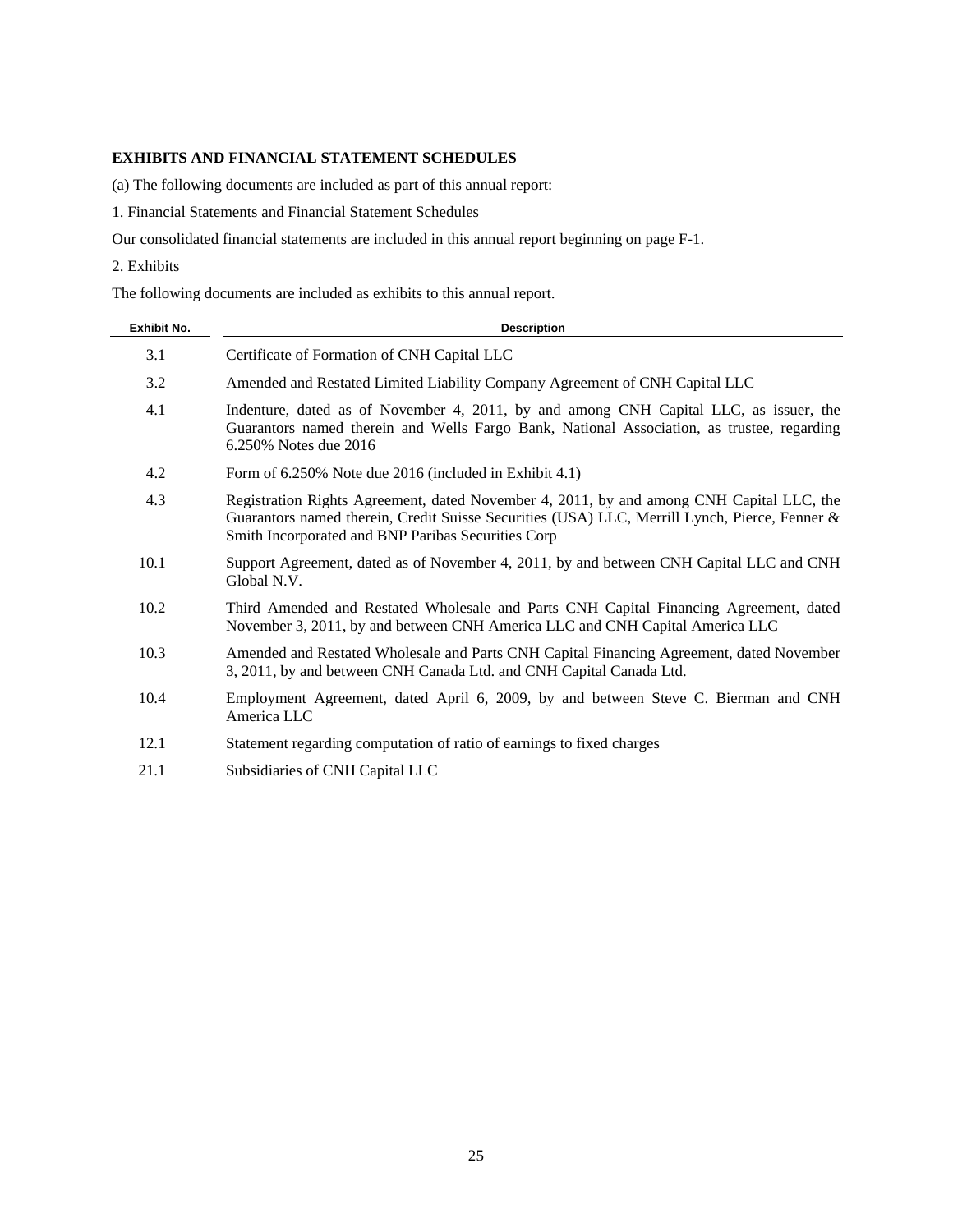# **INDEX TO AUDITED CONSOLIDATED FINANCIAL STATEMENTS CNH CAPITAL LLC AND SUBSIDIARIES**

|                                                                                                   | Page  |
|---------------------------------------------------------------------------------------------------|-------|
| Report of Independent Registered Public Accounting Firm                                           |       |
| Report of Independent Registered Public Accounting Firm                                           |       |
| Consolidated statements of income for the years ended December 31, 2011, 2010 and 2009            | $F-2$ |
| Consolidated statements of comprehensive income for the years ended December 31, 2011,            |       |
| 2010 and 2009                                                                                     | $F-3$ |
| Consolidated balance sheets as of December 31, 2011 and 2010                                      | $F-4$ |
| Consolidated statements of cash flows for the years ended December 31, 2011, 2010 and 2009        | $F-6$ |
| Consolidated statements of changes in stockholder's equity for the years ended December 31, 2011, |       |
| 2010 and 2009                                                                                     | $F-7$ |
| Notes to consolidated financial statements                                                        | $F-8$ |

Schedules Omitted

The following schedules are omitted because of the absence of conditions under which they are required or because the required information is included in the Notes to the Consolidated Financial Statements:

I, II, III, IV and V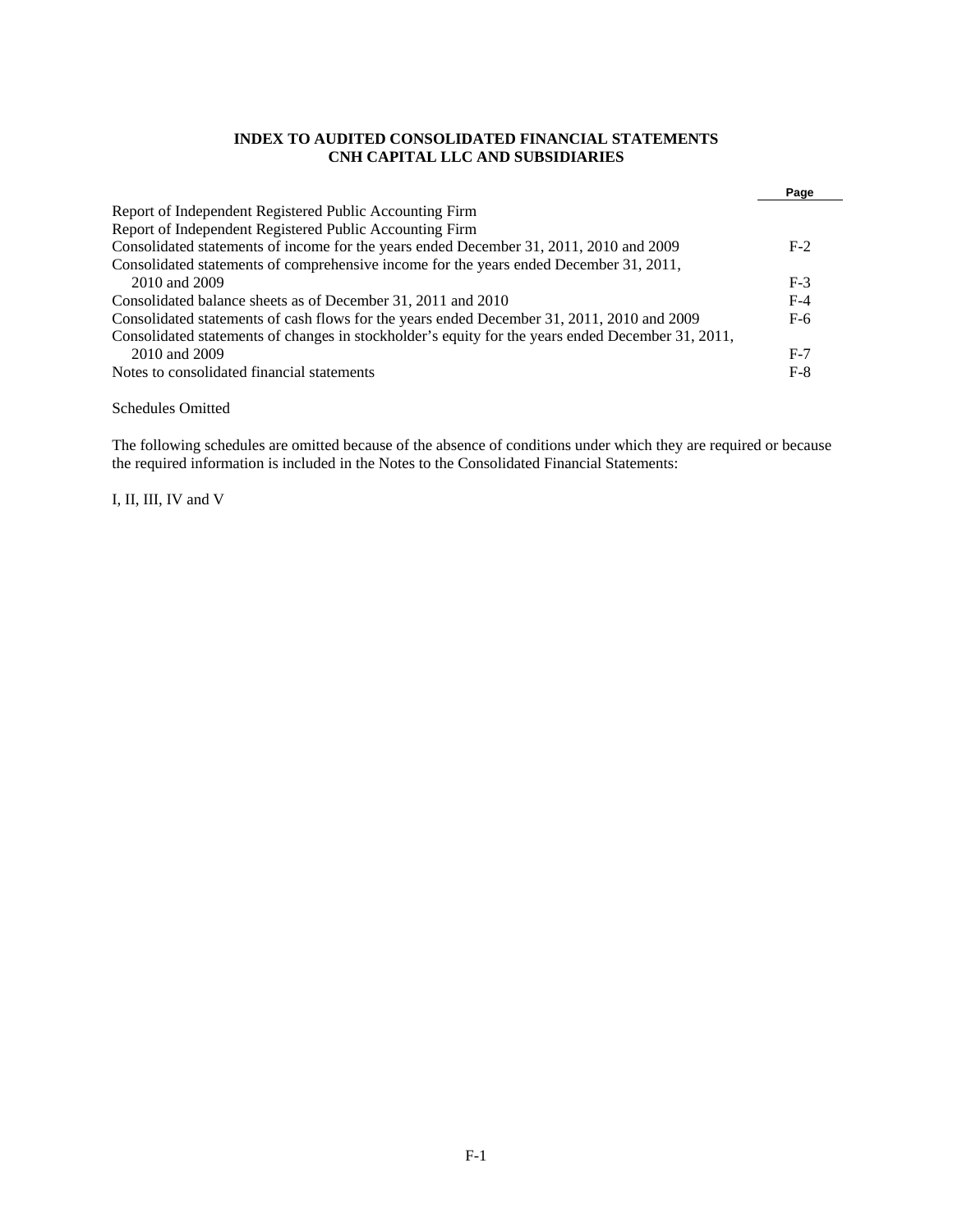# **REPORT OF INDEPENDENT REGISTERED PUBLIC ACCOUNTING FIRM**

The Board of Directors and Shareholder of CNH Capital LLC:

We have audited the accompanying consolidated balance sheet of CNH Capital LLC and subsidiaries (the "Company") as of December 31, 2011, and the related consolidated statements of income, comprehensive income, cash flows and changes in stockholder's equity for the year then ended. These financial statements are the responsibility of the Company's management. Our responsibility is to express an opinion on these financial statements based on our audit.

We conducted our audit in accordance with the standards of the Public Company Accounting Oversight Board (United States). Those standards require that we plan and perform the audit to obtain reasonable assurance about whether the financial statements are free of material misstatement. We were not engaged to perform an audit of the Company's internal control over financial reporting. Our audit included consideration of internal control over financial reporting as a basis for designing audit procedures that are appropriate in the circumstances, but not for the purpose of expressing an opinion on the effectiveness of the Company's internal control over financial reporting. Accordingly, we express no such opinion. An audit also includes examining, on a test basis, evidence supporting the amounts and disclosures in the financial statements, assessing the accounting principles used and significant estimates made by management, and evaluating the overall financial statement presentation. We believe that our audit provides a reasonable basis for our opinion.

In our opinion, the consolidated financial statements referred to above present fairly, in all material respects, the consolidated financial position of CNH Capital LLC and subsidiaries as of December 31, 2011, and the results of their operations and their cash flows for the year then ended, in conformity with U.S. generally accepted accounting principles.

As discussed in Note 2 to the consolidated financial statements, on January 1, 2010, the Company changed its method of accounting and reporting for transfers of financial assets and consolidation of variable interest entities and applied the reporting requirements on a prospective basis.

As discussed in Note 16 to the consolidated financial statements, in 2011 the Company began to follow U.S. generally accepted accounting principles applicable to public companies as defined by the applicable accounting standards and related Securities and Exchange Commission regulations. As a result, the Company retrospectively adjusted previous periods' consolidated financial statements to account for income taxes on the separate return basis as if the Company had not been eligible to be included in a consolidated tax return with its parent.

/s/ ERNST & YOUNG LLP Milwaukee, Wisconsin

March 29, 2012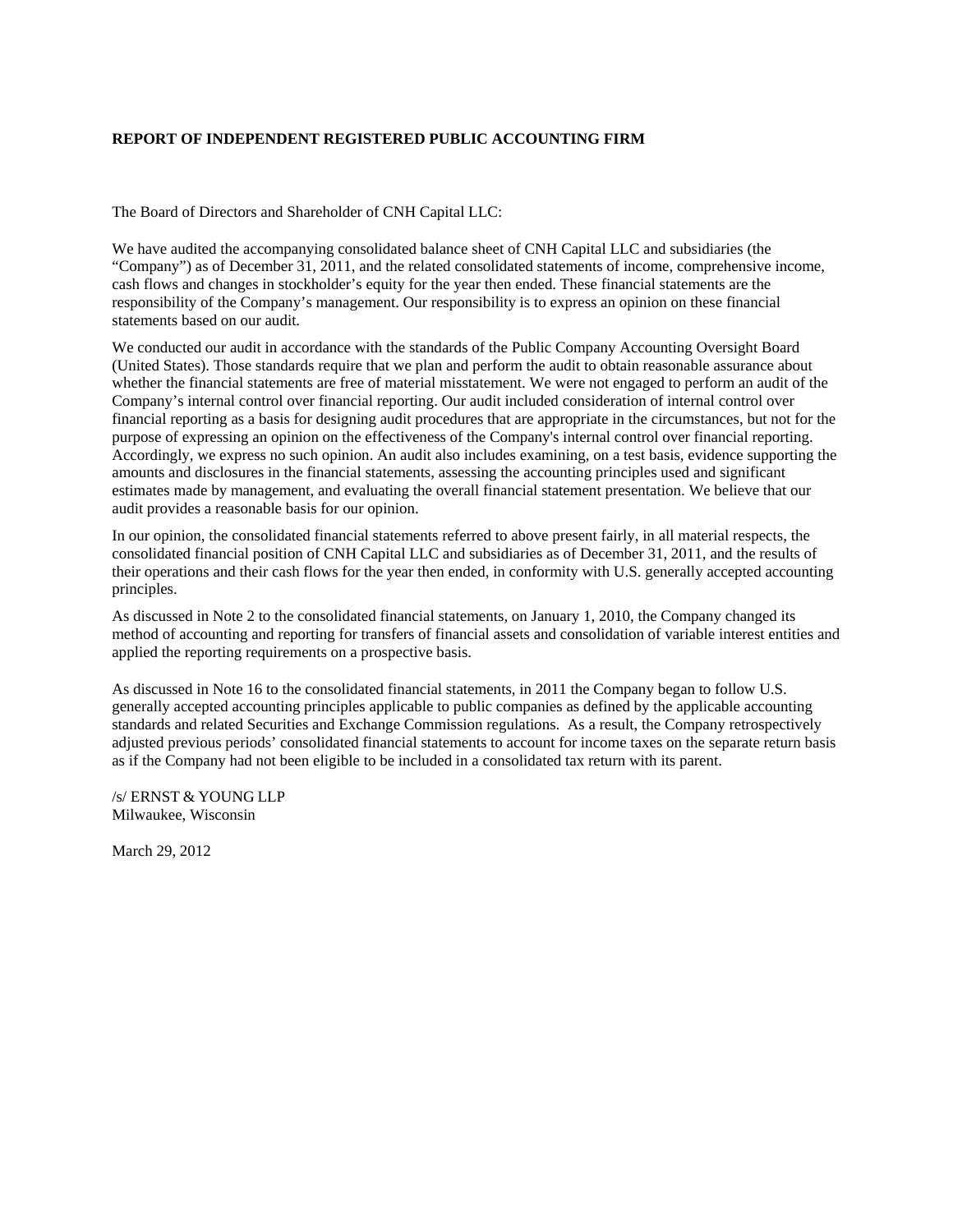# **REPORT OF INDEPENDENT REGISTERED PUBLIC ACCOUNTING FIRM**

To the Board of Directors and Shareholder of CNH Capital LLC:

We have audited the accompanying consolidated balance sheet of CNH Capital LLC and subsidiaries (the "Company") as of December 31, 2010, and the related consolidated statements of income, comprehensive income, cash flows, and changes in stockholder's equity for the years ended December 31, 2010 and 2009. These financial statements are the responsibility of the Company's management. Our responsibility is to express an opinion on the financial statements based on our audits.

We conducted our audits in accordance with the standards of the Public Company Accounting Oversight Board (United States). Those standards require that we plan and perform the audit to obtain reasonable assurance about whether the financial statements are free of material misstatement. An audit includes examining, on a test basis, evidence supporting the amounts and disclosures in the financial statements. An audit also includes assessing the accounting principles used and significant estimates made by management, as well as evaluating the overall financial statement presentation. We believe that our audits provide a reasonable basis for our opinion.

In our opinion, such consolidated financial statements present fairly, in all material respects, the financial position of CNH Capital LLC and subsidiaries as of December 31, 2010, and the results of their operations and their cash flows for the years ended December 31, 2010 and 2009, in conformity with accounting principles generally accepted in the United States of America.

As discussed in Note 2 to the consolidated financial statements, on January 1, 2010, the Company changed its method of accounting and reporting for transfers of financial assets and consolidation of variable interest entities and applied the reporting requirements on a prospective basis.

As discussed in Notes 2 and 16 to the consolidated financial statements, the Company has changed its method of presenting comprehensive income in 2011 due to the adoption of Financial Accounting Standards Board Accounting Standards Update No. 2011-05, *Presentation of Comprehensive Income.* The change in presentation has been applied retrospectively to all periods presented.

As discussed in Note 16 to the consolidated financial statements, the Company has begun to follow accounting principles generally accepted in the United States of America applicable to public companies as defined by the applicable accounting standards and related Securities and Exchange Commission regulations. As a result, the accompanying 2010 and 2009 consolidated financial statements have been retrospectively adjusted to account for income taxes on the separate return basis as if the Company had not been eligible to be included in a consolidated tax return with its parent, and to present condensed consolidating financial information.

#### /s/ DELOITTE & TOUCHE LLP

Milwaukee, Wisconsin May 12, 2011 (March 29, 2012 as to the effects of the changes described in Note 16)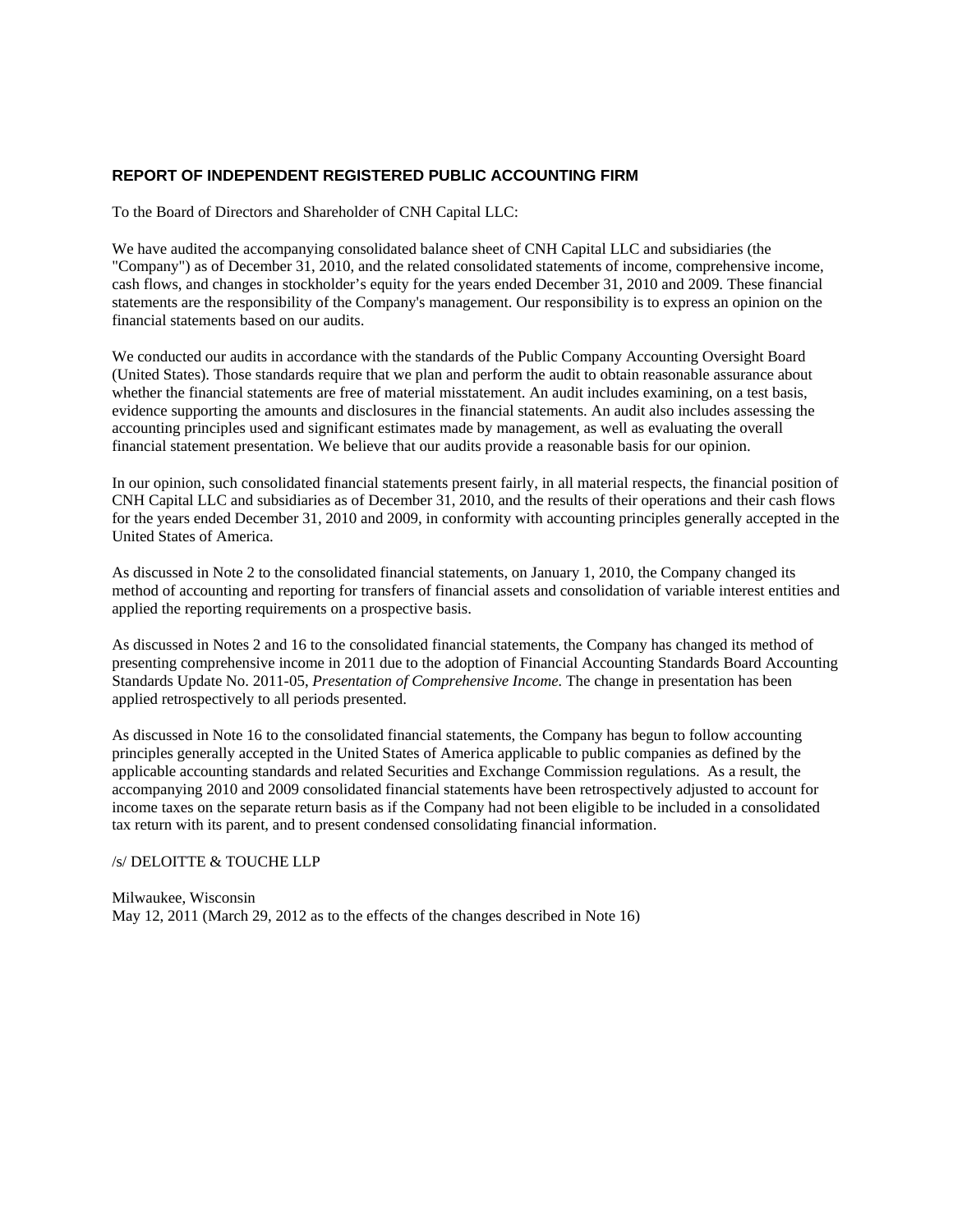# **CONSOLIDATED STATEMENTS OF INCOME FOR THE YEARS ENDED DECEMBER 31, 2011, 2010 AND 2009 (In thousands)**

|                                                              | 2011          | 2010          |     | 2009     |
|--------------------------------------------------------------|---------------|---------------|-----|----------|
| <b>REVENUES:</b>                                             |               |               |     |          |
| Interest income on retail and other notes and finance leases | \$<br>454,874 | \$<br>494,759 | \$. | 236,237  |
| Interest income from affiliates                              | 138,944       | 126,902       |     | 55,500   |
| Gain on retail, wholesale and revolving credit notes sold    |               | 38            |     | 147,461  |
| Servicing fee income                                         | 1,747         | 3,340         |     | 57,941   |
| Rental income on operating leases                            | 164,247       | 163,262       |     | 155,851  |
| Other income                                                 | 71,187        | 75,250        |     | 49,210   |
| Total revenues                                               | 830,999       | 863,551       |     | 702,200  |
| <b>EXPENSES:</b>                                             |               |               |     |          |
| Interest expense:                                            |               |               |     |          |
| Interest expense to third parties                            | 224,189       | 232,448       |     | 77,568   |
| Interest expense to affiliates                               | 44,645        | 80,584        |     | 102,564  |
| Total interest expense                                       | 268,834       | 313,032       |     | 180,132  |
| Operating expenses:                                          |               |               |     |          |
| Fees charged by affiliates                                   | 62,945        | 61,464        |     | 57,192   |
| Provision for credit losses                                  | 32,853        | 76,394        |     | 88,942   |
| Other than temporary impairment of retained interests        | 815           | 4,108         |     | 37,468   |
| Depreciation of equipment on operating leases                | 110,314       | 117,848       |     | 116,169  |
| Other expenses                                               | 35,651        | 43,158        |     | 54,278   |
| Total operating expenses                                     | 242,578       | 302,972       |     | 354,049  |
| Total expenses                                               | 511,412       | 616,004       |     | 534,181  |
| <b>INCOME BEFORE TAXES</b>                                   | 319,587       | 247,547       |     | 168,019  |
| Income tax provision                                         | 118,053       | 85,067        |     | 52,301   |
| <b>NET INCOME</b>                                            | 201,534       | 162,480       |     | 115,718  |
| Net income attributed to the noncontrolling interest         | (1,488)       | (1,861)       |     | (2, 442) |
| NET INCOME ATTRIBUTABLE TO CNH CAPITAL LLC                   | \$<br>200,046 | \$<br>160,619 | \$  | 113,276  |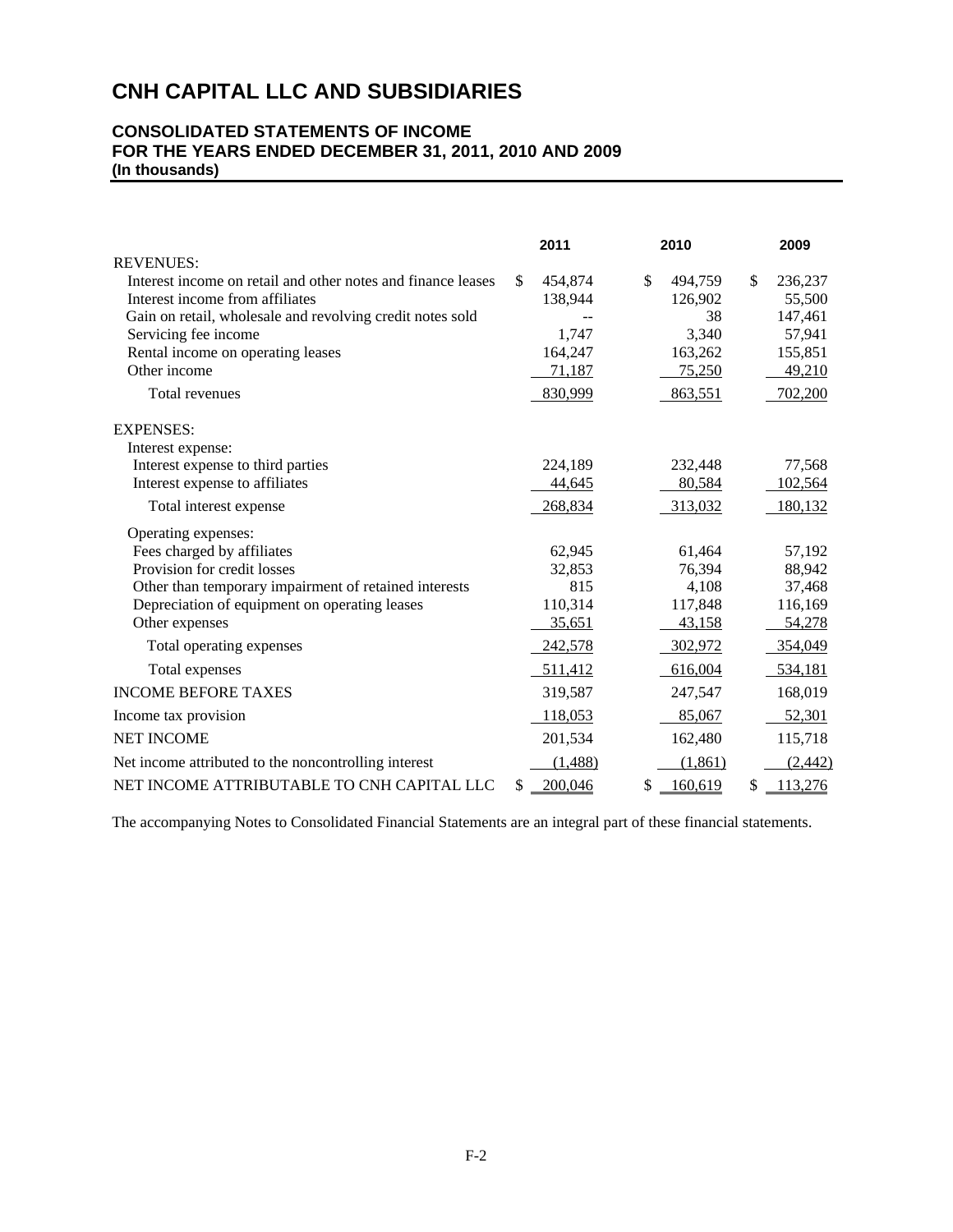# **CONSOLIDATED STATEMENTS OF COMPREHESIVE INCOME FOR THE YEARS ENDED DECEMBER 31, 2011, 2010 AND 2009 (In thousands)**

|                                                                                                                                                                   |     | 2011      |    | 2010     | 2009          |
|-------------------------------------------------------------------------------------------------------------------------------------------------------------------|-----|-----------|----|----------|---------------|
| Net income                                                                                                                                                        | \$  | 201,534   | \$ | 162,480  | \$<br>115,718 |
| Other comprehensive income                                                                                                                                        |     |           |    |          |               |
| Foreign currency translation adjustments                                                                                                                          |     | (12,012)  |    | 20,260   | 43,601        |
| Defined benefit pension plans:                                                                                                                                    |     |           |    |          |               |
| Pension liability adjustment, (net of tax benefit of \$178, tax<br>expense of \$301 and tax benefit of \$172, respectively)                                       |     | (388)     |    | 486      | (278)         |
| Unrealized gains on retained interests:                                                                                                                           |     |           |    |          |               |
| Unrealized gains on retained interests, (net of tax benefit of<br>$$1,739$ and tax expense of $$2,112$ and $$11,469$ , respectively)                              |     | (2,602)   |    | 3,407    | 20,141        |
| Derivative financial instruments:                                                                                                                                 |     |           |    |          |               |
| Losses reclassed to earnings (net of tax benefit of \$8,110,<br>\$13,805 and \$14,067, respectively)<br>Losses deferred (net of tax benefit \$8,535, \$10,459 and |     | 9,326     |    | 20,711   | 19,526        |
| \$4,644, respectively)                                                                                                                                            |     | (11,250)  |    | (15,848) | (6,032)       |
| Other comprehensive (loss) income                                                                                                                                 |     | (16, 926) |    | 29,016   | 76,958        |
| Comprehensive income                                                                                                                                              |     | 184,608   |    | 191,496  | 192,676       |
| Less: comprehensive income attributable<br>to the noncontrolling interest                                                                                         |     | (1, 488)  |    | (1, 861) | (2, 442)      |
| Comprehensive income attributable to CNH Capital LLC                                                                                                              | \$. | 183,120   | S  | 189,635  | \$<br>190,234 |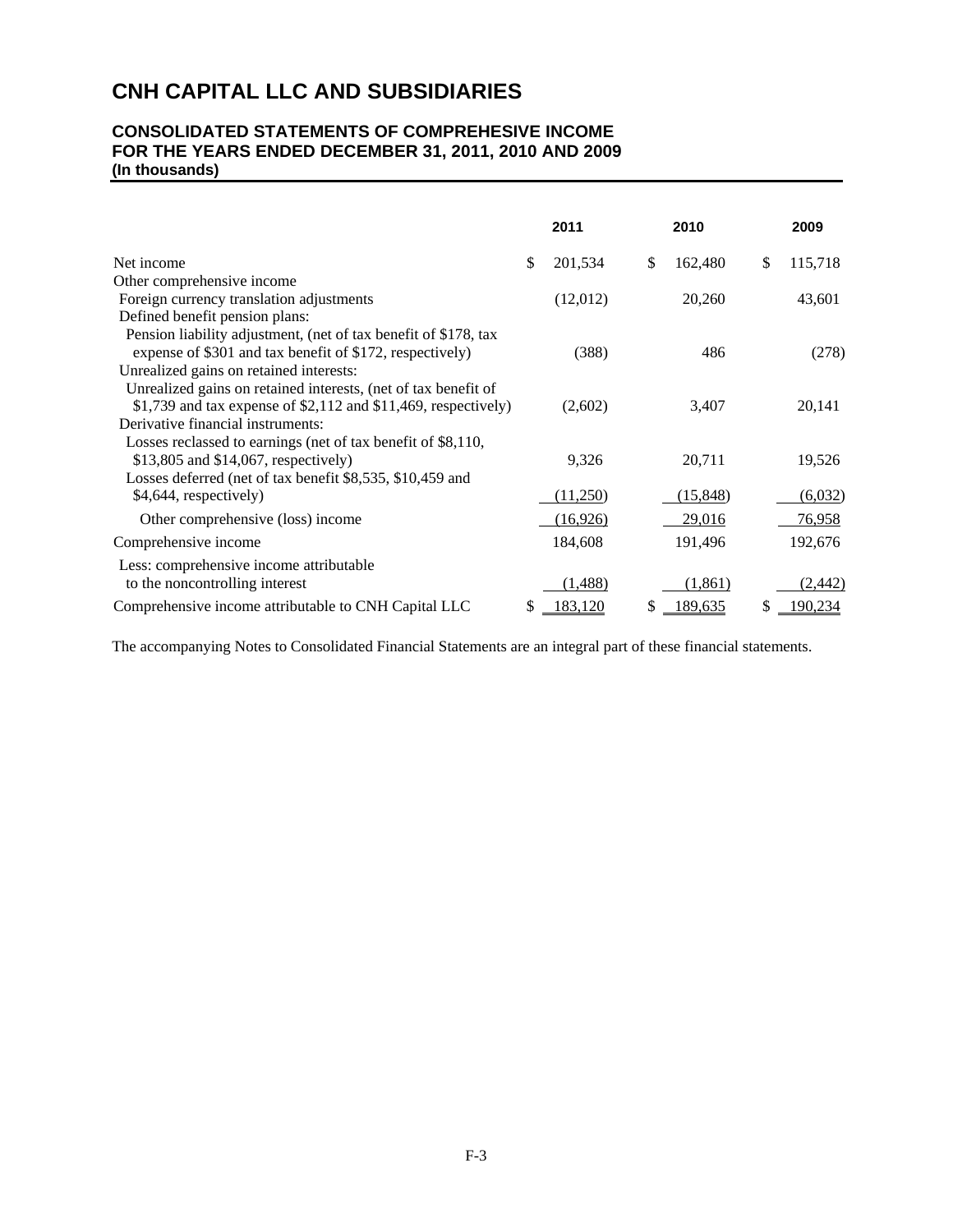# **CONSOLIDATED BALANCE SHEETS AS OF DECEMBER 31, 2011 AND 2010 (In thousands)**

|                                                                          | 2011             | 2010             |
|--------------------------------------------------------------------------|------------------|------------------|
| <b>ASSETS</b>                                                            |                  |                  |
| Cash and cash equivalents                                                | \$<br>594,093    | \$<br>420,792    |
| Restricted cash                                                          | 767,359          | 773,254          |
| Receivables, less allowance for credit losses of \$106,673 and \$118,730 | 9,386,549        | 8,627,213        |
| Retained interests in securitized receivables                            | 17,289           | 37,914           |
| Affiliated accounts and notes receivable                                 | 193,917          | 133,419          |
| Equipment on operating leases, net                                       | 647,617          | 613,893          |
| Equipment held for sale                                                  | 32,131           | 46,396           |
| Goodwill                                                                 | 116,830          | 117,651          |
| Other intangible assets, net                                             | 3,259            | 3,373            |
| Other assets                                                             | 142,107          | 109,584          |
| <b>TOTAL</b>                                                             | 11,901,151<br>\$ | 10,883,489<br>\$ |
| <b>LIABILITIES AND STOCKHOLDER'S EQUITY</b>                              |                  |                  |
| <b>LIABILITIES:</b>                                                      |                  |                  |
| Short-term debt (including current maturities of long-term debt)         | \$.<br>4,796,035 | \$<br>3,875,932  |
| Accounts payable and other accrued liabilities                           | 450,828          | 248,916          |
| Affiliated debt                                                          | 819,270          | 1,567,107        |
| Long-term debt                                                           | 4,587,773        | 4,043,897        |
| <b>Total liabilities</b>                                                 | 10,653,906       | 9,735,852        |
| STOCKHOLDER'S EQUITY:                                                    |                  |                  |
| Member's capital                                                         |                  |                  |
| Paid-in capital                                                          | 836,721          | 836,721          |
| Accumulated other comprehensive income                                   | 28,716           | 45,642           |
| Retained earnings                                                        | 326,919          | 211,873          |
| Total CNH Capital LLC stockholder's equity                               | 1,192,356        | 1,094,236        |
| Noncontrolling interest                                                  | 54,889           | 53,401           |
| Total stockholder's equity                                               | 1,247,245        | 1,147,637        |
| <b>TOTAL</b>                                                             | 11,901,151       | 10,883,489<br>\$ |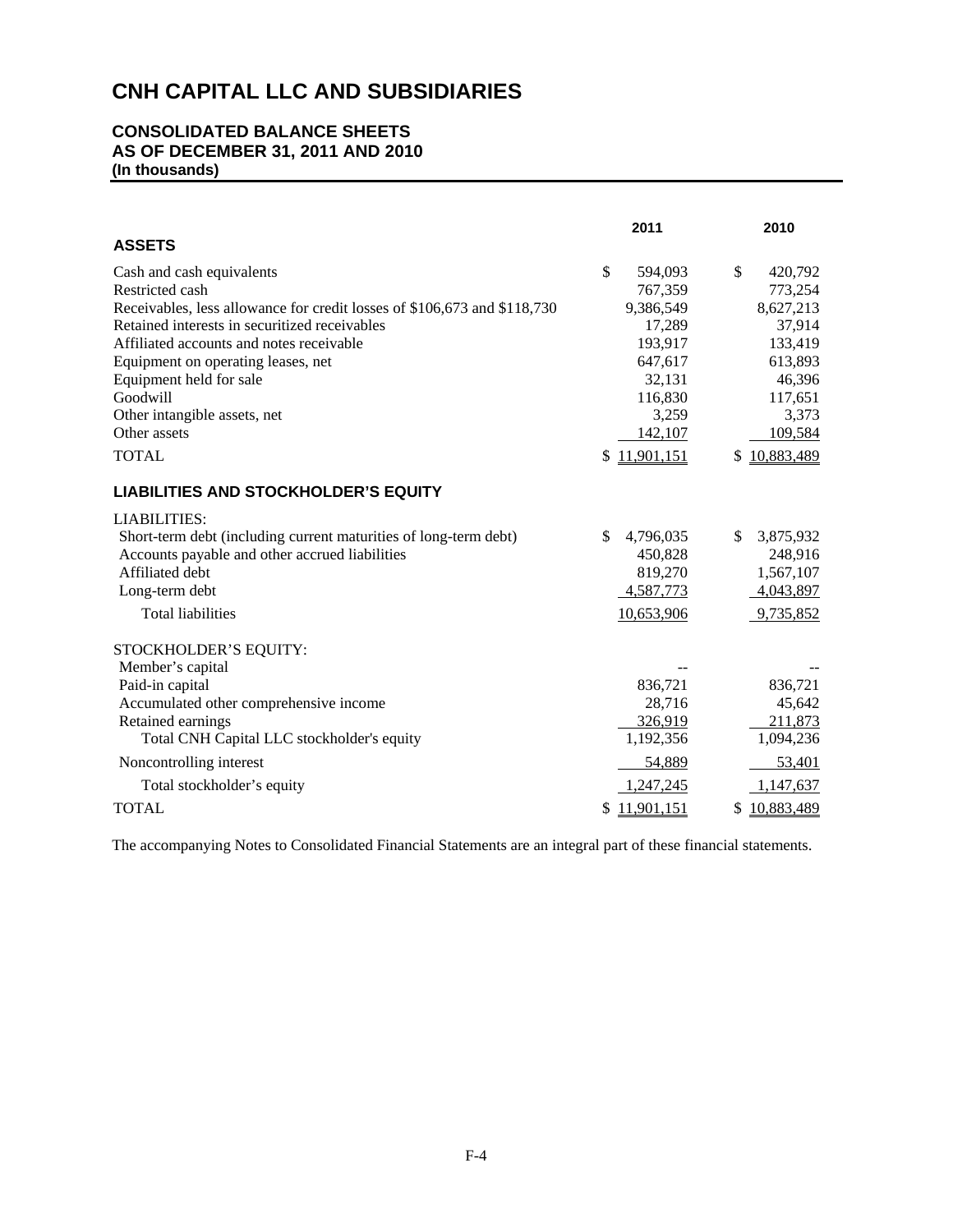# **CONSOLIDATED BALANCE SHEETS AS OF DECEMBER 31, 2011 AND 2010 (In thousands)**

The following table presents certain assets and liabilities of consolidated variable interest entities ("VIEs"), which are included in the consolidated balance sheet above. The assets in the table include those assets that can only be used to settle obligations of consolidated VIEs. The liabilities in the table include third-party liabilities of the consolidated VIEs, for which creditors do not have recourse to the general credit of CNH Capital LLC.

|                                                                        | 2011           | 2010            |
|------------------------------------------------------------------------|----------------|-----------------|
| Restricted cash                                                        | 738.478<br>S   | 743,931<br>S    |
| Receivables, less allowance for credit losses of \$39,309 and \$42,246 | 7,823,615      | 7,029,265       |
| Equipment on operating leases, net                                     | 94,018         | 89,556          |
| <b>TOTAL</b>                                                           | \$8,656,111    | \$7,862,752     |
| Short-term debt (including current maturities of long-term debt)       | 4,583,407<br>S | 3.547.338<br>S. |
| Long-term debt                                                         | 3,634,629      | 3,864,762       |
| <b>TOTAL</b>                                                           | 8,218,036      | \$7,412,100     |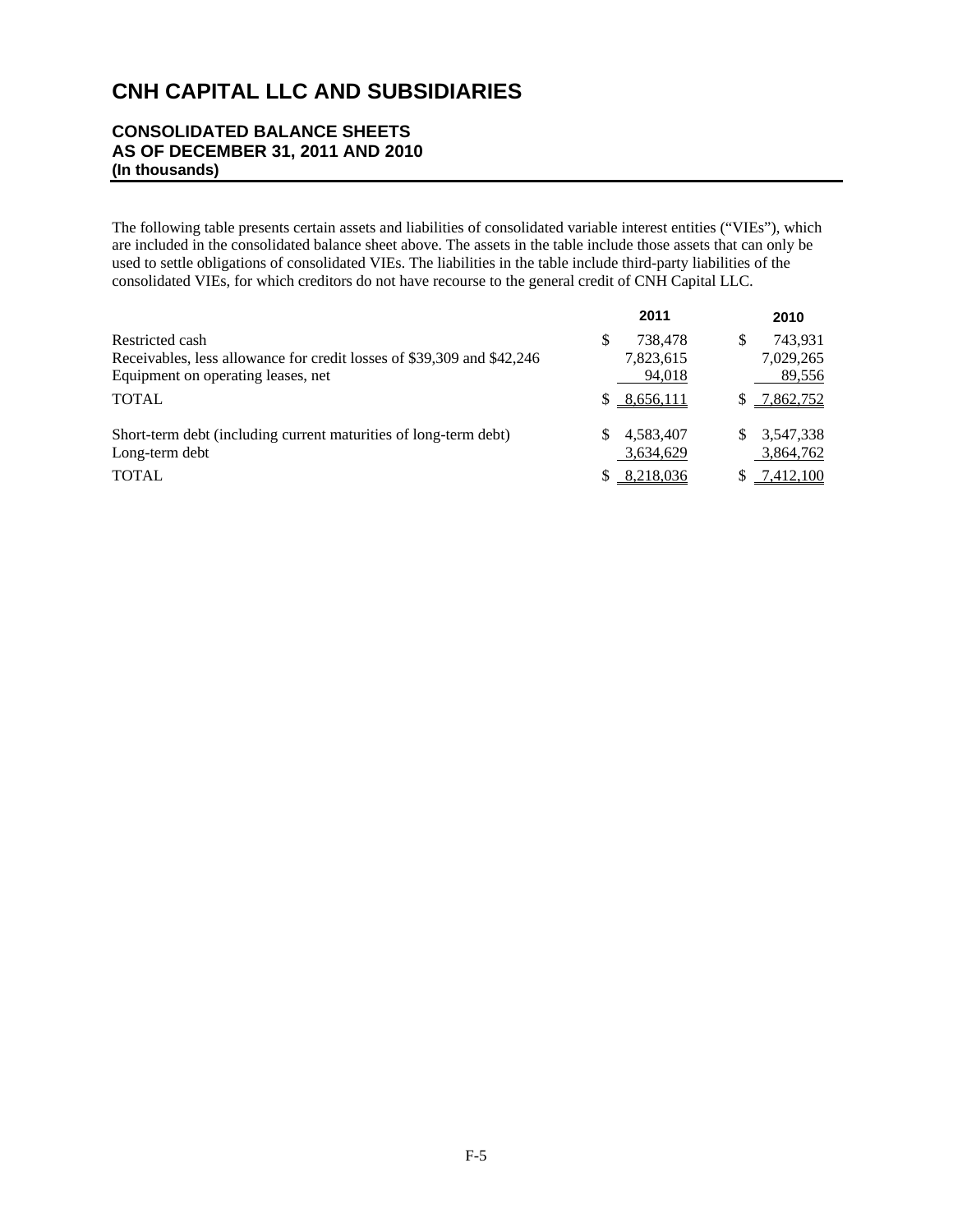# **CONSOLIDATED STATEMENTS OF CASH FLOWS FOR THE YEARS ENDED DECEMBER 31, 2011, 2010 AND 2009 (In thousands)**

|                                                                                                      | 2011                                                 | 2010           | 2009                 |  |
|------------------------------------------------------------------------------------------------------|------------------------------------------------------|----------------|----------------------|--|
| CASH FLOWS FROM OPERATING ACTIVITIES:                                                                |                                                      |                |                      |  |
| Net income                                                                                           | \$<br>201,534                                        | \$<br>162,480  | \$<br>115,718        |  |
| Adjustments to reconcile net income to net cash<br>from operating activities:                        |                                                      |                |                      |  |
| Depreciation on property and equipment and equipment                                                 |                                                      |                |                      |  |
| on operating leases                                                                                  | 110,440                                              | 118,014        | 116,349              |  |
| Amortization on intangibles                                                                          | 1,106                                                | 1,273          | 1,026                |  |
| Provision for credit losses                                                                          | 32,853                                               | 76,394         | 88,942               |  |
| Loss on disposal of software                                                                         | $-$                                                  |                | 446                  |  |
| Other than temporary impairment of retained interests                                                | 815                                                  | 4,108          | 37,468               |  |
| Gain on retail, wholesale and revolving credit notes sold                                            | $\overline{\phantom{a}}$                             | (38)           | (147, 461)           |  |
| Deferred income tax expense                                                                          | 58,755                                               | 48,765         | 16,011               |  |
| Changes in components of working capital:                                                            |                                                      |                |                      |  |
| Decrease (increase) in servicing fee receivables                                                     | $-$                                                  | 2,789          | (166)                |  |
| Increase in affiliated accounts and notes receivables                                                | (63, 326)                                            | (39,603)       | (39, 531)            |  |
| (Increase) decrease in other assets and equipment held for sale                                      | (20, 360)                                            | 8,608          | (5,078)              |  |
| Increase (decrease) in accounts payable and other accrued liabilities                                | 143,285                                              | (53,012)       | (50, 165)            |  |
| Increase in other, net                                                                               | $\equiv$                                             | 27,249         | 72,277               |  |
| Net cash from operating activities                                                                   | 465,102                                              | 357,027        | 205,836              |  |
|                                                                                                      |                                                      |                |                      |  |
| CASH FLOW FROM INVESTING ACTIVITIES:                                                                 |                                                      |                |                      |  |
| Cost of receivables acquired                                                                         | (18,036,908)                                         | (15, 733, 642) | (13, 587, 107)       |  |
| Proceeds from sales of receivables                                                                   |                                                      | 23,825         | 7,802,700            |  |
| Collections of receivables                                                                           | 17,217,638                                           | 15,431,514     | 7,813,701            |  |
| Decrease (increase) in restricted cash                                                               | 1,986                                                | (146, 348)     | 37,749               |  |
| Purchase of equipment on operating leases<br>Proceeds from disposal of equipment on operating leases | (386, 361)<br>238,025                                | (356,902)      | (260, 047)           |  |
| Purchase of asset-backed certificates                                                                |                                                      | 225,861        | 134,232<br>(58, 919) |  |
| Principal pay down of asset-backed certificates                                                      | $\overline{\phantom{a}}$<br>$\overline{\phantom{a}}$ |                | 21,000               |  |
| Purchase of software                                                                                 | (993)                                                | (1,199)        | (1,222)              |  |
| Expenditures for property and equipment                                                              | (33)                                                 |                | (43)                 |  |
| Proceeds from disposal of property and equipment                                                     | 93                                                   |                |                      |  |
|                                                                                                      |                                                      |                |                      |  |
| Net cash (used in) from investing activities                                                         | (966, 553)                                           | (556, 891)     | 1,902,044            |  |
| CASH FLOWS FROM FINANCING ACTIVITIES:                                                                |                                                      |                |                      |  |
| Proceeds from issuance of affiliated debt                                                            | 533,346                                              |                | 118,557              |  |
| Payment of affiliated debt                                                                           | (1,275,856)                                          | (555,950)      | (1,196,181)          |  |
| Proceeds from issuance of long-term debt                                                             | 4,101,882                                            | 2,295,152      | 407,772              |  |
| Payment of long-term debt                                                                            | (3,543,494)                                          | (1, 130, 767)  | (961, 371)           |  |
| Increase (decrease) in revolving credit facilities                                                   | 943,874                                              | (90, 794)      | (98,083)             |  |
| Dividends paid to CNH America LLC                                                                    | (85,000)                                             | (295,000)      | (150,000)            |  |
| Net cash from (used in) financing activities                                                         | 674,752                                              | 222,641        | (1,879,306)          |  |
| INCREASE IN CASH AND CASH EQUIVALENTS                                                                | 173,301                                              | 22,777         | 228,574              |  |
| CASH AND CASH EQUIVALENTS:                                                                           |                                                      |                |                      |  |
| Beginning of year                                                                                    | 420,792                                              | 398,015        | 169,441              |  |
| End of year                                                                                          | \$<br>594,093                                        | 420,792<br>\$  | 398,015<br>\$        |  |
| CASH PAID DURING THE YEAR FOR INTEREST                                                               | \$<br>267,114                                        | \$<br>311,707  | 181,168              |  |
| CASH PAID DURING THE YEAR FOR TAXES                                                                  | \$<br>27,193                                         | \$<br>92,492   | \$<br>40,577         |  |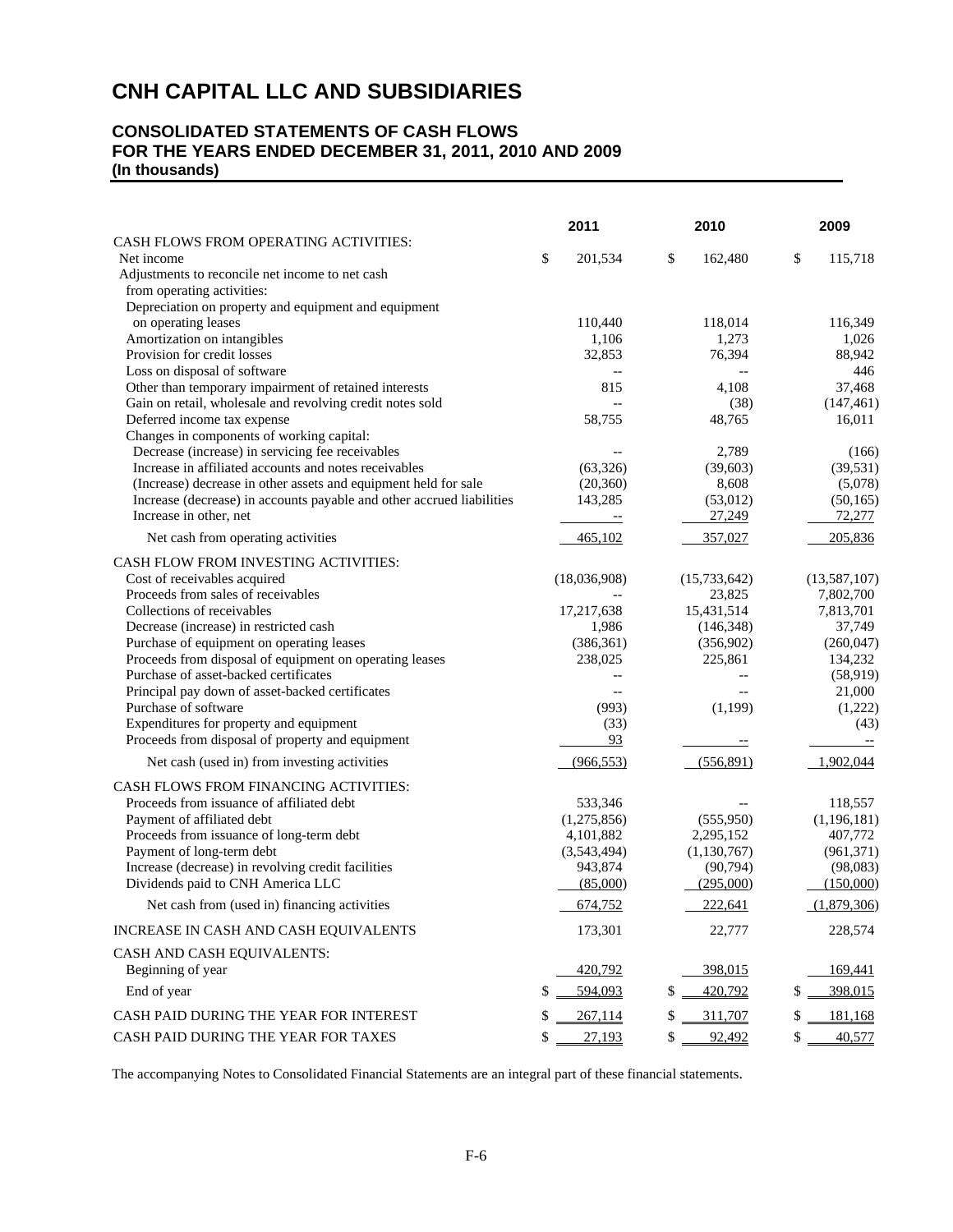# **CNH CAPITAL LLC AND SUBSIDIARIES**

# **CONSOLIDATED STATEMENTS OF CHANGES IN STOCKHOLDER'S EQUITY FOR THE YEARS ENDED DECEMBER 31, 2011, 2010 AND 2009 (In thousands)**

|                                                                                                             |                                |     |                    | <b>Company Stockholder</b>                             |                             |                |                            |                          |                   |
|-------------------------------------------------------------------------------------------------------------|--------------------------------|-----|--------------------|--------------------------------------------------------|-----------------------------|----------------|----------------------------|--------------------------|-------------------|
|                                                                                                             | Member's<br>Capital            |     | Paid-in<br>Capital | Accumulated<br>Other<br>Comprehensive<br>Income (Loss) | Retained<br><b>Earnings</b> |                | Noncontrolling<br>Interest |                          | <b>Total</b>      |
| BALANCE - January 1, 2009                                                                                   | \$                             | \$. | 836,721            | \$<br>(23, 556)                                        | -S                          | 389,649        | \$                         | 49,098                   | \$1,251,912       |
| Dividends paid to CNH America LLC<br>Comprehensive income (loss):                                           |                                |     | Ξ.                 |                                                        |                             | (150,000)      |                            | $\overline{\phantom{a}}$ | (150,000)         |
| Net income                                                                                                  |                                |     | --                 | $\overline{\phantom{a}}$                               |                             | 113,276        |                            | 2,442                    | 115,718           |
| Translation adjustment<br>Pension liability adjustment, net of tax<br>Unrealized gain on retained interest, |                                |     | $-$                | 43,601<br>(278)                                        |                             | $-$            |                            | $\overline{a}$           | 43,601<br>(278)   |
| net of tax<br>Derivative financial instruments:                                                             |                                |     | --                 | 20,141                                                 |                             |                |                            |                          | 20,141            |
| Losses reclassed to earnings, net of tax<br>Losses deferred, net of tax                                     |                                |     | $-$                | 19,526<br>(6,032)                                      |                             | $-$            |                            | $\overline{a}$           | 19,526<br>(6,032) |
| Cumulative effect from change<br>in accounting for other-than-temporary<br>impairment on retained interests |                                |     |                    | (3,786)                                                |                             | 3,786          |                            |                          |                   |
| BALANCE - December 31, 2009                                                                                 | $-1$                           |     | 836,721            | 49,616                                                 |                             | 356,711        |                            | 51,540                   | 1,294,588         |
| Dividends paid to CNH America LLC<br>Comprehensive income (loss):                                           | $-$                            |     |                    | $-$                                                    |                             | (295,000)      |                            |                          | (295,000)         |
| Net income                                                                                                  |                                |     |                    | $-$                                                    |                             | 160,619        |                            | 1,861                    | 162,480           |
| Translation adjustment                                                                                      |                                |     |                    | 20,260                                                 |                             |                |                            |                          | 20,260            |
| Pension liability adjustment, net of tax<br>Unrealized gain on retained interests,<br>net of tax            |                                |     | $-$                | 486<br>3,407                                           |                             | $-$            |                            | $\overline{a}$           | 486<br>3,407      |
| Derivative financial instruments:                                                                           |                                |     |                    |                                                        |                             |                |                            |                          |                   |
| Losses reclassed to earnings, net of tax                                                                    |                                |     | $\overline{a}$     | 20,711                                                 |                             | $-$            |                            | $\overline{a}$           | 20,711            |
| Losses deferred, net of tax                                                                                 |                                |     |                    | (15, 848)                                              |                             | --             |                            |                          | (15, 848)         |
| Cumulative effect from change in accounting for<br>consolidation of certain variable interest entities      |                                |     |                    | (32,990)                                               |                             | (10, 457)      |                            |                          | (43, 447)         |
| BALANCE - December 31, 2010                                                                                 | $-$                            |     | 836,721            | 45,642                                                 |                             | 211,873        |                            | 53,401                   | 1,147,637         |
| Comprehensive income (loss):<br>Dividends paid to CNH America LLC                                           |                                |     |                    |                                                        |                             | (85,000)       |                            |                          | (85,000)          |
| Net income                                                                                                  |                                |     |                    | $-$                                                    |                             | 200,046        |                            | 1,488                    | 201,534           |
| <b>Translation adjustment</b>                                                                               |                                |     |                    | (12,012)                                               |                             |                |                            |                          | (12,012)          |
| Pension liability adjustment, net of tax                                                                    |                                |     | $\overline{a}$     | (388)                                                  |                             | $-$            |                            | $\overline{a}$           | (388)             |
| Unrealized gain on retained interests, net of tax<br>Derivative financial instruments:                      |                                |     | $=$                | (2,602)                                                |                             | $\overline{a}$ |                            |                          | (2,602)           |
| Losses reclassed to earnings, net of tax                                                                    |                                |     |                    | 9,326                                                  |                             |                |                            |                          | 9,326             |
| Losses deferred, net of tax                                                                                 |                                |     |                    | (11,250)                                               |                             |                |                            |                          | (11,250)          |
| BALANCE - December 31, 2011                                                                                 | \$<br>$\overline{\phantom{a}}$ | \$  | 836,721            | \$<br>28,716                                           | \$                          | 326,919        | \$                         | 54,889                   | \$<br>1,247,245   |

The accompanying Notes to Consolidated Financial Statements are an integral part of these financial statements.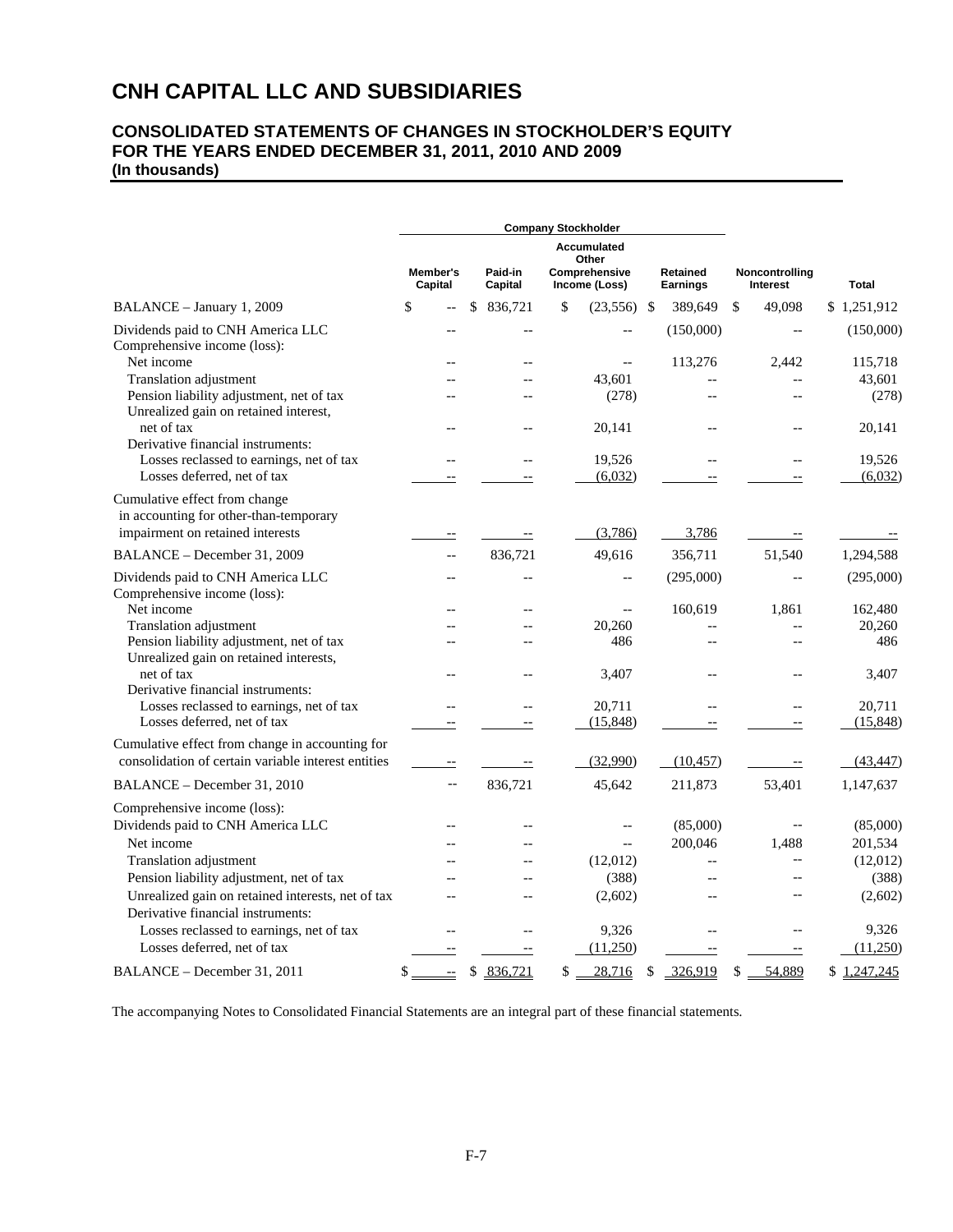# **NOTE 1: NATURE OF OPERATIONS**

CNH Capital LLC and its wholly owned operating subsidiaries, including New Holland Credit Company, LLC, CNH Capital America LLC and CNH Capital Canada Ltd. (collectively, "CNH Capital" or the "Company"), are each a wholly owned subsidiary of CNH America LLC ("CNH America"), which is an indirect wholly owned subsidiary of CNH Global N.V. ("CNH"). CNH is incorporated in and under the laws of The Netherlands.

As of December 31, 2011, Fiat Industrial S.p.A. ("Fiat Industrial", and together with its subsidiaries, the "Fiat Industrial Group") owned approximately 88% of CNH outstanding common shares through its wholly-owned subsidiary, Fiat Netherlands Holding B.V. ("Fiat Netherlands").

On January 1, 2011, Fiat S.p.A. ("Fiat" and, together with its subsidiaries, the "Fiat Group") effected a "demerger" under Article 2506 of the Italian Civil Code. Pursuant to the demerger, Fiat transferred its ownership interest in Fiat Netherlands to a new holding company, Fiat Industrial, including Fiat's indirect ownership of CNH, as well as Fiat's truck and commercial vehicles business and its industrial and marine powertrain business. Consequently, as of January 1, 2011, CNH became a subsidiary of Fiat Industrial. In connection with the demerger transaction, shareholders of Fiat received shares of capital stock of Fiat Industrial. Accordingly, effective as of January 1, 2011, Fiat Industrial owned approximately 89% of CNH outstanding common shares through Fiat Netherlands.

CNH manufactures agricultural and construction equipment. CNH Capital provides financial services for CNH America and CNH Canada Ltd. (collectively, "CNH North America") customers located primarily in the United States and Canada. To support CNH North America's sales of agricultural and construction equipment products, the Company offers retail financing to end-use customers and wholesale financing to CNH North America equipment dealers, which are almost entirely independently owned. Wholesale financing consists primarily of dealer floorplan financing and allows dealers the ability to maintain a representative inventory of products. In addition, the Company provides financing to dealers for equipment used in dealer-owned rental yards, parts inventory, working capital, and other financing needs. The Company provides and administers retail financing, primarily retail installment sales contracts and finance leases, to end-use customers for the purchase or lease of new and used CNH North America equipment and other agricultural and construction equipment sold through CNH North America dealers and distributors. In addition, the Company purchases equipment from dealers that is leased to retail customers under operating lease agreements. Customers also use the Company's private-label revolving charge account products to purchase parts, service, rentals, implements, and attachments from CNH North America dealers. The Company also finances a variety of insurance and other products for end users and dealers in conjunction with the purchase of new and used equipment. As a captive finance company, the Company is reliant on the operations of CNH North America, its customers, and end-use customers.

The Company competes primarily with banks, finance companies, and other financial institutions. Typically, this competition is based upon financial products and services offered, customer service, financial terms and interest rates charged. The Company's long-term profitability is largely dependent on the cyclical nature of the agricultural and construction equipment industries and on prevailing interest rates.

# **NOTE 2: SUMMARY OF SIGNIFICANT ACCOUNTING POLICIES**

#### *Principles of Consolidation and Basis of Presentation*

The Company has prepared the accompanying consolidated financial statements in accordance with accounting principles generally accepted in the United States of America ("U.S. GAAP"). The consolidated financial statements include the Company and its consolidated subsidiaries. The consolidated financial statements are expressed in U.S. dollars. The consolidated financial statements include the accounts of the Company's subsidiaries in which the Company has a controlling financial interest and reflect the noncontrolling interests of the minority owners of the subsidiaries that are not fully owned for the periods presented, as applicable. A controlling financial interest may exist based on ownership of a majority of the voting interest of a subsidiary, or based on the Company's determination that it is the primary beneficiary of a variable interest entity ("VIE"). The primary beneficiary of a VIE is the party that has the power to direct the activities that most significantly impact the economic performance of the entity and the obligation to absorb losses or the right to receive benefits that could potentially be significant to the entity. The Company assesses whether it is the primary beneficiary on an ongoing basis, as prescribed by the accounting guidance on the consolidation of VIEs. The consolidated status of the VIEs with which the Company is involved may change as a result of such reassessments.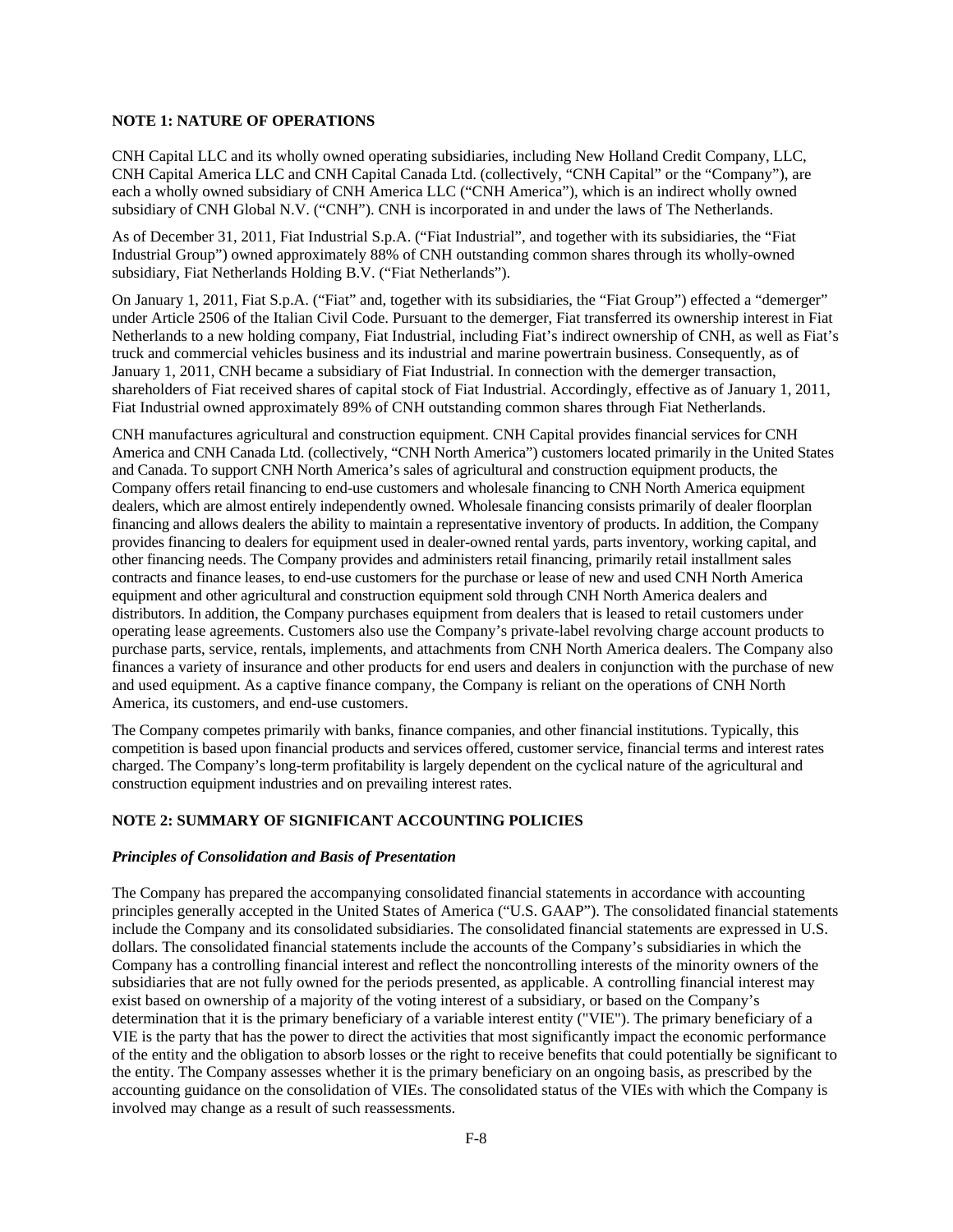As of the beginning of 2010, CNH Capital adopted new accounting guidance related to the accounting for transfers of financial assets and the consolidation of VIEs. As a significant portion of the Company's securitization trusts and facilities are no longer exempt from consolidation under the new guidance, the Company was required to consolidate the receivables and related liabilities. These securitizations qualify as collateral for secured borrowings. The receivables remain on the balance sheet and are included in "Receivables". For additional information, see "New Accounting Pronouncements Adopted" below, "Note 3: Receivables" and "Note 7: Credit Facilities and Debt".

The Company adopted the guidance prospectively in 2010, and therefore, the financial statements prepared for 2010 and future periods will reflect the new accounting requirements, but the financial statements for periods ending on or before December 31, 2009 reflected the accounting guidance applicable during those periods. The Company's statement of operations for the years ended December 31, 2011 and 2010 no longer reflect securitization income and initial gains or losses on new securitization transactions, but instead report interest income and other income associated with all securitized receivables, and interest expense associated with the debt issued by the securitization trusts and facilities. Therefore, 2011 and 2010 results are not comparable to prior period amounts. In addition, because the Company's new securitization transactions do not meet the requirements for derecognition under the new guidance and are accounted for as secured borrowings rather than asset sales, the cash flows from these transactions are presented in 2011 and 2010 as cash flows from financing activities rather than cash flows from operating or investing activities.

# *Use of Estimates in the Preparation of Financial Statements*

The preparation of consolidated financial statements in accordance with U.S. GAAP requires management to make estimates and assumptions that affect the reported amounts of assets and liabilities and disclosure of contingent assets and liabilities and reported amounts of revenues and expenses. Significant estimates in these consolidated financial statements include the residual values of equipment on operating leases, allowance for credit losses, and tax contingencies. Actual results could differ from those estimates.

### *Revenue Recognition*

Finance and interest income on retail and other notes receivables and finance leases is recorded using the effective yield method. Deferred costs on the origination of financing receivables are recognized as a reduction in finance revenue over the expected lives of the receivables using the effective yield method. Recognition of income on receivables is suspended when management determines that collection of future income is not probable or when an account becomes 120 days delinquent, whichever occurs earlier. Income accrual is resumed if the receivable becomes contractually current and collection doubts are removed. Previously suspended income is recognized at that time. The Company applies cash received on nonaccrual financing receivables to first reduce any unrecognized interest and then the recorded investment and any other fees. Receivables are considered past due if the required principal and interest payments have not been received as of the date such payments were due. Delinquency is reported on receivables greater than 30 days past due. Charge-offs of principal amounts of receivables outstanding are deducted from the allowance at the point when it is determined to be probable that all amounts due will not be collected.

A substantial portion of the Company's interest income arises from retail sales programs offered by CNH North America on which finance charges are waived or below-market rate financing programs are offered. When the Company acquires retail installment sales contracts and finance leases subject to below-market interest rates, including waived interest rate financing, the Company is compensated by CNH North America in an amount equal to the present value of the difference between the payments at the customer rate and the payments at the market rate. This amount is initially recognized as an unearned finance charge and is recognized as interest income over the term of the retail notes and finance leases, and is included in "Interest income on retail and other notes and finance leases" in the accompanying consolidated statements of income.

For selected wholesale receivables, CNH North America compensates the Company for the difference between market interest rates and the amount paid by the dealer. The amounts recognized in 2011 and 2010 are included in "Interest income from affiliates" and in 2009 are included in either "Interest income from affiliates" or "Gain on retail, wholesale and revolving credit notes sold" in the accompanying consolidated statements of income based on the accounting guidance applicable during that year.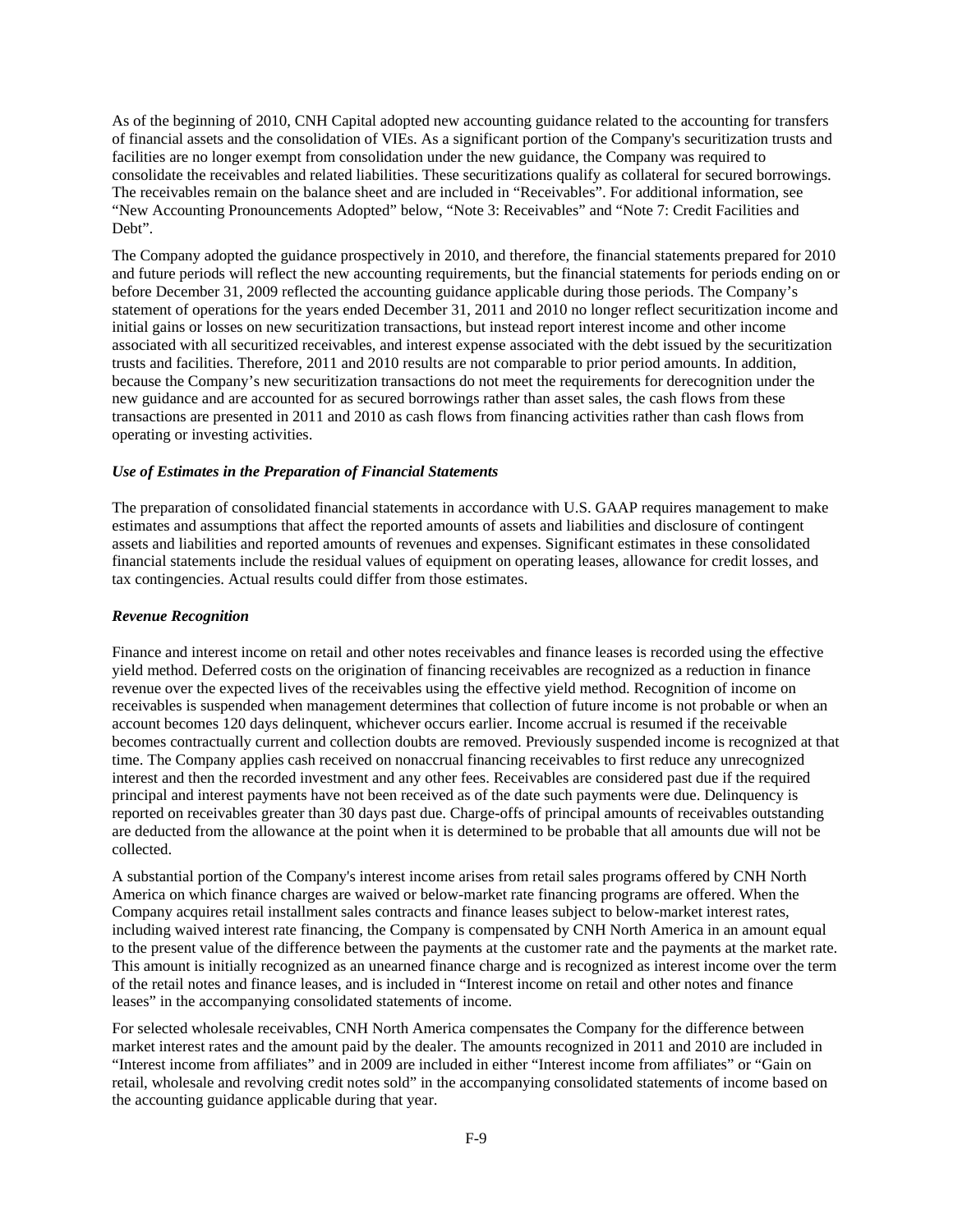The Company is also compensated for lending funds to CNH North America. The amounts earned are included in "Interest income from affiliates" in the accompanying consolidated statements of income.

Income from operating leases is recognized over the term of the lease on a straight-line basis.

### *Foreign Currency Translation*

The Company's non-U.S. subsidiaries maintain their books and accounting records using local currency as the functional currency. Assets and liabilities of these non-U.S. subsidiaries are translated into U.S. dollars at period-end exchange rates, and net exchange gains or losses resulting from such translation are included in "Accumulated other comprehensive income" in the accompanying consolidated balance sheets. Income and expense accounts of these non-U.S. subsidiaries are translated at the average exchange rates for the period, and gains and losses from foreign currency transactions are included in net income in the period that they arise.

### *Cash and Cash Equivalents*

Cash equivalents are highly liquid investments with an original maturity of three months or less. The carrying value of cash equivalents approximates fair value because of the short maturity of these investments.

# *Restricted Cash*

Restricted cash includes principal and interest payments from wholesale, retail and revolving credit receivables owned by the consolidated VIEs that are payable to the investors in the asset-backed securities that issued debt of those entities, and cash pledged as a credit enhancement to those same investors. These amounts are held by depository banks in order to comply with contractual agreements.

## *Receivables and Receivable Sales*

Receivables are recorded at face value, net of allowances for credit losses and deferred fees and costs. Allowances for credit losses are determined based on past experience with similar receivables including current and historical past due amounts, dealer termination rates, write-offs, collections and economic conditions.

Periodically, the Company sells or transfers retail, wholesale and revolving credit receivables to funding facilities or in securitization transactions. Prior to January 1, 2010, these transactions were primarily accounted for as sales. In the accordance with the new accounting guidance, adopted on January 1, 2010, regarding transfers of financial assets and the consolidation of VIEs, the majority of the retail, wholesale and revolving credit receivables sold in securitizations do not qualify as sales and are recorded as secured borrowings with no gains or losses recognized at the time of securitization.

For those receivable securitizations which continue to qualify as sales, the Company retains interest-only strips, servicing rights and cash reserve accounts, all of which are recorded at fair value as retained interests in the securitized receivables. Changes in these fair values are recorded in other accumulated comprehensive income as an unrealized gain or loss on available-for-sale securities. With regards to other-than-temporary impairments ("OTTI") of debt securities, any OTTI due to changes in the constant prepayment rate and the expected credit loss rate are included in net income. An OTTI due to a change in the discount rates would be included in "Accumulated other comprehensive income" in the accompanying consolidated balance sheets.

#### *Allowance for Credit Losses*

The allowance for credit losses is established to cover probable losses on receivables owned by the Company and consists of two components, depending on whether the receivable has been individually identified as being impaired. The first component of the allowance for credit losses covers all or a portion of specific receivables reviewed by management for which the Company has determined it will not collect all of the contractual principal and interest. Receivables are individually reviewed for impairment based on, among other items, amounts outstanding, amounts past due, collateral values, days past due and prior collection history. These receivables are subject to impairment measurement at the loan level based either on the present value of expected future cash flows discounted at the receivables' effective interest rate or the fair value of the collateral for collateral-dependent receivables and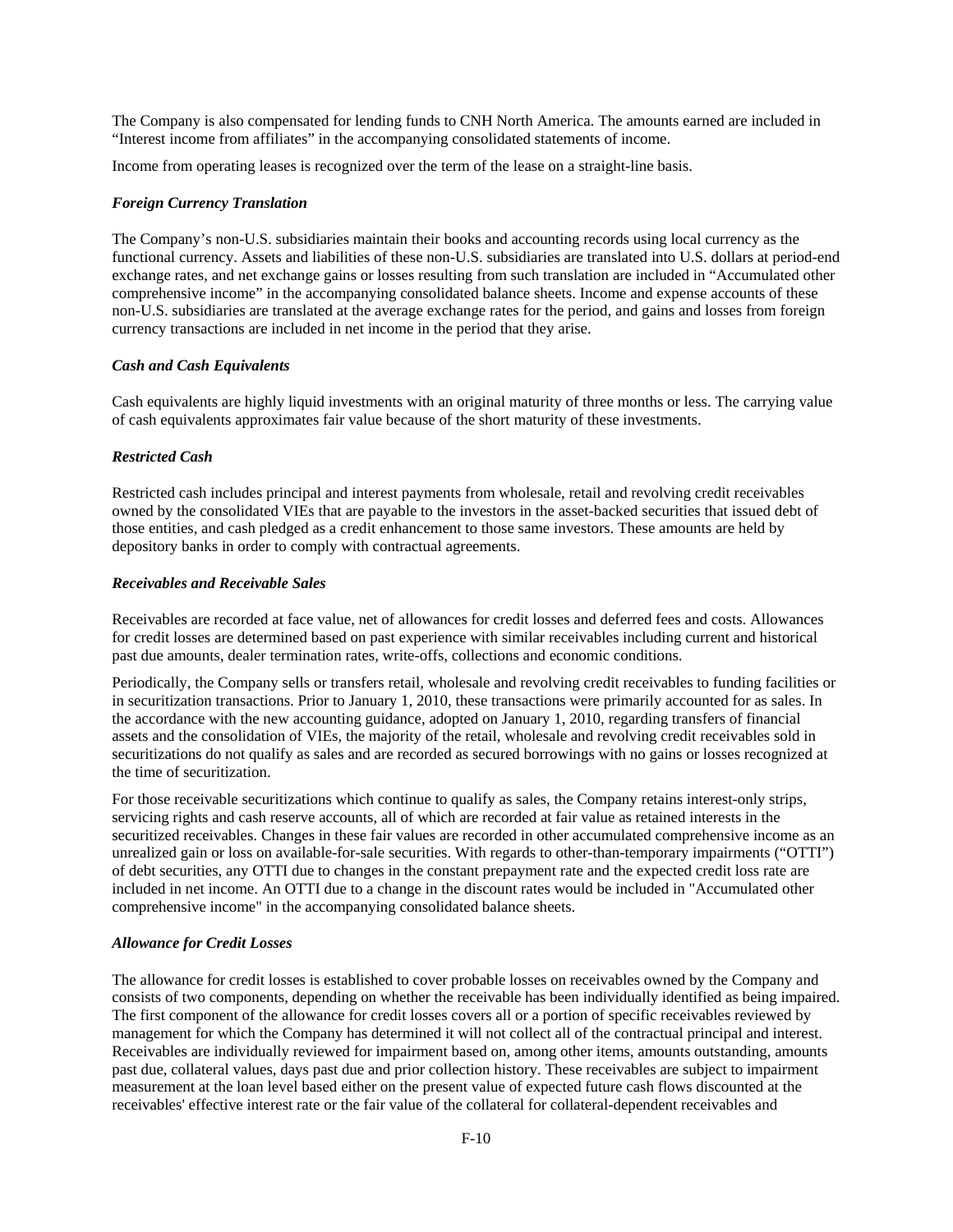receivables for which foreclosure is deemed to be probable. When the values are lower than the carrying value of the receivables, impairment is recognized.

The second component of the allowance for credit losses covers all receivables that are not yet individually identifiable. The allowance for these receivables is based on aggregated portfolio evaluations, generally by financial product. The allowance for retail credit losses is based on loss forecast models that consider a variety of factors that include, but are not limited to, historical loss experience, collateral value, portfolio balance and delinquencies. The allowance for wholesale credit losses is based on loss forecast models that consider a variety of factors that include, but are not limited to, historical loss experience, collateral value, portfolio balance and dealer risk ratings. The loss forecast models are updated on a quarterly basis to incorporate information reflecting the current economic environment.

Charge-offs of principal amounts of receivables outstanding are deducted from the allowance at the point when it is determined to be probable that all amounts due will not be collected.

### *Equipment on Operating Leases*

The Company purchases leases and equipment from CNH North America dealers and other independent third parties that have leased equipment to retail customers under operating leases. The Company's investment in operating leases is based on the purchase price paid for the equipment. Income from these operating leases is recognized over the term of the lease. The equipment is depreciated on a straight-line basis over the term of the lease to the estimated residual value at lease termination, which is estimated at the inception of the lease. Realization of the residual values is dependent on the Company's future ability to re-market the equipment under then prevailing market conditions. The Company continually evaluates whether events and circumstances have occurred which affect the estimated residual values of equipment on operating leases and adjusts estimated residual values if necessary. Management believes that the estimated residual values are realizable. Expenditures for maintenance and repairs are the responsibility of the lessee.

Equipment returned to the Company upon termination of leases and held for subsequent sale or lease is recorded at the lower of net book value or estimated fair value of the equipment, less cost to sell, and is not depreciated.

### *Goodwill and Intangible Assets*

Goodwill represents the excess of the aggregate purchase price over the fair value of the net assets acquired. Goodwill is deemed to have an indefinite useful life and is reviewed for impairment at least annually. During 2011 and 2010, the Company performed its annual impairment review as of December 31, and concluded that there was no impairment in either year. Other intangible assets consist of software and are being amortized on a straight-line basis over five years.

# *Income Taxes*

The provision for income taxes is determined using the asset and liability method. The Company recognizes a current tax liability or asset for the estimated taxes payable or refundable on tax returns for the current year and tax contingencies estimated to be settled with taxing authorities within one year. A deferred tax liability or asset is recognized for the estimated future tax effects attributable to temporary differences and tax loss carry forwards. The measurement of current and deferred tax liabilities and assets is based on provisions of enacted tax law. Valuation allowances are recorded to reduce deferred tax assets when it is more likely than not that a tax benefit will not be realized based on available evidence.

### *Derivatives*

The Company's policy is to enter into derivative transactions to manage exposures that arise in the normal course of business and not for trading or speculative purposes. The Company records derivative financial instruments in the consolidated balance sheets as either an asset or liability measured at fair value. The fair value of the Company's interest rate derivatives is based on discounting expected cash flows, using market interest rates, over the remaining term of the instrument. Changes in the fair value of derivative financial instruments are recognized in current income unless specific hedge accounting criteria are met. For derivative financial instruments designated to hedge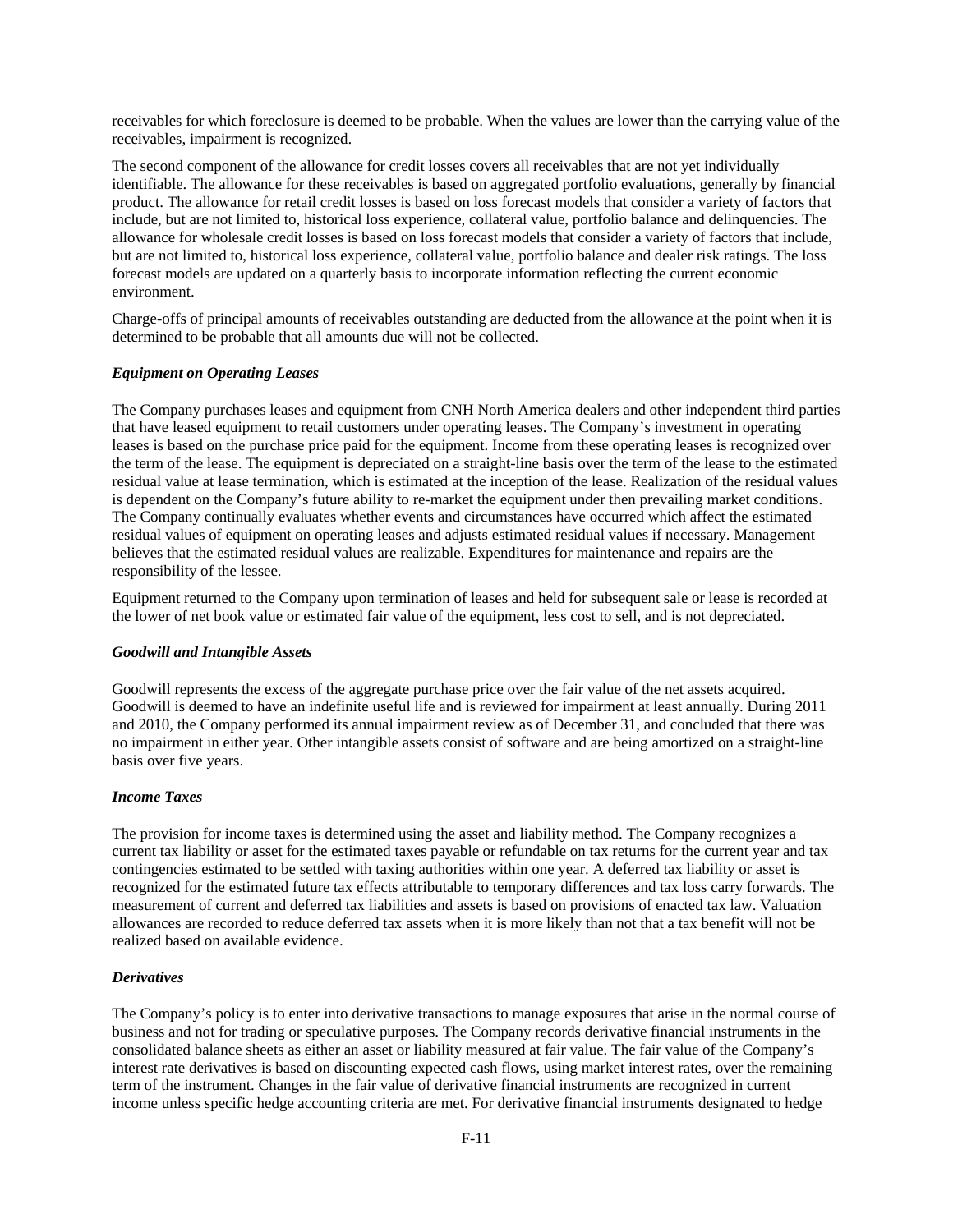exposure to changes in the fair value of a recognized asset or liability, the gain or loss is recognized in income in the period of change together with the offsetting loss or gain on the related hedged item. For derivative financial instruments designated to hedge exposure to variable cash flows of a forecasted transaction, the effective portion of the derivative financial instrument's gain or loss is initially reported in accumulated other comprehensive income (loss) and is subsequently reclassified into income when the forecasted transaction affects income. The ineffective portion of the gain or loss is reported in income immediately. For derivative financial instruments that are not designated as hedges but held as economic hedges, the gain or loss is recognized immediately into income.

For derivative financial instruments designated as hedges, the Company formally documents the hedging relationship to the hedged item and its risk management strategy for all derivatives designated as hedges. This includes linking all derivatives that are designated as fair value hedges to specific assets and liabilities contained in the consolidated balance sheets and linking cash flow hedges to specific forecasted transactions or variability of cash flow. The Company assesses the effectiveness of the hedging instrument both at inception and on an ongoing basis. If a derivative is determined not to be highly effective as a hedge, or the underlying hedged transaction is no longer probable of occurring, or the derivative is terminated, the hedge accounting described above is discontinued and the derivative is marked to fair value and recorded in income through the remainder of its term.

# *New Accounting Pronouncements Adopted*

# *Troubled Debt Restructurings*

In April 2011, the Financial Accounting Standards Board ("FASB") issued accounting guidance that clarifies creditors' account treatment and reporting obligations concerning troubled debt restructurings. A troubled debt restructuring occurs when a creditor grants a concession it would not otherwise consider to a debtor that is experiencing financial difficulties. The guidance clarifies what would be considered a concession by the creditor and financial difficulties of the debtor. Certain disclosures are required for transactions that qualify as troubled debt restructurings. This new guidance was effective for the Company on January 1, 2011. The disclosures required by this guidance have been included in these notes to the consolidated financial statements. For further information see "Note 3: Receivables".

### *Presentation of Comprehensive Income*

In June 2011, the FASB issued new accounting guidance on the presentation of comprehensive income in financial statements. The new guidance removes current presentation options and requires entities to report components of comprehensive income in either a continuous statement of comprehensive income or two separate but consecutive statements. The new reporting required by this accounting guidance has been included in these financial statements.

# *Transfer of Financial Assets and Consolidation of VIEs*

In June 2009, the FASB issued new accounting guidance which changes the accounting for transfers of financial assets. The guidance eliminates the concept of a qualifying special purpose entity ("QSPE"), changes the requirements for derecognizing financial assets, and requires additional disclosures by providing greater transparency about transfers of financial assets, including securitization transactions, and an entity's continuing involvement in and exposure to the risks related to transferred financial assets.

In June 2009, the FASB also issued new accounting guidance which amends the accounting for VIEs. The guidance changes the criteria for determining whether the consolidation of a VIE is required from a quantitative risk and rewards model to a qualitative model, based on control and economics. The guidance also eliminates the scope exception for QSPEs, increases the frequency for reassessing consolidation of VIEs and creates new disclosure requirements about an entity's involvement in a VIE.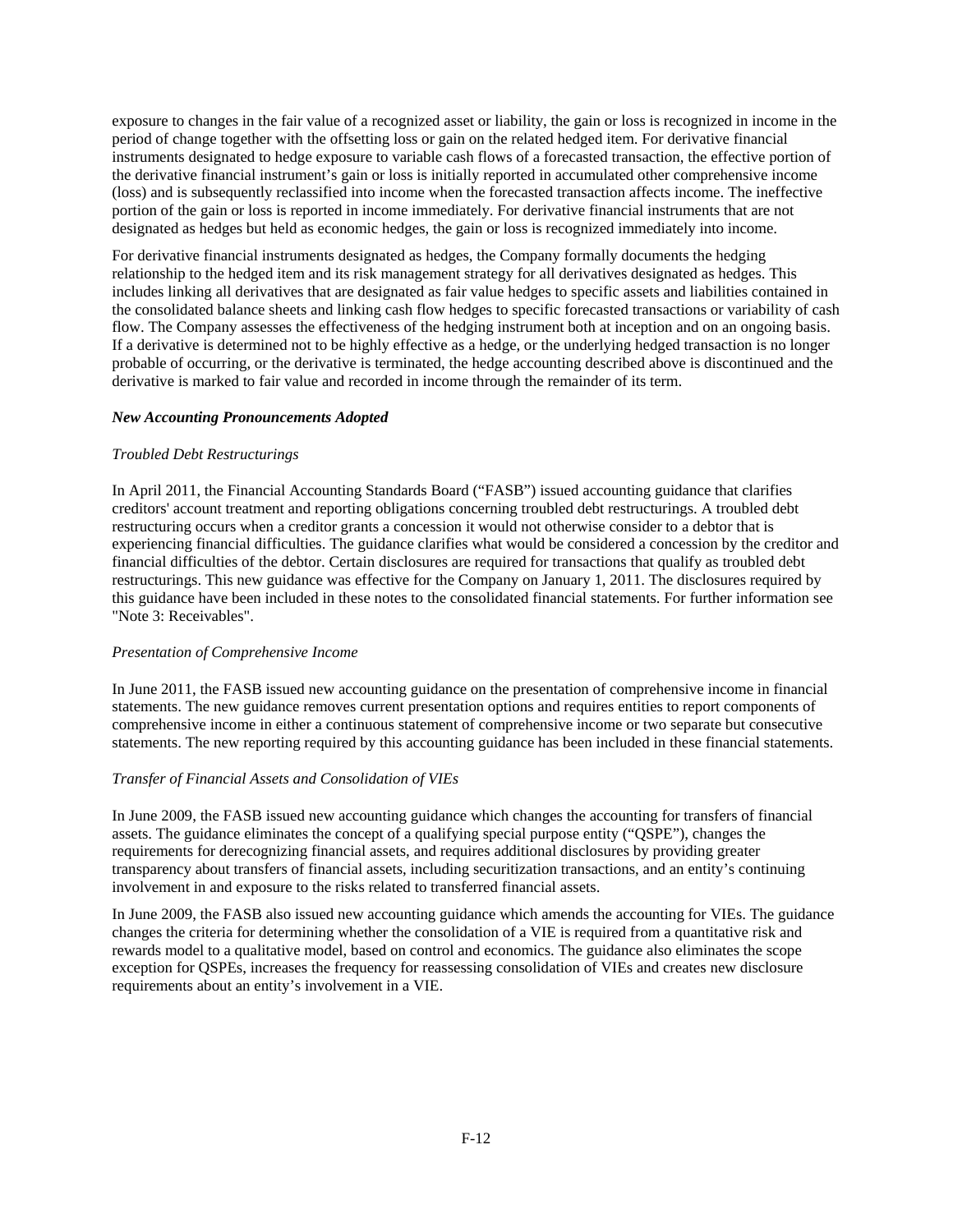The Company adopted the new guidance on January 1, 2010. As a significant portion of the Company's securitization trusts and facilities were no longer exempt from consolidation as QSPEs under the guidance, the Company reassessed these VIEs under the new qualitative model and determined it was the primary beneficiary, as the Company has both the power to direct the activities of the VIE that most significantly impact the VIE's economic performance and an obligation to absorb losses or the right to receive benefits that could potentially be significant to the VIE. Therefore, the Company consolidated the receivables and related liabilities held by these VIEs based on the carrying amounts of the assets and liabilities, as prescribed by the new guidance. The impact of the Company's adoption of the new guidance on January 1, 2010 is as follows:

|                                                          | <b>Adjustment for</b><br><b>New Guidance</b> |
|----------------------------------------------------------|----------------------------------------------|
| Restricted cash                                          | S<br>548,400                                 |
| Receivables less allowance for credit losses of \$59,090 | 5,558,535                                    |
| Retained interest                                        | (475,302)                                    |
| Equipment held for sale                                  | 17,304                                       |
| Other assets                                             | 59,146                                       |
| Total assets                                             | 5,708,083                                    |
| Accounts payable and other accrued liabilities           | 2.725                                        |
| Short-term debt                                          | 3,387,715                                    |
| Long-term debt                                           | 2,361,090                                    |
| <b>Total liabilities</b>                                 | 5,751,530                                    |
| Total equity                                             | (43, 447)                                    |
| Total liabilities and equity                             | 5,708,083                                    |

The assets of the VIEs include restricted cash and certain receivables that are restricted to settle the obligations of those entities and are not expected to be available to the Company or its creditors. Liabilities of the consolidated VIEs include secured borrowings for which creditors or beneficial interest holders do not have recourse to the general credit of the Company.

The Company adopted the guidance prospectively in 2010 and, therefore, the financial statements prepared for 2010 and subsequent periods reflect the new accounting requirements, but the financial statements for periods ended on or before December 31, 2009 reflected the accounting guidance applicable during those periods. The Company's statements of operations for the years ended December 31, 2011 and 2010 no longer reflect securitization income and initial gains or losses on new securitization transactions, but instead report interest income and other income associated with all securitized receivables, and interest expense associated with the debt issued from the securitization trusts and facilities. Therefore, 2011 and 2010 results are not comparable to prior period amounts. In addition, because the Company's new securitization transactions do not meet the requirements for derecognition under the new guidance, and are accounted for as secured borrowings rather than asset sales, the cash flows from these transactions are presented in 2011 and 2010 as cash flows from financing transactions rather than cash flows from operating or investing activities. For further information regarding this new guidance, see "Note 3: Receivables", "Note 7: Credit Facilities and Debt", and "Note 9: Financial Instruments".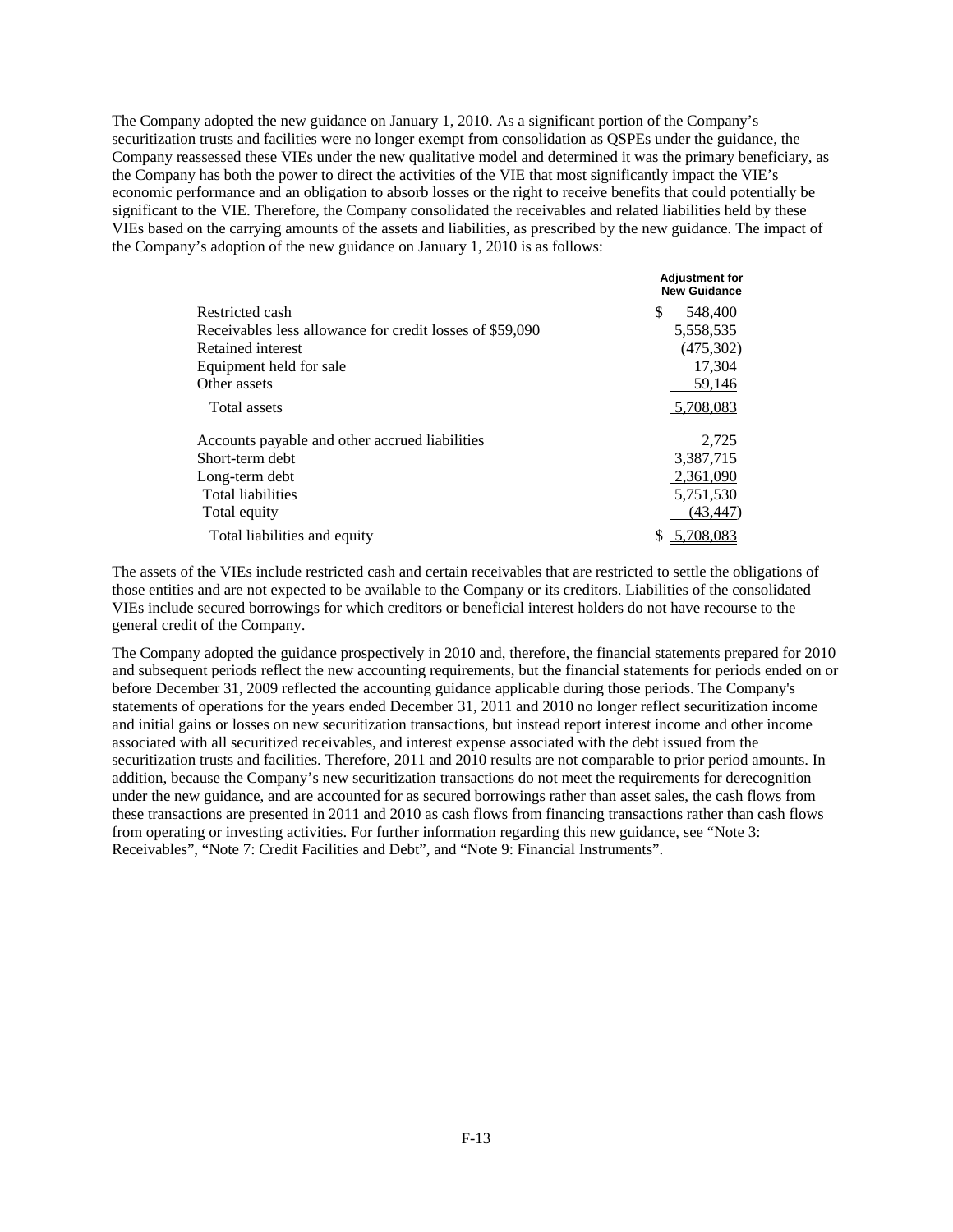# **NOTE 3: RECEIVABLES**

A summary of receivables included in the accompanying consolidated balance sheets as of December 31, 2011, and 2010 is as follows:

|                              | 2011         | 2010        |
|------------------------------|--------------|-------------|
| Wholesale notes and accounts | \$<br>87,600 | S<br>63,117 |
| Retail notes                 | 731,807      | 619,933     |
| Finance leases               | 53,391       | 150,472     |
| Restricted receivables       | 8,566,514    | 7,809,232   |
| Other notes                  | 82,098       | 132,117     |
| Gross receivables            | 9,521,410    | 8,774,871   |
| Less:                        |              |             |
| Unearned finance charges     | (28, 188)    | (28, 928)   |
| Allowance for credit losses  | (106, 673)   | (118,730)   |
| Total receivables, net       | 9,386,549    | 8,627,213   |

Wholesale notes and accounts receivable arise primarily from the financing of the sale of goods to dealers and distributors by CNH North America, and to a lesser extent, the financing of dealer operations. Under the standard terms of the wholesale receivable agreements, these receivables typically have "interest-free" periods of up to twelve months and stated original maturities of up to twenty-four months, with repayment accelerated upon the sale of the underlying equipment by the dealer. During the "interest-free" period, the Company is compensated by CNH North America for the difference between market interest rates and the amount paid by the dealer. After the expiration of any "interest-free" period, interest is charged to dealers on outstanding balances until the Company receives payment in full. The "interest-free" periods are determined based on the type of equipment sold and the time of year of the sale. Interest rates are set based on market factors and the prime rate or LIBOR. The Company evaluates and assesses dealers on an ongoing basis as to their credit worthiness. CNH North America may be obligated to repurchase the dealer's equipment upon cancellation or termination of the dealer's contract for such causes as change in ownership, closeout of the business, or default. There were no significant losses in 2011, 2010 or 2009 relating to the termination of dealer contracts.

The Company provides and administers financing for retail purchases of new and used equipment sold through CNH North America's dealer network. The terms of retail and other notes and finance leases generally range from two to six years, and interest rates on retail and other notes and finance leases vary depending on prevailing market interest rates and certain incentive programs offered by CNH North America.

Maturities of wholesale notes and accounts, retail and other notes, and finance leases as of December 31, 2011, are as follows:

| 2012                                               | \$5,231,584 |
|----------------------------------------------------|-------------|
| 2013                                               | 1,451,636   |
| 2014                                               | 1,175,934   |
| 2015                                               | 917,656     |
| 2016 and thereafter                                | 744,600     |
|                                                    | 9.521.410   |
| Less unearned finance charges                      | (28, 188)   |
| Total receivables, net of unearned finance charges | 9,493,222   |
|                                                    |             |

It has been the Company's experience that substantial portions of retail receivables are repaid or sold before their contractual maturity dates. As a result, the above table should not be regarded as a forecast of future cash collections. Wholesale, retail, and finance lease receivables have significant concentrations of credit risk in the agricultural and construction business sectors. On a geographic basis, there is not a disproportionate concentration of credit risk in any area of the United States or Canada. The Company typically retains, as collateral, a security interest in the equipment associated with wholesale and retail notes receivable.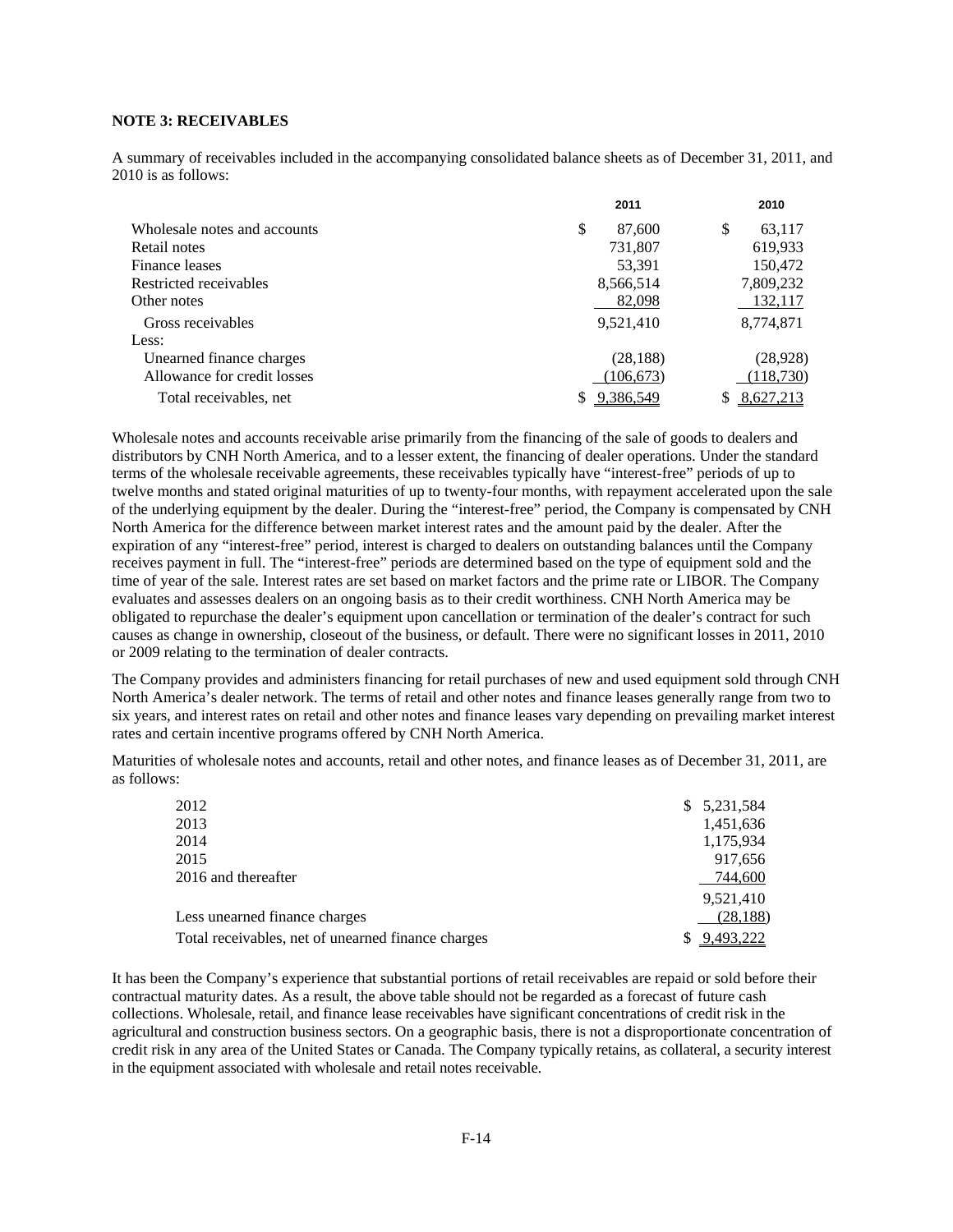### *Restricted Receivables and Securitization*

As part of its overall funding strategy, the Company periodically transfers certain financial receivables into VIEs that are special purpose entities ("SPEs") as part of its asset-backed securitization programs.

Beginning January 1, 2010, the Company adopted new accounting guidance related to the accounting for transfers of financial assets and the consolidation of VIEs. As a result of this new accounting guidance, SPEs utilized in securitization programs no longer meet the non-consolidation accounting criteria, and, as such, are accounted for as secured borrowings and are included in the consolidated balance sheet. The net incremental impact of adopting this new guidance as of January 1, 2010, was a \$5,708,083 increase to assets, \$5,751,530 increase to liabilities and \$43,447 decrease to equity. Refer to "Note 2: Summary of Significant Accounting Policies – New Accounting Pronouncements Adopted" for additional information.

SPEs utilized in the securitization programs differ from other entities included in the Company's consolidated financial statements because the assets they hold are legally isolated. For bankruptcy analysis purposes, the Company has sold the receivables to the SPEs in a true sale and the SPEs are separate legal entities. Upon transfer of the receivables to the SPEs, the receivables and certain cash flows derived from them become restricted for use in meeting obligations to the SPEs' creditors. The SPEs have ownership of cash balances that also have restrictions for the benefit of the SPEs' investors. The Company's interests in the SPEs' receivables are subordinate to the interests of third-party investors. None of the receivables that are directly or indirectly sold or transferred in any of these transactions are available to pay the Company's creditors.

The following table summarizes the restricted and off-book receivables and the related retained interests as of December 31, 2011, and 2010:

|                               |           | <b>Restricted Receivables</b> |   | <b>Off-Book Receivables</b> |     |                          | <b>Retained Interests</b> |        |  |        |  |
|-------------------------------|-----------|-------------------------------|---|-----------------------------|-----|--------------------------|---------------------------|--------|--|--------|--|
|                               | 2011      | 2010                          |   | 2011                        |     | 2010                     |                           | 2011   |  | 2010   |  |
| Wholesale receivables         |           | \$2,884,516 \$2,693,931       | S | $\mathcal{L}_{\mathcal{F}}$ | -\$ | $\overline{\phantom{m}}$ |                           | $--$   |  | $- -$  |  |
| Retail receivables            | 5.454,279 | 4.921.898                     |   | 108,476                     |     | 206,101                  |                           | 17.289 |  | 37,914 |  |
| Finance lease receivables     | 47,000    |                               |   |                             |     |                          |                           |        |  |        |  |
| Revolving account receivables | 180.719   | 193.403                       |   | --                          |     |                          |                           |        |  |        |  |
| Total                         |           | \$8,566,514 \$7,809,232       |   | $$108,476$ $$206,101$       |     |                          |                           |        |  |        |  |
| Total retained interests      |           |                               |   |                             |     |                          |                           | 289    |  | 37.914 |  |

### *Wholesale Receivables Securitizations*

With regard to the wholesale receivable securitization programs, the Company sells eligible receivables on a revolving basis to structured master trust facilities which are limited-purpose, bankruptcy-remote SPEs. As of December 31, 2011, debt issued through the U.S. master trust facility consists of \$583 million term asset-backed notes issued in August 2009 with a three-year maturity, \$220 million term asset-backed notes issued January 2011 with a maturity of December 2012 and four 364-day conduit facilities renewable annually at the sole discretion of the purchasers; \$200 million renewable March 2012 (renewed in March 2012 until March 2013), \$500 million renewable July 2012, \$250 million renewable November 2012, and \$200 million senior and related subordinate interests renewable November 2012.

Debt issued through the Canadian master trust facility consists of a C\$586 million (\$574 million) conduit facility renewable December 2012 at the sole discretion of the investor.

These trusts were determined to be VIEs and, consequently the Company consolidates the securitization trusts. In its role as servicer, the Company has the power to direct the trusts' activities and an obligation to absorb losses or the right to receive benefits that could potentially be significant to the trusts. The Company is the primary beneficiary of the trusts, and therefore the trusts were consolidated.

The Company's involvement with the securitization trusts includes servicing the wholesale receivables, retaining an undivided interest ("seller's interest") in the receivables and holding cash reserve accounts. The seller's interest in the trusts represents the Company's undivided interest in the receivables transferred to the trust. The Company maintains cash reserve accounts at predetermined amounts to provide security to investors in the event that cash collections from the receivables are not sufficient to remit principal and interest payments on the securities. The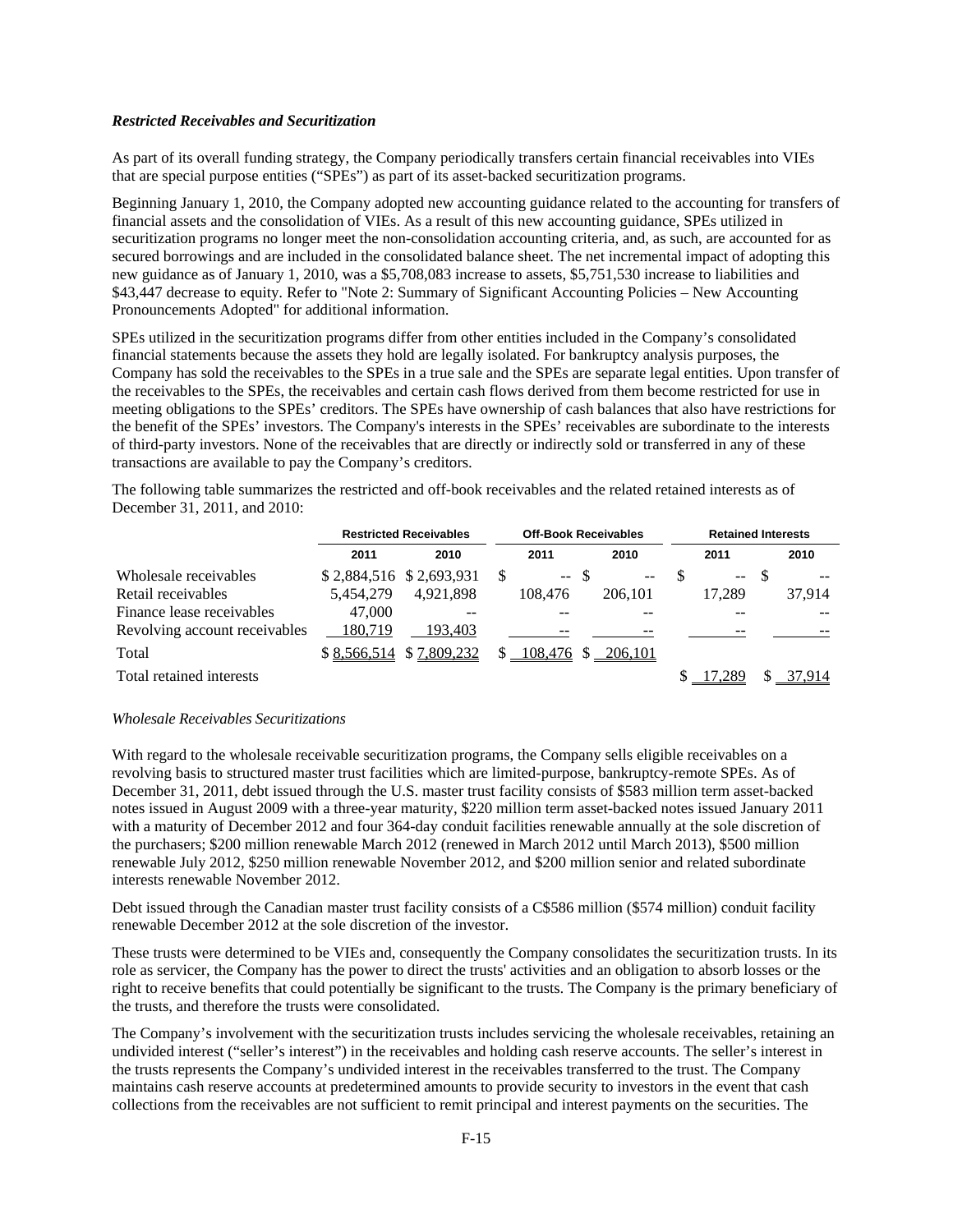investors and the securitization trusts have no recourse beyond the Company's retained interests for failure of debtors to pay when due. The Company's retained interests are subordinate to investors' interests.

For the U.S. wholesale securitization facility, in the year ended December, 31, 2009 the Company recognized gains on the sale of receivables of \$51,211. Collections reinvested into the facility in the year ended December, 31, 2009 were \$5,629,046. At December 31, 2009, there were no recognized servicing assets or liabilities associated with the facilities.

Each of the facilities contains minimum payment rate thresholds which, if breached, could preclude the Company from selling additional receivables originated on a prospective basis.

### *Retail Receivables Securitizations*

Within the U.S. retail asset securitization programs, qualifying retail finance receivables are sold to limited purpose, bankruptcy-remote SPEs. In turn, these SPEs establish separate trusts to which the receivables are transferred in exchange for proceeds from asset-backed securities issued by the trusts. In Canada, the receivables are transferred directly to the trusts. These trusts were determined to be VIEs and, consequently, the Company consolidated all previously unconsolidated retail trusts upon the January 1, 2010 adoption of the new accounting guidance related to transfers of financial assets and the consolidation of VIE's. In its role as servicer, the Company has the power to direct the trusts' activities. Through its retained interests, the Company has an obligation to absorb losses or the right to receive benefits that could potentially be significant to the trusts.

During the years ended December 31, 2011 and 2010, the Company executed \$3,193,597 and \$3,174,785, respectively, in retail asset-backed transactions in the U.S. and Canada. The securities in these transactions are backed by agricultural and construction equipment retail receivable contracts and finance leases originated through CNH North America's dealer network. The Company applied any proceeds from the securitizations to repay outstanding debt. At December 31, 2011, \$5,116,695 of asset-backed securities issued to investors were outstanding with a weighted average expected remaining maturity of 37 months. At December 31, 2010, \$4,708,584 of assetbacked securities issued to investors were outstanding with a weighted average expected remaining maturity between 36 and 37 months.

During the year ended December 31, 2009, the Company securitized retail receivables with a net principal value of \$4,001,572 and recognized gains on these sales of receivables of \$67,646. Further, related to the retail securitizations, the Company received proceeds of \$3,731,628 and recorded \$31,304 in servicing fees for the year ended December 31, 2009.

The Company receives compensation for servicing the receivables transferred and earns other related ongoing income customary with the securitization programs. The Company also may retain all or a portion of the subordinated interests in the SPEs. No recourse provisions exist that allow holders of the asset-backed securities issued by the trusts to put those securities back to the Company although the Company provides customary representations and warranties that could give rise to an obligation to repurchase from the trusts any receivables for which there is a breach of the representations and warranties. Moreover, the Company does not guarantee any securities issued by the trusts. The trusts have a limited life and generally terminate upon final distribution of amounts owed to investors or upon exercise of a cleanup-call option by the Company, in its role as servicer.

The Company also has access to \$1,493,734 in committed asset-backed facilities through which it may sell on a monthly basis retail receivables generated in the United States and Canada. The Company has utilized these facilities in the past to fund the origination of receivables and has later repurchased and resold the receivables in the term ABS markets or found alternative financing for the receivables. The Company believes that it is probable that it will continue to regularly utilize public ABS markets. These facilities had an original term of two years and are renewable in the U.S. in September 2013 and in Canada in December 2012.

Three private retail transactions totaling \$108,476 and \$206,101 were not included in the Company's consolidated balance sheet as of December 31, 2011 and 2010, respectively. These transactions continue to qualify as sales subsequent to the adoption of the new accounting guidance. Therefore, as these receivables are collected, the amount of off-book receivables will decrease.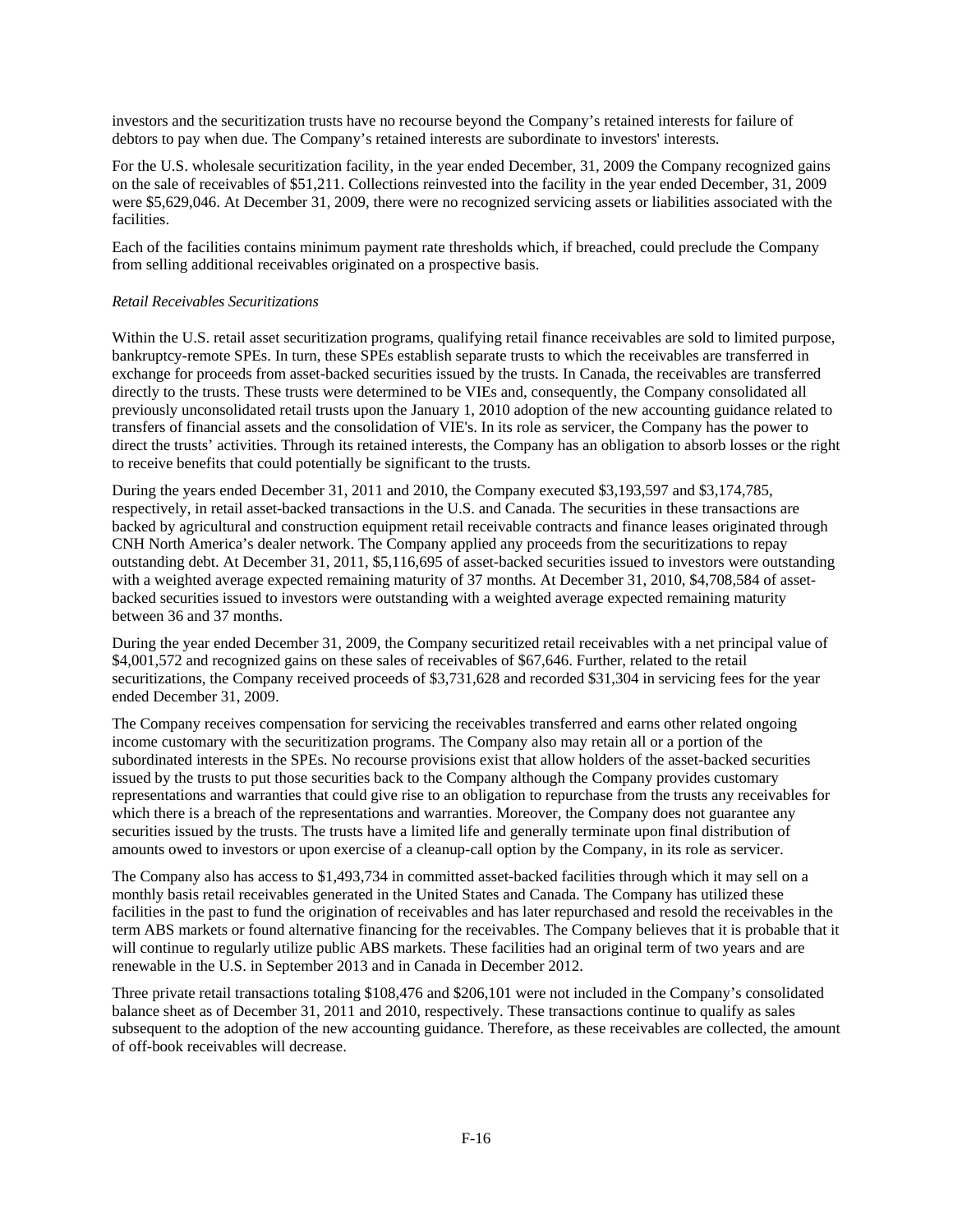### *Revolving Charge Account Securitizations*

The Company, through a trust, securitizes originated revolving charge account receivables. The trust's facility limit is \$200 million, has an original two year term and is renewable in October 2012. Consistent with the wholesale and retail securitization programs, the Company determined the trust was a VIE and consequently was required to be consolidated, as the Company is the primary beneficiary.

The Company's continuing involvement with the securitization trust includes servicing the receivables and maintaining a cash reserve account, which provides security to investors in the event that cash collections from the receivables are not sufficient to remit principal and interest payments to the securities. The investors and the securitization trust have no recourse to the Company for failure of debtors to pay when due beyond the Company's retained interest assets. Further, the Company's retained interests are subordinate to the investors' interests.

For the year ended December 31, 2009, the Company recognized gains of \$9,616, on the sale of receivables and collections reinvested into the facility of \$705,365. At December 31, 2009, there were no recognized servicing assets or liabilities associated with the trusts.

### *Allowance for Credit Losses*

The allowance for credit losses is established to cover probable losses for receivables owned by the Company and consists of two components, depending on whether the receivable has been individually identified as being impaired. The first component of the allowance for credit losses covers all or a portion of receivables specifically reviewed by management for which the Company has determined it will not collect all of the contractual principal and interest. Receivables are individually reviewed for impairment based on, among other items, amounts outstanding, amounts past due, collateral value, days past due and prior collection history. These receivables are subject to impairment measurement at the loan level based either on the present value of expected future cash flows discounted at the receivables' effective interest rate or the fair value of the collateral for collateral-dependent receivables and receivables for which foreclosure is deemed to be probable. When the values are lower than the carrying value of the receivables, impairment is recognized.

The second component of the allowance for credit losses covers all receivables that are not yet individually identifiable. The allowance for these receivables is based on aggregated portfolio evaluations, generally by financial product. The allowance for retail credit losses is based on loss forecast models that consider a variety of factors that include, but are not limited to, historical loss experience, collateral value, portfolio balance and delinquencies. The allowance for wholesale credit losses is based on loss forecast models that consider a variety of factors that include, but are not limited to, historical loss experience, collateral value, portfolio balance and dealer risk ratings. The loss forecast models are updated to incorporate information reflecting the current economic environment.

Charge-offs of principal amounts of receivables outstanding are deducted from the allowance at the point when it is determined to be probable that all amounts due will not be collected.

The Company's allowance for credit losses is segregated into three portfolio segments: retail, wholesale and other. A portfolio segment is the level at which the Company develops a systematic methodology for determining its allowance for credit losses. The retail segment includes retail and finance lease receivables. The wholesale segment includes wholesale financing to CNH North America dealers and the other portfolio includes the Company's commercial revolving accounts.

Further, the Company evaluates its portfolio segments by class of receivable: United States and Canada. Typically, the Company's finance receivables within a geographic area have similar risk profiles and methods for assessing and monitoring risk. These classes align with management reporting.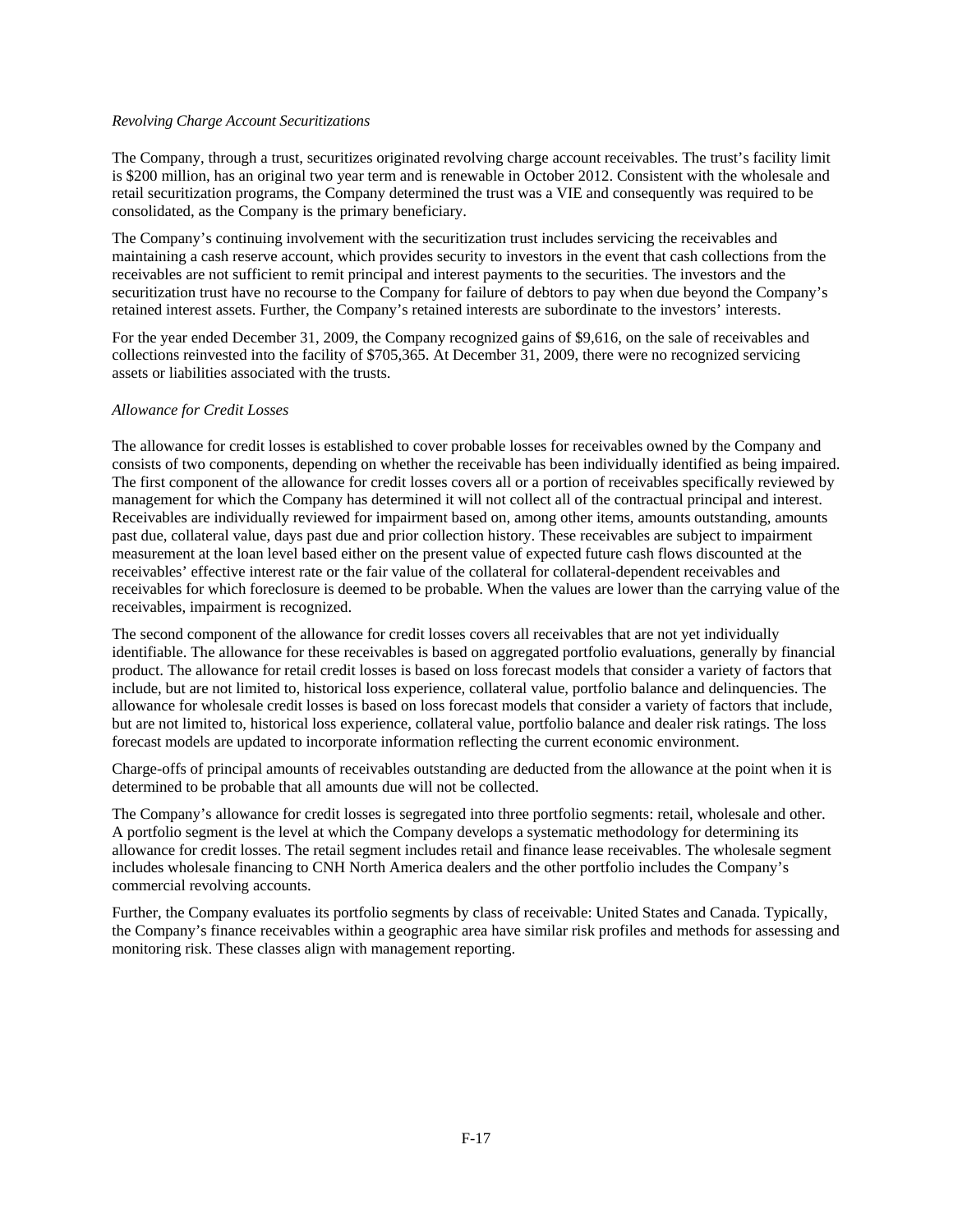Allowance for credit losses activity for the year ended December 31, 2011 is as follows:

|                                                                                               |              | Retail                                           |     | Wholesale                                    | Other                                               | <b>Total</b>                                             |
|-----------------------------------------------------------------------------------------------|--------------|--------------------------------------------------|-----|----------------------------------------------|-----------------------------------------------------|----------------------------------------------------------|
| Allowance for credit losses:                                                                  |              |                                                  |     |                                              |                                                     |                                                          |
| Beginning balance<br>Charge-offs<br>Recoveries<br>Provision<br>Currency translation and other | \$           | 73,123<br>(27,770)<br>5,850<br>33,353<br>(1,323) | \$. | 31,148<br>(12,613)<br>447<br>(6,801)<br>(18) | \$<br>14,459<br>(12,770)<br>3,431<br>6,301<br>(144) | \$<br>118,730<br>(53, 153)<br>9,728<br>32,853<br>(1,485) |
| Ending balance                                                                                | \$           | 83,233                                           |     | $$ -12,163$                                  | \$<br>$-11,277$                                     | \$<br>106,673                                            |
| Ending balance: individually<br>evaluated for impairment                                      | $\mathbb{S}$ | <u>42,879</u>                                    |     | $$ -10,101$                                  |                                                     | \$<br>52,980                                             |
| Ending balance: collectively<br>evaluated for impairment                                      | \$           | 40,354                                           | \$  | 2,062                                        | \$<br>11,277                                        | \$<br>53,693                                             |
| Receivables:                                                                                  |              |                                                  |     |                                              |                                                     |                                                          |
| Ending balance                                                                                |              | \$6,258,289                                      |     | \$2,972,116                                  | $$ -262,817$                                        | \$<br>9,493,222                                          |
| Ending balance: individually<br>evaluated for impairment                                      | $\mathbb{S}$ | <u>73,920</u>                                    |     | $$ -56,444$                                  | $\frac{\text{S}}{\text{S}}$<br>265                  | \$<br>130,629                                            |
| Ending balance: collectively<br>evaluated for impairment                                      | \$           | 6,184,369                                        |     | \$2,915,672                                  | \$<br>262,552                                       | \$<br>9,362,593                                          |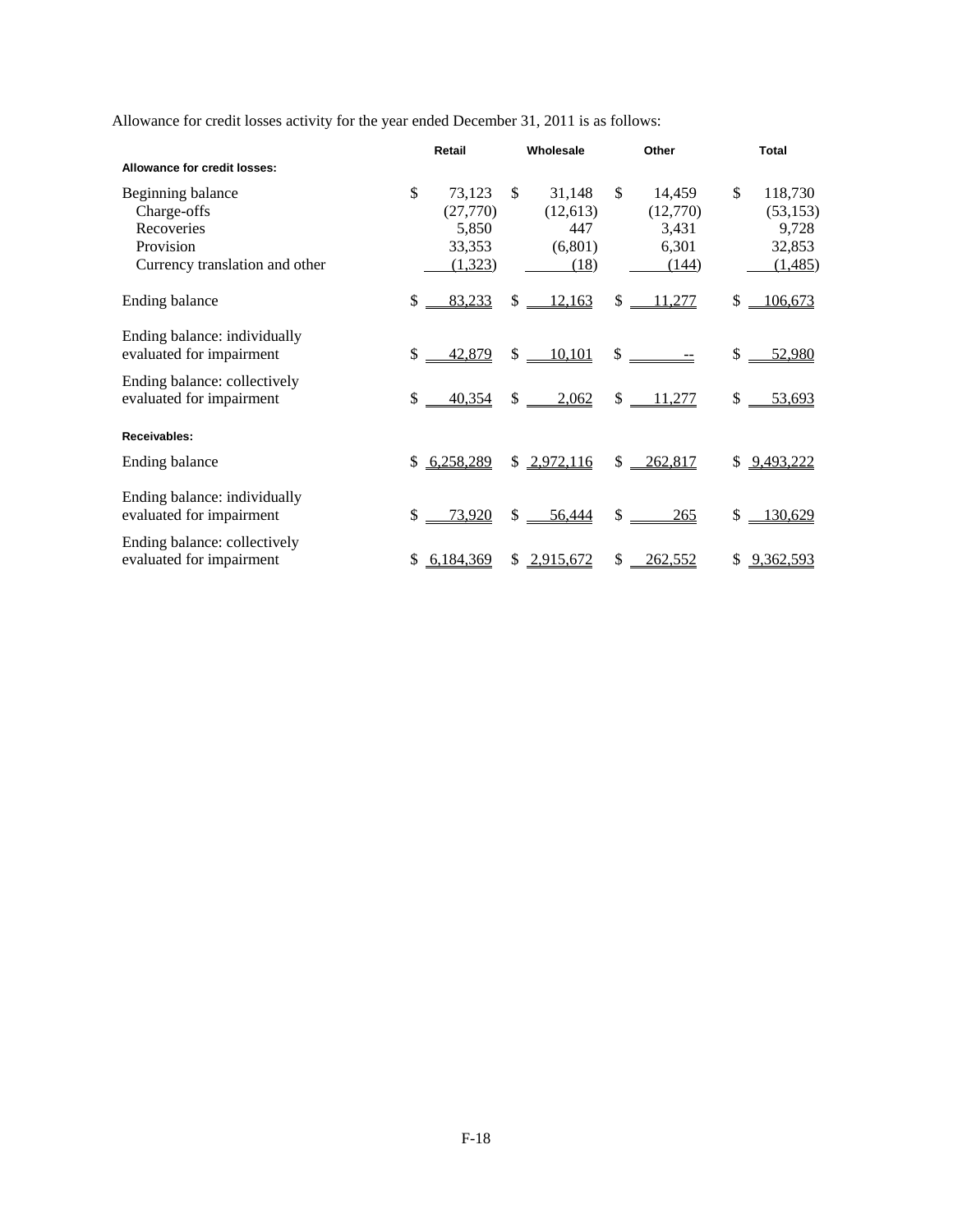Allowance for credit losses activity for the year ended December 31, 2010 is as follows:

|                                                                                                          | Retail                 | Wholesale              | Other                              | <b>Total</b>                                      |
|----------------------------------------------------------------------------------------------------------|------------------------|------------------------|------------------------------------|---------------------------------------------------|
| <b>Allowance for credit losses:</b>                                                                      |                        |                        |                                    |                                                   |
| Beginning balance<br>Cumulative effect from change<br>in accounting for consolidation<br>of certain VIEs |                        |                        |                                    | \$<br>73,181<br>59,090                            |
| Adjusted beginning balance<br>Charge-offs<br>Recoveries<br>Provision<br>Currency translation and other   |                        |                        |                                    | 132,271<br>(94,201)<br>8,066<br>76,394<br>(3,800) |
| Ending balance                                                                                           | $\mathbb{S}$<br>73,123 | $$ -31,148$            | $$ -14,459$                        | 118,730<br>\$                                     |
| Ending balance: individually<br>evaluated for impairment                                                 | \$<br>42,465           | \$<br>27,222           | $\frac{\text{S}}{\text{S}}$<br>110 | \$<br>69,797                                      |
| Ending balance: collectively<br>evaluated for impairment                                                 | \$<br>30,658           | $\frac{1}{2}$<br>3,926 | $$ -14,349$                        | \$<br>48,933                                      |
| Receivables:                                                                                             |                        |                        |                                    |                                                   |
| Ending balance                                                                                           | \$5,708,497            | \$2,757,048            | $$ -280,398$                       | \$8,745,943                                       |
| Ending balance: individually<br>evaluated for impairment                                                 | \$<br>96,399           | \$<br>61,609           | $\frac{\text{S}}{\text{S}}$<br>400 | 158,408<br>\$                                     |
| Ending balance: collectively<br>evaluated for impairment                                                 | 5,612,098<br>\$        | \$2,695,439            | \$<br>279,998                      | \$8,587,535                                       |

As part of the on-going monitoring of the credit quality of the wholesale portfolio, the Company utilizes an internal credit scoring model that assigns a risk grade for each dealer. The scoring model considers strength of dealer's financial statements, payment history and audit performance. Each quarter, the Company updates its dealers' ratings and considers the ratings in the credit allowance analysis. A description of the general characteristics of the dealer's risk grades is as follows:

*Grades A and B* – Includes receivables to dealers that have significant capital strength, moderate leverage, stable earnings and growth, and excellent payment performance.

*Grade C* – Includes receivables to dealers with moderate credit risk. Dealers of this grade are differentiated from higher grades on a basis of leverage or payment performance.

*Grade D* – Includes receivables to dealers with moderate credit risk. These dealers may require higher monitoring due to weaker financial strength or payment performance.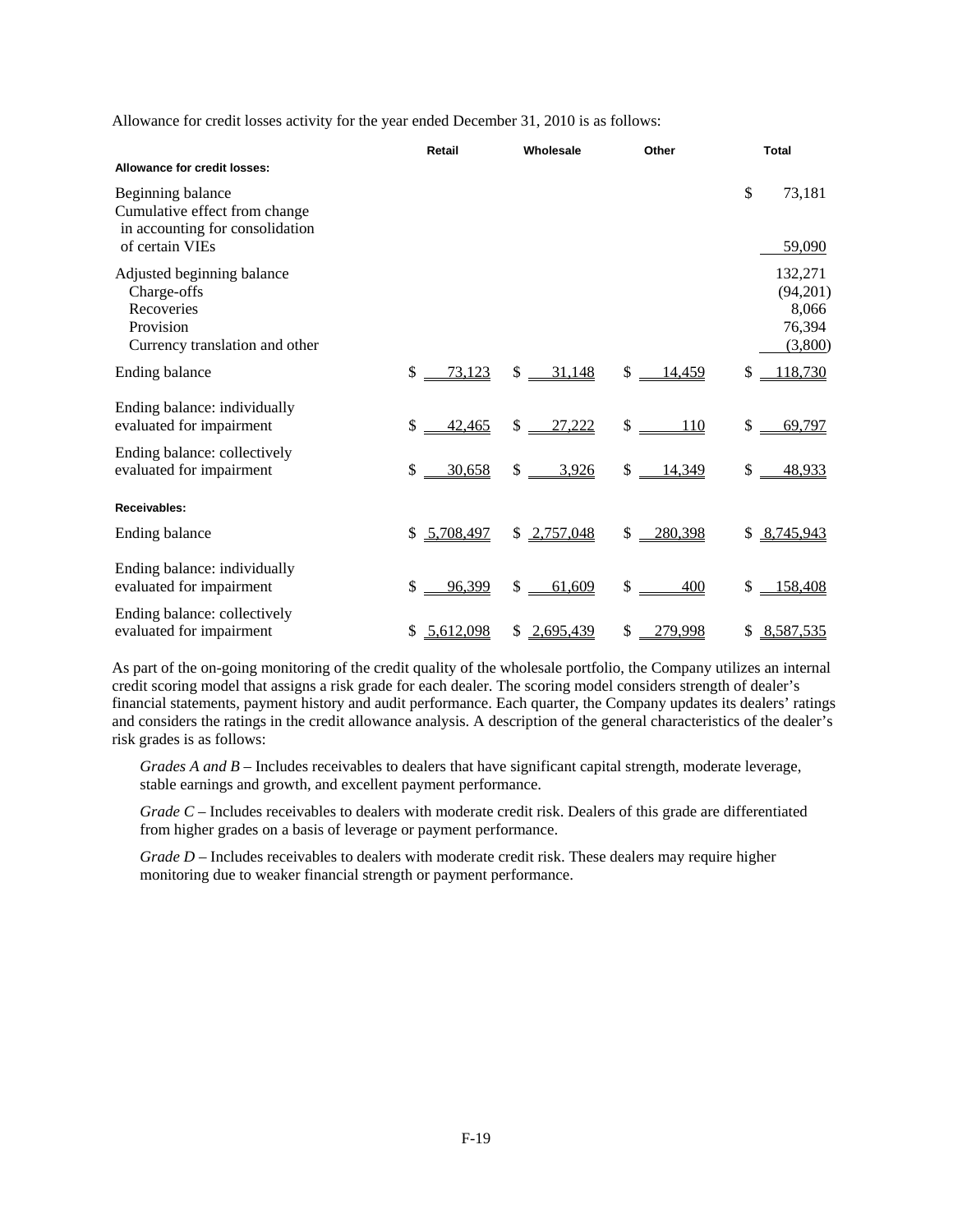A breakdown of the wholesale portfolio by its credit quality indicators as of December 31, 2011 and 2010 is as follows:

|       | 2011      | 2010        |
|-------|-----------|-------------|
| A     | 1,662,920 | \$1,333,589 |
| B     | 897,914   | 829,490     |
| C.    | 287,793   | 415,262     |
| D     | 123,489   | 178,707     |
| Total | 2,972,116 | 2,757,048   |

Utilizing an internal credit scoring model which considers customers' attributes, prior credit history and each retail transaction's attributes, the Company assigns a credit quality rating to each customer, by specific transaction, as part of the retail underwriting process. This rating is used in setting the interest rate on the transaction. The credit quality rating is not updated after the transaction is finalized. A description of the general characteristics of the customers' risk grades is as follows:

*Titanium* – Customers where the Company expects no collection risk or loss activity.

*Platinum* – Customers where the Company expects minimal, if any, collection risk or loss activity.

*Gold, Silver, Bronze* – Customers are defined as those with the potential for collection risk or loss activity.

A breakdown of the retail portfolio by the customer's risk grade at the time of origination as of December 31, 2011 and 2010 is as follows:

|          | 2011        | 2010        |
|----------|-------------|-------------|
| Titanium | \$3,195,785 | \$2,551,419 |
| Platinum | 1,837,604   | 1,780,518   |
| Gold     | 999.950     | 1,039,255   |
| Silver   | 197,108     | 269,422     |
| Bronze   | 27,842      | 67,883      |
| Total    | 6,258,289   | \$5,708,497 |

The following tables present information at the level at which management assesses and monitors its credit risk. Receivables are considered past due if the required principal and interest payments have not been received as of the date such payments were due. Delinquency is reported on receivables greater than 30 days past due. The aging of receivables as of December 31, 2011 and 2010 is as follows:

|                      |    |                                                                |     |       |                                |    | 2011                     |               |                             |                                                                   |       |  |
|----------------------|----|----------------------------------------------------------------|-----|-------|--------------------------------|----|--------------------------|---------------|-----------------------------|-------------------------------------------------------------------|-------|--|
|                      |    | 30-59 Days<br>60-89 Days<br><b>Past Due</b><br><b>Past Due</b> |     |       | <b>Greater Than</b><br>90 Days |    | Total<br><b>Past Due</b> | Current       | Total<br><b>Receivables</b> | <b>Recorded</b><br>Investment ><br>90 Days and<br><b>Accruing</b> |       |  |
| Retail               |    |                                                                |     |       |                                |    |                          |               |                             |                                                                   |       |  |
| <b>United States</b> |    | \$21,547                                                       | \$  | 6,100 | \$ 30,720                      | S. | 58,367                   | \$5,162,963   | \$ 5,221,330                | \$                                                                | 3,257 |  |
| Canada               | S. | 3,550                                                          | \$  | 975   | \$<br>753                      | \$ | 5,278                    | \$1,031,681   | \$1,036,959                 | \$                                                                | 77    |  |
| Wholesale            |    |                                                                |     |       |                                |    |                          |               |                             |                                                                   |       |  |
| <b>United States</b> | \$ | 1,232                                                          | \$  | 1,967 | \$<br>818                      | \$ | 4.017                    | \$2,266,517   | \$ 2,270,534                | \$                                                                | 362   |  |
| Canada               | \$ | 57                                                             | \$  | 14    | \$<br>287                      | \$ | 358                      | \$<br>701.224 | \$<br>701.582               | \$                                                                | 56    |  |
| Total                |    |                                                                |     |       |                                |    |                          |               |                             |                                                                   |       |  |
| Retail               |    | \$25,097                                                       | \$. | 7.075 | \$ 31.473                      | S. | 63.645                   | \$ 6.194,644  | \$6,258,289                 | \$                                                                | 3,334 |  |
| Wholesale            | \$ | 1,289                                                          | \$  | 1,981 | \$<br>1,105                    | \$ | 4,375                    | \$2,967,741   | \$2,972,116                 | \$                                                                | 418   |  |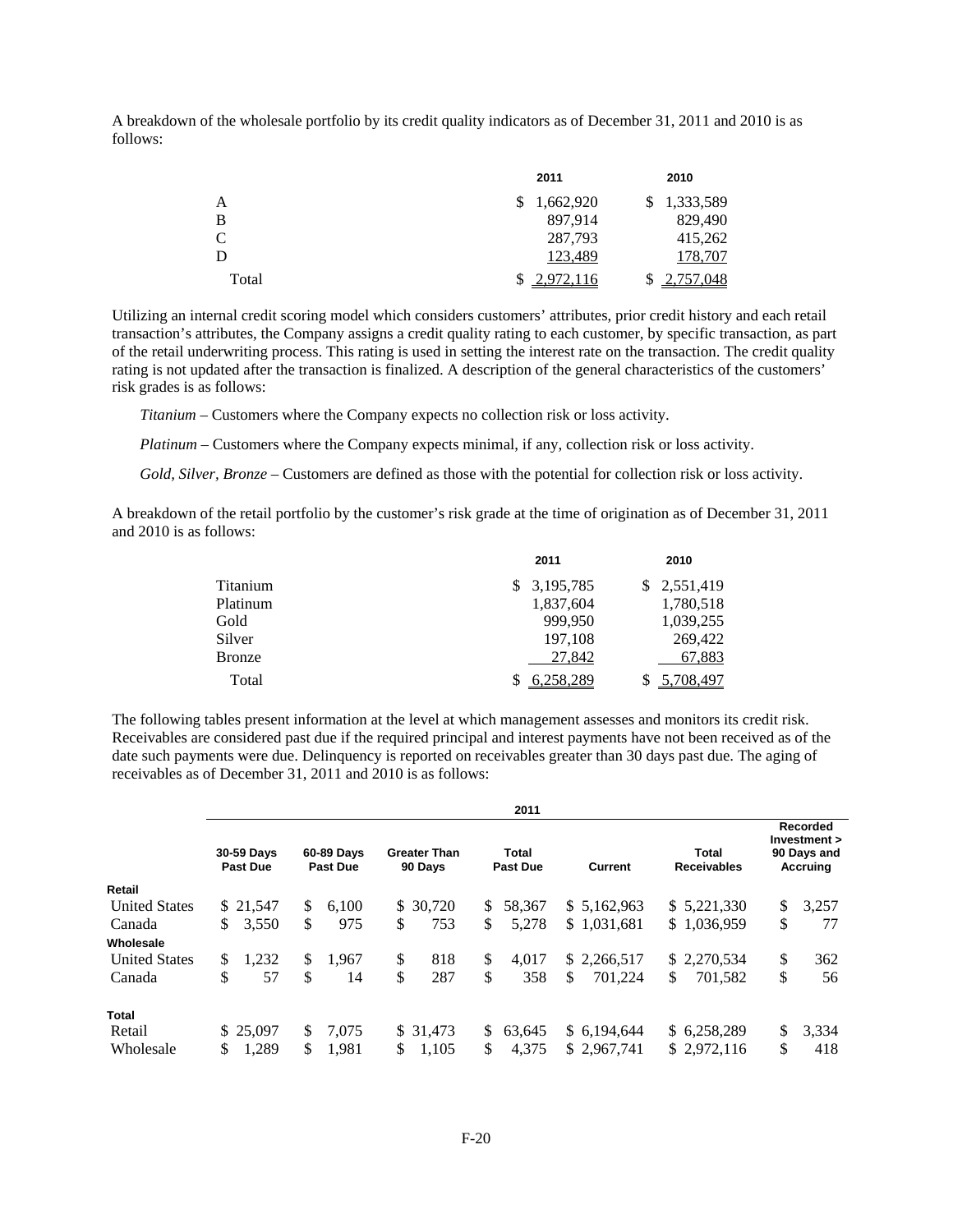|                      |                                                                |           |               |          |                                |                                            | 2010         |    |                             |                                                            |    |       |
|----------------------|----------------------------------------------------------------|-----------|---------------|----------|--------------------------------|--------------------------------------------|--------------|----|-----------------------------|------------------------------------------------------------|----|-------|
|                      | 30-59 Days<br>60-89 Days<br><b>Past Due</b><br><b>Past Due</b> |           |               |          | <b>Greater Than</b><br>90 Days | Total<br><b>Past Due</b><br><b>Current</b> |              |    | Total<br><b>Receivables</b> | <b>Recorded</b><br>Investment ><br>90 Days and<br>Accruing |    |       |
| Retail               |                                                                |           |               |          |                                |                                            |              |    |                             |                                                            |    |       |
| <b>United States</b> |                                                                | \$ 36,504 |               | \$13,548 |                                | \$56,230                                   | \$106,282    |    | \$4,584,352                 | \$4,690,634                                                | \$ | 6,349 |
| Canada               | \$                                                             | 5,559     | \$            | 2,229    | \$                             | 3,004                                      | \$<br>10,792 |    | \$1,007,071                 | \$1,017,863                                                | \$ | 1,464 |
| Wholesale            |                                                                |           |               |          |                                |                                            |              |    |                             |                                                            |    |       |
| <b>United States</b> | \$                                                             | 969       | <sup>\$</sup> | 145      | \$                             | 2.608                                      | \$<br>3.722  |    | \$2,073,777                 | \$2,077,499                                                | \$ | 175   |
| Canada               | \$                                                             | 584       | \$            | --       | \$                             | 190                                        | \$<br>774    | \$ | 678,775                     | \$<br>679.549                                              | \$ | 24    |
| Total                |                                                                |           |               |          |                                |                                            |              |    |                             |                                                            |    |       |
| Retail               |                                                                | \$42,063  |               | \$15,777 |                                | \$59,234                                   | \$117,074    |    | \$ 5,591,423                | \$ 5,708,497                                               | \$ | 7,813 |
| Wholesale            | \$                                                             | 1,553     | \$            | 145      | S.                             | 2.798                                      | \$<br>4.496  |    | \$2.752.552                 | \$2.757,048                                                | \$ | 199   |

For the years ended December 31, 2011 and 2010, the Company's recorded investment in impaired receivables individually evaluated for impairment and the related unpaid principal balances and allowances are as follows. Impaired receivables are receivables for which the Company has determined it will not collect all the principal and interest payments as per the terms of the original contract.

|                                    |     |                               |     | 2011                                                |              |                             | 2010 |                               |                                              |        |                             |        |  |  |
|------------------------------------|-----|-------------------------------|-----|-----------------------------------------------------|--------------|-----------------------------|------|-------------------------------|----------------------------------------------|--------|-----------------------------|--------|--|--|
|                                    |     | <b>Recorded</b><br>Investment |     | <b>Unpaid</b><br><b>Principal</b><br><b>Balance</b> |              | Related<br><b>Allowance</b> |      | Recorded<br><b>Investment</b> | <b>Unpaid</b><br>Principal<br><b>Balance</b> |        | Related<br><b>Allowance</b> |        |  |  |
| With no related allowance recorded |     |                               |     |                                                     |              |                             |      |                               |                                              |        |                             |        |  |  |
| Retail                             |     |                               |     |                                                     |              |                             |      |                               |                                              |        |                             |        |  |  |
| <b>United States</b>               | \$  | 6,805                         | \$  | 6,791                                               | \$           | --                          | \$   | 9,609                         | \$                                           | 7,634  | \$                          |        |  |  |
| Canada                             | \$  | 303                           | \$  | 303                                                 | \$           | $-$                         | \$   | 1,790                         | $\mathbb{S}$                                 | 1,244  | \$                          |        |  |  |
| Wholesale                          |     |                               |     |                                                     |              |                             |      |                               |                                              |        |                             |        |  |  |
| <b>United States</b>               | \$  | --                            | \$  | $-$                                                 | \$           | $-$                         | \$   |                               | \$                                           | --     | \$                          |        |  |  |
| Canada                             | \$  | $-1$                          | \$  | $- -$                                               | \$           | $-$                         | \$   |                               | \$                                           | $-$    | \$                          |        |  |  |
| With an allowance recorded         |     |                               |     |                                                     |              |                             |      |                               |                                              |        |                             |        |  |  |
| Retail                             |     |                               |     |                                                     |              |                             |      |                               |                                              |        |                             |        |  |  |
| <b>United States</b>               | \$. | 66,747                        | \$  | 61,300                                              | $\mathbb{S}$ | 42,861                      | \$   | 84,312                        | \$                                           | 80,815 | \$                          | 42,138 |  |  |
| Canada                             | \$  | 65                            | \$  | 65                                                  | \$           | 18                          | \$   | 688                           | \$                                           | 688    | \$                          | 327    |  |  |
| Wholesale                          |     |                               |     |                                                     |              |                             |      |                               |                                              |        |                             |        |  |  |
| <b>United States</b>               | S   | 55,167                        | \$. | 53,168                                              | \$           | 9,690                       | \$   | 61,078                        | \$                                           | 61,762 | \$                          | 26,700 |  |  |
| Canada                             | \$  | 1,277                         | \$  | 1,247                                               | \$           | 411                         | \$   | 531                           | \$                                           | 528    | \$                          | 522    |  |  |
| <b>Total</b>                       |     |                               |     |                                                     |              |                             |      |                               |                                              |        |                             |        |  |  |
| Retail                             | \$. | 73,920                        | \$. | 68,459                                              | S.           | 42,879                      | \$   | 96,399                        | \$                                           | 90,381 | \$                          | 42,465 |  |  |
| Wholesale                          |     | 56,444                        | \$  | 54,415                                              | \$           | 10,101                      | \$   | 61,609                        | \$                                           | 62,290 | \$                          | 27,222 |  |  |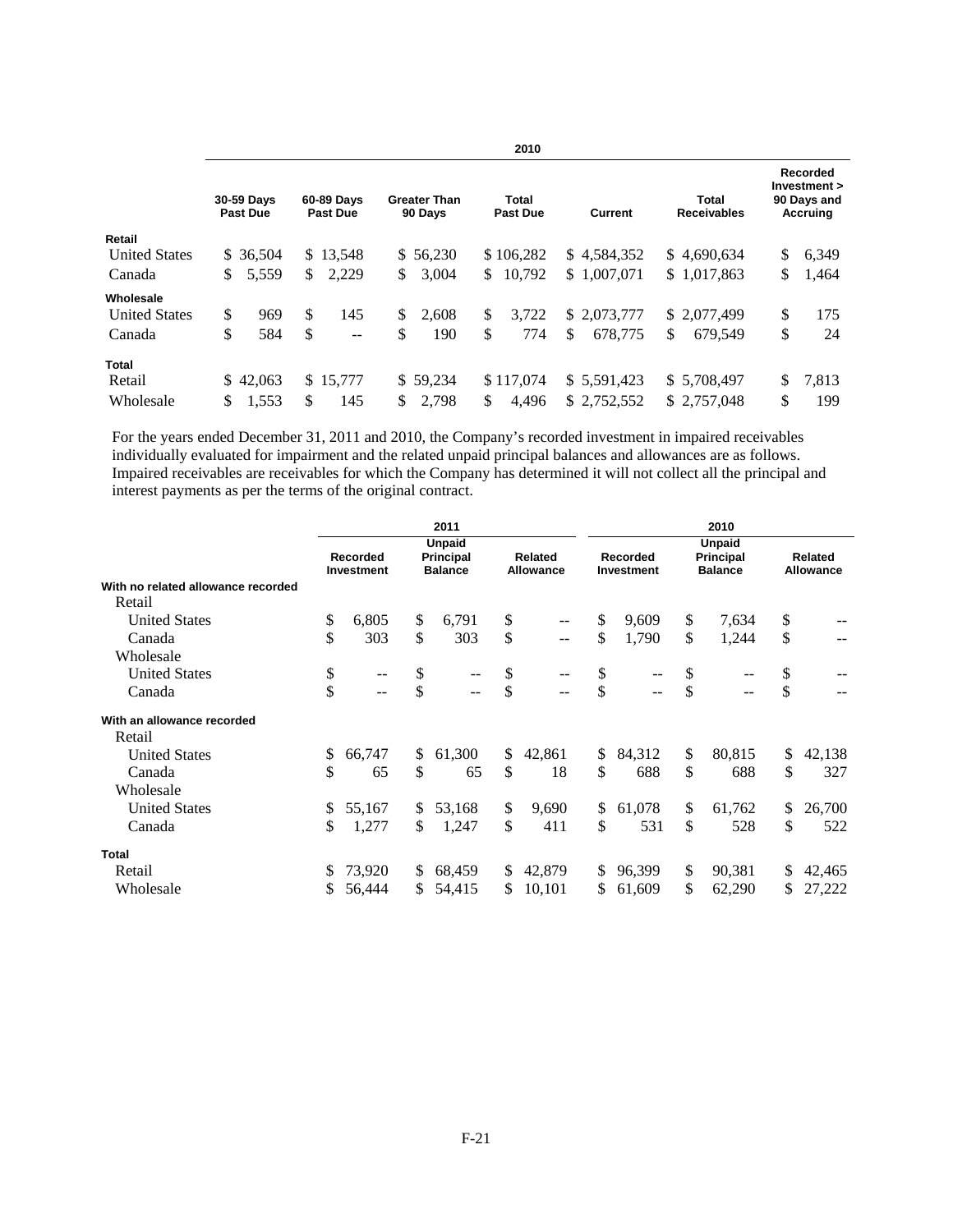For the year ended December 31, 2011, the Company's average recorded investment in impaired receivables individually evaluated for impairment (based on a thirteen month average) and the related interest income recognized are as follows:

|                                    | Average<br>Recorded<br>Investment |        | <b>Interest</b><br>Income<br>Recognized |       |
|------------------------------------|-----------------------------------|--------|-----------------------------------------|-------|
| With no related allowance recorded |                                   |        |                                         |       |
| Retail                             |                                   |        |                                         |       |
| <b>United States</b>               | \$                                | 2,741  | \$                                      | 390   |
| Canada                             | \$                                | 355    | \$                                      | 9     |
| Wholesale                          |                                   |        |                                         |       |
| <b>United States</b>               | \$                                |        | \$                                      |       |
| Canada                             | \$                                |        | \$                                      |       |
| With an allowance recorded         |                                   |        |                                         |       |
| Retail                             |                                   |        |                                         |       |
| <b>United States</b>               | \$                                | 81,927 | \$                                      | 4,261 |
| Canada                             | \$                                | 71     | \$                                      | 9     |
| Wholesale                          |                                   |        |                                         |       |
| <b>United States</b>               | \$                                | 64,061 | \$                                      | 2,226 |
| Canada                             | \$                                | 4,173  | \$                                      | 153   |
| Total                              |                                   |        |                                         |       |
| Retail                             | \$                                | 85,094 | \$                                      | 4,669 |
| Wholesale                          | \$                                | 68,234 | \$                                      | 2,379 |

Recognition of income is generally suspended when management determines that collection of future income is not probable or when an account becomes 120 days delinquent, whichever occurs first. Interest accrual is resumed if the receivable becomes contractually current and collection becomes probable. Previously suspended income is recognized at that time. The receivables on nonaccrual status as of December 31, 2011 and 2010 are as follows:

|                                | 2011          |                 |                       | 2010                  |                     |                    |  |
|--------------------------------|---------------|-----------------|-----------------------|-----------------------|---------------------|--------------------|--|
|                                | Retail        | Wholesale       | <b>Total</b>          | Retail                | Wholesale           | <b>Total</b>       |  |
| <b>United States</b><br>Canada | 54.798<br>676 | 53.168<br>1.247 | 107.966<br>\$<br>.923 | \$<br>49.881<br>1.540 | 61.762<br>S.<br>528 | \$111,643<br>2,068 |  |

## *Troubled Debt Restructurings*

A restructuring of a receivable constitutes a troubled debt restructuring ("TDR") when the lender grants a concession it would not otherwise consider to a borrower experiencing financial difficulties. As a collateral based lender, the Company typically will repossess collateral in lieu of restructuring receivables. As such, for retail receivables, concessions are typically provided based on bankruptcy court proceedings. For wholesale receivables, concessions granted may include extended contract maturities, inclusion of interest only periods, modification of a contractual interest rate to a below market interest rate, extended skip payment periods and waiving of interest and principal.

TDRs are reviewed along with other receivables as part of management's ongoing evaluation of the adequacy of the allowance for credit losses. The allowance for credit losses attributable to TDRs is based on the most probable source of repayment, which is normally the liquidation of collateral. In determining collateral value, the Company estimates the current fair market value of the equipment collateral and considers credit enhancements such as additional collateral and third-party guarantees.

Before removing a receivable from TDR classification, a review of the borrower is conducted. If concerns exist about the future ability of the borrower to meet its obligations under the loans based on a credit review, the TDR classification is not removed from the receivable.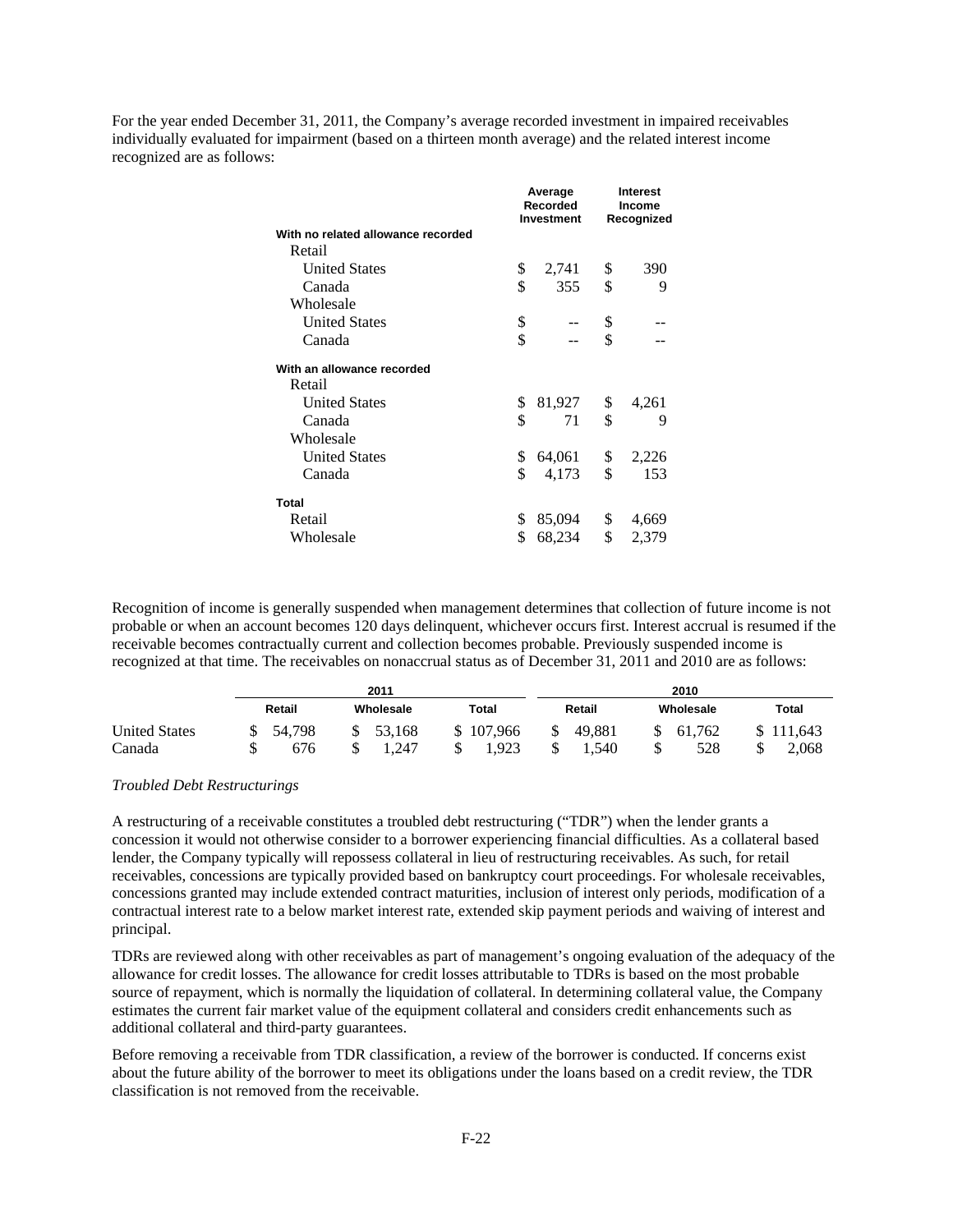For the year ended December 31, 2011, the Company has approximately 2,500 retail and finance lease receivable contracts that are in legal proceedings, primarily bankruptcies. The pre-modification value was \$82,700 and the post-modification value was \$53,300. The court has yet to determine the concessions in some of the outstanding cases that will be granted, if any. As the outcome of the bankruptcy cases is determined by the court based on available assets, subsequent defaults are unusual and were not material for the twelve months ended December 31, 2011.

For wholesale receivables, the Company restructured five wholesale agreements with a pre- and post-modification balance of approximately \$15,000. The wholesale TDRs that subsequently defaulted were immaterial.

# *Managed Portfolio*

Historical loss and delinquency amounts for the Company's managed portfolio for 2011 and 2010 are as follows:

|                                                                                                                   | <b>Principal</b><br>Amount of<br><b>Receivables at</b><br>December 31, | <b>Principal More</b><br>Than 30 Days<br>Delinquent at<br>December 31, | <b>Net Credit</b><br>Losses for the<br><b>Year Ending</b><br>December 31, |
|-------------------------------------------------------------------------------------------------------------------|------------------------------------------------------------------------|------------------------------------------------------------------------|---------------------------------------------------------------------------|
| 2011                                                                                                              |                                                                        |                                                                        |                                                                           |
| Type of receivable:<br>Wholesale notes and accounts<br>Retail and other notes and finance leases<br>Total managed | \$<br>2,972,116<br>6,629,582<br>9,601,698<br>\$                        | \$<br>4,375<br>71,683<br>76,058<br>\$                                  | \$<br>12,166<br>31,993<br>44,159<br>\$                                    |
| Comprised of:<br>Receivables held in portfolio<br>Sold:<br>Retail                                                 | \$<br>9,493,222<br>108,476                                             |                                                                        |                                                                           |
| Total managed                                                                                                     | \$<br>9,601,698                                                        |                                                                        |                                                                           |
| 2010<br>Type of receivable:<br>Wholesale notes and accounts<br>Retail and other notes and finance leases          | \$<br>2,757,048<br>6,194,996                                           | \$<br>4,496<br>129,319                                                 | \$<br>11,248<br>75,920                                                    |
| Total managed                                                                                                     | 8,952,044<br>\$                                                        | 133,815<br>\$                                                          | 87,168<br>\$                                                              |
| Comprised of:<br>Receivables held in portfolio<br>Sold:                                                           | \$<br>8,745,943                                                        |                                                                        |                                                                           |
| Retail and other notes and finance leases                                                                         | <u>206,101</u>                                                         |                                                                        |                                                                           |
| Total managed                                                                                                     | 8,952,044<br>\$                                                        |                                                                        |                                                                           |

## *Non-Cash Retail Receivables Operating and Investing Activities*

Non-cash operating and investing activities include retail receivables of \$342,267 that were exchanged for retained interests in sold receivables in 2009.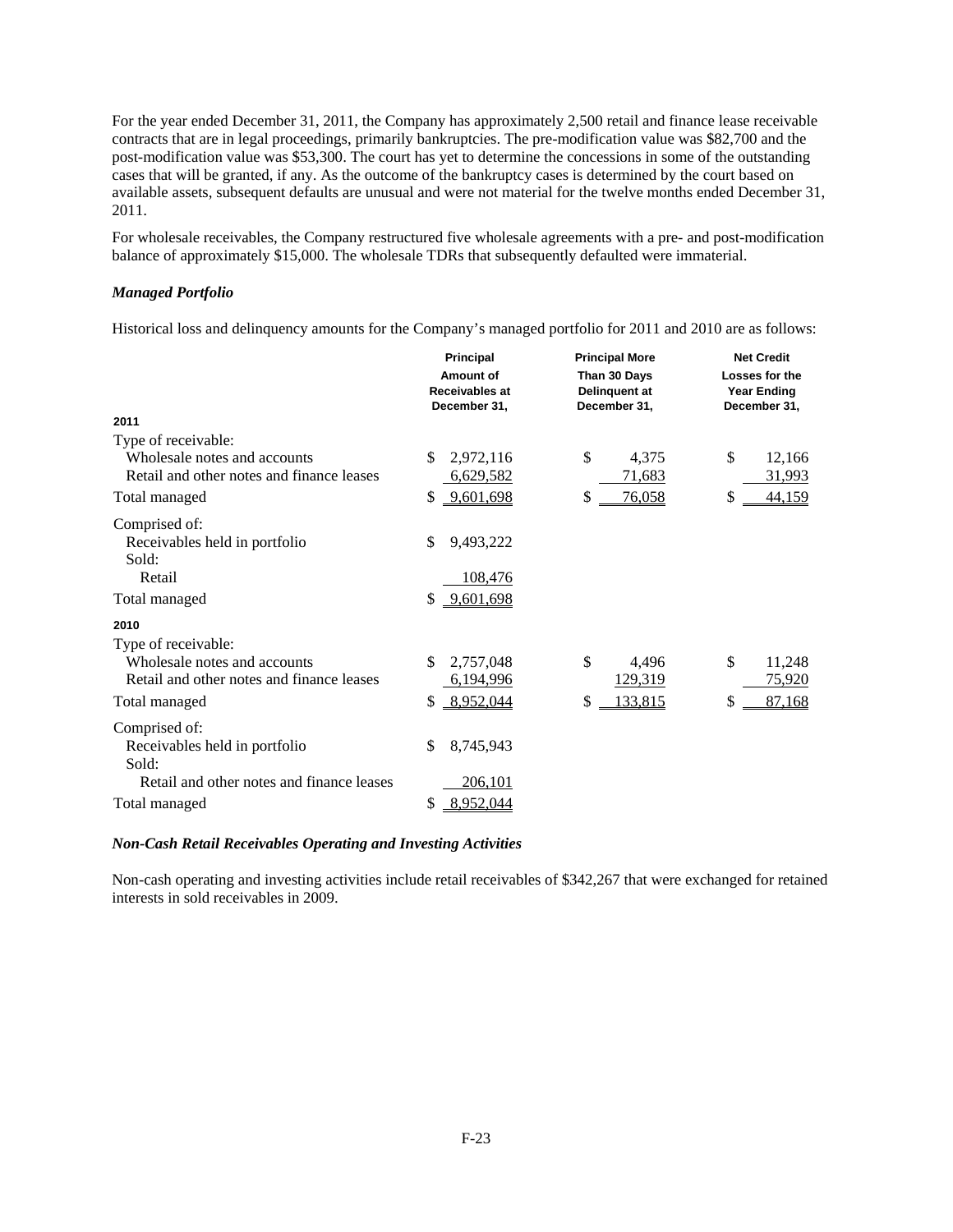# **NOTE 4: EQUIPMENT ON OPERATING LEASES**

A summary of equipment on operating leases as of December 31, 2011 and 2010 is as follows:

|                                    | 2011       | 2010       |  |
|------------------------------------|------------|------------|--|
| Equipment on operating leases      | 830.607    | 812,051    |  |
| Less:                              |            |            |  |
| Residual reserve                   | (599)      | (3,782)    |  |
| Accumulated depreciation           | (182, 391) | (194, 376) |  |
| Equipment on operating leases, net | 647.617    | 613.893    |  |

Depreciation expense totaled \$110,314, \$117,848 and \$116,169 for the years ended December 31, 2011, 2010, and 2009, respectively.

Lease payments owed to the Company for equipment under non-cancelable operating leases as of December 31, 2011 are as follows:

| 2012                | 93,024<br>\$ |
|---------------------|--------------|
| 2013                | 57,107       |
| 2014                | 24,120       |
| 2015                | 8,810        |
| 2016 and thereafter | .729         |
| Total               | .84.790      |

# **NOTE 5: GOODWILL AND INTANGIBLE ASSETS**

Changes in the carrying amount of goodwill for the years ended December 31, 2011 and 2010 are as follows:

|                                 | 2011       | 2010               |
|---------------------------------|------------|--------------------|
| Balance, beginning of year      | \$ 117.651 | 115.907            |
| Currency translation adjustment |            | l.744<br>(821)     |
| Balance, end of year            |            | 116,830<br>117,651 |

Goodwill is tested for impairment at least annually. During 2011 and 2010, the Company performed its annual impairment review as of December 31 and concluded that there were no impairments in either year. The Company has no accumulated impairment losses at December 31, 2011.

Impairment testing for goodwill is performed at a reporting unit level using a two-step test. Under the first step of the goodwill impairment test, the Company's estimate of the fair value of the reporting unit is compared with its carrying value (including goodwill). If the fair value of the reporting unit is less than its carrying value, an indication of goodwill impairment exists for the reporting unit and the Company must perform step two of the impairment test (measurement). Step two of the impairment test, when necessary, requires the identification and estimation of the fair value of the reporting unit's individual assets, including intangible assets with definite and indefinite lives regardless of whether such intangible assets are currently recorded as an asset of the reporting unit, and liabilities in order to calculate the implied fair value of the reporting unit's goodwill. Under step two, an impairment loss is recognized to the extent the carrying amount of the reporting unit's goodwill exceeds the implied fair value of goodwill.

To determine fair value, the Company utilizes the market approach valuation technique. The market approach measures fair value based on prices generated by market transactions involving identical or comparable assets or liabilities. Under the market approach, the Company applies the guideline company method in estimating fair value. The guideline company method makes use of market price data of corporations whose stock is actively traded in a public, free and open market, either on an exchange or over-the-counter basis. Although it is clear no two companies are entirely alike, the corporations selected as guideline companies must be engaged in the same, or a similar, line of business or be subject to similar financial and business risks, including the opportunity for growth. The guideline company method of the market approach provides an indication of value by relating the equity or invested capital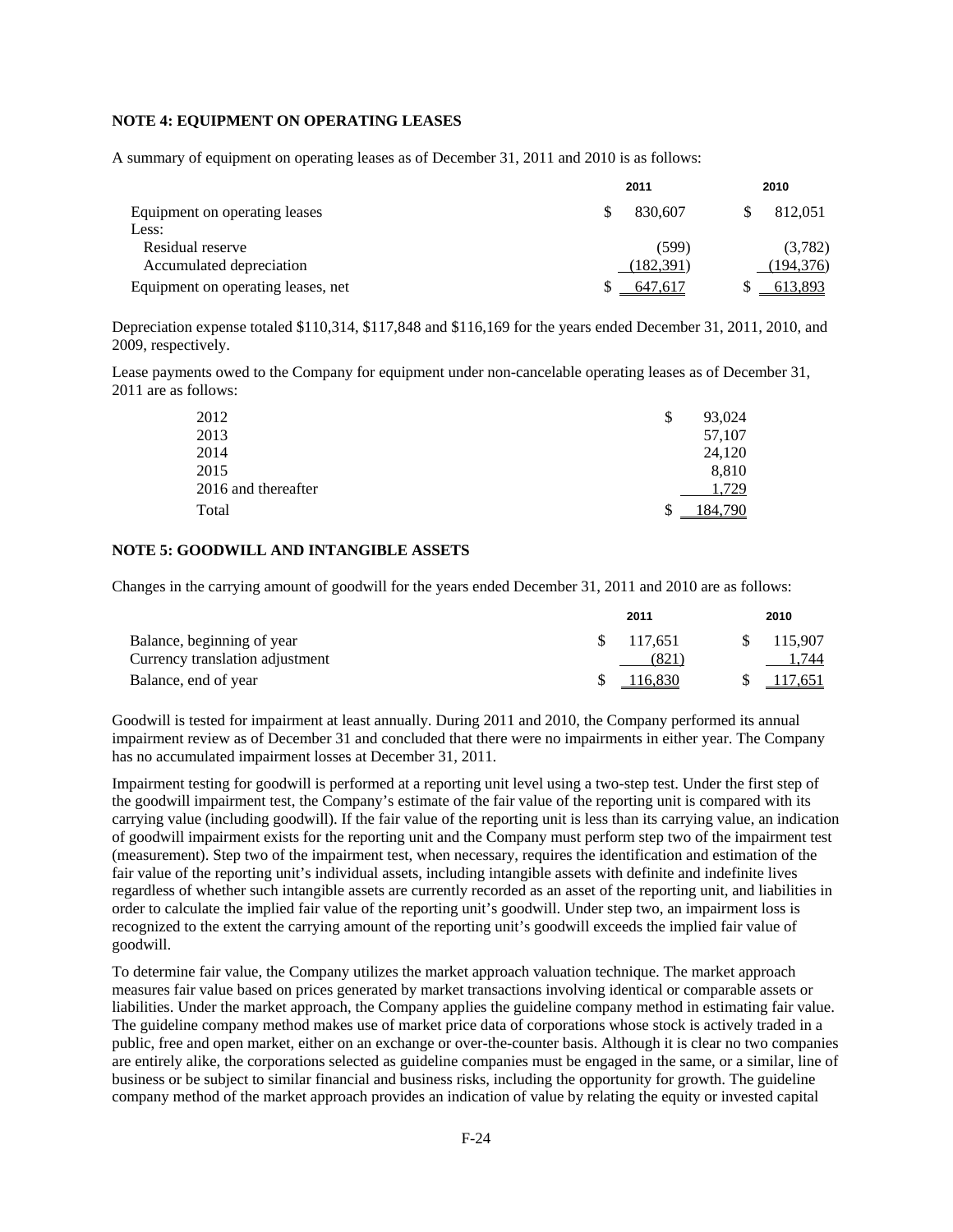(debt plus equity) of guideline companies to various measures of their earnings and cash flow, then applying such multiples to the business being valued.

As of December 31, 2011, the estimated fair value of the Company substantially exceeded the respective carrying value.

As of December 31, 2011 and 2010, the Company's intangible asset and related accumulated amortization for its software is as follows:

|                          | 2011     | 2010     |
|--------------------------|----------|----------|
| Software                 | 24,076   | 23,103   |
| Accumulated amortization | (20.817) | (19,730) |
| Software, net            | 3.259    | 3.373    |

The Company recorded amortization expense of \$1,106, \$1,273 and \$1,026 during 2011, 2010 and 2009, respectively.

Based on the current amount of software subject to amortization, the estimated annual amortization expense for each of the succeeding five years is as follows: \$963 in 2012; \$775 in 2013; \$450 in 2014; \$265 in 2015; and \$118 in 2016.

# **NOTE 6: OTHER ASSETS**

The components of other assets as of December 31, 2011 and 2010 are as follows:

|                             | 2011 |        |   | 2010    |  |
|-----------------------------|------|--------|---|---------|--|
| Derivative assets           | S    | 3.598  | S | 8,027   |  |
| Property and equipment, net |      | 167    |   | 355     |  |
| Deferred tax assets, net    |      | $ -$   |   | 23,604  |  |
| Tax receivables             |      | 71.217 |   | 22,586  |  |
| Prepaid assets              |      | 41,087 |   | 36,838  |  |
| Other current assets        |      | 26,038 |   | 18,174  |  |
| Total other assets          | \$   | 42.107 |   | 109.584 |  |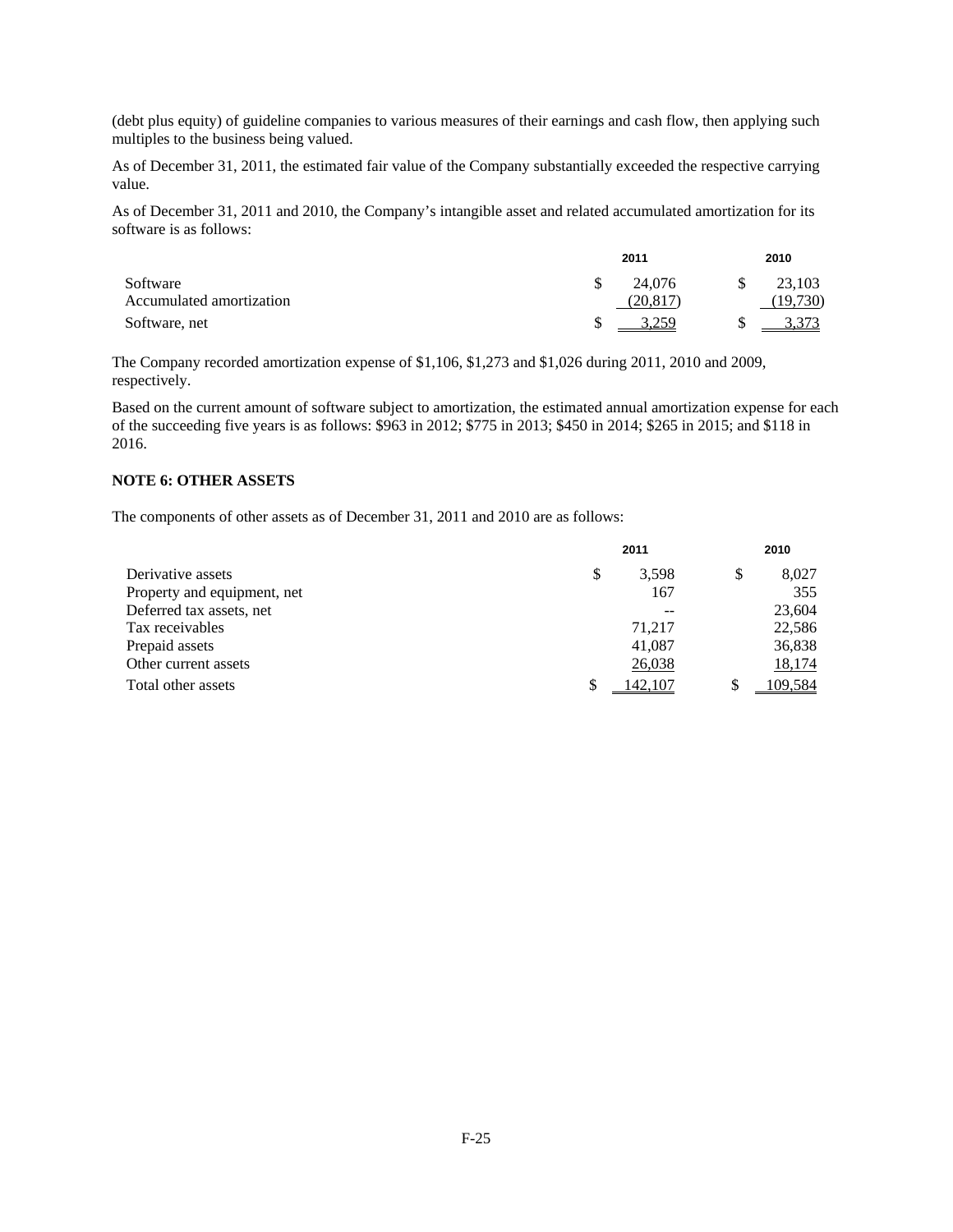# **NOTE 7: CREDIT FACILITIES AND DEBT**

Lenders of committed credit facilities have the obligation to make advances up to the facility amount. These facilities generally provide for facility fees on the total commitment, whether used or unused.

The following table summarizes the Company's debt and credit facilities, borrowings thereunder and availability at December 31, 2011:

|                                      | 2011      |                               |                                    |                          |                 |
|--------------------------------------|-----------|-------------------------------|------------------------------------|--------------------------|-----------------|
|                                      | Maturity* | Total<br><b>Facility/Debt</b> | <b>Short-Term</b><br>Outstanding** | Long-Term<br>Outstanding | Available       |
| <b>Committed ABCP Facilities</b>     |           |                               |                                    |                          |                 |
| Retail – U.S.                        | Sep 2013  | \$.<br>1,200,000              | \$.<br>91,640                      | \$<br>277,760            | \$<br>830,600   |
| Retail – Canada                      | Dec 2012  | 293.734                       | 153,262                            |                          | 140,472         |
| <b>Commercial Revolving Accounts</b> | Oct 2012  | 200,000                       | 166,800                            |                          | 33,200          |
| Wholesale VFN - U.S.                 | Various   | 1,150,000                     | 1,150,000                          |                          |                 |
| Wholesale VFN – Canada               | Dec 2012  | 573,516                       | 488,010                            |                          | 85,506          |
| Subtotal                             |           | 3,417,250                     | 2,049,712                          | 277,760                  | 1,089,778       |
| <b>Third Party Debt</b>              |           |                               |                                    |                          |                 |
| Wholesale Term - U.S.                | Various   | 803,250                       | 803,250                            |                          |                 |
| Amortizing Retail Term ABS – N.A.    | Various   | 5,013,006                     | 1,730,937                          | 3,282,069                |                 |
| Other ABS Financing – N.A.           | Various   | 590,080                       | 212,136                            | 377,944                  |                 |
| Subtotal                             |           | 6,406,336                     | 2,746,323                          | 3,660,013                |                 |
| <b>Unsecured Facility</b>            | 2016      | 100,000                       |                                    |                          | 100,000         |
| <b>Unsecured Debt</b>                | 2016      | 650,000                       |                                    | 650,000                  |                 |
| Total credit facilities and debt     |           | \$10,573,586                  | \$4,796,035                        | \$4,587,773              | \$<br>1.189.778 |

\* Maturity dates reflect maturities of the credit facility which may be different than the maturities of the advances under the facility.<br>Short-term outstanding includes current maturities of long-term debt

Short-term outstanding includes current maturities of long-term debt.

A summary of the minimum annual repayments of long-term debt as of December 31, 2011, for 2013 and thereafter is as follows:

| 2013                | \$1,459,352 |
|---------------------|-------------|
| 2014                | 1,293,259   |
| 2015                | 916,722     |
| 2016                | 878,501     |
| 2017 and thereafter | 39,939      |
| Total               | \$4,587,773 |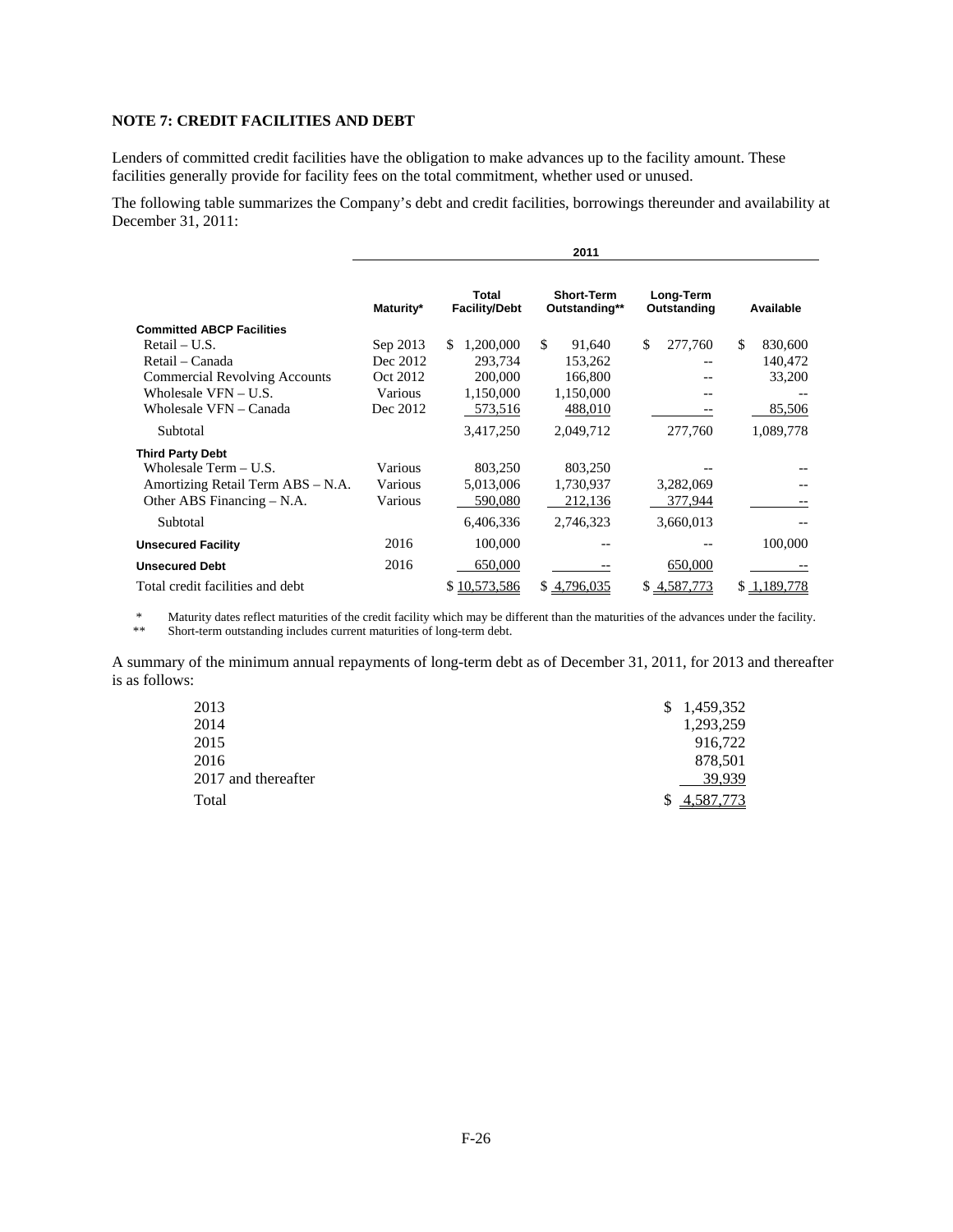The following table summarizes the Company's credit facilities, borrowings thereunder and availability at December 31, 2010:

|                                      |           |                               | 2010                             |                          |                |
|--------------------------------------|-----------|-------------------------------|----------------------------------|--------------------------|----------------|
|                                      | Maturity* | Total<br><b>Facility/Debt</b> | <b>Short-Term</b><br>Outstanding | Long-Term<br>Outstanding | Available      |
| <b>Committed ABCP Facilities</b>     |           |                               |                                  |                          |                |
| Retail – U.S.                        | Dec 2011  | \$1,200,000                   | \$.<br>214,858                   | \$                       | \$.<br>985,142 |
| Retail – Canada                      | Various   | 399,543                       | 31,235                           | 92,693                   | 275,615        |
| <b>Commercial Revolving Accounts</b> | Oct 2011  | 225,000                       | 176,300                          |                          | 48,700         |
| Wholesale $VFN - U.S.$               | Nov 2011  | 1,250,000                     | 1,250,000                        |                          |                |
| Wholesale VFN - Canada               | Sep 2011  | 249,959                       | 118,354                          |                          | 131,605        |
| Subtotal                             |           | 3,324,502                     | 1,790,747                        | 92,693                   | 1,441,062      |
| <b>Third Party Debt</b>              |           |                               |                                  |                          |                |
| Wholesale Term $- U.S.$              | Jul 2012  | 583,250                       |                                  | 583,250                  |                |
| Wholesale Term – Canada              | Dec 2012  | 325,976                       |                                  | 325,976                  |                |
| Amortizing Retail Term ABS – N.A.    | Various   | 4,549,302                     | 1,756,740                        | 2,792,562                |                |
| Other ABS Financing $- N.A$          | Various   | 577,861                       | 328,445                          | 249,416                  |                |
| Subtotal                             |           | 6,036,389                     | 2,085,185                        | 3,951,204                |                |
| Total credit facilities and debt     |           | \$9,360,891                   | \$ 3,875,932                     | \$4,043,897              | 1.441.062      |

Maturity dates reflect maturities of the credit facility which may be different than the maturities of the advances under the facility. Short-term outstanding includes current maturities of long-term debt.

### *Committed Asset-Backed Facilities*

The Company has access to asset-backed commercial paper ("ABCP") facilities through which it may sell retail receivables. The Company utilizes these facilities to fund the origination of receivables and, per the terms of the facility, have later repurchased the receivables and either resold the receivables in the term ABS markets or found alternative financing for the receivables. Under these facilities, the maximum amount of proceeds that can be accessed at one time is \$1,493,734. Under the U.S. facility, if the receivables sold are not repurchased by the Company, the related debt is paid only as the underlying receivables are collected. Such receivables have maturities not exceeding 6 years. The Company believes that it is probable that these receivables will be repurchased and resold in the public ABS markets. Borrowings against these facilities accrue interest at prevailing asset-backed commercial paper rates.

The Company finances part of its wholesale receivable portfolios with the issue of Variable Funding Notes ("VFN"); these notes were privately subscribed by certain bank conduits. These notes accrue interest at prevailing asset-backed commercial paper rates.

#### *Third Party Debt*

Borrowings under third-party debt are a combination of both fixed rate and floating rate borrowings that bear interest at LIBOR plus an applicable margin.

#### *Unsecured Facility*

In July 2011, CNH Capital entered into a \$100 million five-year unsecured revolving credit facility.

### *Unsecured Debt*

In July 2011, CNH Capital entered into a \$150 million five-year unsecured term loan at a floating rate based on LIBOR plus an applicable margin (3.20% as of December 31, 2011) due 2016.

In November 2011, CNH Capital issued \$500 million of debt securities at an annual fixed rate of 6.25% due 2016.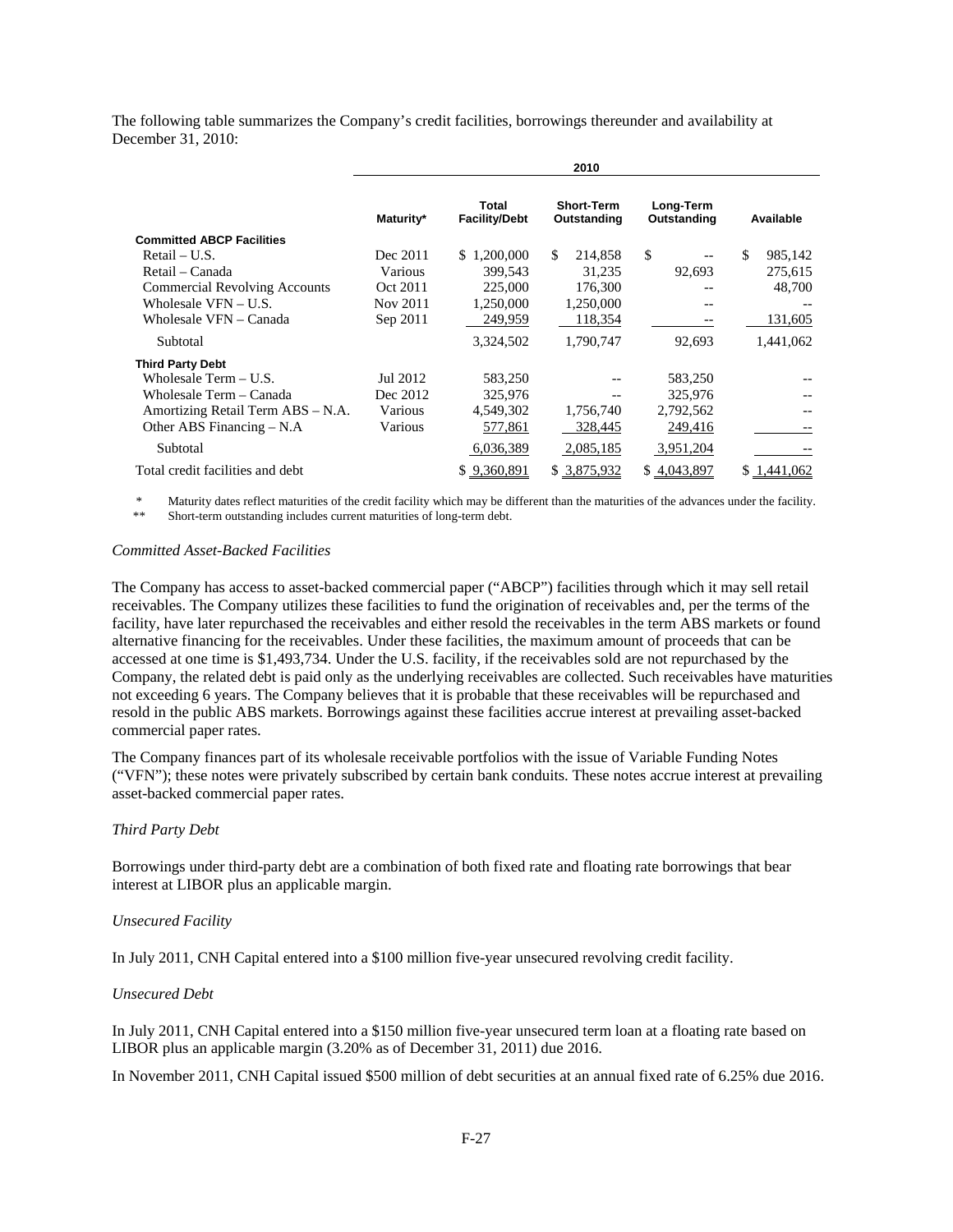### *Covenants*

The unsecured indenture, among other things, limits the Company's ability and the ability of its restricted subsidiaries to incur secured debt or enter into certain sale leaseback transactions and limits the Company's ability and the ability of the guarantors to consolidate, merge, convey, transfer or lease all or substantially all of CNH Capital's or the guarantors' properties and assets.

### *Interest Rates*

Borrowings against the ABCP facilities bear interest at prevailing ABCP rates. The weighted-average interest rate on total short-term debt outstanding at December 31, 2011 and 2010 was 1.89% and 2.37%, respectively. The weighted-average interest rate on total long-term debt outstanding at December 31, 2011 and 2010 was 2.32% and 2.41%, respectively. The average rate is calculated using the actual rates at December 31, 2011 and 2010, weighted by the amount of outstanding borrowings of each debt instrument.

### *Support Agreement*

CNH Capital LLC and CNH Global entered into a support agreement, dated November 4, 2011, pursuant to which CNH Global has agreed to, among other matters, (a) make cash capital contributions to CNH Capital LLC, to the extent that such payments are necessary to cause the ratio of (i) net earnings available for fixed charges to (ii) fixed charges of CNH Capital LLC and its subsidiaries to be not less than 1.05 for each fiscal quarter of CNH Capital LLC (with such ratio determined, on a consolidated basis and in accordance with U.S. GAAP, for such fiscal quarter and the immediately preceding three fiscal quarters taken as a whole), (b) generally maintain an ownership of at least fifty-one percent (51%) of the capital stock of CNH Capital LLC having voting power for the election of directors or managers and (c) cause CNH Capital LLC to have, as at the end of any fiscal quarter, a consolidated tangible net worth of at least \$50 million. CNH Global is required to cure, directly or indirectly, any deficiency in the ratio of net earnings available for fixed charges to fixed charges or in the consolidated tangible net worth not later than 90 days following the end of the fiscal quarter in which the deficiency occurred. This support agreement is not intended to be and is not a guarantee by CNH Global of any indebtedness or other obligation of CNH Capital LLC. The obligations of CNH Global to CNH Capital LLC pursuant to this support agreement are to CNH Capital LLC only and do not run to, and are not enforceable directly by, any creditor of CNH Capital LLC. No payment by CNH Global was required under this support agreement since its inception.

### **NOTE 8: INCOME TAXES**

The income and expenses of the Company and certain of its domestic subsidiaries are included in the consolidated income tax return of Case New Holland Inc, a wholly owned subsidiary of CNH, and parent of CNH America. The Company's Canadian subsidiaries file separate income tax returns, as do certain domestic subsidiaries. The Company and certain of its domestic subsidiaries are LLCs and, as a result, incur no income tax liability on a standalone basis for tax purposes. However, for financial reporting, all tax accounts have been disclosed and the income tax expense is reflective for all of the companies included in the consolidated financial statements.

The sources of income before taxes for the years ended December 31, 2011, 2010, and 2009 are as follows:

|                     | 2011                | 2010                | 2009                |
|---------------------|---------------------|---------------------|---------------------|
| Domestic<br>Foreign | \$243,365<br>76.222 | \$171.164<br>76,383 | \$103,587<br>64.432 |
| Income before taxes | \$ 319,587          | \$247,547           | \$168,019           |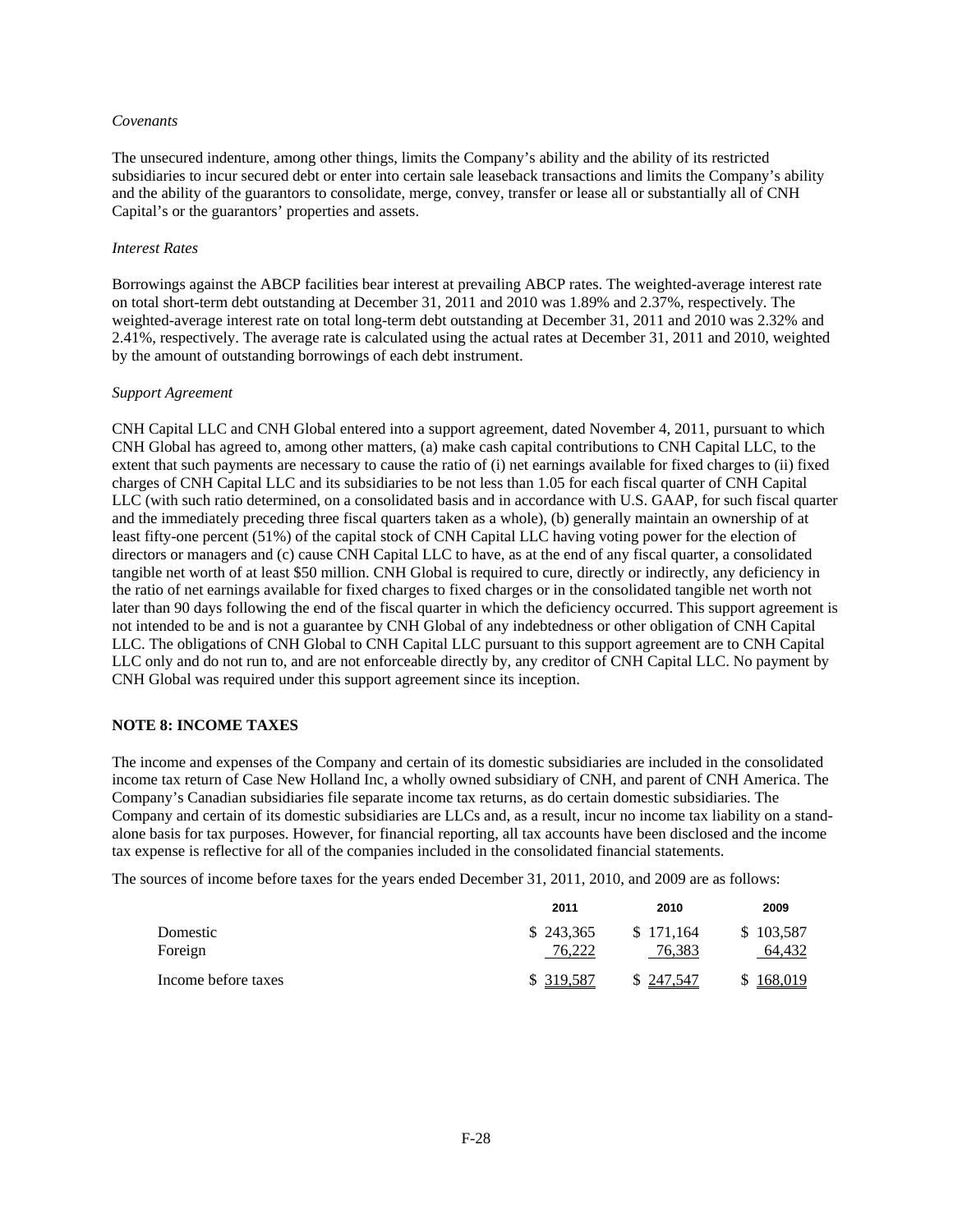The provision for income taxes for the years ended December 31, 2011, 2010 and 2009 is as follows:

|                                        |   | 2011    |     | 2010   |   | 2009          |
|----------------------------------------|---|---------|-----|--------|---|---------------|
| Current income tax expense:            |   |         |     |        |   |               |
| Domestic                               | S | 40,866  | \$. | 31,395 | S | 10,626        |
| Foreign                                |   | 18,432  |     | 4,907  |   | 25,664        |
| Total current income tax expense       |   | 59,298  |     | 36,302 |   | 36,290        |
| Deferred income tax expense (benefit): |   |         |     |        |   |               |
| Domestic                               |   | 55,790  |     | 39,490 |   | 26,089        |
| Foreign                                |   | 2,965   |     | 9,275  |   | (10,078)      |
| Total deferred income tax expense      |   | 58,755  |     | 48,765 |   | 16,011        |
| Total tax provision                    |   | 118,053 |     | 85,067 |   | <u>52,301</u> |

A reconciliation of CNH's statutory and effective income tax rate for the years ended December 31, 2011, 2010, and 2009 is as follows:

|                                    | 2011  | 2010  | 2009      |
|------------------------------------|-------|-------|-----------|
| Tax provision at statutory rate    | 35.0% | 35.0% | 35.0%     |
| State and foreign taxes            | 1.8   | 3.5   | 1.2       |
| Tax contingencies                  | .5    | (4.0) | (4.3)     |
| Tax credits and incentives         | (.2)  | (.2)  | (.4)      |
| Tax rate and legislative changes   | --    | (.1)  | $\cdot$ 1 |
| Other                              | .2'   |       |           |
| Total tax provision effective rate | 36.9% | 34.4% | 31.1%     |

The components of net deferred tax assets as of December 31, 2011 and 2010 are as follows:

|                                                      | 2011        | 2010         |
|------------------------------------------------------|-------------|--------------|
| Deferred tax assets:                                 |             |              |
| Pension, postretirement and post employment benefits | \$<br>4.066 | 4.005<br>\$. |
| Marketing and sales incentive programs               | 53,969      | 22,029       |
| Allowance for credit losses                          | 36.349      | 41,336       |
| Other accrued liabilities                            | 32.028      | 77,091       |
| Tax loss carrybacks                                  | 8,753       | 4,527        |
| Total deferred tax assets                            | \$135,165   | \$148,988    |
| Deferred tax liabilities:                            |             |              |
| Equipment on operating lease                         | \$167,971   | \$121,605    |
| Other                                                |             | 3,779        |
| Total deferred tax liabilities                       | \$167,971   | \$125,384    |
| Net deferred tax (liability) asset, net (1)          |             | 23.604       |
|                                                      |             |              |

(1) The net deferred tax liability in 2011 is included in "Accounts payable and other accrued liabilities" and the net deferred tax asset in 2010 is included in "Other assets" in the accompanying consolidated balance sheets.

Deferred taxes are provided to reflect timing differences between the financial and tax basis of assets and liabilities and tax carryforwards using currently enacted tax rates and laws. Management believes it is more likely than not the benefit of the deferred tax assets will be realized.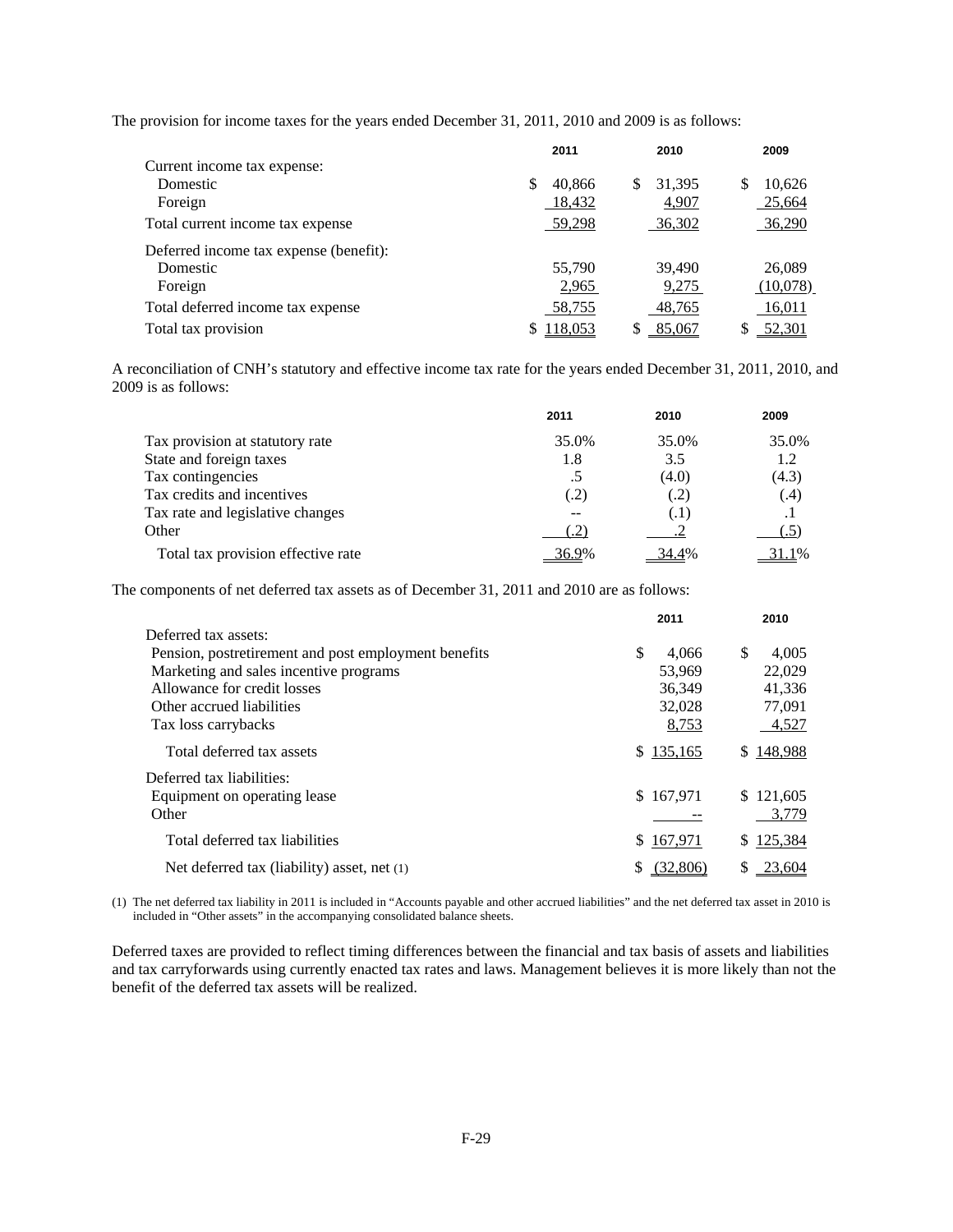A reconciliation of the gross amounts of tax contingencies at the beginning and end of the year is as follows:

|                                                              | 2011 |       |  | 2010    | 2009 |         |  |
|--------------------------------------------------------------|------|-------|--|---------|------|---------|--|
| Balance, beginning of year                                   |      | 4.848 |  | 15.385  |      | 17.385  |  |
| Additions based on tax positions related to the current year |      | 2.239 |  |         |      | 1.420   |  |
| Reductions for tax positions of prior years                  |      | (180) |  | (8.276) |      | (3,420) |  |
| <b>Settlements</b>                                           |      |       |  | (2.261) |      |         |  |
| Balance, end of year                                         |      |       |  | 4.848   |      | 15.385  |  |

The total amount of unrecognized tax benefits that, if recognized, would affect the annual effective income tax rate is \$2,010.

The Company recognizes interest and penalties accrued related to unrecognized tax benefits in income tax expense. During the years ended December 31, 2011, 2010, and 2009, the Company recognized approximately \$352, (\$17,580), and \$5,652, respectively, in interest and penalties. The Company had approximately \$3,233, \$3,271, and \$20,752 for the expected future payment of interest and penalties accrued at December 31, 2011, 2010, and 2009, respectively.

The Company is currently under various income tax examinations by taxing authorities for years 2002 through 2006 that are anticipated to be completed by the end of 2013. As of December 31, 2011, certain taxing authorities have proposed adjustments to the Company's transfer pricing/management service fee positions. The Company anticipates that it is reasonably possible to reach a settlement with competent authority by the end of 2013 that may result in a tax deficiency assessment for which there should be correlative relief under competent authority. The potential tax deficiency assessments could have an effect on the Company's 2013 annual cash flows in the range of \$5,000 to \$6,000. The Company has provided for the unrecognized tax benefits and related competent authority recovery according to current guidance.

The Company has not provided deferred taxes on \$267,300 of undistributed earnings of non-U.S. subsidiaries at December 31, 2011, as the Company's intention continues to be to indefinitely reinvest these earnings in the non-U.S. operations.

# **NOTE 9: FINANCIAL INSTRUMENTS**

The Company may elect to measure financial instruments and certain other items at fair value. This fair value option would be applied on an instrument-by-instrument basis with changes in fair value reported in earnings. The election can be made at the acquisition of an eligible financial asset, financial liability, or firm commitment, or when certain specified reconsideration events occur. The fair value election may not be revoked once made. The Company did not elect the fair value measurement option for eligible items.

# *Fair-Value Hierarchy*

The hierarchy of valuation techniques is based on whether the inputs to those valuation techniques are observable or unobservable. Observable inputs reflect market data obtained from independent sources, while unobservable inputs reflect the Company's market assumptions. These two types of inputs have created the following fair-value hierarchy:

*Level 1* – Quoted prices for *identical* instruments in active markets.

*Level 2* – Quoted prices for *similar* instruments in active markets; quoted prices for identical or similar instruments in markets that are not active; and model-derived valuations in which all significant inputs and significant value drivers are observable in active markets.

*Level 3* – Valuations derived from valuation techniques in which one or more significant inputs or significant value drivers are *unobservable.* 

This hierarchy requires the use of observable market data when available.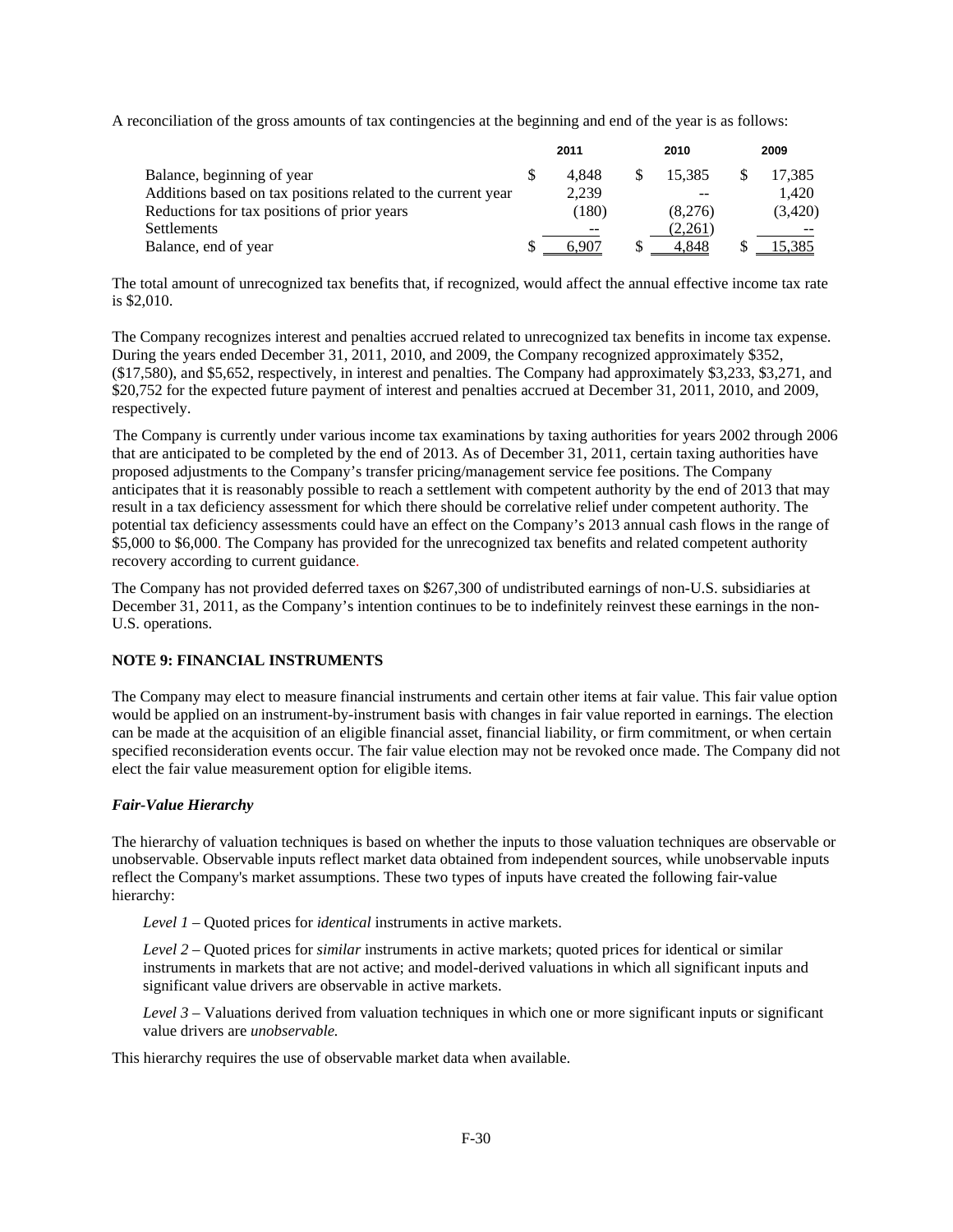# *Determination of Fair Value*

When available, the Company uses quoted market prices to determine fair value and classifies such items in Level 1. In some cases where a market price is not available, the Company will make use of observable market based inputs to calculate fair value, in which case the items are classified in Level 2.

If quoted or observable market prices are not available, fair value is based upon internally developed valuation techniques that use, where possible, current market-based or independently sourced market parameters such as interest rates, currency rates, or yield curves. Items valued using such internally generated valuation techniques are classified according to the lowest level input or value driver that is significant to the valuation. Thus, an item may be classified in Level 3 even though there may be some significant inputs that are readily observable.

The following section describes the valuation methodologies used by the Company to measure various financial instruments at fair value, including an indication of the level in the fair value hierarchy in which each instrument is generally classified. Where appropriate the description includes details of the valuation models, and the key inputs to those models as well as any significant assumptions.

# *Interest Rate Derivatives*

The Company utilizes derivative instruments to mitigate its exposure to interest rate risk. Derivatives used as hedges are effective at reducing the risk associated with the exposure being hedged and are designated as a hedge at the inception of the derivative contract. The Company does not hold or issue derivative or other financial instruments for speculative purposes. The credit and market risk for the interest rate hedges is reduced through diversification among counterparties with high credit ratings. Derivative instruments are generally classified in Level 2 or 3 of the fair value hierarchy. The cash flows underlying all derivative contracts were recorded in operating activities in the consolidated statements of cash flows.

The Company has entered into interest rate derivatives in order to manage interest rate exposures arising in the normal course of business. Interest rate derivatives that have been designated as cash flow hedging relationships are being used by the Company to mitigate the risk of rising interest rates related to the anticipated issuance of shortterm LIBOR based debt in future periods. Further, the Company uses these swaps to mitigate the risk of rising interest rates related to the variable-rate debt in certain ABS trusts associated with its retail securitization programs. Gains and losses on these instruments, to the extent that the hedge relationship has been effective, are deferred in accumulated other comprehensive income (loss) and recognized in interest expense over the period in which the Company recognizes interest expense on the related debt. The ineffectiveness is recorded in "Other expenses" in the consolidated statements of income. For the year ending December 31, 2009, the Company recorded losses of \$13,392, related to the discontinuance of cash flow hedge accounting for instances where the forecasted transactions were no longer probable and are recorded in "Other expenses" in the consolidated statements of income. There were no such losses related to the discontinuance of cash flow hedge accounting for the years ended December 31, 2011 and 2010. The maximum length of time over which the Company is hedging its interest rate exposure through the use of derivative instruments designated in cash flow hedge relationships is 55 months. The after-tax losses deferred in accumulated other comprehensive income that will be recognized in interest expense over the next twelve months is approximately \$4,355.

The Company also enters into offsetting interest rate derivatives with substantially similar terms that are not designated as hedging instruments to mitigate interest rate risk related to the Company's ABCP facilities and various ABS trusts. These facilities and trusts require the Company to enter into interest rate derivatives. To ensure that these transactions do not result in the Company being exposed to this risk, the Company enters into a compensating position. Unrealized and realized gains and losses resulting from fair value changes in these instruments are recognized directly in income and were insignificant for 2011, 2010 and 2009.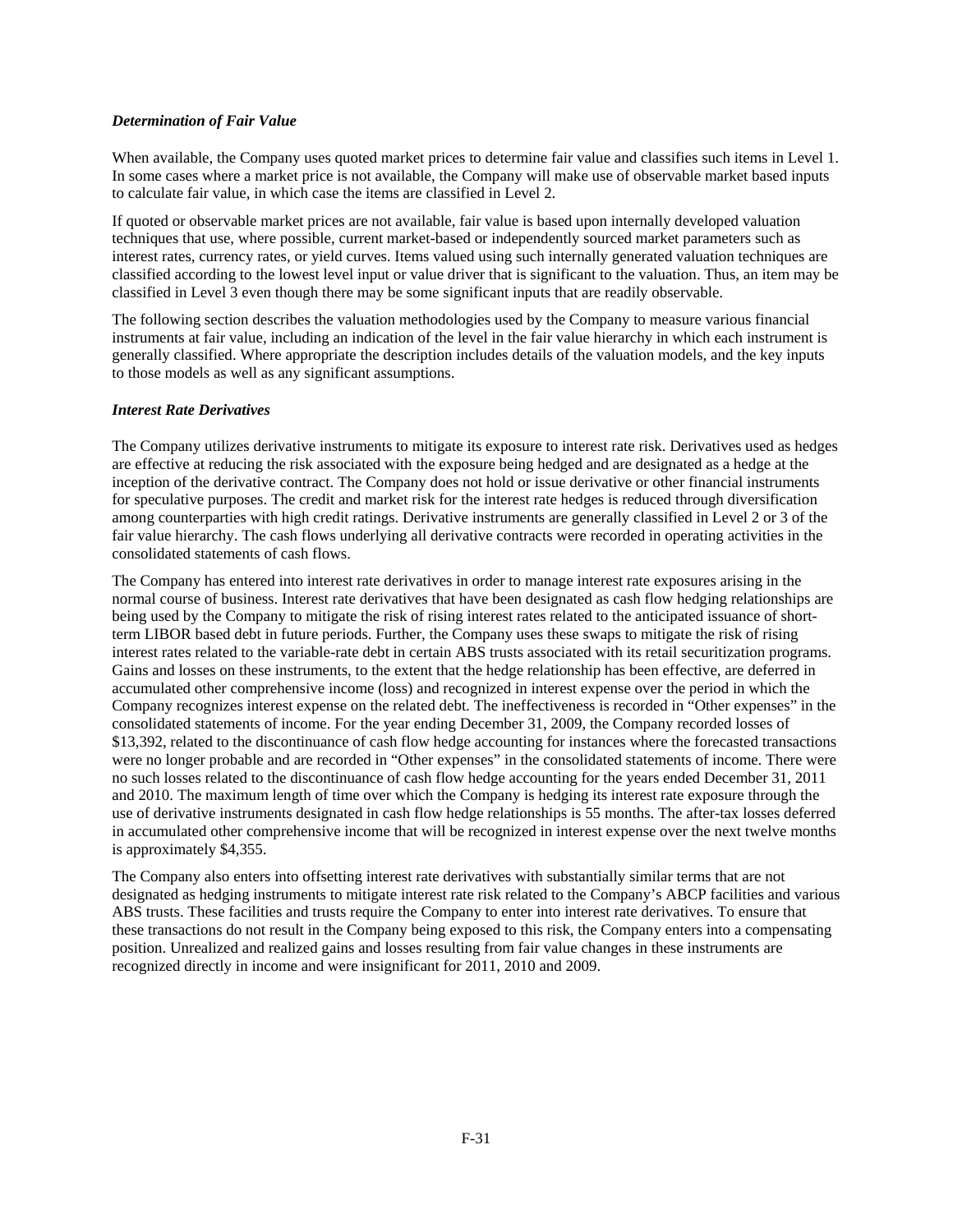As a result of the accounting guidance adopted January 1, 2010, interest rate derivatives, which were held by SPEs are now consolidated, were recorded as part of the adoption adjustment. The table below summarizes the impact of the adoption specific to interest rate derivatives and the location on the balance sheet.

|                                                                | <b>January 1, 2010</b> |           |  |  |  |
|----------------------------------------------------------------|------------------------|-----------|--|--|--|
| Other assets                                                   |                        | 2.620     |  |  |  |
| Accounts payable and other accrued liabilities                 |                        | 24.316    |  |  |  |
| Accumulated other comprehensive income (net of tax of \$8,808) |                        | (14, 168) |  |  |  |

Most of the Company's interest rate derivatives are considered Level 2. The fair market value of these derivatives is calculated using market data input and can be compared to actively traded derivatives. The future notional of some of the Company's interest rate derivatives is not known in advance. These derivatives are considered Level 3 derivatives. The fair market value of these derivatives is calculated using market data input and a forecasted future notional balance. The total notional amount of the Company's interest rate derivatives was approximately \$1,602,710 and \$1,948,760 at December 31, 2011 and 2010, respectively.

### *Financial Statement Impact of the Company's Derivatives*

The fair values of the Company's interest rate derivatives as of December 31, 2011 and 2010 in the consolidated balance sheets are recorded as follows:

|                                                                           |     | 2011  |               | 2010  |
|---------------------------------------------------------------------------|-----|-------|---------------|-------|
| Derivatives Designated as Hedging Instruments:                            |     |       |               |       |
| Derivative assets:<br>Other assets                                        | \$  | 80    | <sup>\$</sup> | 741   |
| Derivative liabilities:<br>Accounts payable and other accrued liabilities | \$. | 19    | \$            | 5.375 |
| Derivatives Not Designated as Hedging Instruments:                        |     |       |               |       |
| Derivative assets:<br>Other assets                                        | \$. | 3.518 | <sup>\$</sup> | 6.888 |
| Derivative liabilities:<br>Accounts payable and other accrued liabilities |     | 3.585 | S             | 7.250 |

Pre-tax gains (losses) on the consolidated statements of income related to the Company's interest rate derivatives for the year ended December 31, 2011 and 2010 are recorded in the following accounts:

|                                                                                                                   |    | 2011          |     | 2010      |
|-------------------------------------------------------------------------------------------------------------------|----|---------------|-----|-----------|
| <b>Fair Value Hedges</b><br>Other expenses                                                                        | S. | $\sim$ $\sim$ | \$. | (3,499)   |
| <b>Cash Flow Hedges</b><br>Recognized in accumulated other comprehensive income (Effective Portion)               |    | (19,818)      | S.  | (26, 268) |
| Reclassified from accumulated other comprehensive income (Effective Portion)<br>Interest expense to third parties |    | (17,191)      | S.  | (33,925)  |
| Recognized directly in income (Ineffective Portion)<br>Other expenses                                             | \$ | (278)         | \$  | (552)     |
| <b>Not Designated as Hedges</b><br>Other expenses                                                                 |    | (751)         |     |           |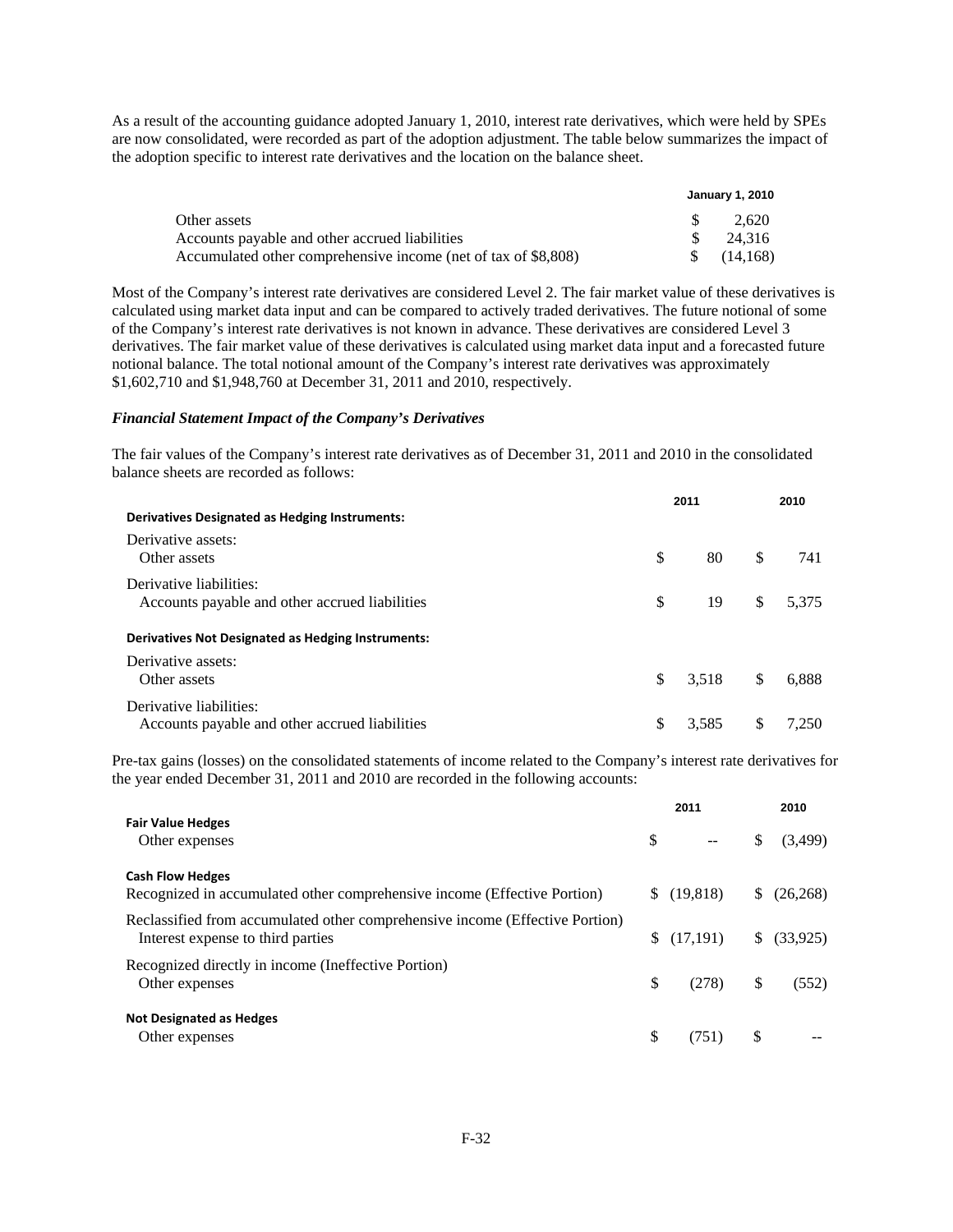## *Retained Interests in Securitized Assets*

Beginning January 1, 2010, with the adoption of the new accounting guidance related to VIEs, the Company reclassified the retained interests to receivables for transactions that were consolidated under this guidance. For transactions that were considered sales and are off-book, the Company carried the retained interest at estimated fair value, which it determined by discounting the projected cash flows over the expected life of the assets sold in connection with such transactions using prepayment, default, loss and interest rate assumptions. The Company recognized declines in the value of its retained interests, and resulting charges to income or equity, when their fair value was less than carrying value. The portion of the decline, from discount rates exceeding those in the initial transaction was charged to equity. All other credit related declines were charged to income. Assumptions used to determine fair values of retained interests were based on internal evaluations and, although the Company believed its methodology was reasonable, actual results could differ from its expectations. Retained interests in securitized assets are generally classified in Level 3 of the fair value hierarchy. As of December 31, 2011 and 2010, retained interests in securitized assets are \$17,289 and \$37,914, respectively.

Key assumptions utilized in measuring the initial fair value of retained interests for securitizations completed during 2009 were as follows:

|                              | Range              | <b>Weighted Average</b> |
|------------------------------|--------------------|-------------------------|
| Constant prepayment rate     | 15.00%-20.00%      | 19.31%                  |
| Expected credit loss rate    | $0.59\% - 1.50\%$  | 0.79%                   |
| Discount rate                | $9.00\% - 17.00\%$ | 14.06%                  |
| Remaining maturity in months | 13-32              | 25                      |

The fair value is compared to the carrying value of the retained interests. If changes in credit-related rates result in an excess of carrying value over fair value, an impairment of the retained interests is recorded with a corresponding offset to income. If changes in the discount rates result in an excess of carrying value over fair value, an impairment to the retained interest is recorded with the offset included in "Accumulated other comprehensive income" in the consolidated balance sheet. Based on this analysis, the Company reduced the carrying value of its retained interests by \$37,468 in 2009.

### *Items Measured at Fair Value on a Recurring Basis*

The following tables present for each of the fair-value hierarchy levels the Company's assets and liabilities that are measured at fair value on a recurring basis at December 31, 2011 and 2010:

|                           | Level <sub>2</sub> |          |               | Level 3 |           | <b>Total</b> |                   |    |        |   |        |
|---------------------------|--------------------|----------|---------------|---------|-----------|--------------|-------------------|----|--------|---|--------|
|                           |                    | 2011     |               | 2010    | 2011      |              | 2010              |    | 2011   |   | 2010   |
| <b>Assets</b>             |                    |          |               |         |           |              |                   |    |        |   |        |
| Interest rate derivatives | \$                 | 3,438    |               | 7.629   | \$<br>160 | -S           | $\qquad \qquad -$ | \$ | 3.598  | S | 7.629  |
| Retained interests        |                    |          |               | --      | 17,289    |              | 37,914            |    | 17,289 |   | 37,914 |
| Total assets              |                    | $-3,438$ | \$            | 7,629   | \$17,449  |              | \$37,914          | S  | 20,887 | S | 45,543 |
| Liabilities               |                    |          |               |         |           |              |                   |    |        |   |        |
| Interest rate derivatives |                    | 3,459    | <sup>\$</sup> | 7,250   | 145       | \$           | 5,375             |    | 3,604  |   | 12,625 |
| <b>Total liabilities</b>  |                    | 3,459    | S             | 7,250   | 145       |              | 5,375             |    | 3,604  |   | 12,625 |

There were no transfers between Level 1 and Level 2 hierarchy levels.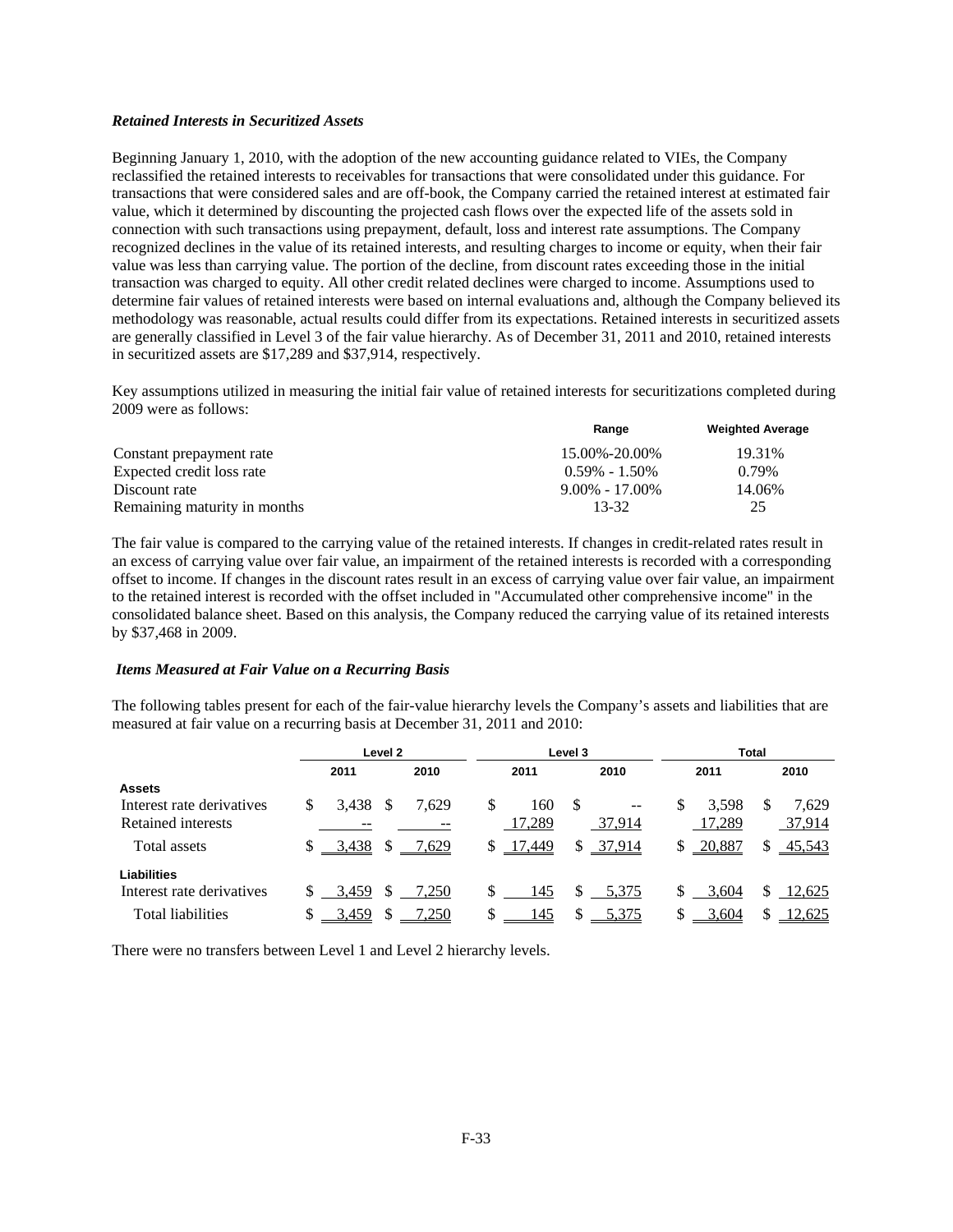The following table presents the changes in the Level 3 fair-value category for the years ended December 31, 2011 and 2010: **Derivative**

|                                                                      | <b>Retained</b><br><b>Interests</b> |    | Derivative<br><b>Financial</b><br><b>Instruments</b> |
|----------------------------------------------------------------------|-------------------------------------|----|------------------------------------------------------|
| Balance at January 1, 2010                                           | \$<br>968,371                       | S  | (1,645)                                              |
| Total gains or losses (realized / unrealized):                       |                                     |    |                                                      |
| Impact from accounting change                                        | (475,302)                           |    | (24,316)                                             |
| Impact from accounting change – collateralized wholesale receivables | (394, 037)                          |    |                                                      |
| Included in earnings                                                 | 1,130                               |    | 20,586                                               |
| Included in other comprehensive (loss) income                        | 5.706                               |    |                                                      |
| <b>Settlements</b>                                                   | (67, 954)                           |    |                                                      |
| Balance at December 31, 2010                                         | \$<br>37.914                        | \$ | (5,375)                                              |
| Total gains or losses (realized / unrealized):                       |                                     |    |                                                      |
| Included in earnings                                                 | 299                                 |    | 5,390                                                |
| Included in other comprehensive (loss) income                        | 1,183                               |    |                                                      |
| <b>Settlements</b>                                                   | (22, 107)                           |    |                                                      |
| Balance at December 31, 2011                                         | 7,289                               | S  |                                                      |

# *Fair Value of Other Financial Instruments*

The carrying amount of cash and cash equivalents, restricted cash, floating-rate affiliated accounts and notes receivable, accounts payable and other accrued liabilities, floating-rate short-term debt, floating-rate affiliated debt and floating-rate long-term debt was assumed to approximate its fair value.

#### *Financial Instruments Not Carried at Fair Value*

The carrying amount and estimated fair value of assets and liabilities considered financial instruments as of December 31, 2011 and 2010 are as follows:

|                 | 2011               |             | 2010               |                                       |  |  |
|-----------------|--------------------|-------------|--------------------|---------------------------------------|--|--|
|                 | Carrying<br>Amount |             | Carrying<br>Amount | <b>Estimated</b><br><b>Fair Value</b> |  |  |
| Receivables     | \$9.386,549        | \$9.710.124 | \$8.627.213        | 8.258.863<br>S.                       |  |  |
| Short-term debt | 4,796,035          | 4,796,035   | 3,875,932          | 3,799,842                             |  |  |
| Affiliated debt | 819,270            | 823,028     | 1,567,107          | 1,587,538                             |  |  |
| Long-term debt  | 4,587,773          | 4,648,139   | 4,043,897          | 4,067,386                             |  |  |

# *Financial Assets*

The fair value of receivables was based on discounting the estimated future payments at prevailing market rates.

#### *Financial Liabilities*

The fair values of fixed-rate debt were based on current market quotes for identical or similar borrowings and credit risk.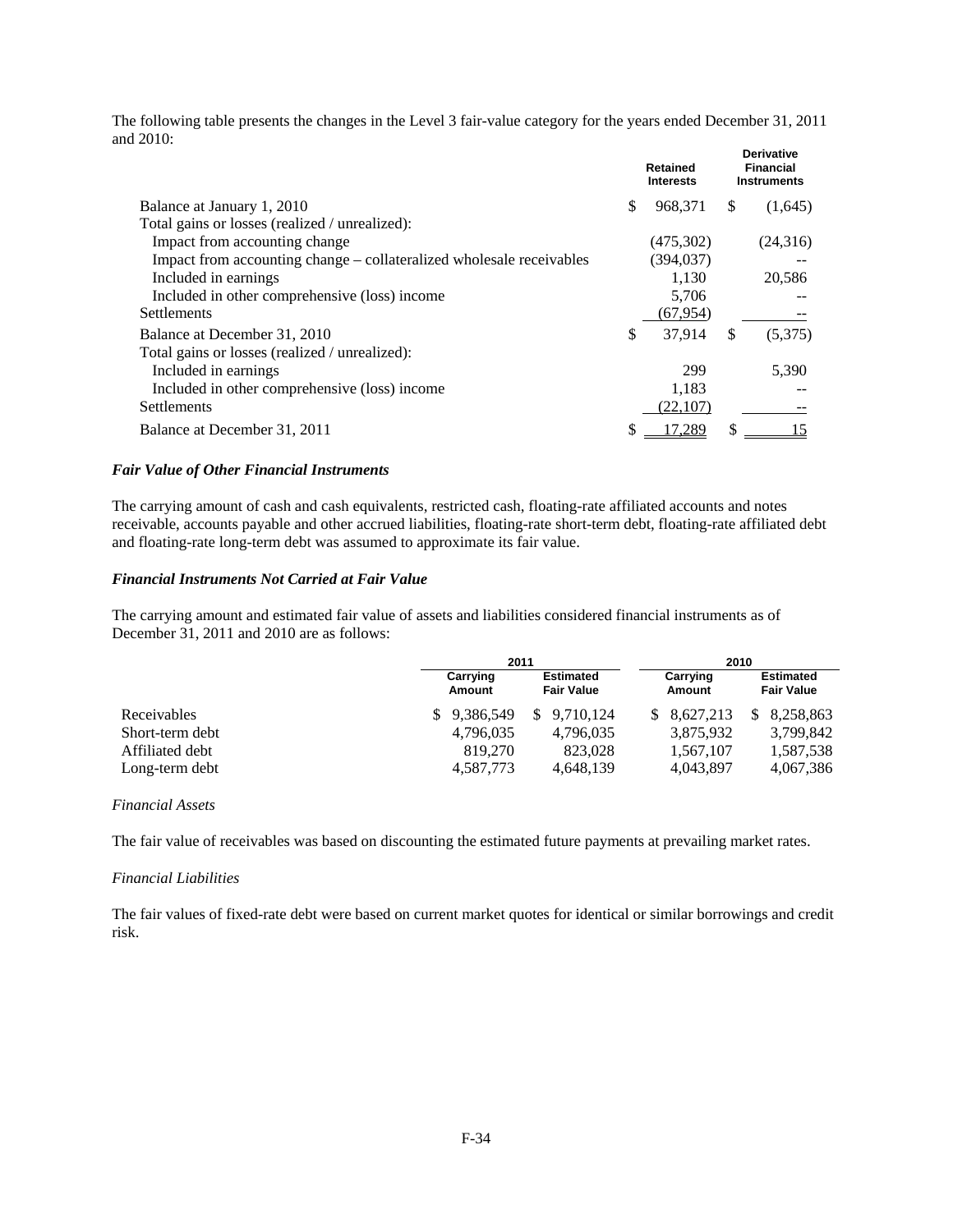# **NOTE 10: ACCUMULATED OTHER COMPREHENSIVE INCOME**

The components of accumulated other comprehensive income as of December 31, 2011 and 2010 are as follows:

|                                                                             | 2011     | 2010 |          |  |
|-----------------------------------------------------------------------------|----------|------|----------|--|
| Cumulative translation adjustment                                           | 43.836   |      | 55.848   |  |
| Pension liability adjustment net of taxes of \$3,267 and \$3,089            | (5,394)  |      | (5,006)  |  |
| Unrealized gains on retained interests, net of taxes of \$1,959 and \$3,698 | 3.234    |      | 5.836    |  |
| Unrealized loss on derivative financial instruments, net of taxes of        |          |      |          |  |
| \$6,957 and \$6,532                                                         | (12.960) |      | (11,036) |  |
| Total                                                                       | 28.716   |      | 45.642   |  |

### **NOTE 11: SEGMENT AND GEOGRAPHICAL INFORMATION**

The Company's segment data is based on disclosure requirements of accounting guidance on segment reporting, which requires financial information be reported on the basis that is used internally for measuring segment performance. The Company's reportable segments are strategic business units that are organized around differences in geographic areas. Each segment is managed separately as they require different knowledge of regulatory environments and marketing strategies. The operating segments offer primarily the same services within each of the respective segments.

A summary of the Company's reportable segment information is as follows:

|                                | 2011                     | 2010                     | 2009                      |
|--------------------------------|--------------------------|--------------------------|---------------------------|
| <b>Revenues</b>                |                          | \$                       |                           |
| <b>United States</b><br>Canada | \$<br>641,252<br>189,747 | 681,698<br>181,853       | \$<br>552,402<br>149,798  |
|                                |                          |                          |                           |
| Total                          | \$<br>830,999            | \$<br>863,551            | $\mathbb{S}$<br>702,200   |
| Interest expense               |                          |                          |                           |
| <b>United States</b>           | \$<br>207,657            | \$<br>255,316            | \$<br>139,009             |
| Canada                         | 61,177                   | 57,716                   | 41,123                    |
| Total                          | \$<br>268,834            | 313,032<br>$\frac{1}{2}$ | $\mathbb{S}$ .<br>180,132 |
| <b>Segment profit</b>          |                          |                          |                           |
| <b>United States</b>           | \$<br>146,709            | \$<br>100,291            | \$<br>66,931              |
| Canada                         | 54,825                   | 62,219                   | 48,849                    |
| Total                          | $\mathbb{S}$<br>201,534  | \$.<br>162,510           | $\mathbb{S}$ .<br>115,780 |
| Depreciation and amortization  |                          |                          |                           |
| <b>United States</b>           | \$<br>78,568             | \$<br>90,041             | \$<br>94,804              |
| Canada                         | 32,978                   | 29,246                   | 22,571                    |
| Total                          | \$<br>111,546            | \$<br>119,287            | \$<br>117,375             |
|                                |                          |                          |                           |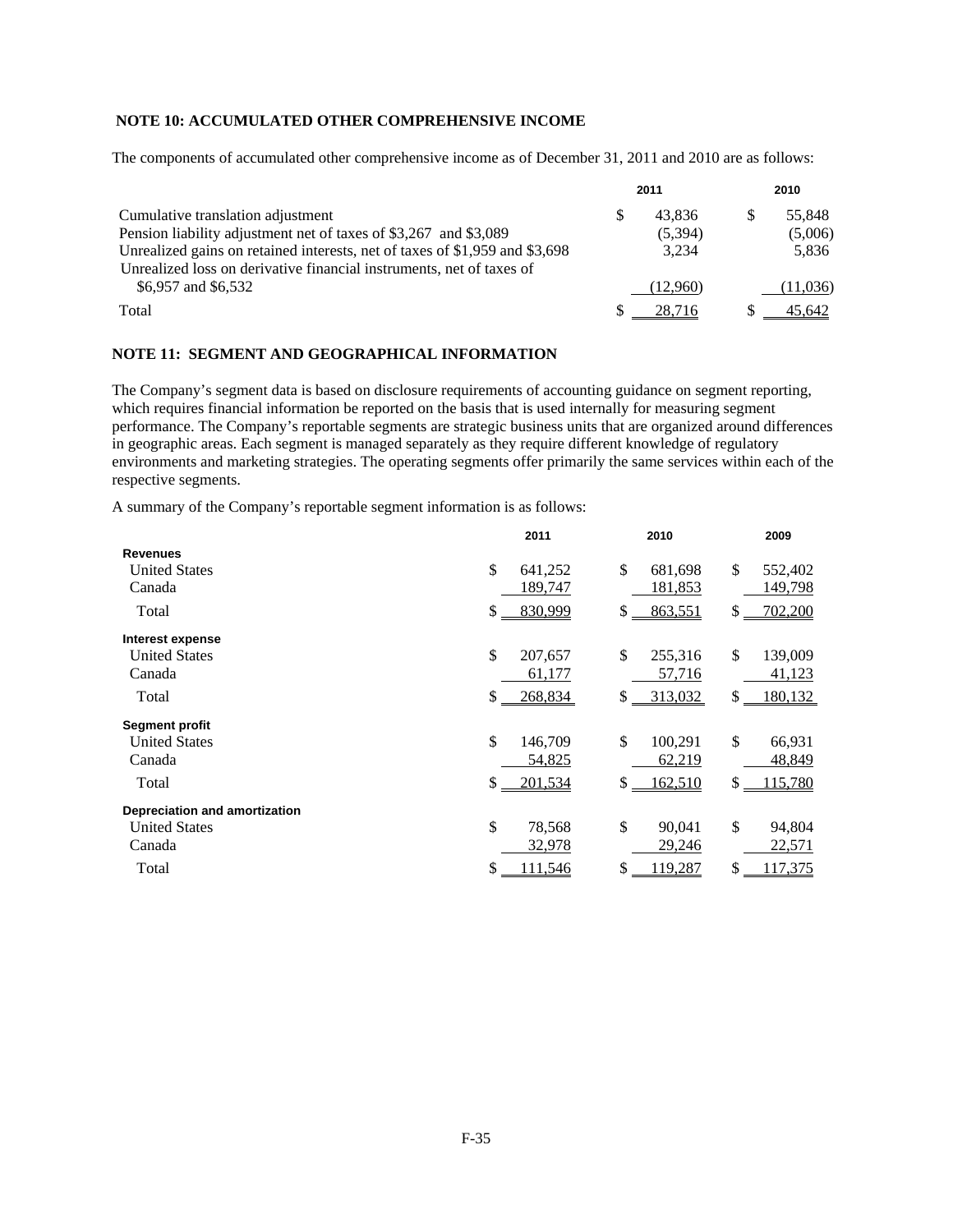|                                                                                   | 2011             | 2010            | 2009            |
|-----------------------------------------------------------------------------------|------------------|-----------------|-----------------|
| <b>Expenditures for equipment on operating leases</b><br>and for non-lease assets |                  |                 |                 |
| <b>United States</b>                                                              | \$<br>292,823    | \$<br>268,593   | \$<br>210,811   |
| Canada                                                                            | 93,538           | 88,309          | 49,236          |
| Total                                                                             | \$<br>386,361    | \$<br>356,902   | \$<br>260,047   |
| <b>Segment assets</b>                                                             |                  |                 |                 |
| <b>United States</b>                                                              | \$<br>9,654,594  | 8,683,991<br>\$ | 3,617,870<br>S. |
| Canada                                                                            | 2,358,198        | 2,307,319       | 1,304,919       |
| Total                                                                             | \$12,012,792     | \$10,991,310    | \$4,922,789     |
| <b>Provision for credit losses</b>                                                |                  |                 |                 |
| <b>United States</b>                                                              | \$<br>28,974     | \$<br>74,370    | \$<br>85,881    |
| Canada                                                                            | 3,879            | 2,024           | 3,061           |
| Total                                                                             | \$<br>32,853     | \$<br>76,394    | \$<br>88,942    |
| <b>Managed Portfolio</b>                                                          |                  |                 |                 |
| <b>United States</b>                                                              | 7,827,253<br>\$. | 7,214,953<br>\$ | 6,923,772<br>\$ |
| Canada                                                                            | 1,774,445        | 1,737,091       | 1,643,332       |
| Total                                                                             | \$9,601,698      | \$8,952,044     | \$8,567,104     |
|                                                                                   | 2011             | 2010            | 2009            |
| <b>Reconciliation:</b>                                                            |                  |                 |                 |
| <b>Segment profit</b>                                                             |                  |                 |                 |
| Profit from segments                                                              | \$<br>201,534    | \$<br>162,510   | \$<br>115,780   |
| Less: inter-segment balances                                                      |                  | (30)            | (62)            |
| Total                                                                             | \$<br>201,534    | \$<br>162,480   | \$<br>115,718   |
| <b>Segment assets</b>                                                             |                  |                 |                 |
| Assets from segments                                                              | \$12,012,792     | \$10,991,310    | \$<br>4,922,789 |
| Less: inter-segment balances                                                      | (6,269)          | (2,449)         | (3,138)         |
| Less: investment in subsidiaries                                                  | (105,372)        | (105,372)       | (105,372)       |
| Total                                                                             | \$11,901,151     | \$10,883,489    | \$4,814,279     |

# **NOTE 12: RELATED-PARTY TRANSACTIONS / AFFILIATED DEBT**

The Company receives compensation from CNH North America for retail installment sales contracts and finance leases that were created under certain low-rate financing programs and interest waiver programs offered to customers by CNH North America. The amounts recognized from CNH North America for below-market interest rate financing are included in "Interest income on retail and other notes and finance leases" in the accompanying consolidated statements of income, and was \$216,544, \$227,208 and \$112,678 in 2011, 2010, and 2009, respectively.

For selected operating leases, CNH North America compensates the Company for the difference between the market rental rates and the amount paid by the customer. In 2011, 2010, and 2009, the amounts recognized from CNH North America for these operating leases is \$26,518, \$22,273, and \$17,447, respectively, and is included in "Rental income on operating leases" in the accompanying consolidated statements of income.

Similarly, for selected wholesale receivables, CNH North America compensates the Company for the difference between market rates and the amount paid by the dealer. In 2011, 2010, and 2009, the amount recognized by CNH North America for these wholesale receivables is \$135,294, \$115,352, and \$44,216, respectively, and are included in "Interest income from affiliates". In 2009, \$51,211 is included in "Gain on retail, wholesale and revolving credit notes sold" in the accompanying consolidated statements of income based on whether the receivables were retained or sold. No gains were reported in 2011 and 2010 due to the new accounting change.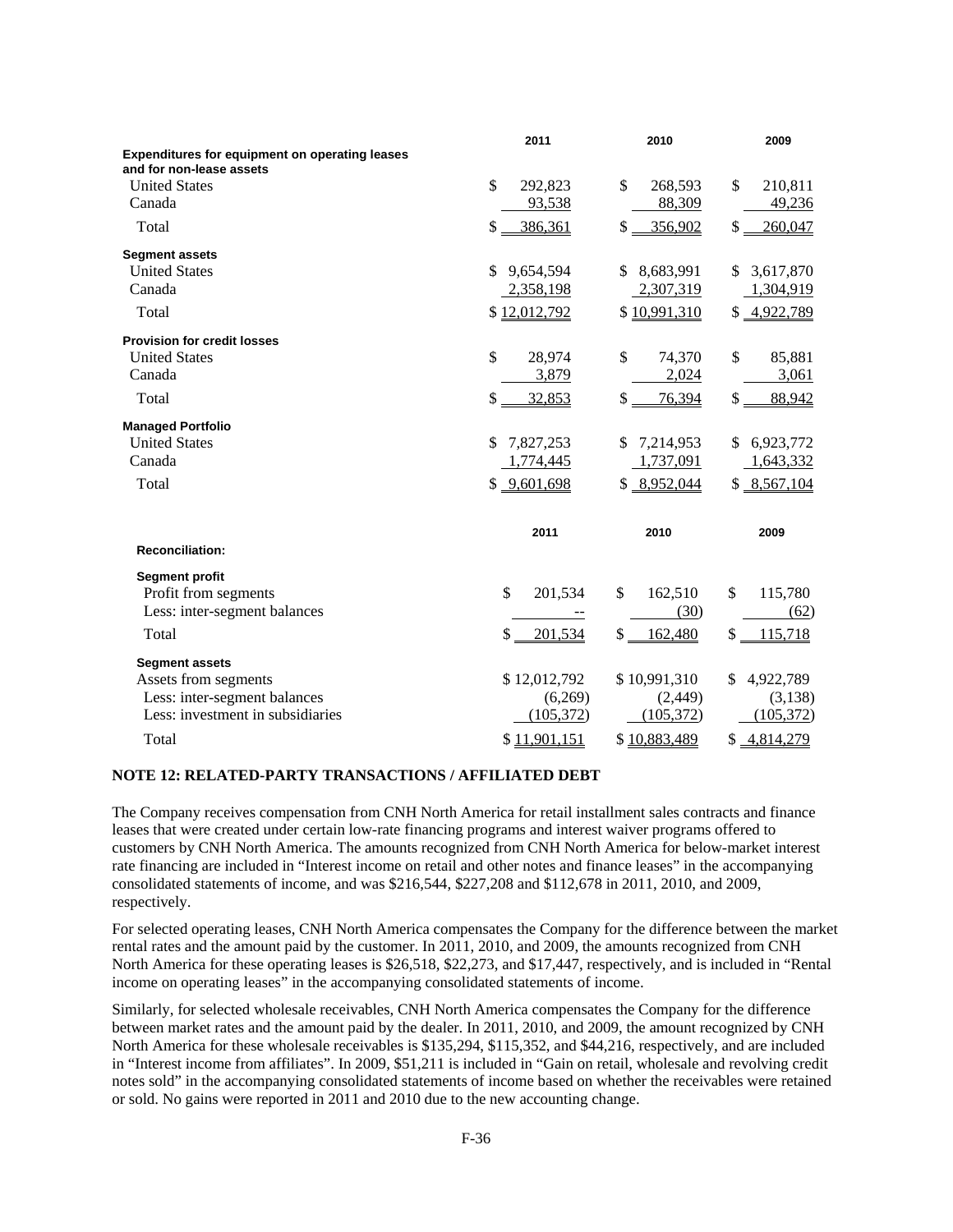The Company is also compensated for lending funds to CNH North America and other affiliates for various purposes.

The summary of the sources included in "Interest income from affiliates" in the accompanying consolidated statements of income at December 31, 2011, 2010, and 2009 is as follows:

|                                        | 2011    | 2010    | 2009   |
|----------------------------------------|---------|---------|--------|
| Wholesale subsidy – CNH North America  | 135.294 | 115.353 | 44.216 |
| Wholesale subsidy $-$ other affiliates | 1.928   |         |        |
| Lending funds – CNH North America      | 1,700   | 10.329  | 9.977  |
| Lending funds – other affiliates       | 22      | 1.220   | 1.307  |
| Total interest income from affiliates  | +38.944 | 26.902  | 55.500 |

Miscellaneous operating expenses charged by CNH America represent all personnel and administrative tasks CNH America performs on behalf of the Company.

For the years ended December 31, 2011, 2010, and 2009, the summary of "Fees charged by affiliates" in the accompanying consolidated statements of income is as follows:

|                                                    | 2011   | 2010   | 2009   |
|----------------------------------------------------|--------|--------|--------|
| Miscellaneous operating expenses – CNH America     | 61.700 | 61.164 | 57.167 |
| Miscellaneous operating expenses – CNH Global N.V. | 1.220  | 275    |        |
| Miscellaneous operating expenses – Fiat            |        |        |        |
| Total fees charged by affiliates                   | 62.945 | 61.464 |        |

As of December 31, 2011 and 2010, the Company has various accounts and notes receivable and debt with the following affiliates:

|                              |             | 2011            |               |             | 2010            |                         |
|------------------------------|-------------|-----------------|---------------|-------------|-----------------|-------------------------|
|                              | Rate        | <b>Maturity</b> | <b>Amount</b> | Rate        | <b>Maturity</b> | Amount                  |
| Affiliated receivables from: |             |                 |               |             |                 |                         |
| CNH America                  | 2.50%       | $-5$            | 65,335        | 2.46%       | $\sim$ $\sim$   | 43,780<br><sup>\$</sup> |
| CNH Canada Ltd.              | 1.33%       | $-$             | 115.816       | 3.30%       | $-$             | 75.938                  |
| Other affiliates             | 2.50%       | $- -$           | 12,766        | 2.46%       | $- -$           | 13,701                  |
| Total affiliated receivables |             |                 | 193,917<br>\$ |             |                 | 133,419<br>S            |
| Affiliated debt owed to:     |             |                 |               |             |                 |                         |
| CNH America                  | 2.50%-3.18% | Various \$      | 525,927       | 2.46%-4.44% |                 | Various \$ 1.104.257    |
| Fiat                         | 3.38%-7.00% | Various         | 293,343       | 4.38%-7.00% | <b>Various</b>  | 462,850                 |
| Total affiliated debt        |             |                 | \$<br>819,270 |             |                 | \$1,567,107             |

As a consequence of the Fiat demerger, the credit facilities provided by Fiat treasury subsidiaries which were outstanding as of December 31, 2010 were assigned to Fiat Industrial treasury subsidiaries on January 1, 2011. As a result of this assignment, the Company has no residual borrowing outstanding with Fiat treasury subsidiaries as of close of business January 1, 2011.

Maturities of affiliated debt as of December 31, 2011, are as follows:

| 2012                | S   | 735,732 |
|---------------------|-----|---------|
| 2013                |     | 62,487  |
| 2014                |     | 19,582  |
| 2015                |     | 1,469   |
| 2016 and thereafter |     | $- -$   |
| Total               | \$. | 819,270 |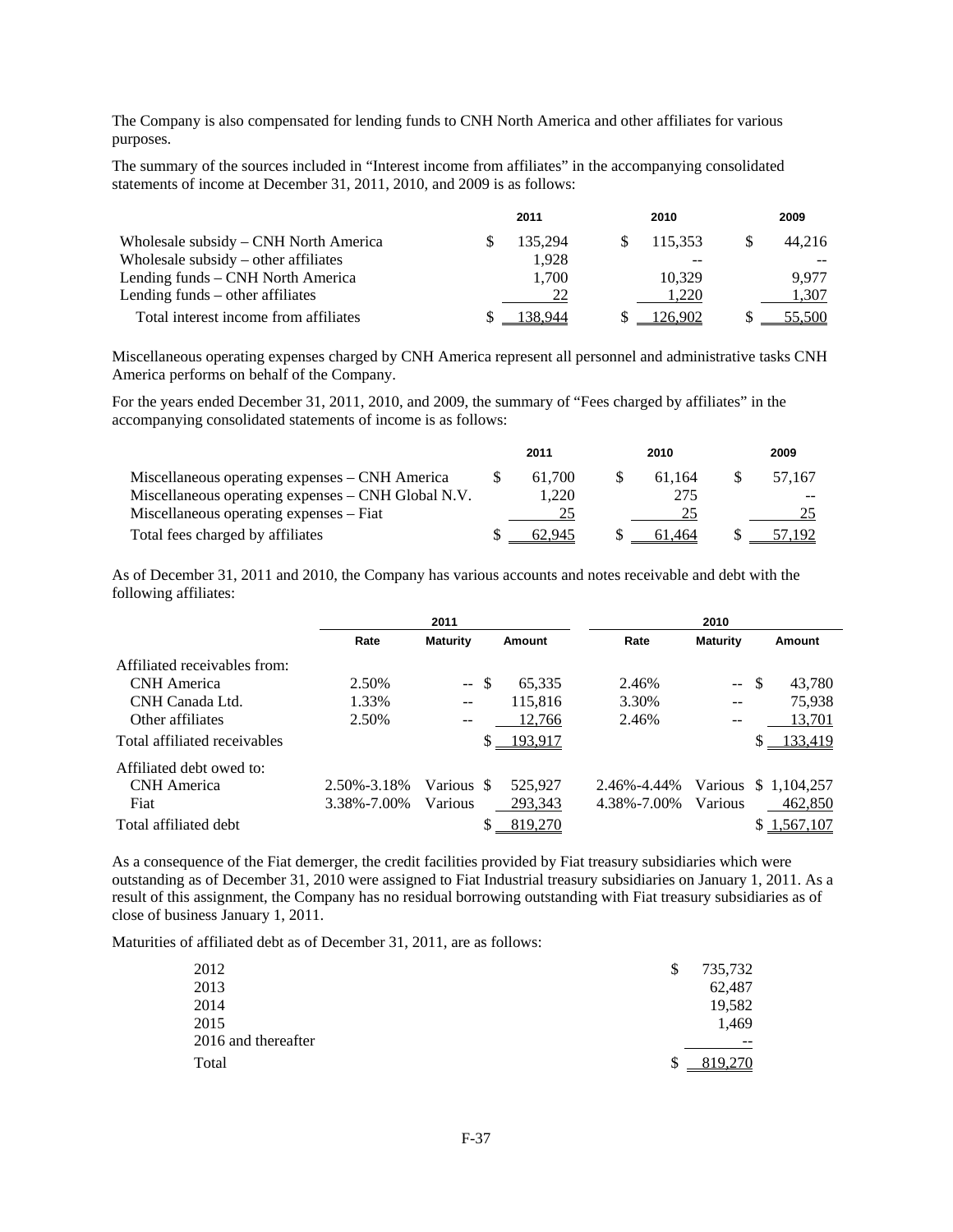Accounts payable and other accrued liabilities of \$24,221 and \$5,643, respectively, for the years ended December 31, 2011 and 2010, were payable to related parties. Interest expense to related affiliates was \$44,645, \$80,584 and \$102,564, respectively, for the years ended December 31, 2011, 2010 and 2009.

CNH Canada Ltd., an affiliated entity, owns 74,800,000 shares of preferred stock in CNH Capital Canada Ltd, one of the Company's subsidiaries. This is recorded in "Noncontrolling interest" in the stockholder's equity in the accompanying consolidated balance sheets. These shares earn dividends of LIBOR plus 1.2% per annum. The dividends are accrued annually and are recorded in "Net income attributed to the noncontrolling interest" in the consolidated statements of income. The accrued, but not declared, dividends are included in "Noncontrolling interest" in the stockholder's equity in the accompanying consolidated balance sheets.

# **NOTE 13: COMMITMENTS AND CONTINGENCIES**

# *Legal Matters*

The Company is party to various litigation matters and claims arising from its operations. Management believes that the outcome of these proceedings, individually and in the aggregate, will not have a material adverse effect on the Company's financial position or results of operations.

# *Guarantees*

The Company provides payment guarantees on financial debt of various CNH European affiliates for approximately \$292,300.

# *Commitments*

At December 31, 2011, the Company has various agreements to extend credit for the following managed portfolios:

|                                         | <b>Total Credit Limit</b> | <b>Utilized</b> | <b>Unfunded</b><br><b>Commitment</b> |  |
|-----------------------------------------|---------------------------|-----------------|--------------------------------------|--|
| Private label revolving charge accounts | \$ 3.668.743              | 265,177         | \$ 3.403,566                         |  |
| Wholesale and dealer financing          | 4.930.074                 | 2.866.512       | 2.063.562                            |  |

The private label revolving charge accounts are issued by the Company to retail customers for purchases of parts and services at CNH North America equipment dealers.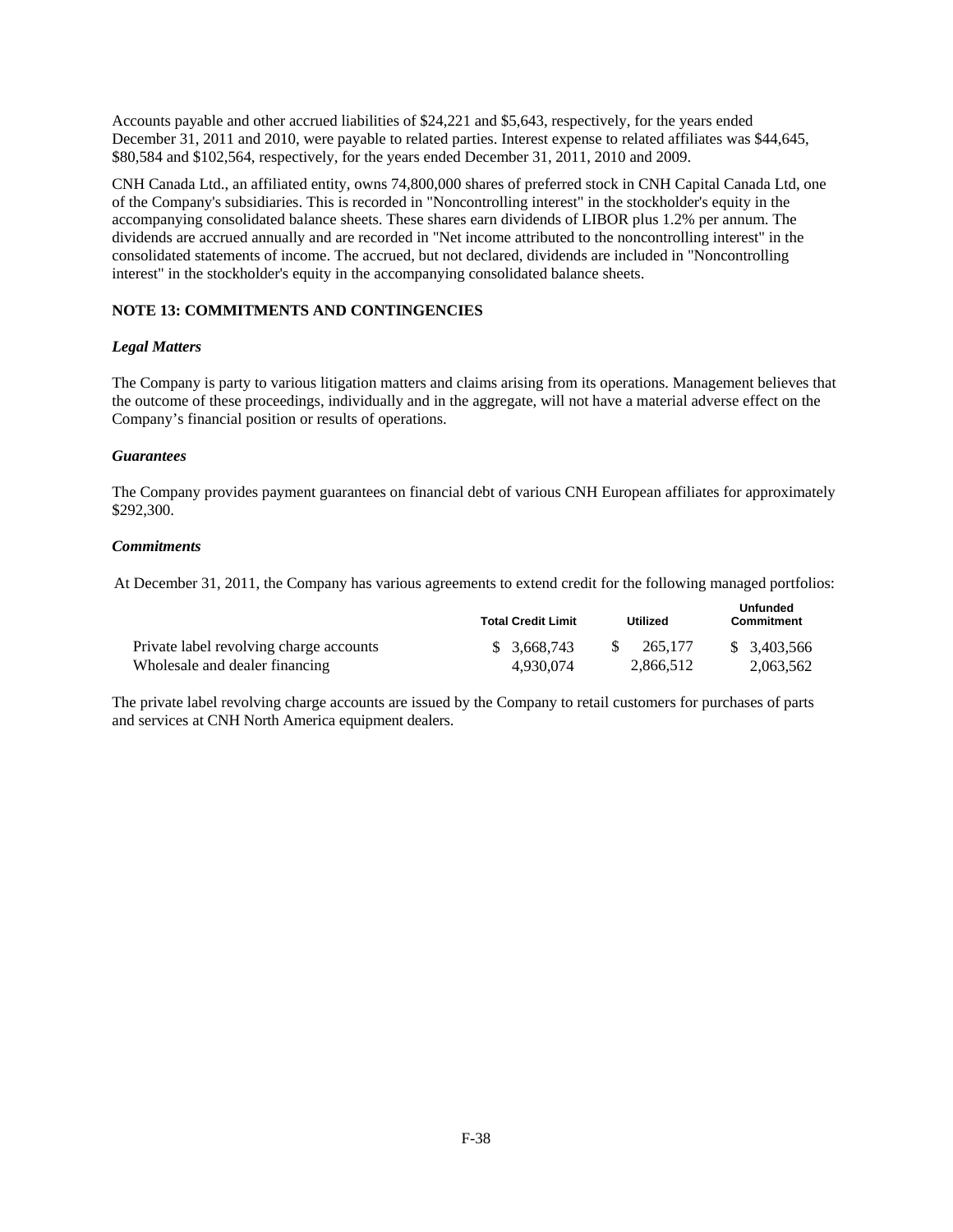# **NOTE 14: CONDENSED CONSOLIDATING FINANCIAL INFORMATION**

CNH Capital America LLC and New Holland Credit Company, LLC, which are wholly-owned subsidiaries of CNH Capital LLC (the "Guarantor Entities"), guarantee certain indebtedness of CNH Capital LLC. As the guarantees are full, unconditional, and joint and several and as the Guarantor Entities are wholly-owned by CNH Capital LLC, the Company has included the following condensed consolidating financial information as of December 31, 2011 and 2010 and for the three years ended December 31, 2011. The condensed consolidating financial information reflects investments in consolidated subsidiaries under the equity method of accounting.

|                                                                                        |                                  |                              | Condensed Statements of Income for the Year Ended December 31, 2011 |                             |               |
|----------------------------------------------------------------------------------------|----------------------------------|------------------------------|---------------------------------------------------------------------|-----------------------------|---------------|
|                                                                                        | <b>CNH Capital</b><br><b>LLC</b> | Guarantor<br><b>Entities</b> | All Other<br><b>Subsidiaries</b>                                    | <b>Eliminations</b>         | Consolidated  |
| <b>REVENUES</b>                                                                        |                                  |                              |                                                                     |                             |               |
| Interest income on retail and other notes                                              |                                  |                              |                                                                     |                             |               |
| and finance leases                                                                     | \$<br>$-$                        | 35,929<br>\$                 | 418,945<br>\$                                                       | \$                          | 454,874<br>\$ |
| Interest income from affiliates                                                        | $-$                              | 120,011                      | 137,000                                                             | (118,067)                   | 138,944       |
| Servicing fee income                                                                   | $-$                              | 72,087                       | 514                                                                 | (70, 854)                   | 1,747         |
| Rental income on operating leases                                                      | $\overline{a}$                   | 100,422                      | 63,825                                                              | $-$                         | 164,247       |
| Other income                                                                           |                                  | 29,237                       | 41,950                                                              | $\equiv$                    | 71,187        |
| Total revenues                                                                         | $- -$                            | 357,686                      | 662,234                                                             | (188, 921)                  | 830,999       |
| <b>EXPENSES</b>                                                                        |                                  |                              |                                                                     |                             |               |
| Interest expense:                                                                      |                                  |                              |                                                                     |                             |               |
| Interest expense to third parties                                                      | 8,184                            | (755)                        | 216,760                                                             |                             | 224,189       |
| Interest expense to affiliates                                                         | 190                              | 131,869                      | 30,653                                                              | (118,067)                   | 44,645        |
| Total interest expense                                                                 | 8,374                            | 131,114                      | 247,413                                                             | (118,067)                   | 268,834       |
| Operating expenses:                                                                    |                                  |                              |                                                                     |                             |               |
| Fees charged by affiliates                                                             | $-$                              | 50,055                       | 83,744                                                              | (70, 854)                   | 62,945        |
| Provision for credit losses                                                            | $\overline{a}$                   | 31,463                       | 1,390                                                               | --                          | 32,853        |
| Other than temporary impairment of retained interests                                  |                                  | 30                           | 785                                                                 | $\overline{a}$              | 815           |
| Depreciation of equipment on operating leases                                          | $-$                              | 66,279                       | 44,035                                                              | $\overline{a}$              | 110,314       |
| Other expenses                                                                         | 1                                | 29,213                       | 6,437                                                               | --                          | 35,651        |
| Total operating expenses                                                               | $\sim$ 1                         | 177,040                      | 136,391                                                             | (70, 854)                   | 242,578       |
| Total expenses                                                                         | 8,375                            | 308,154                      | 383,804                                                             | (188, 921)                  | 511,412       |
| Income (loss) before income taxes and equity in income                                 |                                  |                              |                                                                     |                             |               |
| of consolidated subsidiaries accounted for under the                                   |                                  |                              |                                                                     |                             |               |
| equity method                                                                          | (8,375)                          | 49,532                       | 278,430                                                             | $\overline{a}$              | 319,587       |
| Income tax (benefit) provision                                                         | (3,282)                          | 18,830                       | 102,505                                                             | $-$                         | 118,053       |
| Equity in income of consolidated subsidiaries accounted<br>for under the equity method |                                  |                              |                                                                     |                             |               |
|                                                                                        | 205,139                          | 174,437                      | $ \sim$                                                             | (379, 576)                  | $ \sim$       |
| <b>NET INCOME</b>                                                                      | 200,046                          | 205,139                      | 175,925                                                             | (379, 576)                  | 201,534       |
| Net income attributed to the noncontrolling interest                                   |                                  |                              | (1,488)                                                             | $\mathcal{L}_{\mathcal{F}}$ | (1,488)       |
| NET INCOME ATTRIBUTABLE                                                                |                                  |                              |                                                                     |                             |               |
| TO CNH CAPITAL LLC                                                                     | \$200,046                        | \$205,139                    | \$<br>174,437                                                       | \$ (379,576)                | \$<br>200,046 |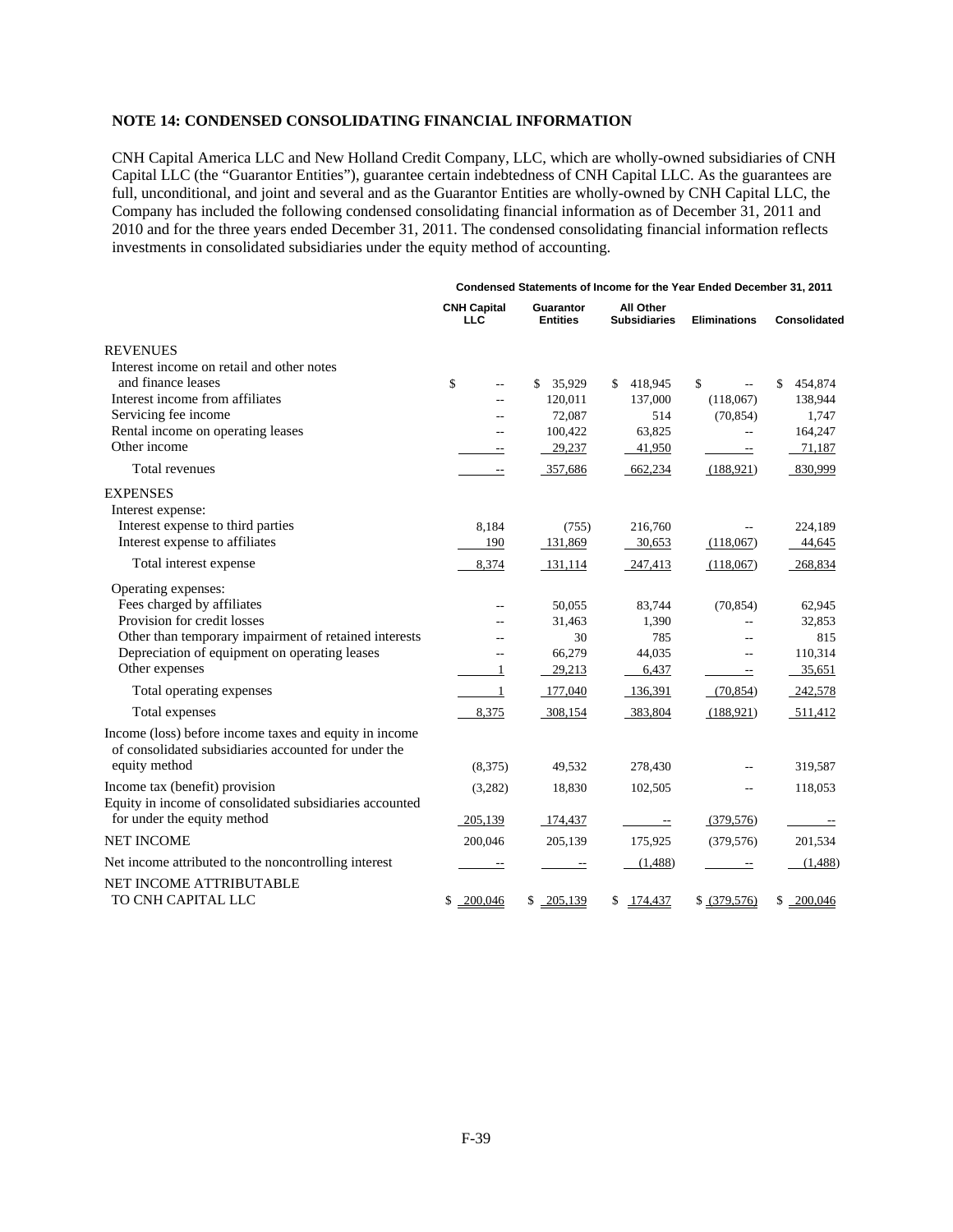|                                                    | Condensed Balance Sheets as of December 31, 2011 |                              |                                  |                     |                     |  |  |  |
|----------------------------------------------------|--------------------------------------------------|------------------------------|----------------------------------|---------------------|---------------------|--|--|--|
|                                                    | <b>CNH Capital</b><br><b>LLC</b>                 | Guarantor<br><b>Entities</b> | All Other<br><b>Subsidiaries</b> | <b>Eliminations</b> | <b>Consolidated</b> |  |  |  |
| <b>ASSETS</b>                                      |                                                  |                              |                                  |                     |                     |  |  |  |
| Cash and cash equivalents                          | \$                                               | \$.<br>306,208               | \$<br>287,885                    | \$                  | \$<br>594,093       |  |  |  |
| Restricted cash                                    | $\overline{a}$                                   | 100                          | 767,259                          |                     | 767,359             |  |  |  |
| Receivables, less allowance for credit losses      |                                                  | 834,392                      | 8,552,157                        |                     | 9,386,549           |  |  |  |
| Retained interests in securitized receivables      |                                                  | 6,464                        | 15,103                           | (4,278)             | 17,289              |  |  |  |
| Affiliated accounts and notes receivable           | 641,566                                          | 1,184,507                    | 1,436,347                        | (3,068,503)         | 193,917             |  |  |  |
| Equipment on operating leases, net                 |                                                  | 377,294                      | 270,323                          |                     | 647,617             |  |  |  |
| Equipment held for sale                            |                                                  | 27,106                       | 5,025                            |                     | 32,131              |  |  |  |
| Investments in consolidated subsidiaries accounted |                                                  |                              |                                  |                     |                     |  |  |  |
| for under the equity method                        | 1,203,432                                        | 1,567,061                    |                                  | (2,770,493)         |                     |  |  |  |
| Goodwill and intangible assets                     | --                                               | 84,720                       | 35,369                           |                     | 120,089             |  |  |  |
| Other assets                                       | 13,588                                           | 33,283                       | 95,236                           |                     | 142,107             |  |  |  |
| <b>TOTAL</b>                                       | \$1,858,586                                      | \$4,421,135                  | \$11,464,704                     | \$ (5,843,274)      | \$11,901,151        |  |  |  |
| <b>LIABILITIES AND STOCKHOLDER'S EQUITY</b>        |                                                  |                              |                                  |                     |                     |  |  |  |
| <b>LIABILITIES:</b>                                |                                                  |                              |                                  |                     |                     |  |  |  |
| Short-term debt, including current maturities      |                                                  |                              |                                  |                     |                     |  |  |  |
| of long-term debt                                  | \$                                               | 160,200<br>\$.               | \$4,635,835                      | \$                  | 4,796,035<br>\$     |  |  |  |
| Accounts payable and other accrued liabilities     | 6.777                                            | 2,265,212                    | 528,047                          | (2,349,208)         | 450,828             |  |  |  |
| Affiliated debt                                    | 9,453                                            | 602,960                      | 930,430                          | (723, 573)          | 819,270             |  |  |  |
| Long-term debt                                     | 650,000                                          | 189,331                      | 3,748,442                        |                     | 4,587,773           |  |  |  |
| <b>Total liabilities</b>                           | 666,230                                          | 3,217,703                    | 9,842,754                        | (3,072,781)         | 10,653,906          |  |  |  |
| STOCKHOLDER'S EQUITY                               | 1,192,356                                        | 1,203,432                    | 1,621,950                        | (2,770,493)         | 1,247,245           |  |  |  |
| <b>TOTAL</b>                                       | \$1,858,586                                      | \$4,421,135                  | \$11,464,704                     | \$ (5,843,274)      | \$11,901,151        |  |  |  |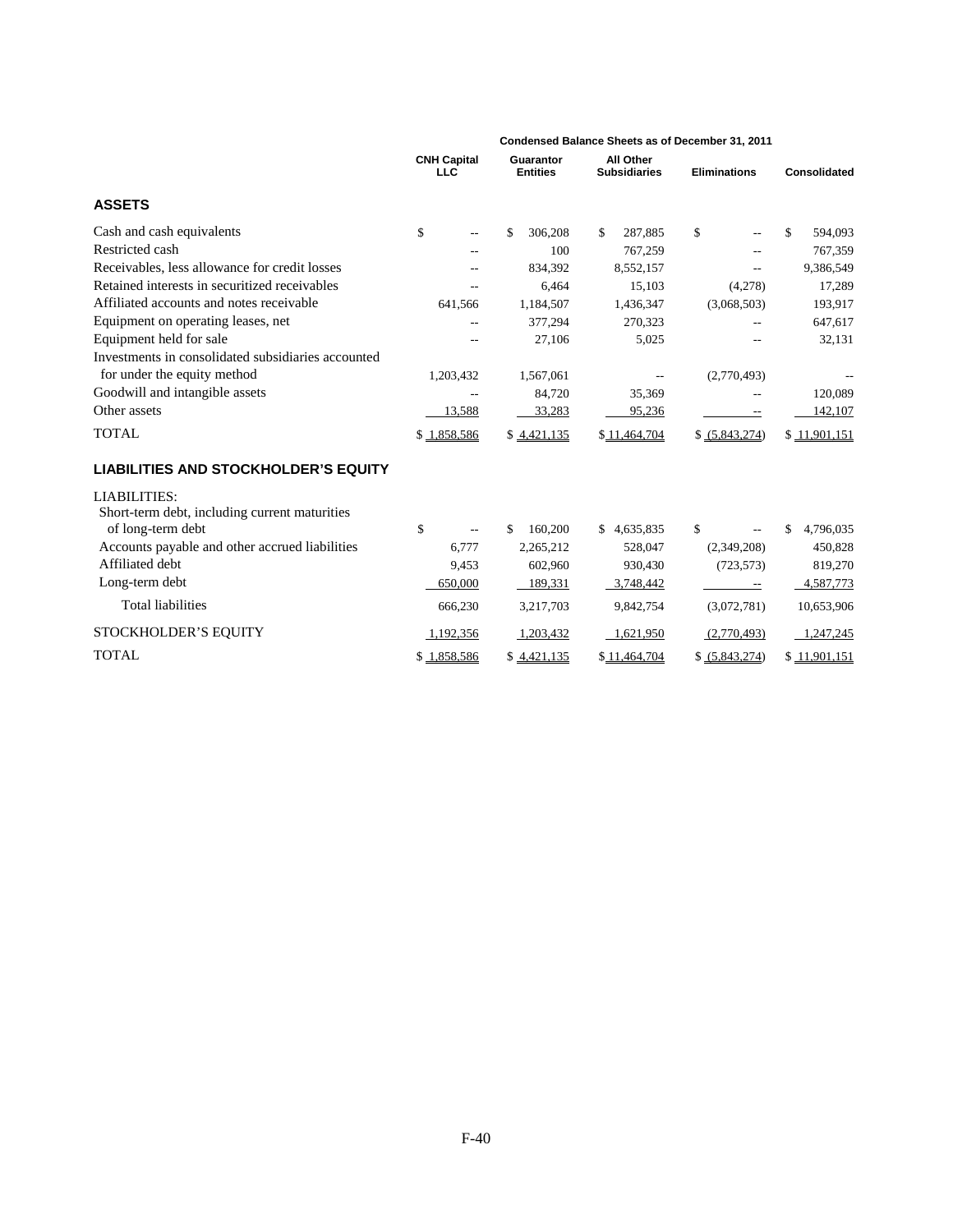|                                                    | <b>CNH Capital</b><br><b>LLC</b> | Guarantor<br><b>Entities</b> | <b>All Other</b><br><b>Subsidiaries</b> | <b>Eliminations</b> | Consolidated   |
|----------------------------------------------------|----------------------------------|------------------------------|-----------------------------------------|---------------------|----------------|
| CASH FLOWS FROM OPERATING ACTIVITIES:              |                                  |                              |                                         |                     |                |
| Net cash from (used in) operating activities       | \$ (653,183)                     | \$<br>859,941                | \$<br>235,827                           | \$<br>22,517        | \$<br>465,102  |
| CASH FLOW FROM INVESTING ACTIVITIES:               |                                  |                              |                                         |                     |                |
| Cost of receivables acquired                       |                                  | (14, 454, 152)               | (15,762,983)                            | 12,180,227          | (18,036,908)   |
| Proceeds from sales and collections of receivables |                                  | 14,525,124                   | 14,871,686                              | (12, 179, 172)      | 17,217,638     |
| Purchase of equipment on operating leases, net     |                                  | (84, 523)                    | (63, 813)                               |                     | (148, 336)     |
| Other investing activities                         |                                  | (933)                        | 1,986                                   |                     | 1,053          |
| Net cash from (used in) investing activities       |                                  | (14, 484)                    | (953, 124)                              | 1,055               | (966, 553)     |
| <b>CASH FLOWS FROM FINANCING ACTIVITIES:</b>       |                                  |                              |                                         |                     |                |
| Intercompany activity                              | 3,183                            | (683, 368)                   | (38, 753)                               | (23, 572)           | (742, 510)     |
| Net increase in indebtedness                       | 650,000                          | 28,832                       | 823,430                                 |                     | 1,502,262      |
| Dividends to CNH America LLC                       |                                  | (85,000)                     |                                         |                     | (85,000)       |
| Net cash from (used in) financing activities       | 653,183                          | (739, 536)                   | 784,677                                 | (23,572)            | 674,752        |
| <b>INCREASE IN CASH AND</b>                        |                                  |                              |                                         |                     |                |
| <b>CASH EQUIVALENTS</b>                            |                                  | 105,921                      | 67,380                                  |                     | 173,301        |
| CASH AND CASH EQUIVALENTS:                         |                                  |                              |                                         |                     |                |
| Beginning of year                                  |                                  | 200,287                      | 220,505                                 |                     | 420,792        |
| End of year                                        |                                  | 306.208                      | 287.885                                 | \$                  | \$.<br>594.093 |

**Condensed Statements of Cash Flow for the Year Ended December 31, 2011**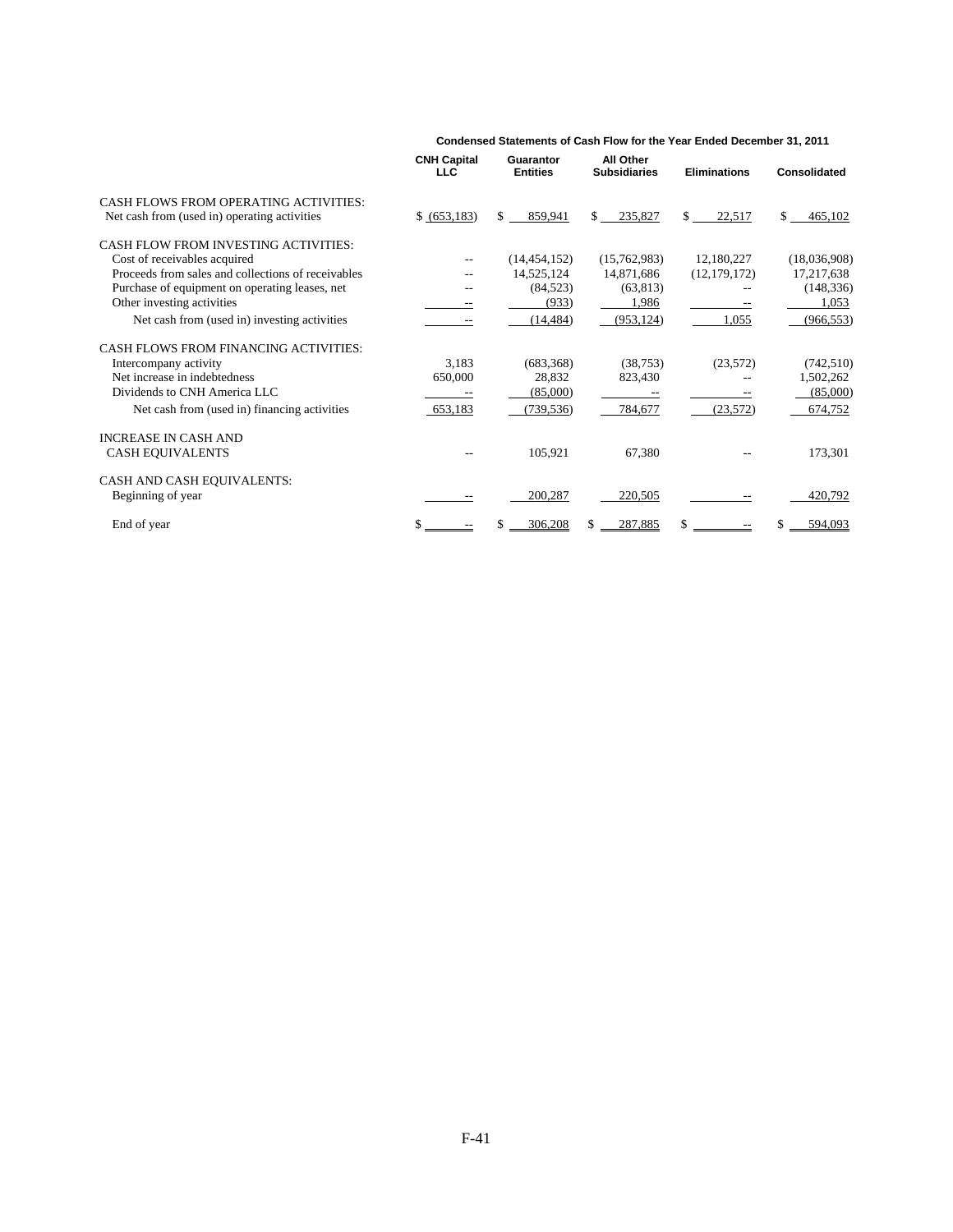|                                                                                                                | <b>CNH Capital</b><br><b>LLC</b> | Guarantor<br><b>Entities</b> | All Other<br><b>Subsidiaries</b> | <b>Eliminations</b>      | Consolidated  |
|----------------------------------------------------------------------------------------------------------------|----------------------------------|------------------------------|----------------------------------|--------------------------|---------------|
| <b>REVENUES</b>                                                                                                |                                  |                              |                                  |                          |               |
| Interest income on retail and other notes                                                                      |                                  |                              |                                  |                          |               |
| and finance leases                                                                                             | \$<br>$-$                        | 48,155<br>\$                 | 446,604<br>S.                    | \$                       | 494,759<br>\$ |
| Interest income from affiliates                                                                                | $\overline{a}$                   | 111,894                      | 99,345                           | (84, 337)                | 126,902       |
| Gain on retail, wholesale and revolving credit notes sold                                                      |                                  | 38                           | $\mathbf{L}$                     |                          | 38            |
| Servicing fee income                                                                                           |                                  | 68,145                       | 1,419                            | (66, 224)                | 3,340         |
| Rental income on operating leases                                                                              | $\overline{a}$                   | 121,881                      | 41,381                           |                          | 163,262       |
| Other income                                                                                                   | $-\, -$                          | 30,695                       | 44,555                           | $- -$                    | 75,250        |
| Total revenues                                                                                                 | $\overline{\phantom{a}}$         | 380,808                      | 633,304                          | (150, 561)               | 863,551       |
| <b>EXPENSES</b>                                                                                                |                                  |                              |                                  |                          |               |
| Interest expense:                                                                                              |                                  |                              |                                  |                          |               |
| Interest expense to third parties                                                                              | $\overline{\phantom{m}}$         | 20,296                       | 212,152                          |                          | 232,448       |
| Interest expense to affiliates                                                                                 | 155                              | 121,999                      | 42,767                           | (84, 337)                | 80,584        |
| Total interest expense                                                                                         | 155                              | 142,295                      | 254,919                          | (84, 337)                | 313,032       |
| Operating expenses:                                                                                            |                                  |                              |                                  |                          |               |
| Fees charged by affiliates                                                                                     | $-$                              | 50,613                       | 77,075                           | (66, 224)                | 61,464        |
| Provision for credit losses                                                                                    |                                  | 70,981                       | 5,413                            |                          | 76,394        |
| Other than temporary impairment of retained interests                                                          | $\overline{a}$                   | $-$                          | 4,108                            |                          | 4,108         |
| Depreciation of equipment on operating leases                                                                  | $\overline{a}$                   | 87,838                       | 30,010                           | $\sim$                   | 117,848       |
| Other expenses                                                                                                 | 1                                | 27,208                       | 15,949                           | $\hspace{0.05cm} \dashv$ | 43,158        |
| Total operating expenses                                                                                       | -1                               | 236,640                      | 132,555                          | (66, 224)                | 302,972       |
| Total expenses                                                                                                 | 156                              | 378,935                      | 387,474                          | (150, 561)               | 616,004       |
| Income (loss) before income taxes and equity in income<br>of consolidated subsidiaries accounted for under the |                                  |                              |                                  |                          |               |
| equity method                                                                                                  | (156)                            | 1,873                        | 245,830                          |                          | 247,547       |
| Income tax (benefit) provision<br>Equity in income of consolidated subsidiaries accounted                      | (62)                             | 1,303                        | 83,826                           |                          | 85,067        |
| for under the equity method                                                                                    | 160,713                          | 160,143                      | $\overline{\phantom{a}}$         | (320, 856)               |               |
| <b>NET INCOME</b>                                                                                              | 160,619                          | 160,713                      | 162,004                          | (320, 856)               | 162,480       |
| Net income attributed to the noncontrolling interest                                                           |                                  |                              | (1,861)                          | $\overline{\phantom{a}}$ | (1,861)       |
| NET INCOME ATTRIBUTABLE TO                                                                                     |                                  |                              |                                  |                          |               |
| CNH CAPITAL LLC                                                                                                | \$<br>160,619                    | \$160,713                    | \$160,143                        | \$ (320, 856)            | \$160,619     |

**Condensed Statements of Income for the Year Ended December 31, 2010**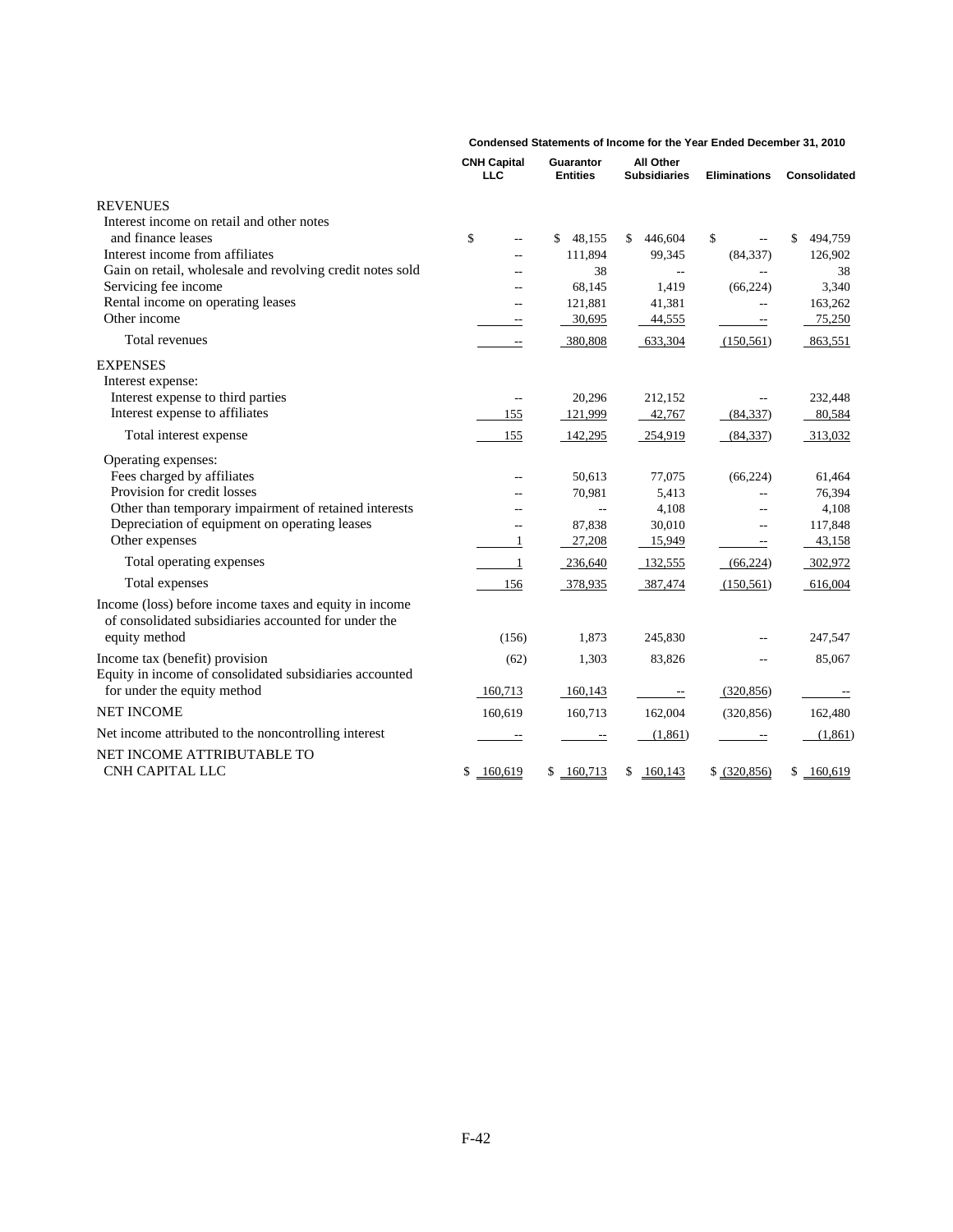|                                                    | Condensed Balance Sheets as of December 31, 2010 |                              |                                         |                     |                 |  |  |
|----------------------------------------------------|--------------------------------------------------|------------------------------|-----------------------------------------|---------------------|-----------------|--|--|
|                                                    | <b>CNH Capital</b><br><b>LLC</b>                 | Guarantor<br><b>Entities</b> | <b>All Other</b><br><b>Subsidiaries</b> | <b>Eliminations</b> | Consolidated    |  |  |
| <b>ASSETS</b>                                      |                                                  |                              |                                         |                     |                 |  |  |
| Cash and cash equivalents                          | \$                                               | \$<br>200,287                | \$<br>220,505                           | \$                  | \$<br>420,792   |  |  |
| Restricted cash                                    |                                                  | 100                          | 773,154                                 |                     | 773,254         |  |  |
| Receivables, less allowance for credit losses      |                                                  | 928,022                      | 7,699,191                               |                     | 8,627,213       |  |  |
| Retained interests in securitized receivables      |                                                  | 19,641                       | 21,495                                  | (3,222)             | 37,914          |  |  |
| Affiliated accounts and notes receivable           | 285                                              | 955,399                      | 1,208,725                               | (2,030,990)         | 133,419         |  |  |
| Equipment on operating leases, net                 |                                                  | 359,050                      | 254,843                                 |                     | 613,893         |  |  |
| Equipment held for sale                            |                                                  | 33,132                       | 13,264                                  |                     | 46,396          |  |  |
| Investments in consolidated subsidiaries accounted |                                                  |                              |                                         |                     |                 |  |  |
| for under the equity method                        | 1,100,219                                        | 1,408,487                    |                                         | (2,508,706)         |                 |  |  |
| Goodwill and intangible assets                     |                                                  | 84,656                       | 36,368                                  |                     | 121,024         |  |  |
| Other assets                                       | 19                                               | $\overline{\phantom{a}}$     | 159,255                                 | (49,690)            | 109,584         |  |  |
| <b>TOTAL</b>                                       | \$1,100,523                                      | \$ 3,988,774                 | \$10,386,800                            | \$ (4,592,608)      | \$10,883,489    |  |  |
| <b>LIABILITIES AND STOCKHOLDER'S EQUITY</b>        |                                                  |                              |                                         |                     |                 |  |  |
| <b>LIABILITIES:</b>                                |                                                  |                              |                                         |                     |                 |  |  |
| Short-term debt, including current maturities      |                                                  |                              |                                         |                     |                 |  |  |
| of long-term debt                                  | \$                                               | 141,563                      | \$ 3,734,369                            | \$                  | 3,875,932<br>\$ |  |  |
| Accounts payable and other accrued liabilities     | 18                                               | 1,281,528                    | 351,271                                 | (1,383,901)         | 248,916         |  |  |
| Affiliated debt                                    | 6,269                                            | 1,286,329                    | 974,510                                 | (700,001)           | 1,567,107       |  |  |
| Long-term debt                                     |                                                  | 179,135                      | 3,864,762                               |                     | 4,043,897       |  |  |
| <b>Total liabilities</b>                           | 6,287                                            | 2,888,555                    | 8,924,912                               | (2,083,902)         | 9,735,852       |  |  |
| STOCKHOLDER'S EQUITY                               | 1,094,236                                        | 1,100,219                    | 1,461,888                               | (2,508,706)         | 1,147,637       |  |  |
| <b>TOTAL</b>                                       | \$1,100,523                                      | \$3,988,774                  | \$10,386,800                            | \$ (4,592,608)      | \$10,883,489    |  |  |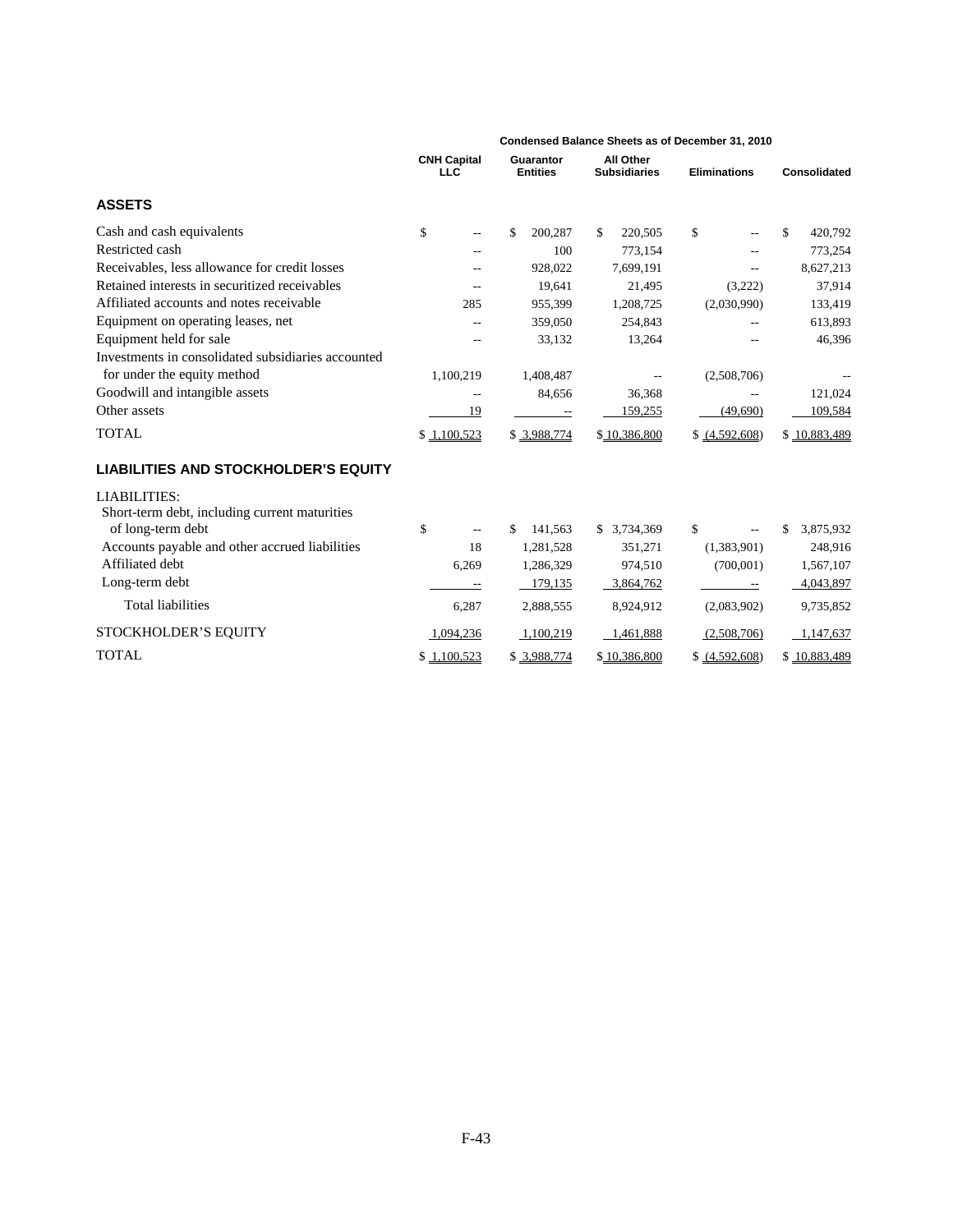|                                                           | <b>CNH Capital</b><br><b>LLC</b> | Guarantor<br><b>Entities</b> | <b>All Other</b><br><b>Subsidiaries</b> | <b>Eliminations</b> | <b>Consolidated</b>     |
|-----------------------------------------------------------|----------------------------------|------------------------------|-----------------------------------------|---------------------|-------------------------|
| CASH FLOWS FROM OPERATING ACTIVITIES:                     |                                  |                              |                                         |                     |                         |
| Net cash from (used in) operating activities              | \$.<br>(155)                     | \$.<br>692,810               | $\mathbf{s}$<br>(275, 287)              | \$<br>(60, 341)     | $\mathbf{s}$<br>357,027 |
| CASH FLOW FROM INVESTING ACTIVITIES:                      |                                  |                              |                                         |                     |                         |
| Cost of receivables acquired                              |                                  | (12, 375, 373)               | (13,766,266)                            | 10,407,997          | (15,733,642)            |
| Proceeds from sales and collections of receivables        | --                               | 12,318,165                   | 13,545,171                              | (10, 407, 997)      | 15,455,339              |
| Decrease (increase) in restricted cash                    |                                  | 1,992                        | (148, 340)                              |                     | (146, 348)              |
| Purchase (disposal) of equipment on operating leases, net |                                  | 14,365                       | (145, 406)                              |                     | (131, 041)              |
| Other investing activities                                |                                  | (1,199)                      |                                         |                     | (1,199)                 |
| Net cash from (used in) investing activities              |                                  | (42,050)                     | (514, 841)                              |                     | (556, 891)              |
| <b>CASH FLOWS FROM FINANCING ACTIVITIES:</b>              |                                  |                              |                                         |                     |                         |
| Intercompany activity                                     | 155                              | (314,591)                    | (220, 583)                              | (20, 931)           | (555, 950)              |
| Net increase in indebtedness                              |                                  | 4,870                        | 1,068,721                               | --                  | 1,073,591               |
| Issuance of common stock                                  |                                  |                              |                                         | (1)                 |                         |
| Redemption of paid in capital                             |                                  | $- -$                        | (81,273)                                | 81,273              |                         |
| Dividends to CNH America LLC                              |                                  | (295,000)                    |                                         |                     | (295,000)               |
| Net cash from (used in) financing activities              | 155                              | (604, 721)                   | 766,866                                 | 60.341              | 222,641                 |
| INCREASE (DECREASE) IN CASH AND                           |                                  |                              |                                         |                     |                         |
| <b>CASH EQUIVALENTS</b>                                   |                                  | 46,039                       | (23, 262)                               |                     | 22,777                  |
| CASH AND CASH EQUIVALENTS:                                |                                  |                              |                                         |                     |                         |
| Beginning of year                                         | $\overline{\phantom{m}}$         | 154,248                      | 243,767                                 |                     | 398,015                 |
| End of year                                               |                                  | 200,287                      | 220,505                                 |                     | 420,792                 |

#### **Condensed Statements of Cash Flow for the Year Ended December 31, 2010**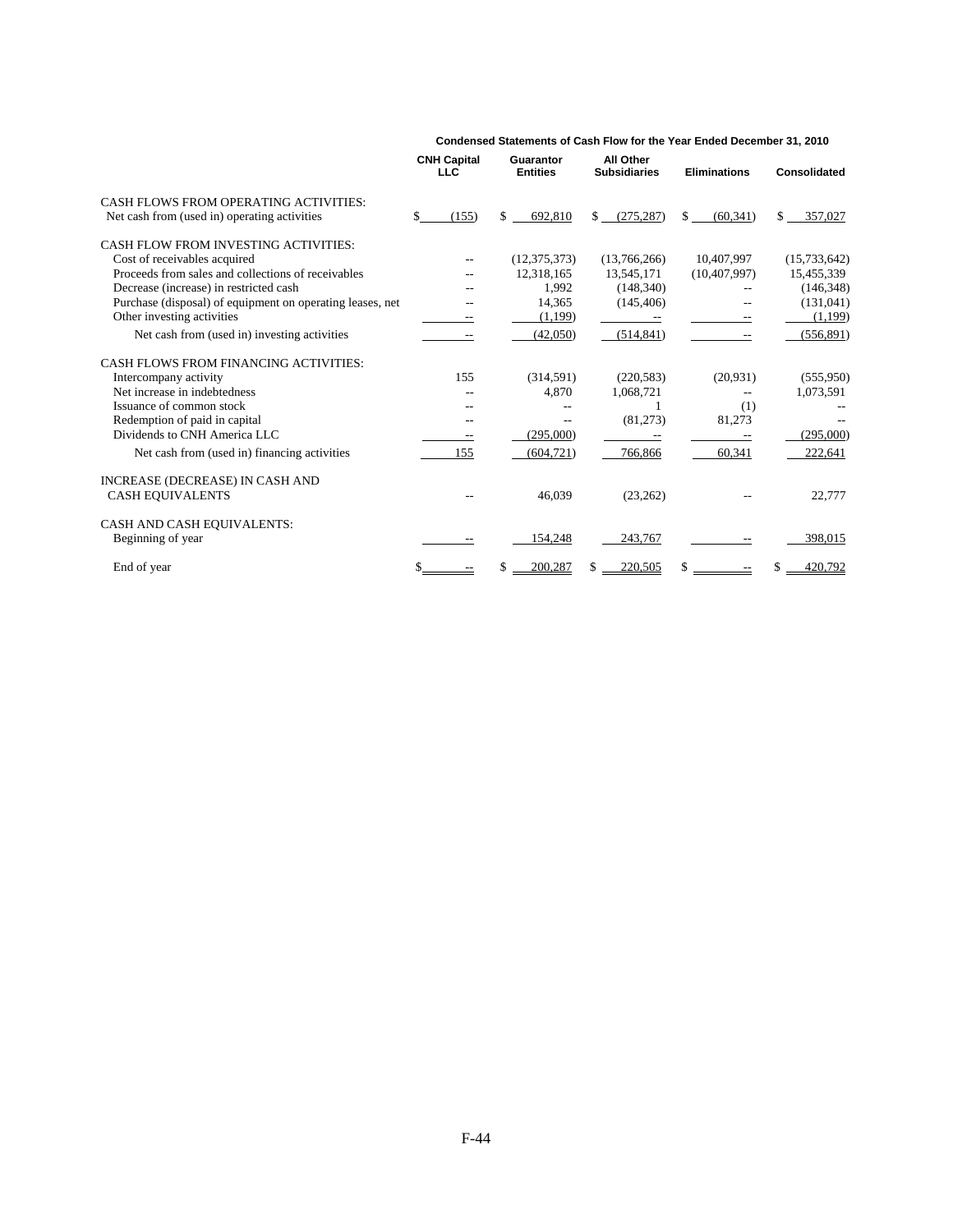|                                                                                                                | <b>CNH Capital</b><br><b>LLC</b> | <b>Guarantor</b><br><b>Entities</b> | All Other<br><b>Subsidiaries</b> | <b>Eliminations</b>                   | Consolidated  |
|----------------------------------------------------------------------------------------------------------------|----------------------------------|-------------------------------------|----------------------------------|---------------------------------------|---------------|
| <b>REVENUES</b>                                                                                                |                                  |                                     |                                  |                                       |               |
| Interest income on retail and other notes                                                                      |                                  |                                     |                                  |                                       |               |
| and finance leases                                                                                             | \$<br>$-$                        | \$<br>82,432                        | \$<br>153,805                    | \$                                    | \$<br>236,237 |
| Interest income from affiliates                                                                                | $-$                              | 48,310                              | 55,174                           | (47,984)                              | 55,500        |
| Gain on retail, wholesale and revolving credit notes sold                                                      |                                  | (18, 326)                           | 165,787                          | $\sim$                                | 147,461       |
| Servicing fee income                                                                                           |                                  | 72,806                              | 9,515                            | (24, 380)                             | 57,941        |
| Rental income on operating leases                                                                              | $-$                              | 123,942                             | 31,909                           | $\overline{a}$                        | 155,851       |
| Other income                                                                                                   | $\overline{\phantom{m}}$         | 27,010                              | 22,200                           | $\overline{\phantom{a}}$              | 49,210        |
| Total revenues                                                                                                 | $\sim$                           | 336,174                             | 438,390                          | (72, 364)                             | 702,200       |
| <b>EXPENSES</b>                                                                                                |                                  |                                     |                                  |                                       |               |
| Interest expense:                                                                                              |                                  |                                     |                                  |                                       |               |
| Interest expense to third parties                                                                              | $\overline{\phantom{m}}$         | 41,657                              | 35,911                           |                                       | 77,568        |
| Interest expense to affiliates                                                                                 | 110                              | 105,731                             | 44,707                           | (47,984)                              | 102,564       |
| Total interest expense                                                                                         | 110                              | 147,388                             | 80,618                           | (47,984)                              | 180,132       |
| Operating expenses:                                                                                            |                                  |                                     |                                  |                                       |               |
| Fees charged by affiliates                                                                                     |                                  | 55,769                              | 25,803                           | (24, 380)                             | 57,192        |
| Provision for credit losses                                                                                    |                                  | 43,255                              | 45,687                           |                                       | 88,942        |
| Other than temporary impairment of retained interests                                                          |                                  | $\overline{\phantom{a}}$            | 37,468                           | $\overline{a}$                        | 37,468        |
| Depreciation of equipment on operating leases                                                                  |                                  | 93,777                              | 22,392                           | $-$                                   | 116,169       |
| Other expenses                                                                                                 | 1                                | 40,642                              | 13,635                           | $\hspace{0.05cm}$ – $\hspace{0.05cm}$ | 54,278        |
| Total operating expenses                                                                                       | -1                               | 233,443                             | 144,985                          | (24, 380)                             | 354,049       |
| Total expenses                                                                                                 | 111                              | 380,831                             | 225,603                          | (72, 364)                             | 534,181       |
| Income (loss) before income taxes and equity in income<br>of consolidated subsidiaries accounted for under the |                                  |                                     |                                  |                                       |               |
| equity method                                                                                                  | (111)                            | (44, 657)                           | 212,787                          |                                       | 168,019       |
| Income tax (benefit) provision                                                                                 | (48)                             | (23,094)                            | 75,443                           |                                       | 52,301        |
| Equity in income of consolidated subsidiaries accounted<br>for under the equity method                         | 113,339                          | 134,902                             | $\overline{\phantom{a}}$         | (248, 241)                            |               |
| <b>NET INCOME</b>                                                                                              | 113,276                          | 113,339                             | 137,344                          | (248, 241)                            | 115,718       |
| Net income attributed to the noncontrolling interest                                                           | $\overline{\phantom{a}}$         | $\overline{\phantom{a}}$            | (2, 442)                         | $\overline{\phantom{a}}$              | (2, 442)      |
| NET INCOME ATTRIBUTABLE TO<br><b>CNH CAPITAL LLC</b>                                                           | \$<br>113,276                    | \$113,339                           | 134,902<br>\$                    | \$ (248,241)                          | \$113,276     |

**Condensed Statements of Income for the Year Ended December 31, 2009**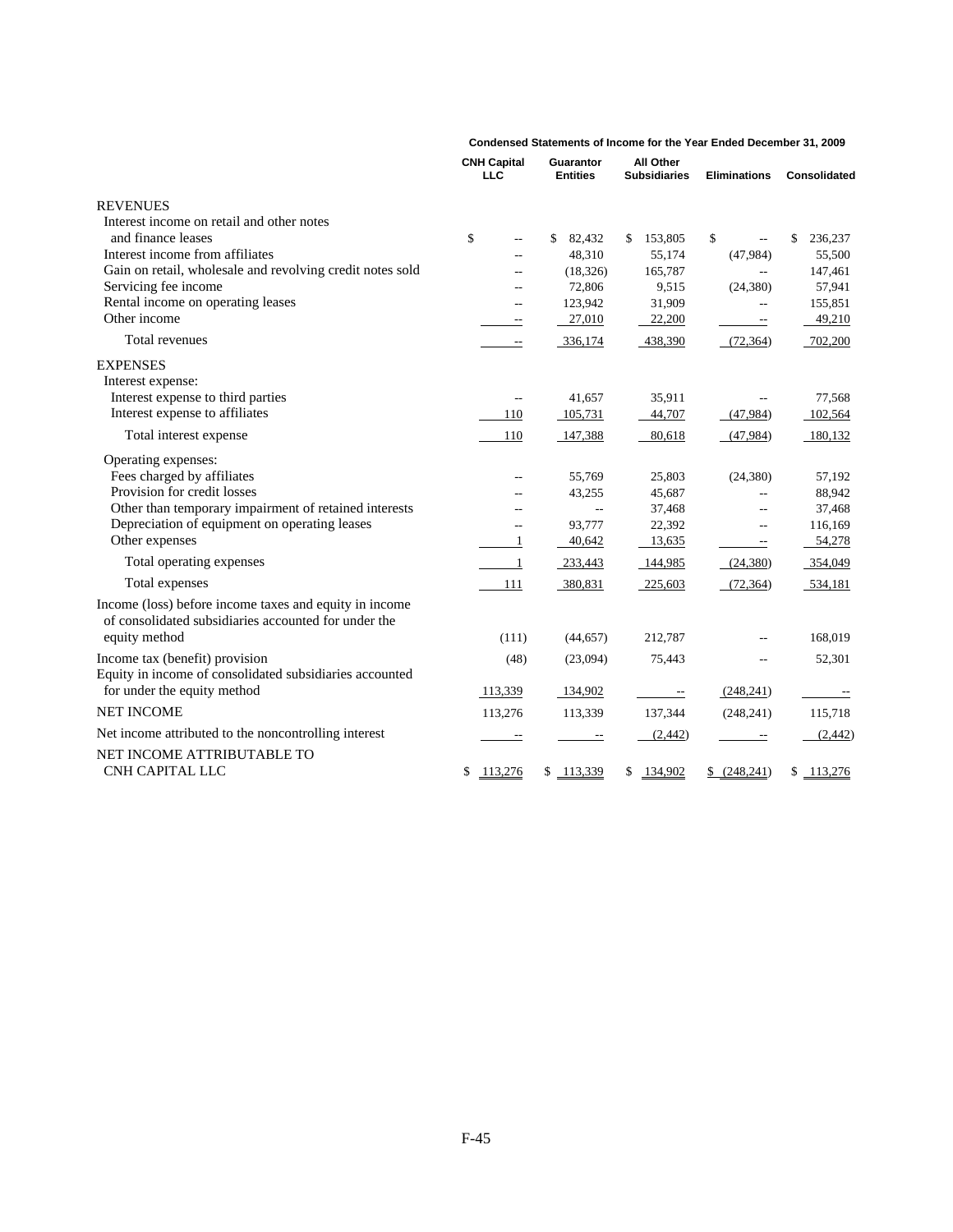|                                                                                       | <b>CNH Capital</b><br><b>LLC</b> | Guarantor<br><b>Entities</b> | All Other<br><b>Subsidiaries</b> | <b>Eliminations</b> | Consolidated   |
|---------------------------------------------------------------------------------------|----------------------------------|------------------------------|----------------------------------|---------------------|----------------|
| CASH FLOWS FROM OPERATING ACTIVITIES:<br>Net cash from (used in) operating activities | (107)<br>S                       | 497,582<br>S.                | (376, 800)<br>S.                 | \$.<br>85,161       | 205,836<br>\$  |
| <b>CASH FLOW FROM INVESTING ACTIVITIES:</b>                                           |                                  |                              |                                  |                     |                |
| Cost of receivables acquired                                                          |                                  | (10, 815, 097)               | (11, 787, 708)                   | 9,015,698           | (13, 587, 107) |
| Proceeds from sales and collections of receivables                                    |                                  | 11,311,608                   | 13,320,491                       | (9,015,698)         | 15,616,401     |
| Purchase of equipment on operating leases, net                                        |                                  | (83, 538)                    | (42, 277)                        |                     | (125, 815)     |
| Other investing activities                                                            |                                  | (45, 423)                    | 43,988                           |                     | (1, 435)       |
| Net cash from (used in) investing activities                                          |                                  | 367,550                      | 1,534,494                        |                     | 1,902,044      |
| <b>CASH FLOWS FROM FINANCING ACTIVITIES:</b>                                          |                                  |                              |                                  |                     |                |
| Intercompany activity                                                                 | 107                              | (717, 462)                   | (279, 867)                       | (80, 402)           | (1,077,624)    |
| Net increase (decrease) in indebtedness                                               |                                  | 12,335                       | (664, 017)                       |                     | (651, 682)     |
| Issuance of common stock                                                              |                                  |                              | 4,759                            | (4,759)             |                |
| Dividends to CNH America LLC                                                          |                                  | (150,000)                    |                                  |                     | (150,000)      |
| Net cash from (used in) financing activities                                          | 107                              | (855, 127)                   | (939, 125)                       | (85, 161)           | (1,879,306)    |
| INCREASE IN CASH AND CASH EQUIVALENTS                                                 |                                  | 10,005                       | 218,569                          |                     | 228,574        |
| CASH AND CASH EQUIVALENTS:                                                            |                                  |                              |                                  |                     |                |
| Beginning of year                                                                     |                                  | 144,243                      | 25,198                           |                     | 169,441        |
| End of year                                                                           |                                  | 54,248                       | 243,767                          |                     | 398,015        |

#### **Condensed Statements of Cash Flow for the Year Ended December 31, 2009**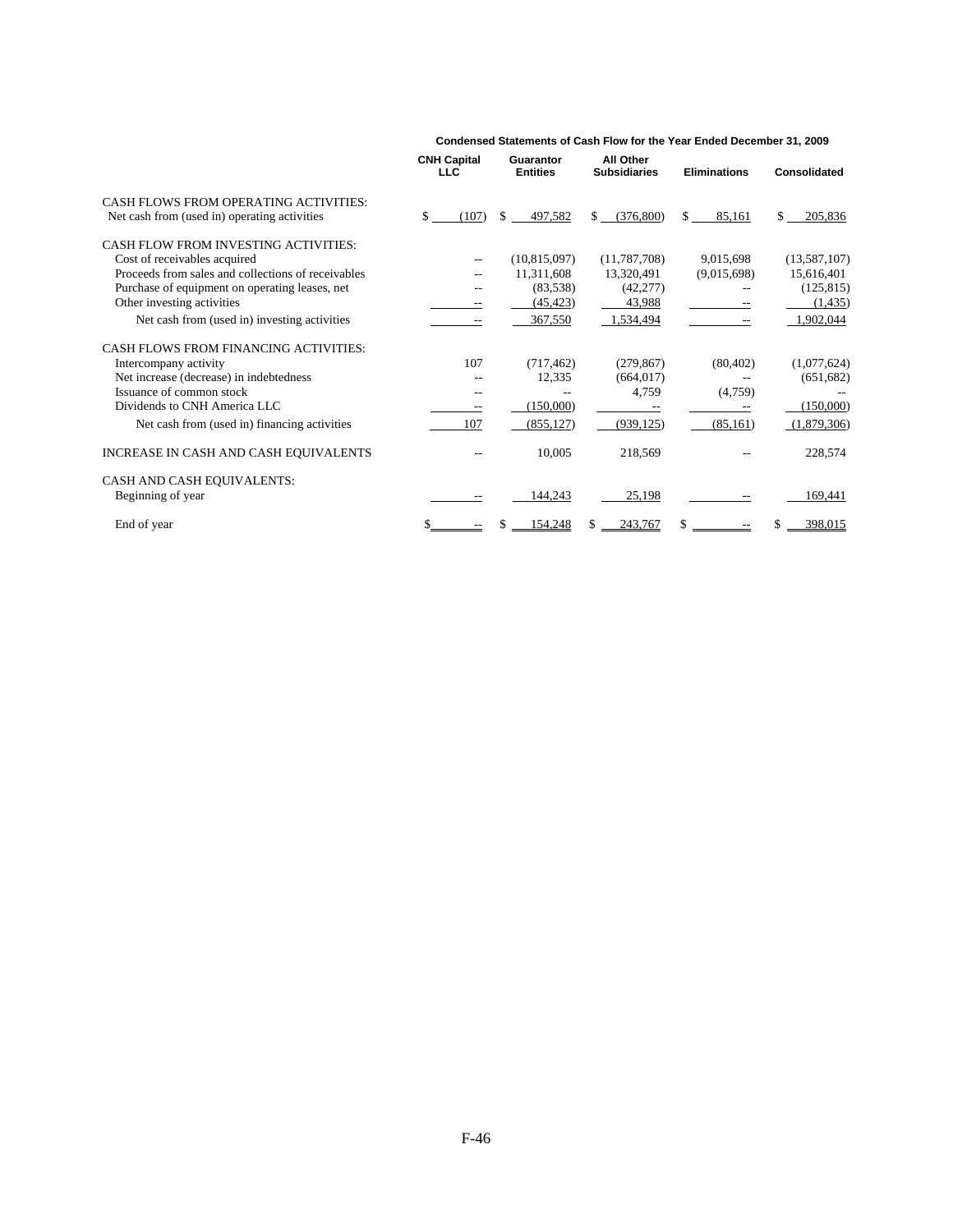# **NOTE 15: SUPPLEMENTAL QUARTERLY INFORMATION (UNAUDITED)**

|                                               | For the Year Ended December 31, 2011 |                   |                         |                          |                |  |  |
|-----------------------------------------------|--------------------------------------|-------------------|-------------------------|--------------------------|----------------|--|--|
|                                               | <b>First</b><br>Quarter              | Second<br>Quarter | <b>Third</b><br>Quarter | <b>Fourth</b><br>Quarter | Fiscal<br>Year |  |  |
| Revenues                                      | \$205,822                            | 207.683<br>S      | 207.299<br>S.           | 210,195<br>S.            | 830,999<br>Ж   |  |  |
| Interest expense                              | 69.990                               | 69.316            | 63,808                  | 65,720                   | 268,834        |  |  |
| Operating expenses                            | 51.347                               | 59.468            | 60.375                  | 71.388                   | 242,578        |  |  |
| Income tax provision                          | 31,252                               | 28,252            | 30,259                  | 28,290                   | 118,053        |  |  |
| Net income attributable to the noncontrolling |                                      |                   |                         |                          |                |  |  |
| interest                                      | 411                                  | 394               | 295                     | 388                      | .488           |  |  |
| Net income attributable to CNH Capital LLC    | \$ 52,822                            | 50,253            | 52,562                  | 44,409                   | 200,046        |  |  |

|                                               | For the Year Ended December 31, 2010 |                   |                  |                          |                       |  |
|-----------------------------------------------|--------------------------------------|-------------------|------------------|--------------------------|-----------------------|--|
|                                               | <b>First</b><br>Quarter              | Second<br>Quarter | Third<br>Quarter | <b>Fourth</b><br>Quarter | <b>Fiscal</b><br>Year |  |
| Revenues                                      | \$213,095                            | \$212,808         | \$218,781        | \$218,867                | 863,551<br>S.         |  |
| Interest expense                              | 80,408                               | 79.109            | 78.705           | 74.810                   | 313,032               |  |
| Operating expenses                            | 75.968                               | 96.515            | 65,782           | 64,707                   | 302,972               |  |
| Income tax provision                          | 23.747                               | 12.369            | 15.915           | 33,036                   | 85,067                |  |
| Net income attributable to the noncontrolling |                                      |                   |                  |                          |                       |  |
| interest                                      | 570                                  | 421               | 414              | 456                      | 1,861                 |  |
| Net income attributable to CNH Capital LLC    | \$ 32,402                            | 24,394            | 57,965           | 45,858                   | 160,619               |  |

## **NOTE 16: RETROSPECTIVE ADOPTION OF ACCOUNTING STANDARDS**

Under a registration rights agreement executed in connection with the November 2011 private offering of \$500 million in aggregate principal amount of its 6.250% notes described in Note 7, the Company is required to file a registration statement with the Securities and Exchange Commission with respect to an offer to exchange such notes for publicly registered notes. Therefore, the Company has begun to follow U.S. GAAP applicable to public companies as defined by the applicable accounting standards and related Securities and Exchange Commission regulations. As a result, the Company retrospectively adopted the following accounting policies in these consolidated financial statements.

# *Condensed Consolidating Financial Information*

The disclosure requirements related to financial statements of guarantors and issuers of guaranteed securities registered or being registered was applied to all periods presented (See Note 14).

## *Income Tax Accounting*

The Company adopted the accounting standards that require the entity to calculate its tax provision on the separate return basis as if the entity had not been eligible to be included in a consolidated tax return with its parent. Previously, the Company's subsidiaries that were structured as limited liability companies did not record an income tax provision. This accounting methodology has been applied to the consolidated financial statements and related disclosures for all periods presented.

### *Comprehensive Income*

As indicated in "Note 2: Summary of Significant Accounting Policies", the Company has adopted new accounting guidance in 2011 on the presentation of comprehensive income. This has resulted in the Company presenting a separate statement of comprehensive income for all periods presented.